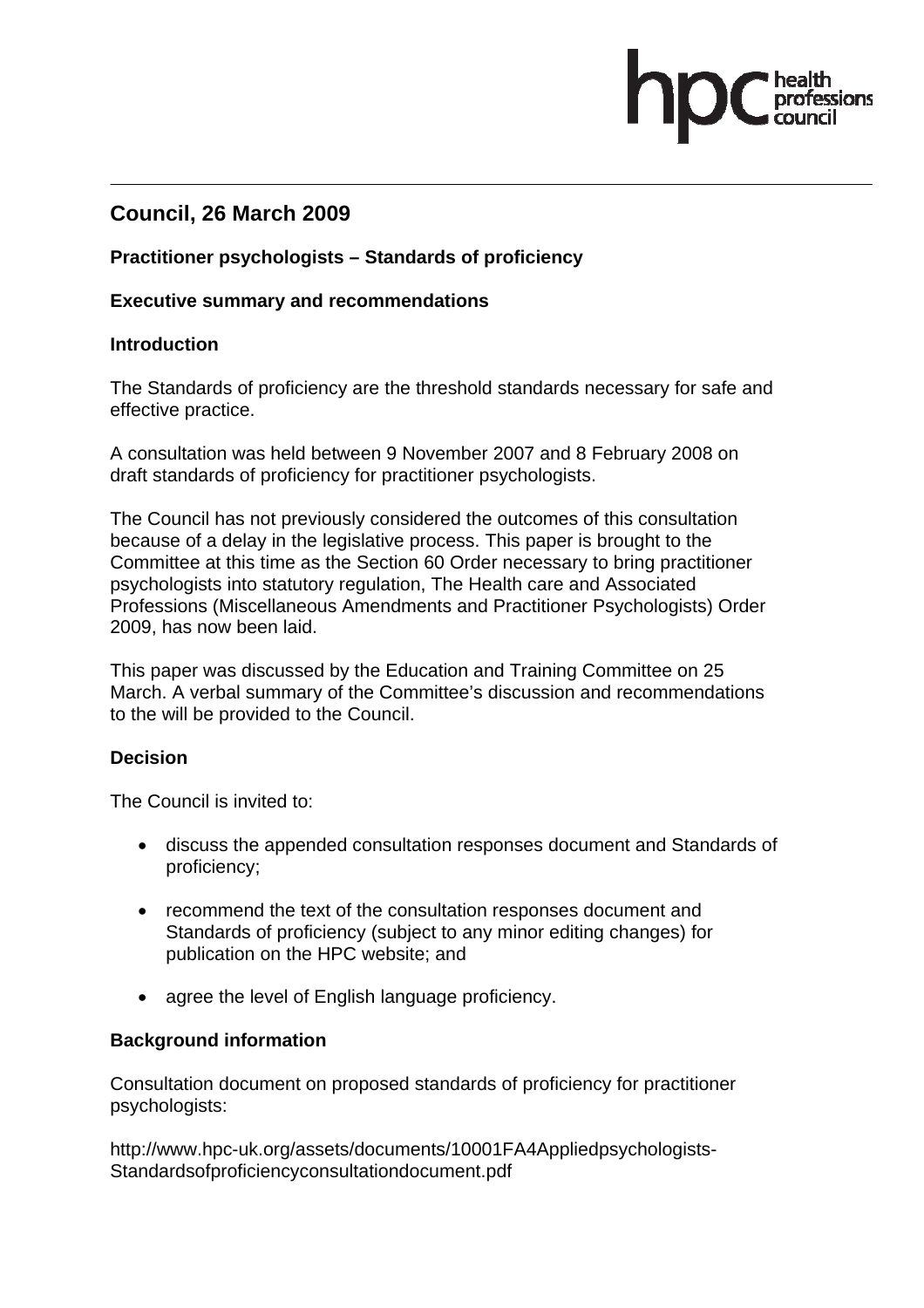## **Resource implications**

None

## **Financial implications**

Printing of the Standards of proficiency once the publication process has been completed.

## **Appendices**

- Consultation responses document
- Draft standards of proficiency for practitioner psychologists

## **Date of paper**

13 March 2009

| Date       | Ver. | Dept/Cmte  | Doc Type   | <b>Title</b>                       | <b>Status</b> | Int. Aud. |
|------------|------|------------|------------|------------------------------------|---------------|-----------|
| 2008-09-11 | a    | <b>POL</b> | <b>PPR</b> | Student FtP draft ethical quidance | Draft         | Internal  |
|            |      |            |            | cover paper                        | DD: None      | RD: None  |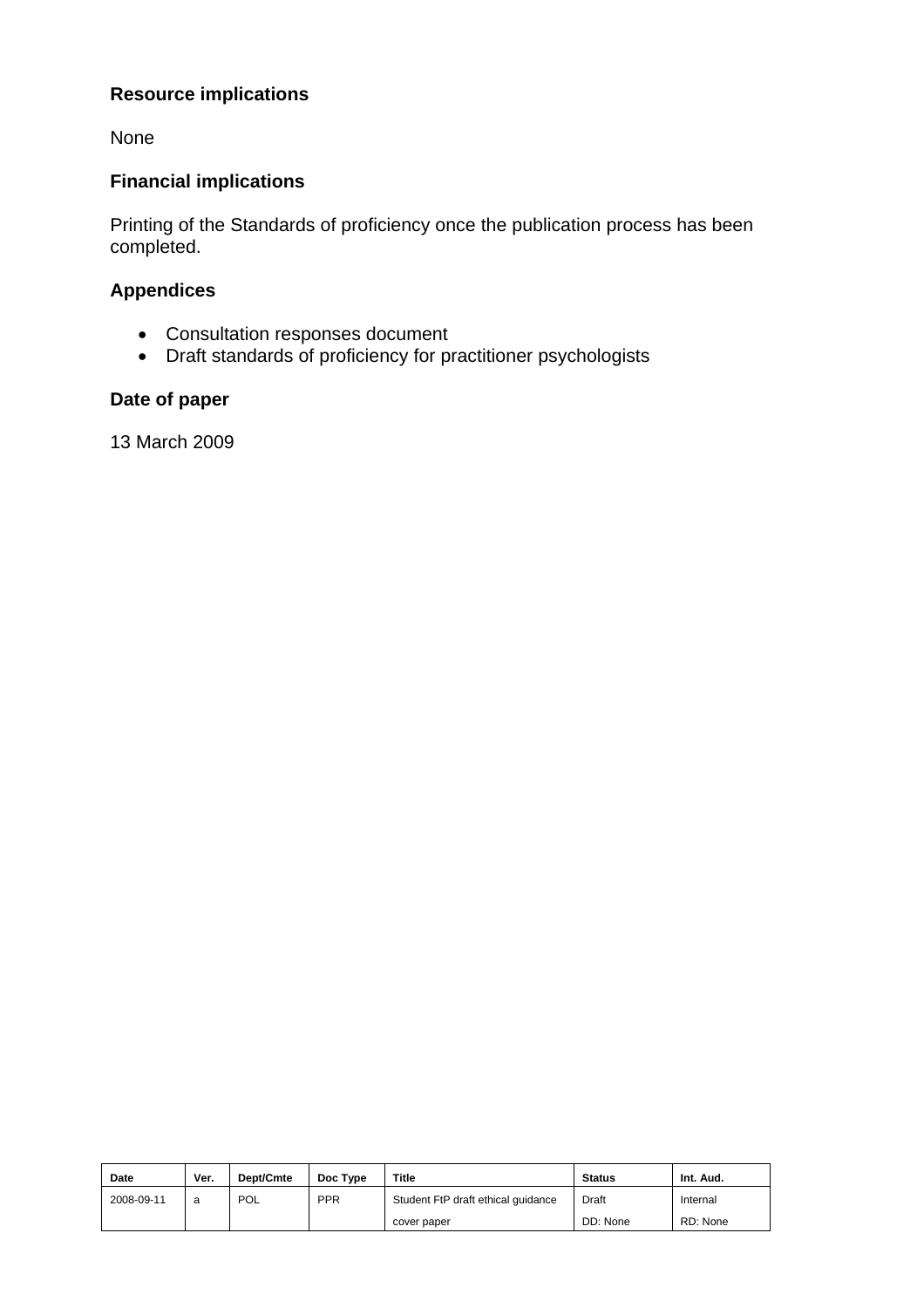Registrant practitioner psychologists must:

| Ref                  | <b>Standard</b>                                                                                                 |
|----------------------|-----------------------------------------------------------------------------------------------------------------|
|                      |                                                                                                                 |
|                      | Professional autonomy and accountability                                                                        |
|                      |                                                                                                                 |
| 1a.1                 | be able to practise within the legal and ethical boundaries of their profession                                 |
|                      | - understand the need to act in the best interests of service users at all times                                |
|                      | - understand what is required of them by the Health Professions Council                                         |
|                      | - understand the need to respect, and so far as possible uphold, the rights, dignity, values and autonomy of    |
|                      | every service user including their role in the diagnostic and therapeutic process and in maintaining health and |
|                      | wellbeing                                                                                                       |
|                      | - be aware of current UK legislation applicable to the work of their profession                                 |
|                      | - understand the complex ethical and legal issues of any form of dual relationship and the impact these may     |
|                      | have on clients                                                                                                 |
| Clinical             | - understand their duty of care with regard to safeguarding children, young people and vulnerable adults        |
| <b>Psychologists</b> | - understand the power imbalance between practitioners and clients and how this can be managed appropriately    |
| Counselling          | - be able to recognise appropriate boundaries and understand the dynamics of power                              |
| Psychologists        | - understand the power imbalance between practitioners and clients and how this can be managed appropriately    |
| Educational          | - understand their duty of care with regard to safeguarding children and young people                           |
| Psychologists        | - understand the power imbalance between practitioners and service users and how this can be managed            |
|                      | appropriately                                                                                                   |
| Forensic             | - understand their duty of care with regard to safeguarding children, young people and vulnerable adults        |
| Psychologists        | - understand the power imbalance between practitioners and clients and how this can be managed appropriately    |
| <b>Health</b>        | - understand their duty of care with regard to safeguarding vulnerable groups                                   |
| Psychologists        | - understand the power imbalance between practitioners and clients and how this can be minimised                |
| Occupational         | - be able to act ethically to balance the interests of the organisation with respect to individual rights       |
| Psychologists        |                                                                                                                 |
| Sport and            | - understand their duty of care with regard to safeguarding children, young people and vulnerable adults        |
| Exercise             | - understand the power imbalance between practitioners and clients and how this can be minimised                |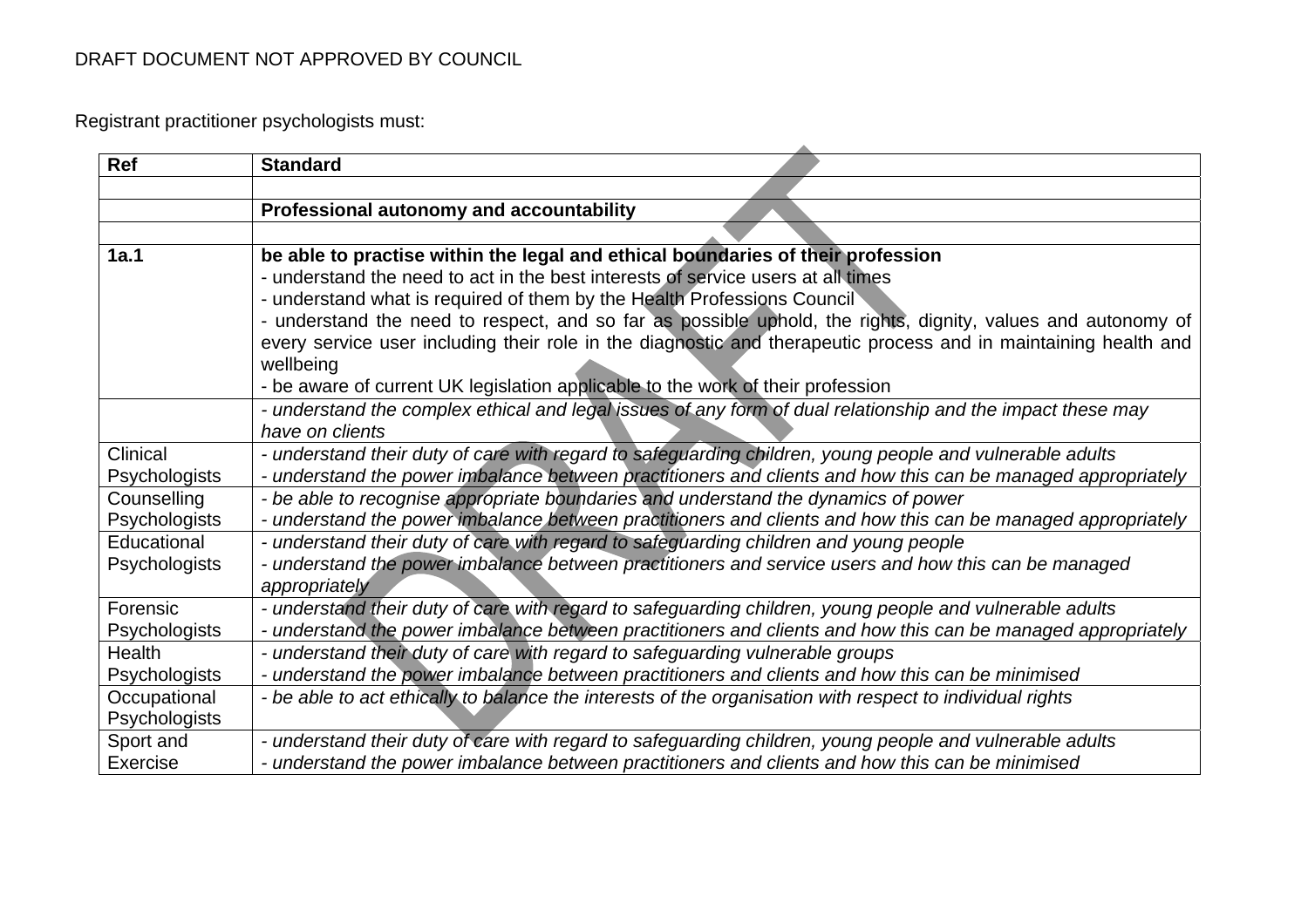| Psychologists             |                                                                                                                                                                                                                                                                                                                                                                                                                                                                                                                                                                     |
|---------------------------|---------------------------------------------------------------------------------------------------------------------------------------------------------------------------------------------------------------------------------------------------------------------------------------------------------------------------------------------------------------------------------------------------------------------------------------------------------------------------------------------------------------------------------------------------------------------|
| 1a.2                      | be able to practise in a non-discriminatory manner                                                                                                                                                                                                                                                                                                                                                                                                                                                                                                                  |
| 1a.3                      | understand the importance of and be able to maintain confidentiality                                                                                                                                                                                                                                                                                                                                                                                                                                                                                                |
| 1a.4                      | understand the importance of and be able to obtain informed consent                                                                                                                                                                                                                                                                                                                                                                                                                                                                                                 |
| 1a.5                      | be able to exercise a professional duty of care                                                                                                                                                                                                                                                                                                                                                                                                                                                                                                                     |
| 1a.6                      | be able to practise as an autonomous professional, exercising their own professional judgement<br>- be able to assess a situation, determine the nature and severity of the problem and call upon the required<br>knowledge and experience to deal with the problem<br>- be able to initiate resolution of problems and be able to exercise personal initiative<br>- know the limits of their practice and when to seek advice or refer to another professional<br>- recognise that they are personally responsible for and must be able to justify their decisions |
| 1a.7                      | recognise the need for effective self-management of workload and resources and be able to practise<br>accordingly                                                                                                                                                                                                                                                                                                                                                                                                                                                   |
| 1a.8                      | understand the obligation to maintain fitness to practise.<br>- understand the need to practise safely and effectively within their scope of practice<br>- understand the need to maintain high standards of personal conduct<br>- understand the importance of maintaining their own health<br>- understand both the need to keep skills and knowledge up to date and the importance of career-long learning                                                                                                                                                       |
|                           | - be able to manage the physical, psychological and emotional impact of their practice                                                                                                                                                                                                                                                                                                                                                                                                                                                                              |
| Clinical<br>Psychologists | - understand the supervision process                                                                                                                                                                                                                                                                                                                                                                                                                                                                                                                                |
|                           |                                                                                                                                                                                                                                                                                                                                                                                                                                                                                                                                                                     |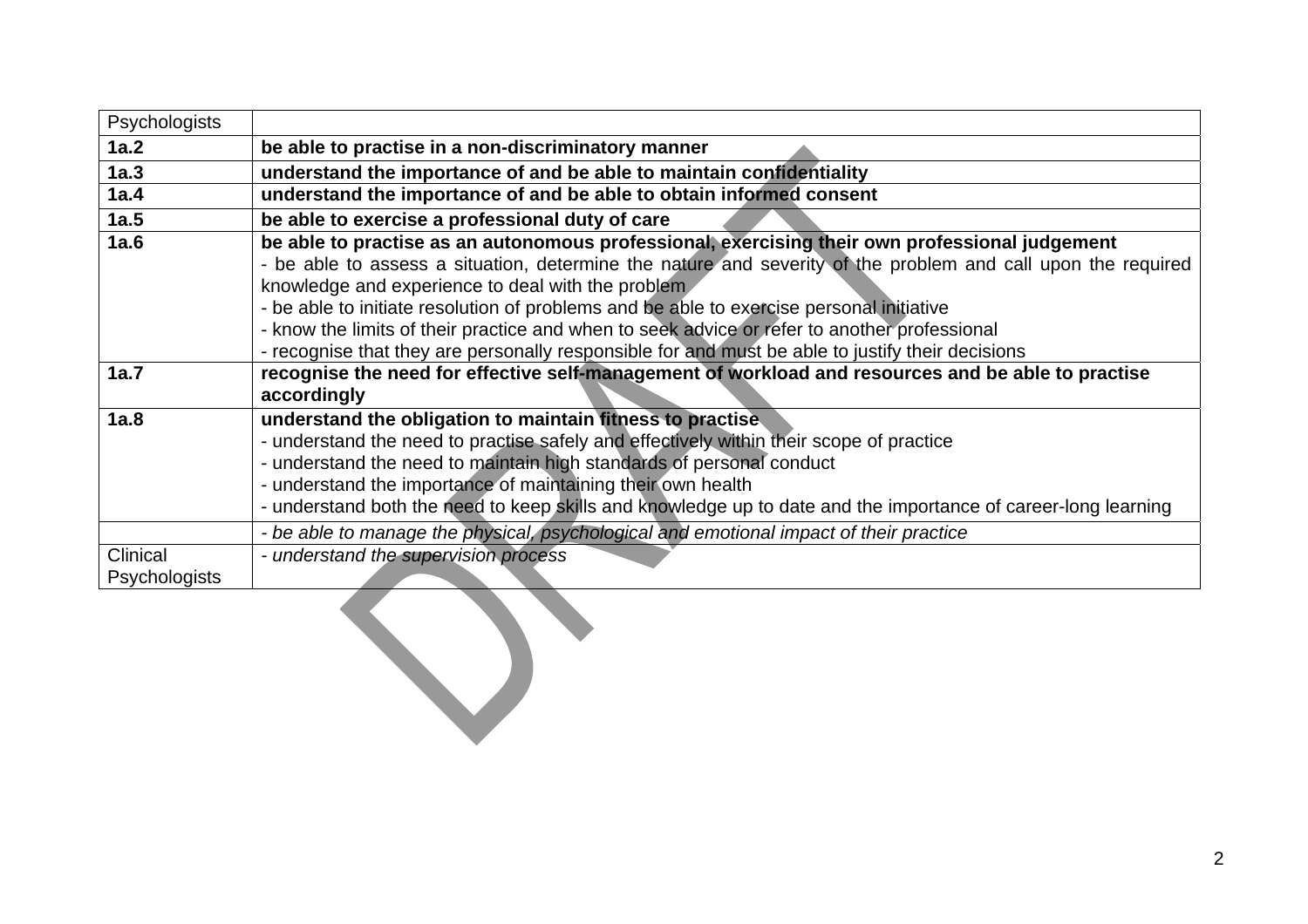|                                        | <b>Professional relationships</b>                                                                                                                                                                                                                                                                                                                                                                                                                                                                                  |
|----------------------------------------|--------------------------------------------------------------------------------------------------------------------------------------------------------------------------------------------------------------------------------------------------------------------------------------------------------------------------------------------------------------------------------------------------------------------------------------------------------------------------------------------------------------------|
|                                        |                                                                                                                                                                                                                                                                                                                                                                                                                                                                                                                    |
| 1 <sub>b.1</sub>                       | be able to work, where appropriate, in partnership with other professionals, support staff, service users<br>and their relatives and carers<br>- understand the need to build and sustain professional relationships as both an independent practitioner and<br>collaboratively as a member of a team<br>- understand the need to engage service users and carers in planning and evaluating diagnostics, treatments and<br>interventions to meet their needs and goals<br>- be able to make appropriate referrals |
| Clinical<br>Psychologists              | - understand the dynamics present in therapeutic and other relationships                                                                                                                                                                                                                                                                                                                                                                                                                                           |
| Counselling<br>Psychologists           | - understand the dynamics present in therapeutic and other relationships                                                                                                                                                                                                                                                                                                                                                                                                                                           |
| Health<br>Psychologists                | - understand the dynamics present in health professional - client relationships                                                                                                                                                                                                                                                                                                                                                                                                                                    |
| Occupational<br>Psychologists          | - understand the contractual relationship with clients                                                                                                                                                                                                                                                                                                                                                                                                                                                             |
| Sport and<br>Exercise<br>Psychologists | - understand the dynamics present in dealing with clients and their environment                                                                                                                                                                                                                                                                                                                                                                                                                                    |
| 1 <sub>b.2</sub>                       | be able to contribute effectively to work undertaken as part of a multi-disciplinary team                                                                                                                                                                                                                                                                                                                                                                                                                          |
| 1 <sub>b.3</sub>                       | be able to demonstrate effective and appropriate skills in communicating information, advice, instruction<br>and professional opinion to colleagues, service users, their relatives and carers                                                                                                                                                                                                                                                                                                                     |
|                                        | - be able to communicate in English to the standard equivalent to level [x] of the International English Language<br>Testing System, with no element below [x]<br>- understand how communication skills affect the assessment of service users and how the means of                                                                                                                                                                                                                                                |
|                                        | communication should be modified to address and take account of factors such as age, physical ability and learning<br>ability                                                                                                                                                                                                                                                                                                                                                                                      |
|                                        | - be able to select, move between and use appropriate forms of verbal and non-verbal communication with service                                                                                                                                                                                                                                                                                                                                                                                                    |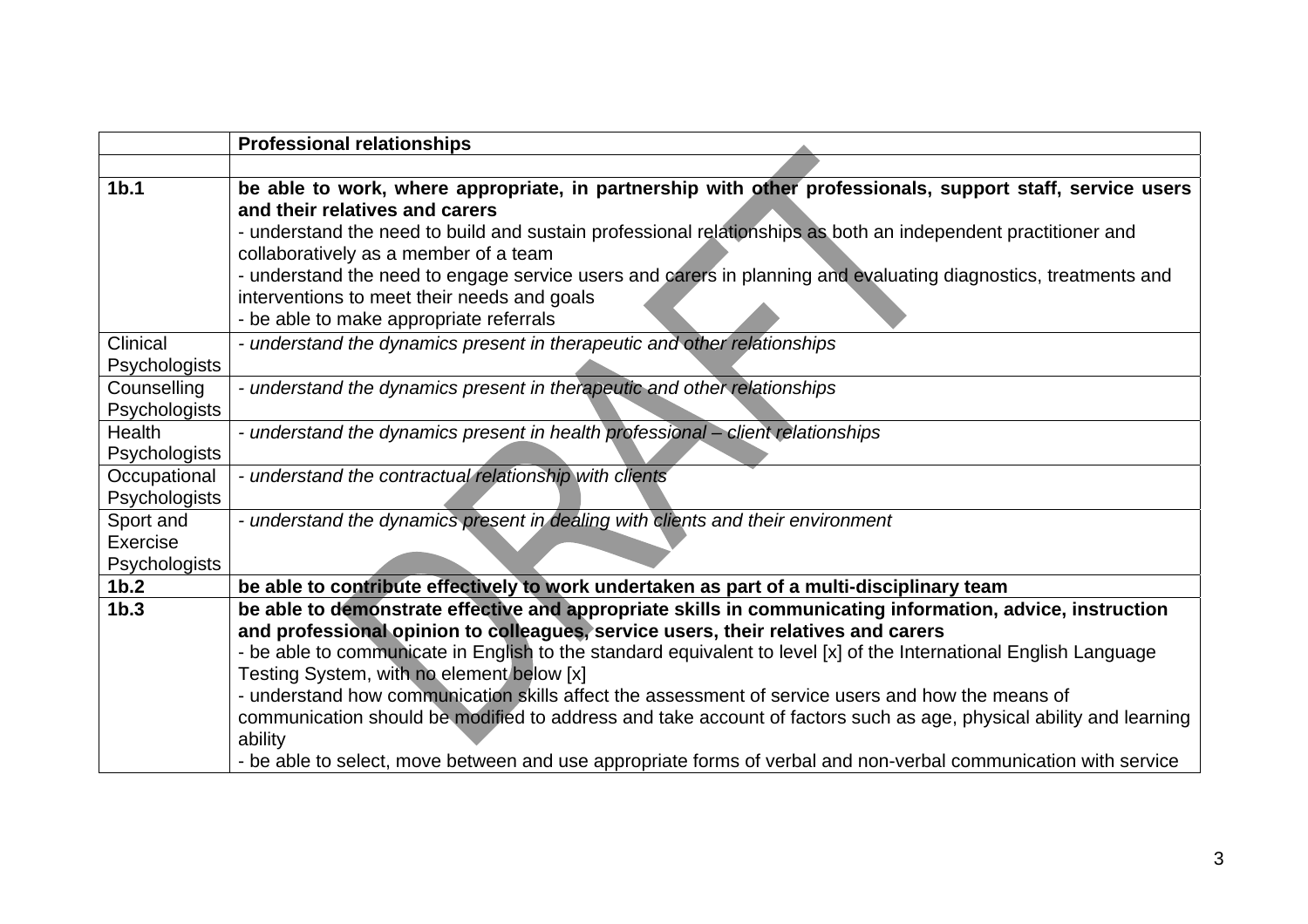|               | users and others                                                                                                                                                                                |
|---------------|-------------------------------------------------------------------------------------------------------------------------------------------------------------------------------------------------|
|               | - be aware of the characteristics and consequences of non-verbal communication and how this can be affected by                                                                                  |
|               | culture, age, ethnicity, gender, religious beliefs and socio-economic status                                                                                                                    |
|               | - understand the need to provide service users (or people acting on their behalf) with the information necessary to                                                                             |
|               | enable them to make informed decisions                                                                                                                                                          |
|               | - understand the need to use an appropriate interpreter to assist service users whose first language is not English,<br>wherever possible                                                       |
|               | - recognise that relationships with service users should be based on mutual respect and trust, and be able to<br>maintain high standards of care even in situations of personal incompatibility |
|               | - be able to select the appropriate means for communicating feedback to clients                                                                                                                 |
|               | - be able to provide psychological opinion and advice in formal settings, as appropriate                                                                                                        |
|               | - be able to communicate ideas and conclusions clearly and effectively to specialist and non-specialist audiences                                                                               |
|               | - be able to explain the nature and purpose of specific psychological techniques to clients                                                                                                     |
|               | - be able to summarise and present complex ideas in an appropriate form                                                                                                                         |
| Clinical      | - be able to plan, design and deliver teaching and training which takes into account the needs and goals of the                                                                                 |
| Psychologists | participants                                                                                                                                                                                    |
|               | - be able to support the learning of others in the application of psychological skills, knowledge, practices and                                                                                |
|               | procedures                                                                                                                                                                                      |
|               | - be able to explain the nature and purpose of specific psychological techniques to clients                                                                                                     |
|               | - understand explicit and implicit communications in a therapeutic relationship                                                                                                                 |
| Counselling   | - understand how empathic understanding can be helped by creativity and artistry in the use of language and                                                                                     |
| Psychologists | metaphor                                                                                                                                                                                        |
|               | - understand explicit and implicit communications in a therapeutic relationship                                                                                                                 |
| Educational   | - be able to plan, design and deliver teaching and training which takes into account the needs and goals of the                                                                                 |
| Psychologists | participants                                                                                                                                                                                    |
|               | - be able to support the learning of others in the application of psychological skills, knowledge, practices and                                                                                |
|               | procedures                                                                                                                                                                                      |
| Forensic      | - be able to plan, design and deliver teaching and training which takes into account the needs and goals of the                                                                                 |
| Psychologists | participants                                                                                                                                                                                    |
|               | - be able to support the learning of others in the application of psychological skills, knowledge, practices and                                                                                |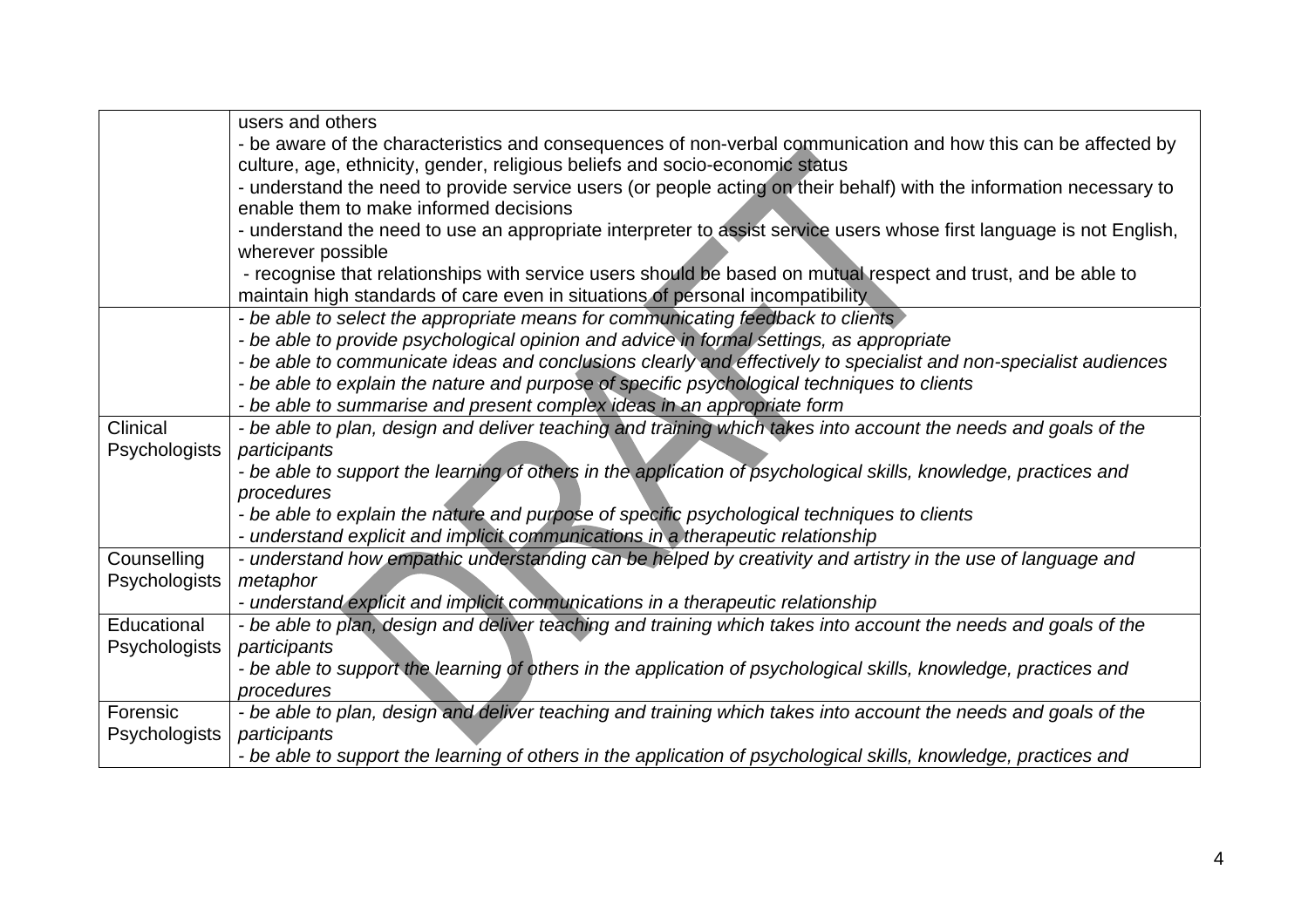|                  | procedures                                                                                                       |
|------------------|------------------------------------------------------------------------------------------------------------------|
|                  | - be able to plan and implement assessment procedures for training programmes                                    |
|                  | - be able to plan and design training and development programmes                                                 |
|                  | - be able to promote awareness of the actual and potential contribution of psychological services                |
|                  | - be able to provide psychological advice to aid policy decision making                                          |
| Health           | - be able to plan, design and deliver teaching and training which takes into account the needs and goals of the  |
| Psychologists    | participants                                                                                                     |
|                  | - be able to support the learning of others in the application of psychological skills, knowledge, practices and |
|                  | procedures                                                                                                       |
|                  | - be able to plan and implement assessment procedures for training programmes                                    |
|                  | - be able to provide psychological advice to aid policy decision making                                          |
| Occupational     | - be able to promote psychological principles, practices, services and benefits                                  |
| Psychologists    | - be able to provide psychological advice to aid policy decision making                                          |
| Sport and        | - be able to plan, design and deliver teaching and training which takes into account the needs and goals of the  |
| Exercise         | participants                                                                                                     |
| Psychologists    | - be able to support the learning of others in the application of psychological skills, knowledge, practices and |
|                  | procedures                                                                                                       |
| 1 <sub>b.4</sub> | Understand the need for effective communication throughout the care of the service user                          |
|                  | - recognise the need to use interpersonal skills to encourage the active participation of service users          |
|                  | - be able to initiate, develop and end a client-practitioner relationship                                        |
| Occupational     | - be able to appropriately define and contract the work with commissioning clients or client representatives     |
| Psychologists    |                                                                                                                  |
|                  |                                                                                                                  |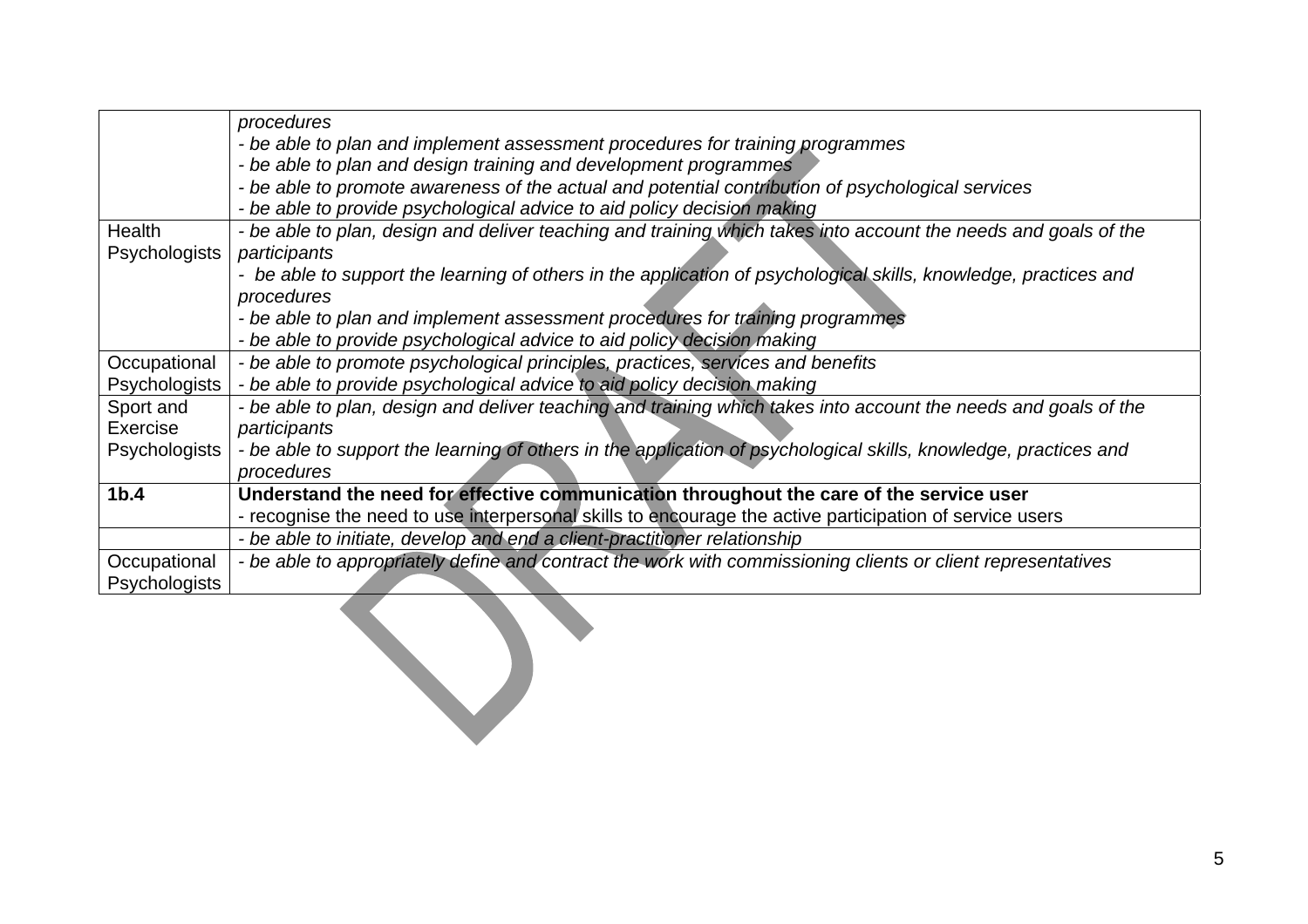|               | Identification and assessment of health and social care needs                                                               |
|---------------|-----------------------------------------------------------------------------------------------------------------------------|
|               |                                                                                                                             |
| 2a.1          | be able to gather appropriate information                                                                                   |
| 2a.2          | be able to select and use appropriate assessment techniques                                                                 |
|               | - be able to undertake and record a thorough, sensitive and detailed assessment, using appropriate techniques and           |
|               | equipment                                                                                                                   |
|               | - be able to choose and use a broad range of psychological assessment methods, appropriate to the client, environment       |
|               | and the type of intervention likely to be required                                                                          |
| Clinical      | - be able to use formal assessment procedures (standardised psychometric instruments), systematic interviewing              |
| Psychologists | procedures and other structured methods of assessment                                                                       |
|               | - be able to assess social context and organisational characteristics                                                       |
| Counselling   | - be able to conduct psychological assessments and make formulations of a range of presentations                            |
| Psychologists | - be able to reflect critically on their practice and consider alternative ways of working                                  |
|               |                                                                                                                             |
| Educational   | - be able to critically evaluate the need for, and be competent in, a range of methods that contribute to the psychological |
| Psychologists | assessments and inform the interventions                                                                                    |
| Forensic      | - be able to use formal assessment procedures, (standardised psychometric instruments), systematic interviewing             |
| Psychologists | procedures and other structured methods of assessment                                                                       |
|               | - be able to assess social context and organisational characteristics                                                       |
| Health        | - be able to use formal assessment procedures (standardised psychometric instruments) systematic interviewing               |
| Psychologists | procedures and other structured methods of assessments (e.g. interviews)                                                    |
|               | - be able to develop appropriate psychological assessments based on appraisal of the influence of the social and/or         |
|               | environmental context                                                                                                       |
| Occupational  | - be able to use formal assessment procedures, systematic interviewing procedures and other structured methods of           |
| Psychologists | assessment                                                                                                                  |
|               | - be able to assess individuals, groups and organisations in detail                                                         |
|               | - be able to use the consultancy cycle                                                                                      |
| Sport and     | - be able to use formal assessment procedures (standardised psychometric instruments) systematic interviewing               |
| Exercise      | procedures and other structured methods of assessments                                                                      |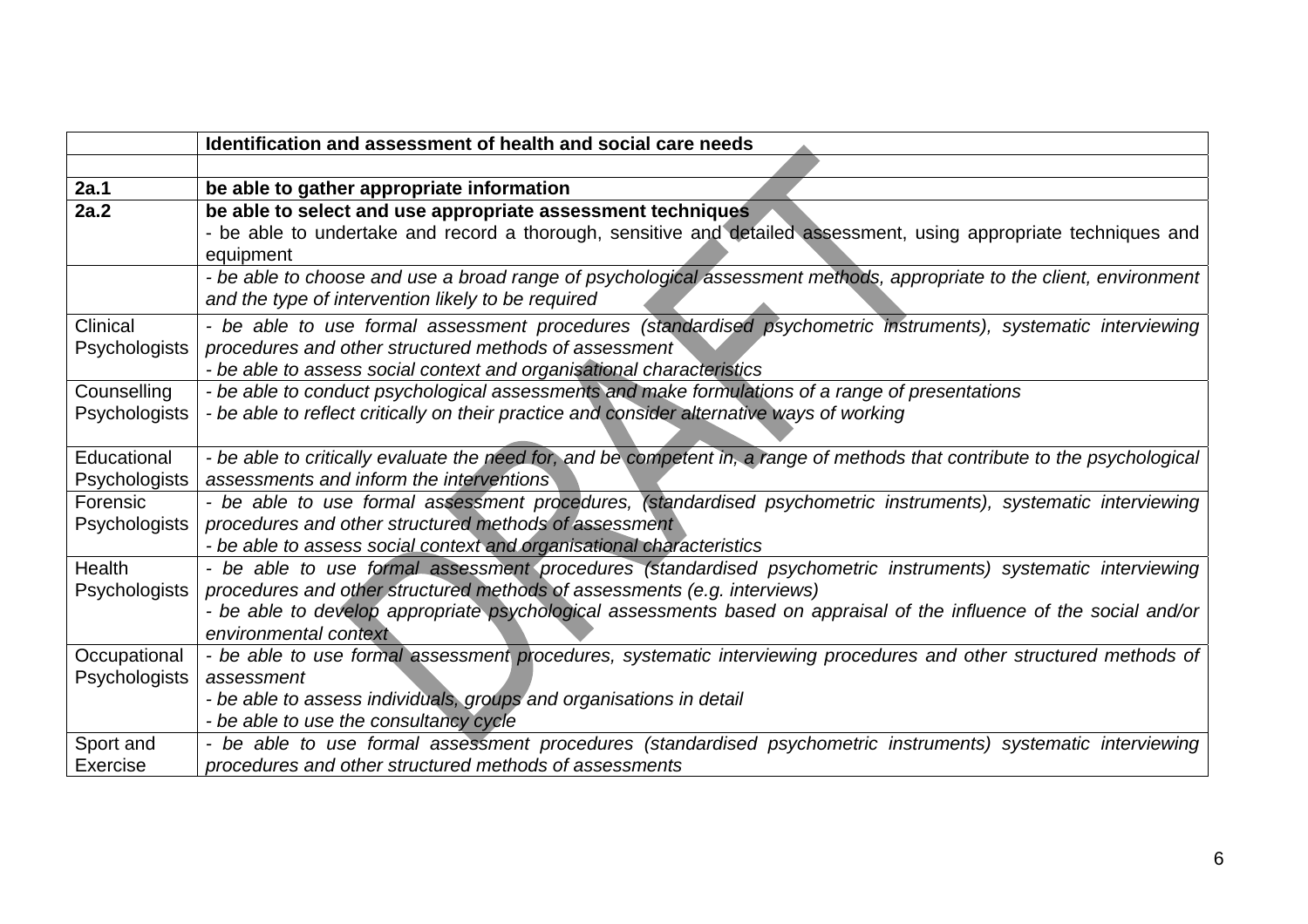| Psychologists        | - be able to assess social context and organisational characteristics                                              |
|----------------------|--------------------------------------------------------------------------------------------------------------------|
| 2a.3                 | be able to undertake or arrange investigations as appropriate                                                      |
| 2a.4                 | be able to analyse and critically evaluate the information collected                                               |
| Clinical             | - be able to develop psychological formulations using the outcomes of assessment, drawing on theory, research and  |
| <b>Psychologists</b> | explanatory models                                                                                                 |
|                      | - be able to conduct risk assessment                                                                               |
| Counselling          | -understand the use and interpretation of tests and other assessment procedures                                    |
| Psychologists        |                                                                                                                    |
| Educational          | - be able to develop psychological formulations using the outcomes of assessment, drawing on theory, research and  |
| Psychologists        | explanatory models                                                                                                 |
|                      | - be able to critically evaluate risks and their implications                                                      |
| Forensic             | - be able to conduct risk assessment                                                                               |
| <b>Psychologists</b> |                                                                                                                    |
| Health               | - be able to develop psychological formulations using the outcomes of assessment drawing on theory, research and   |
| Psychologists        | explanatory models                                                                                                 |
|                      | - be able to conduct risk assessment                                                                               |
| Sport and            | - be able to develop psychological interventions using the outcomes of assessment, drawing on theory, research and |
| Exercise             | explanatory models                                                                                                 |
| <b>Psychologists</b> | - be able to conduct risk assessment                                                                               |

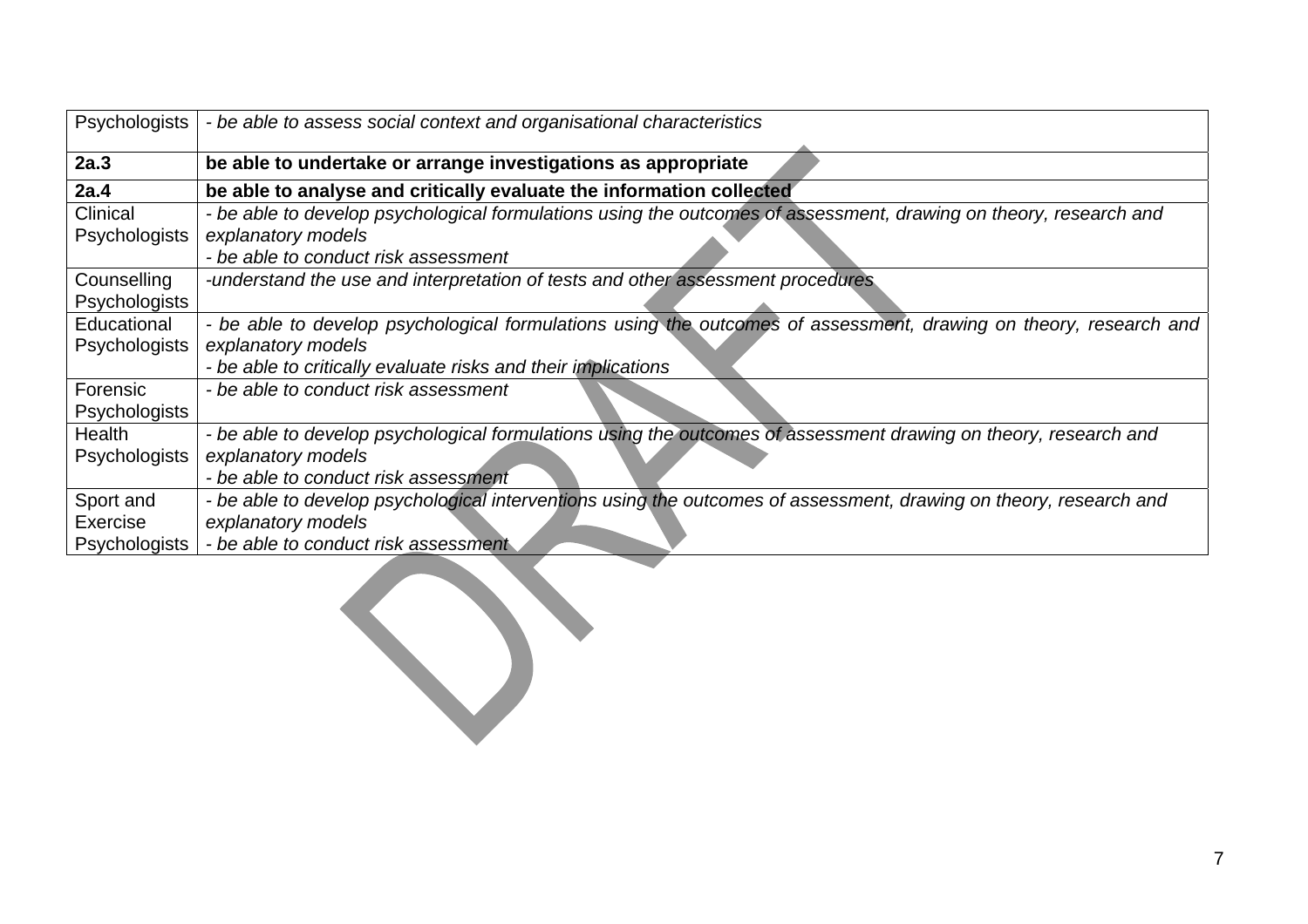|                                                | Formulation and delivery of plans and strategies for meeting health and social care needs                                                                                                                                                                                                                                                                                                                                                                                                                                 |
|------------------------------------------------|---------------------------------------------------------------------------------------------------------------------------------------------------------------------------------------------------------------------------------------------------------------------------------------------------------------------------------------------------------------------------------------------------------------------------------------------------------------------------------------------------------------------------|
|                                                |                                                                                                                                                                                                                                                                                                                                                                                                                                                                                                                           |
| 2 <sub>b.1</sub>                               | be able to use research, reasoning and problem solving skills to determine appropriate actions<br>- recognise the value of research to the critical evaluation of practice<br>- be able to engage in evidence-based practice, evaluate practice systematically, and participate in audit procedures<br>- be aware of a range of research methodologies<br>- be able to demonstrate a logical and systematic approach to problem solving<br>- be able to evaluate research and other evidence to inform their own practice |
|                                                | - be able to initiate, design, develop and conduct psychological research<br>- understand a variety of research designs<br>- be able to understand and use applicable techniques for research and academic enquiry, including qualitative and<br>quantitative approaches<br>- understand research ethics and be able to apply them                                                                                                                                                                                        |
| Clinical<br>Psychologists                      | - be able to conduct service evaluations<br>- be able to identify, review and critically appraise a substantial body of research evidence relevant to clinical<br>psychology practice                                                                                                                                                                                                                                                                                                                                     |
| Counselling<br>Psychologists                   | - be able to conduct service evaluations<br>- be able to devise and evaluate research questions and select an appropriate methodology<br>- be able to design, conduct, critically evaluate and report on research                                                                                                                                                                                                                                                                                                         |
| Educational<br>Psychologists                   | - be able to carry out and analyse large scale data gathering including questionnaire surveys<br>- be able to work with key role partners to support the design, implementation, conduct, evaluation and dissemination<br>of research activities and to support evidence-based research                                                                                                                                                                                                                                   |
| Forensic<br><b>Psychologists</b>               | - be able to research and develop psychological methods, concepts, models, theories and instruments in forensic<br>psychology<br>- be able to conduct service evaluations                                                                                                                                                                                                                                                                                                                                                 |
| Health<br><b>Psychologists</b><br>Occupational | - be able to conduct service evaluations<br>-be able to carry out and analyse large scale data gathering including questionnaire surveys<br>- be able to conduct systematic review                                                                                                                                                                                                                                                                                                                                        |
|                                                |                                                                                                                                                                                                                                                                                                                                                                                                                                                                                                                           |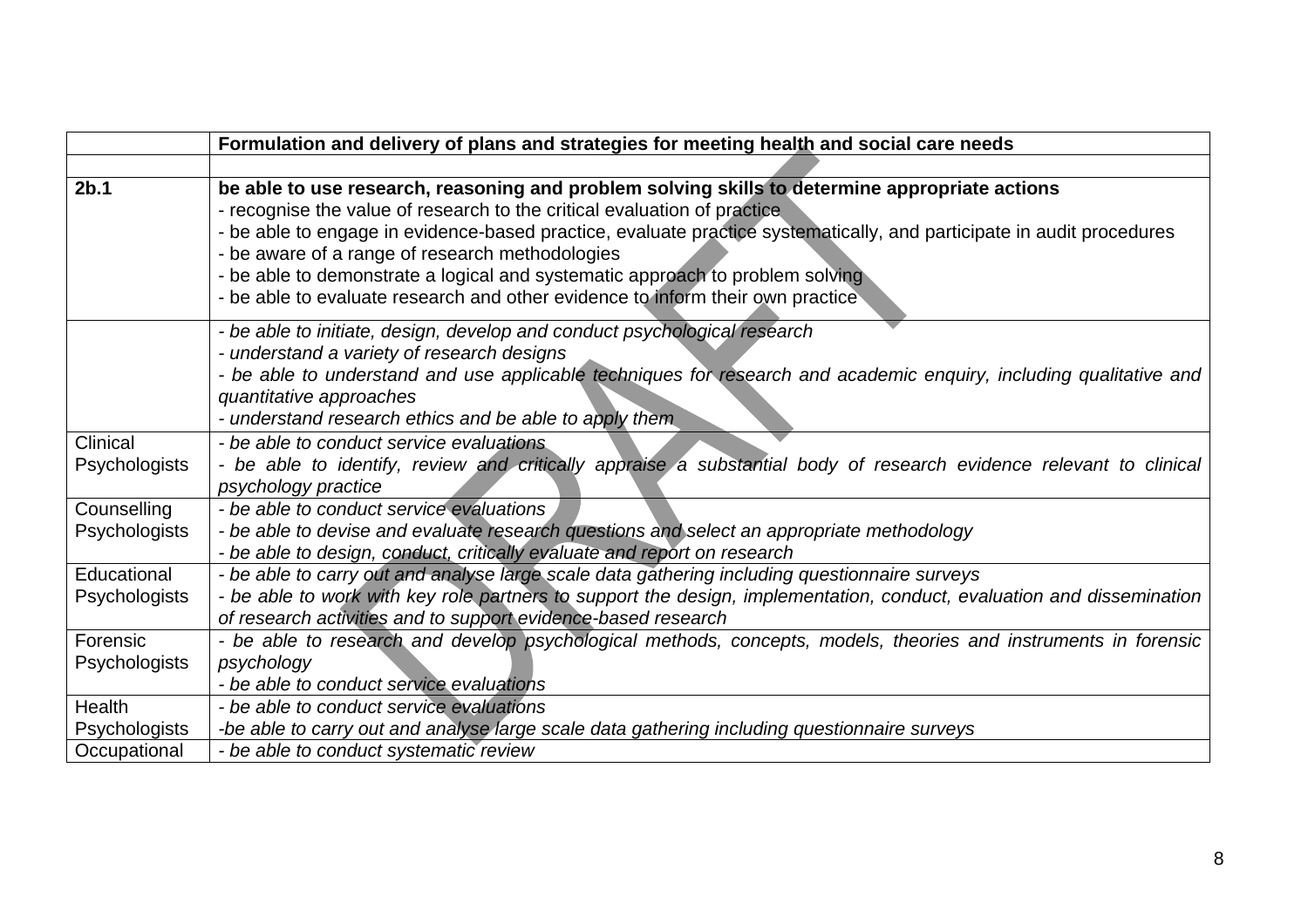| Psychologists             | - be able to research and develop psychological methods, concepts, models, theories and instruments in occupational<br>psychology                                    |
|---------------------------|----------------------------------------------------------------------------------------------------------------------------------------------------------------------|
|                           | - be able to use psychological theory to guide research solutions for the benefit of organisations and individuals                                                   |
| Sport and                 | - be able to conduct service evaluations                                                                                                                             |
| Exercise                  |                                                                                                                                                                      |
| <b>Psychologists</b>      |                                                                                                                                                                      |
| 2b.2                      | be able to draw on appropriate knowledge and skills in order to make professional judgements                                                                         |
|                           | - be able to change their practice as needed to take account of new developments                                                                                     |
|                           | - be able to demonstrate a level of skill in the use of information technology appropriate to their practice                                                         |
|                           | - be able to apply psychology across a variety of different contexts using a range of evidence-based and theoretical                                                 |
|                           | models, frameworks, and psychological paradigms                                                                                                                      |
|                           | - be able to use professional and research skills in work with clients based on a scientist-practitioner and reflective-                                             |
|                           | practitioner model that incorporates a cycle of assessment, formulation, intervention and evaluation                                                                 |
|                           | - be able to make informed judgements on complex issues in the absence of complete information                                                                       |
|                           | - be able to work effectively whilst holding alternative competing explanations in mind                                                                              |
|                           | - be able to recognise when (further) intervention is inappropriate, or unlikely to be helpful                                                                       |
|                           | - be able to adapt practice to take account of organisational and cultural contexts                                                                                  |
| Clinical<br>Psychologists | - be able to generalise and synthesise prior knowledge and experience in order to apply them critically and creatively in<br>different settings and novel situations |
|                           | - be able to decide how to assess, formulate and intervene psychologically from a range of possible models and modes                                                 |
|                           | of intervention with clients, carers and service systems                                                                                                             |
|                           | - be able to draw on knowledge of development, social and neuropsychological processes across the lifespan to                                                        |
|                           | facilitate adaptability and change in individuals, groups, families, organisations and communities                                                                   |
|                           | - understand therapeutic techniques and processes as applied when working with a range of different individuals in                                                   |
|                           | distress including those who experience difficulties related to: anxiety; mood; adjustment to adverse circumstances or                                               |
|                           | life events; eating; psychosis; use of substances; and those with somatoform, psychosexual, developmental,                                                           |
|                           | personality, cognitive and neurological presentations                                                                                                                |
| Counselling               | - be able to contrast, compare and critically evaluate a range of models of therapy                                                                                  |
| Psychologists             | - be able to critically evaluate theories of mind and personality                                                                                                    |
|                           | - understand therapy through their own life experience                                                                                                               |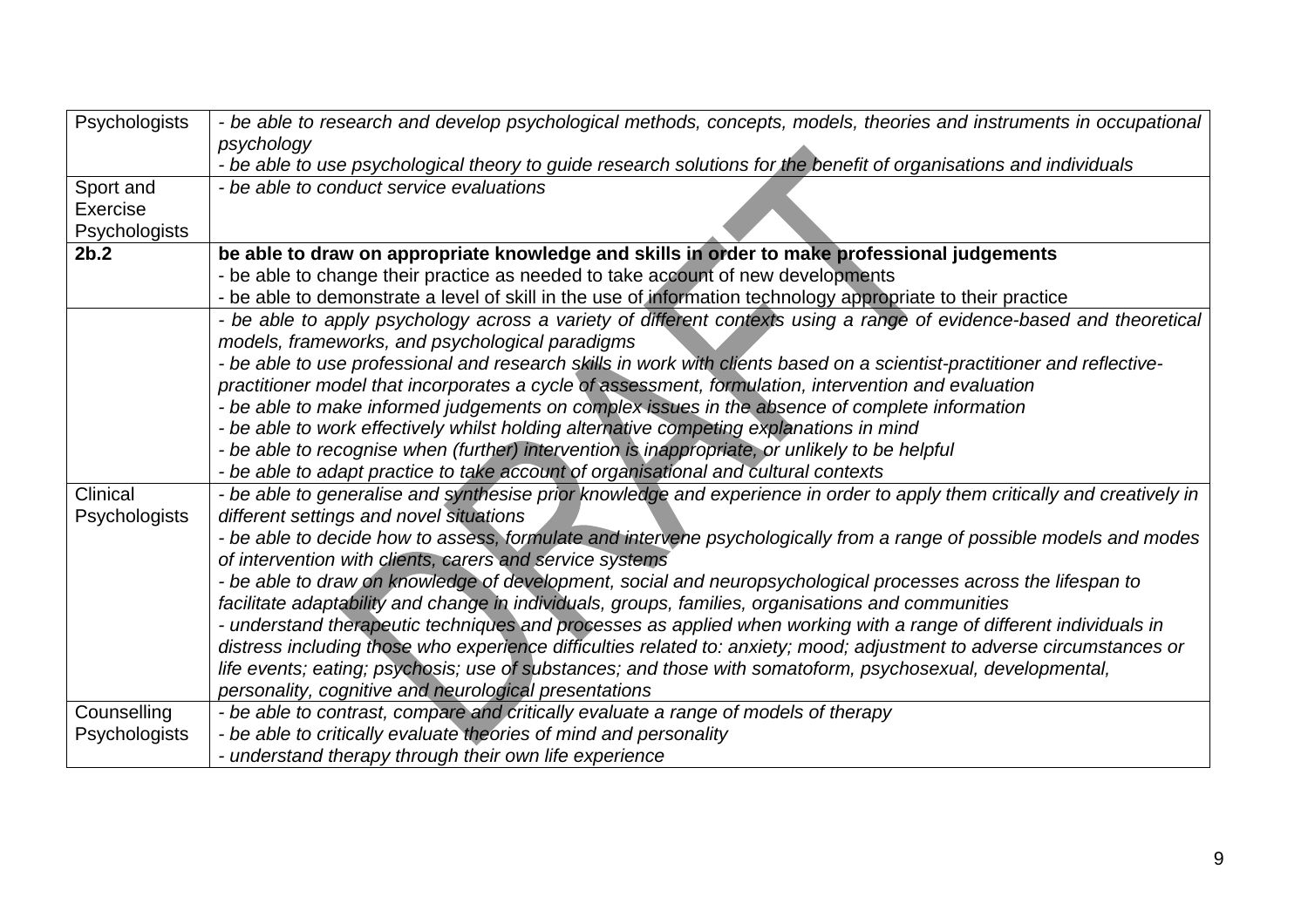|                      | - be able to adapt practice to take account of the nature of relationships throughout the lifespan                                                                               |
|----------------------|----------------------------------------------------------------------------------------------------------------------------------------------------------------------------------|
|                      | - be able to formulate clients' concerns within the chosen therapeutic models                                                                                                    |
|                      | - be able to critically evaluate psychopharmacology and its effects from research and practice                                                                                   |
|                      | - be able to critically evaluate theories of psychopathology and change                                                                                                          |
| Educational          | - be able to generalise and synthesise prior knowledge and experience in order to apply them critically and creatively in                                                        |
| Psychologists        | different settings and novel situations                                                                                                                                          |
|                      | - be able to formulate interventions that focus on applying knowledge, skills and expertise to support local and national                                                        |
|                      | initiatives                                                                                                                                                                      |
|                      | - be able to develop and apply effective interventions to promote psychological well-being, social, emotional and                                                                |
|                      | behavioural development and to raise educational standards                                                                                                                       |
| Forensic             | - be able to generalise and synthesise prior knowledge in order to apply it critically and creatively in different settings                                                      |
| <b>Psychologists</b> | and novel situations                                                                                                                                                             |
|                      | - be able to evaluate and respond to organisational and service delivery changes, including the provision of                                                                     |
|                      | consultation                                                                                                                                                                     |
|                      | - be able to decide how to assess, formulate and intervene psychologically using a range of possible approaches with                                                             |
|                      | clients and/or service systems                                                                                                                                                   |
|                      | - be able to draw on knowledge of developmental and social changes and constraints across an individual's lifespan to                                                            |
|                      | facilitate adaptability and change                                                                                                                                               |
|                      | - be able to understand therapeutic techniques and processes as applied to both individual and/or group therapy,                                                                 |
| Health               | addressing needs that have promoted the expression of maladaptive behaviour in clients                                                                                           |
|                      | - be able to generalise and synthesise prior knowledge in order to apply it critically and creatively in different settings                                                      |
| Psychologists        | and novel situations                                                                                                                                                             |
|                      | - be able to decide how to assess, formulate and intervene psychologically from a range of possible models and modes<br>of intervention with clients, carers and service systems |
|                      |                                                                                                                                                                                  |
|                      | - be able to draw on knowledge of developmental, social and biological processes across the lifespan to facilitate                                                               |
|                      | adaptability and change in individuals, groups, families, organisations and communities                                                                                          |
|                      | - be able to contrast, compare and critically evaluate a range of models of behaviour change                                                                                     |
|                      | - understand techniques and processes as applied when working with different individuals who experience difficulties                                                             |
|                      | - be able to develop and apply effective interventions to promote psychological well-being, social, emotional and                                                                |
|                      | behavioural development and to raise educational standards                                                                                                                       |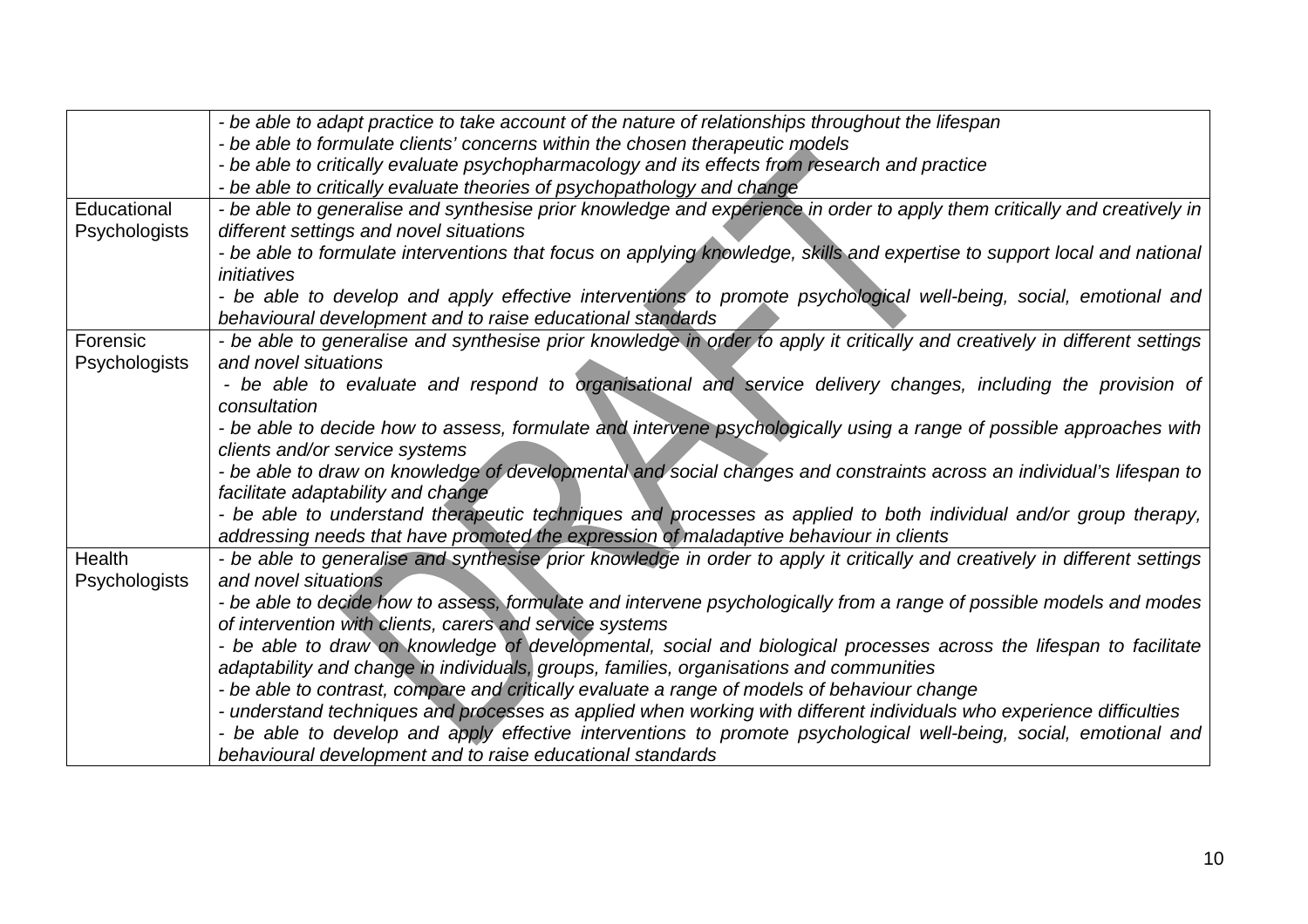|                                        | - be able to evaluate and respond to change in health psychology and in consultancy and service delivery contexts                                                                                                                                                                                                                                                                                                                                                                                                |
|----------------------------------------|------------------------------------------------------------------------------------------------------------------------------------------------------------------------------------------------------------------------------------------------------------------------------------------------------------------------------------------------------------------------------------------------------------------------------------------------------------------------------------------------------------------|
|                                        |                                                                                                                                                                                                                                                                                                                                                                                                                                                                                                                  |
| Occupational<br>Psychologists          | - understand and be able to act and provide advice on policy development concerning employees and job seekers<br>legal rights                                                                                                                                                                                                                                                                                                                                                                                    |
| Sport and<br>Exercise<br>Psychologists | - be able to generalise and synthesise prior knowledge and experience in order to apply them critically and creatively in<br>different settings and novel situations<br>- be able to decide how to assess, formulate and intervene psychologically from a range of possible models and modes<br>of intervention with clients, carers, and/or service system<br>- be able to formulate clients' concerns within the chosen intervention models                                                                    |
| 2 <sub>b.3</sub>                       | be able to formulate specific and appropriate management plans including the setting of timescales<br>- understand the requirement to adapt practice to meet the needs of different groups distinguished by, for example,<br>physical, psychological, environmental, cultural or socio-economic factors                                                                                                                                                                                                          |
| Clinical<br><b>Psychologists</b>       | - be able to use psychological formulations to plan appropriate interventions that take the client's perspective into<br>account<br>- be able to use psychological formulations with clients to facilitate their understanding of their experience<br>- be able to use formulations to assist multi-professional communication and the understanding of clients and their care<br>- understand the need to implement interventions and care plans in partnership with clients, other professionals and<br>carers |
| Counselling                            | - be able to formulate clients' concerns within the specifically chosen therapeutic model                                                                                                                                                                                                                                                                                                                                                                                                                        |
| Psychologists                          | - be able to conduct psychological assessments and make formulations of a range of presentations                                                                                                                                                                                                                                                                                                                                                                                                                 |
| Educational<br><b>Psychologists</b>    | - be able to demonstrate effective professional management and organisational skills<br>- be able to use formulations to assist multi-professional communication and the understanding of service users, their<br>development and learning<br>- understand the need to implement interventions and plans in partnership with service users, other professionals and<br>parents/carers                                                                                                                            |
| Forensic<br><b>Psychologists</b>       | - be able to use psychological formulations to plan appropriate interventions that take the client's perspective into<br>account<br>- be able to use psychological formulations with clients to facilitate their understanding of their experience<br>- be able to use formulations to assist multi-professional communication and the understanding of clients and their care                                                                                                                                   |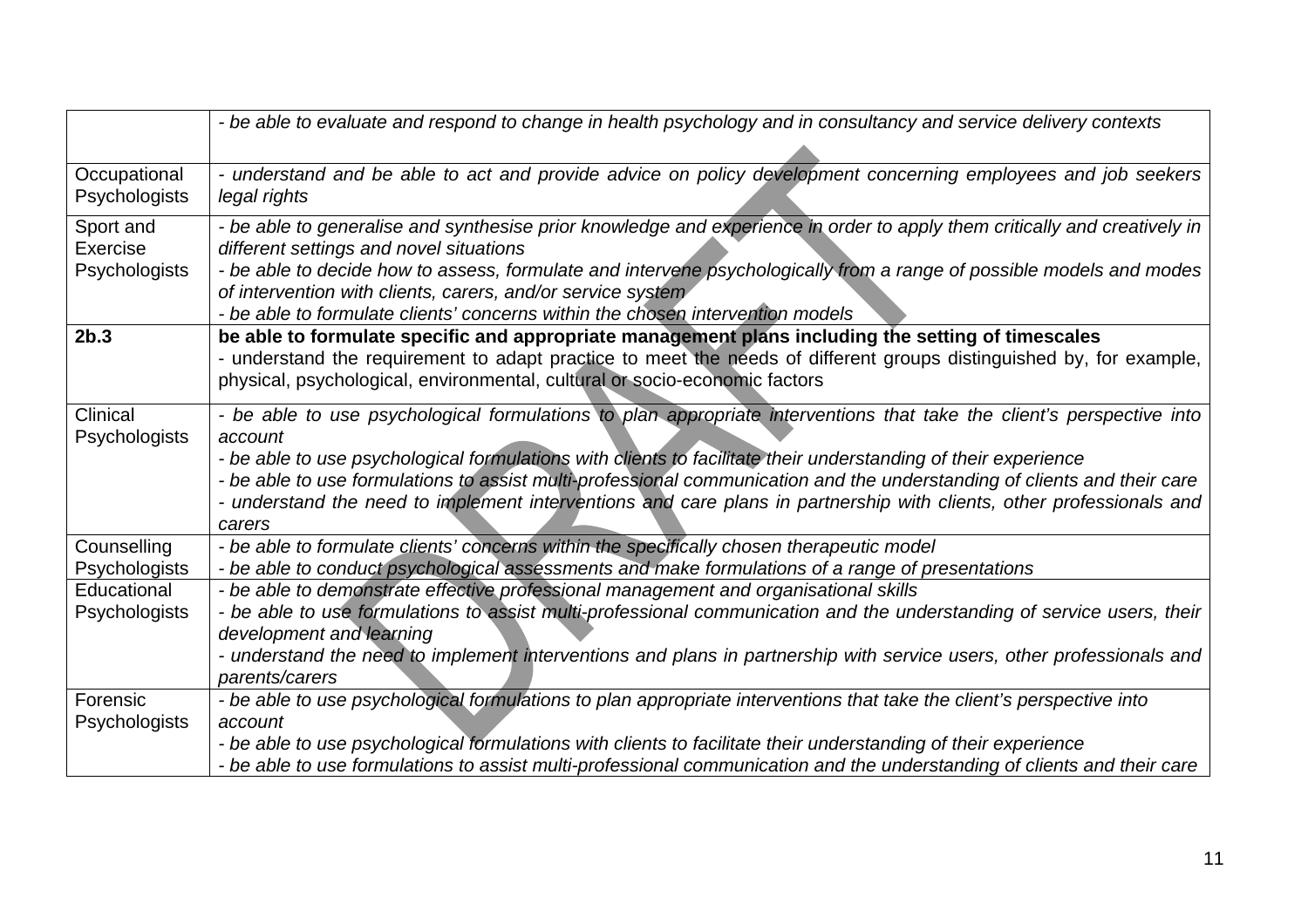|                                        | - understand the need to adapt and to implement interventions and care plans in partnership with clients, other<br>professionals and carers                                                                                                                                                                                                                                                                                                                                                                                                                                                                                                                                                                                                                                                         |
|----------------------------------------|-----------------------------------------------------------------------------------------------------------------------------------------------------------------------------------------------------------------------------------------------------------------------------------------------------------------------------------------------------------------------------------------------------------------------------------------------------------------------------------------------------------------------------------------------------------------------------------------------------------------------------------------------------------------------------------------------------------------------------------------------------------------------------------------------------|
| <b>Health</b><br><b>Psychologists</b>  | - be able to use psychological formulations to plan appropriate interventions that take the client's perspective into<br>account<br>- be able to use psychological formulations with clients to facilitate their understanding of their experience<br>- understand the need to implement interventions and action plans in partnership with clients, groups and other<br>professionals and carers                                                                                                                                                                                                                                                                                                                                                                                                   |
| Occupational<br>Psychologists          | - be able to manage resources to meet timescales and agreed project objectives                                                                                                                                                                                                                                                                                                                                                                                                                                                                                                                                                                                                                                                                                                                      |
| Sport and<br>Exercise<br>Psychologists | - be able to use psychological formulations to plan appropriate interventions that take the client's perspective into<br>account<br>- be able to use psychological formulations with clients to facilitate their understanding of their experience<br>- be able to manage resources to meet timescales and agreed project objectives                                                                                                                                                                                                                                                                                                                                                                                                                                                                |
| 2b.4                                   | be able to conduct appropriate diagnostic or monitoring procedures, treatment, therapy or other<br>actions safely and skilfully<br>- understand the need to maintain the safety of both service users and those involved in their care                                                                                                                                                                                                                                                                                                                                                                                                                                                                                                                                                              |
|                                        | - be able to conduct consultancy                                                                                                                                                                                                                                                                                                                                                                                                                                                                                                                                                                                                                                                                                                                                                                    |
| Clinical<br><b>Psychologists</b>       | - be able to implement interventions and care plans through and with other professionals and/ or with individuals who<br>are formal (professional) carers for a client, or who care for a client by virtue of family or partnership arrangements<br>- understand the need to implement interventions and care plans in partnership with clients, other professionals and<br>carers<br>- be able, on the basis of psychological formulation, to implement psychological therapy or other<br>interventions appropriate to the presenting problem and to the psychological and social circumstances of the client<br>- be able to implement therapeutic interventions based on a range of evidence-based models of formal psychological<br>therapy, including the use of cognitive behavioural therapy |
| Counselling<br><b>Psychologists</b>    | - be able, on the basis of psychological formulation, to implement psychological therapy or other interventions<br>appropriate to the presenting problem and to the psychological and social circumstances of the client                                                                                                                                                                                                                                                                                                                                                                                                                                                                                                                                                                            |
| Educational<br>Psychologists           | - be able to implement interventions and plans through and with other professions and/or with parents/ carers<br>- be able to adopt a pro-active and preventative approach in order to promote the psychological wellbeing of clients                                                                                                                                                                                                                                                                                                                                                                                                                                                                                                                                                               |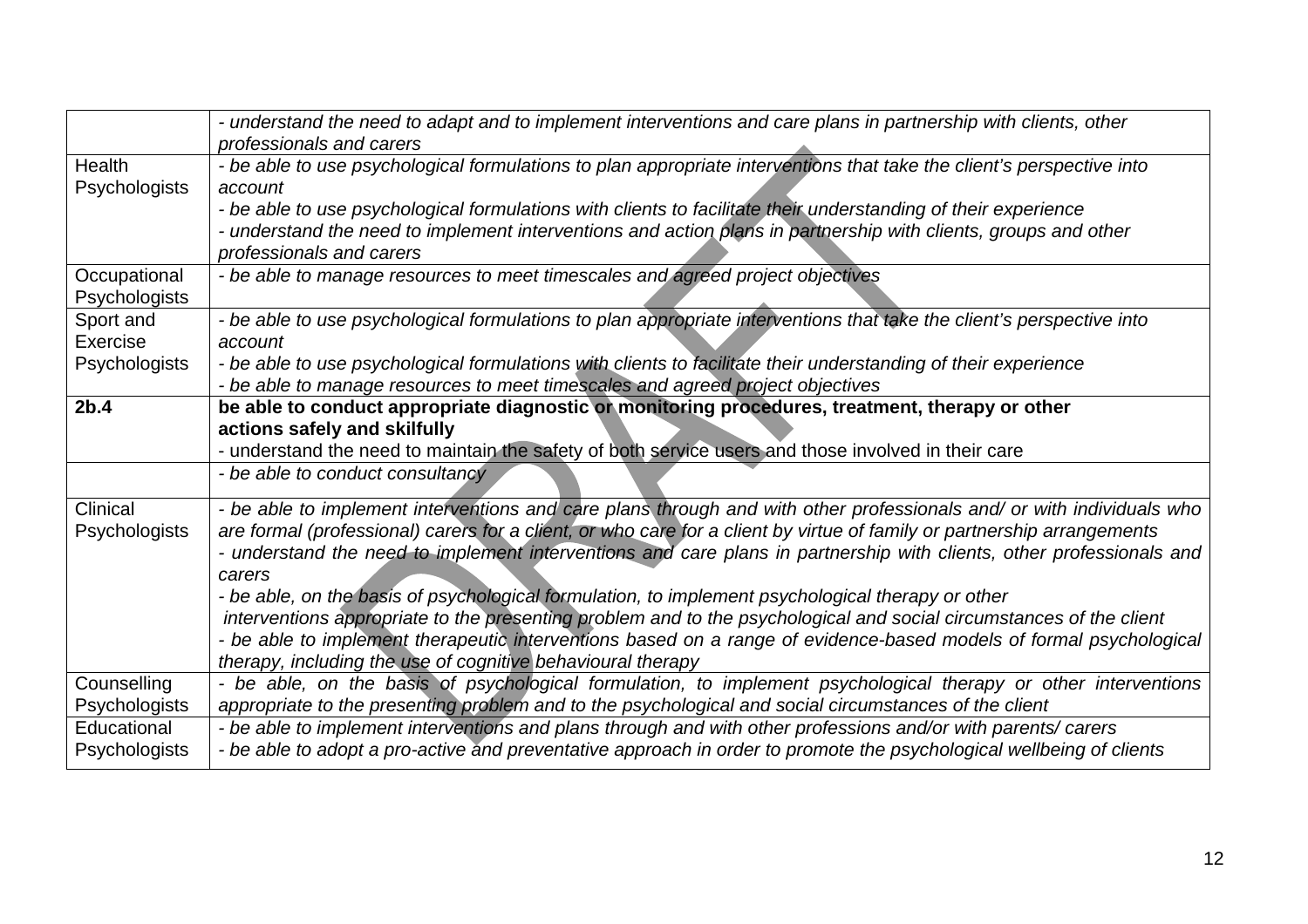|                      | - be able to choose and use a broad range of psychological interventions, appropriate to the client's needs and setting<br>- be able to direct the implementation of applications and interventions carried out by others |
|----------------------|---------------------------------------------------------------------------------------------------------------------------------------------------------------------------------------------------------------------------|
| Forensic             | - be able to direct the implementation of applications and interventions carried out by others                                                                                                                            |
| Psychologists        | - be able to implement interventions and care plans through and with other professionals who form part of the service                                                                                                     |
|                      | user care team                                                                                                                                                                                                            |
|                      | - be able to understand the need to implement interventions and care plans in partnership with clients and other                                                                                                          |
|                      | professionals                                                                                                                                                                                                             |
|                      | - be able, on the basis of empirically derived psychological formulation, to implement psychological therapy or other                                                                                                     |
|                      | interventions appropriate to the presenting maladaptive and/or socially damaging behaviour of the client                                                                                                                  |
|                      | - be able to integrate and implement evidence-based psychological therapy, including cognitive behavioural therapy                                                                                                        |
|                      | techniques, at either an individual or group level                                                                                                                                                                        |
| Health               | - be able to implement psychological interventions appropriate to the presenting problem and to the psychological and                                                                                                     |
| <b>Psychologists</b> | social circumstances of the client and/or group                                                                                                                                                                           |
|                      | - be able, on the basis of psychological formulation, to implement psychological therapy or other interventions                                                                                                           |
|                      | appropriate to the presenting problem and to the psychological and social circumstances of the client                                                                                                                     |
|                      | - be able to integrate and implement therapeutic interventions based on a range of evidence-based models of formal                                                                                                        |
|                      | psychological therapy, including the use of cognitive behaviour therapy                                                                                                                                                   |
|                      | - be able to choose and use a broad range of psychological interventions, appropriate to the client's needs and settings                                                                                                  |
| Occupational         | - be able to direct the implementation of applications                                                                                                                                                                    |
| Psychologists        | - be able to run, direct, train and monitor others in the effective implementation of an application                                                                                                                      |
| Sport and            | - be able to direct the implementation of applications                                                                                                                                                                    |
| <b>Exercise</b>      |                                                                                                                                                                                                                           |
| Psychologists        |                                                                                                                                                                                                                           |
| 2b.5                 | be able to maintain records appropriately                                                                                                                                                                                 |
|                      | - be able to keep accurate, legible records and recognise the need to handle these records and all other information in                                                                                                   |
|                      | accordance with applicable legislation, protocols and guidelines                                                                                                                                                          |
|                      | - understand the need to use only accepted terminology in making records                                                                                                                                                  |
|                      |                                                                                                                                                                                                                           |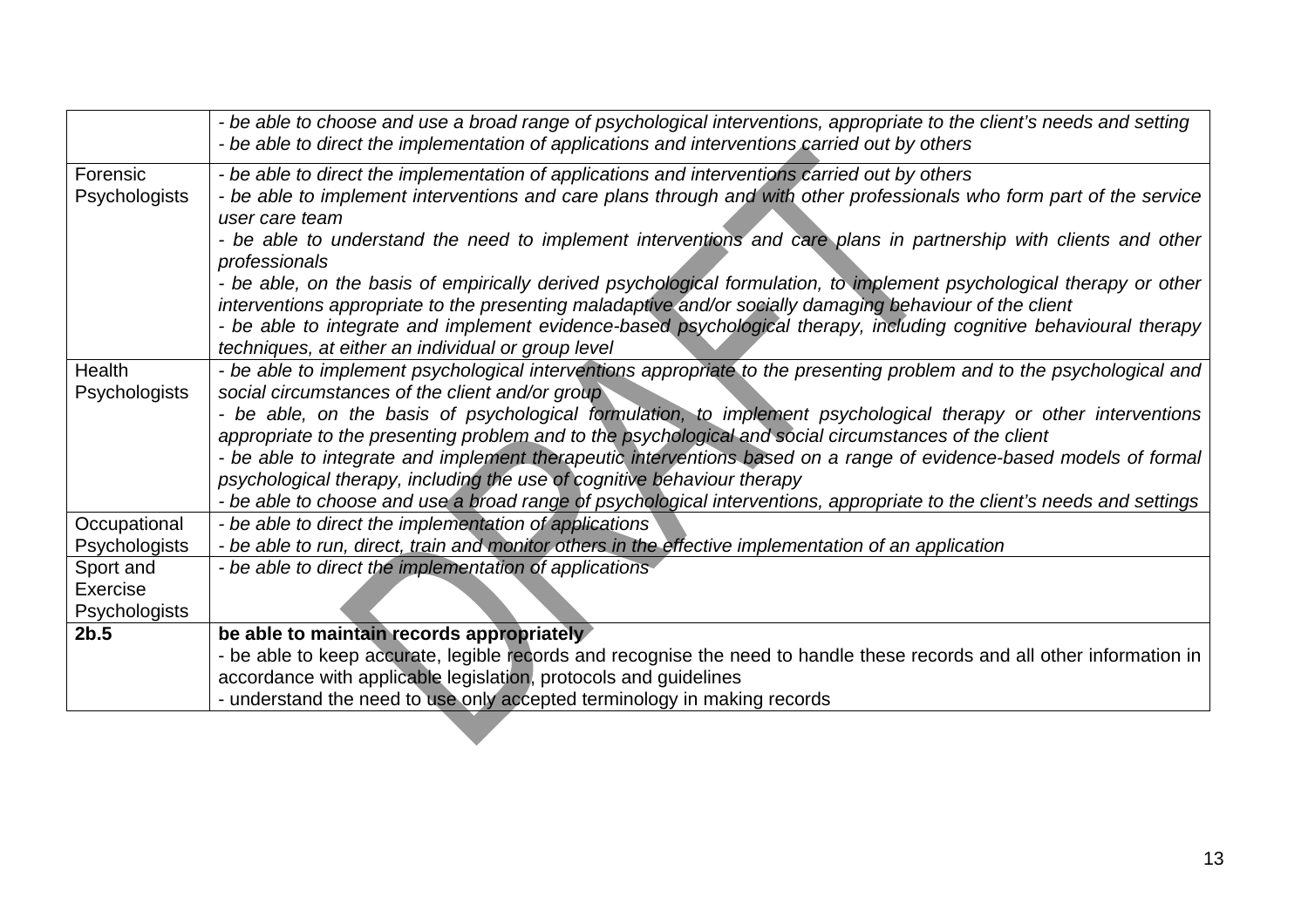|               | Critical evaluation of the impact of, or response to, the registrant's actions                                             |
|---------------|----------------------------------------------------------------------------------------------------------------------------|
|               |                                                                                                                            |
| 2c.1          | be able to monitor and review the ongoing effectiveness of planned activity and modify it accordingly                      |
|               | - be able to gather information, including qualitative and quantitative data, that helps to evaluate the responses of      |
|               | service users to their care                                                                                                |
|               | - be able to evaluate intervention plans using recognised outcome measures and revise the plans as necessary in            |
|               | conjunction with the service user                                                                                          |
|               | - recognise the need to monitor and evaluate the quality of practice and the value of contributing to the generation of    |
|               | data for quality assurance and improvement programmes                                                                      |
|               | - be able to make reasoned decisions to initiate, continue, modify or cease treatment or the use of techniques or          |
|               | procedures, and record the decisions and reasoning appropriately                                                           |
| Clinical      | - be able to revise formulations in the light of ongoing intervention and when necessary re-formulating the problem        |
| Psychologists |                                                                                                                            |
| Counselling   | - be able to revise formulations in the light of ongoing intervention and when necessary re-formulating the problem        |
| Psychologists |                                                                                                                            |
| Educational   | - be able to revise formulations in the light of ongoing intervention and when necessary re-formulating the problem        |
| Psychologists |                                                                                                                            |
| Forensic      | - be able to revise formulations in the light of ongoing intervention and when necessary re-formulating the problem        |
| Psychologists |                                                                                                                            |
| <b>Health</b> | - be able to revise formulations in the light of ongoing intervention and when necessary re-formulating the problem        |
| Psychologists | - be able to monitor agreements and practices with clients, users, groups and organisations                                |
| Occupational  | - be able to monitor agreements and practices with clients, users, groups and organisations                                |
| Psychologists |                                                                                                                            |
| Sport and     | - be able to revise formulations in the light of ongoing intervention and when necessary re-formulating the problem        |
| Exercise      |                                                                                                                            |
| Psychologists |                                                                                                                            |
| 2c.2          | be able to audit, reflect on and review practice                                                                           |
|               | - understand the principles of quality control and quality assurance                                                       |
|               | - be aware of the role of audit and review in quality management, including quality control, quality assurance and the use |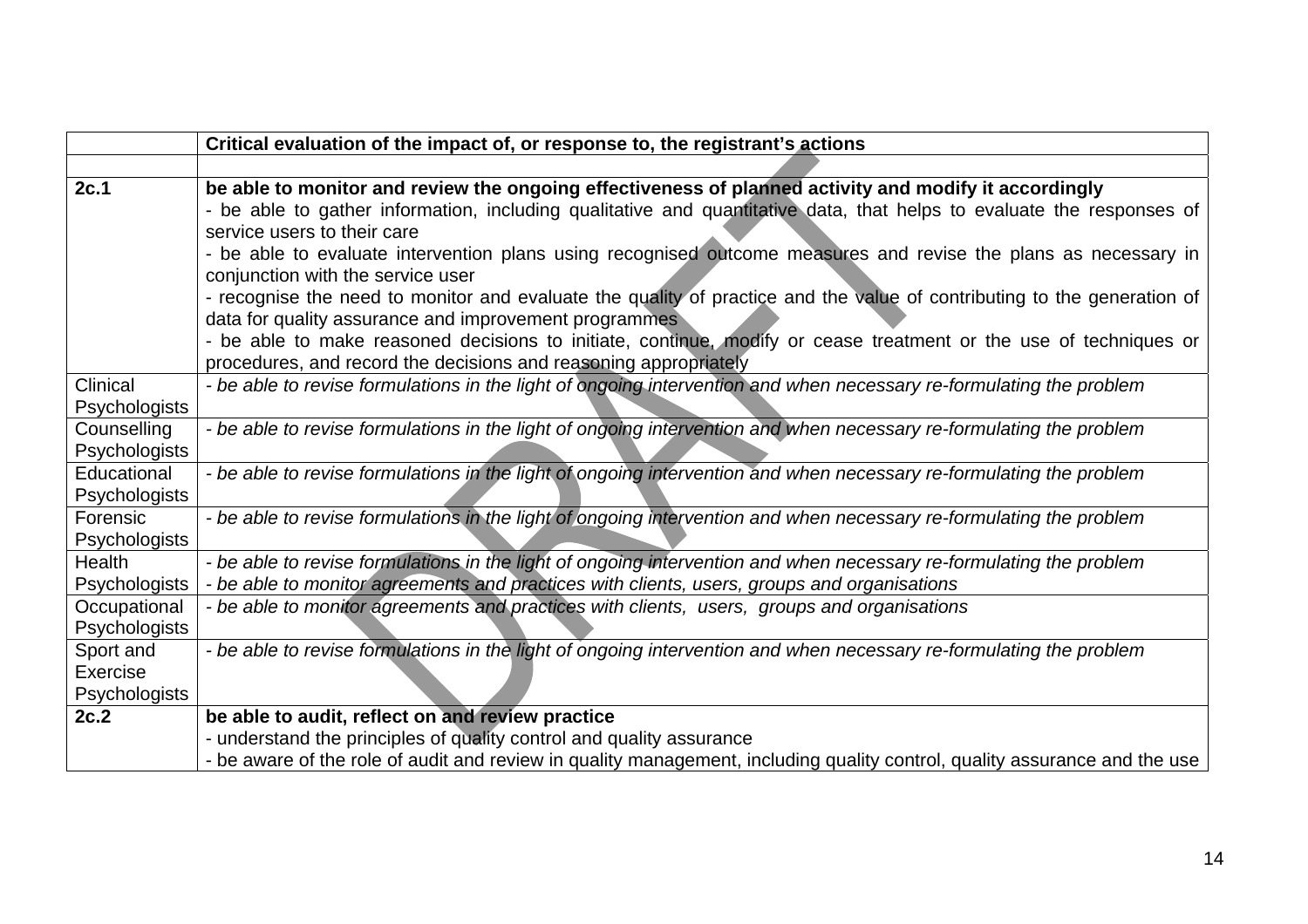|               | of appropriate outcome measures                                                                        |
|---------------|--------------------------------------------------------------------------------------------------------|
|               | - be able to maintain an effective audit trail and work towards continual improvement                  |
|               | - participate in quality assurance programmes, where appropriate                                       |
|               | - understand the value of reflection on practice and the need to record the outcome of such reflection |
|               | - recognise the value of case conferences and other methods of review                                  |
| Clinical      | - recognise the role and value of supervision                                                          |
| Psychologists |                                                                                                        |
| Counselling   | - recognise the role and value of supervision                                                          |
| Psychologists | - be able to critically reflect on the use of self in the therapeutic process                          |
| Educational   | - recognise the role and value of supervision                                                          |
| Psychologists |                                                                                                        |
| Forensic      | - recognise the role and value of supervision                                                          |
| Psychologists |                                                                                                        |
| Health        | - recognise the role and value of supervision                                                          |
| Psychologists |                                                                                                        |
| Occupational  | - recognise the role and value of supervision                                                          |
| Psychologists |                                                                                                        |
|               |                                                                                                        |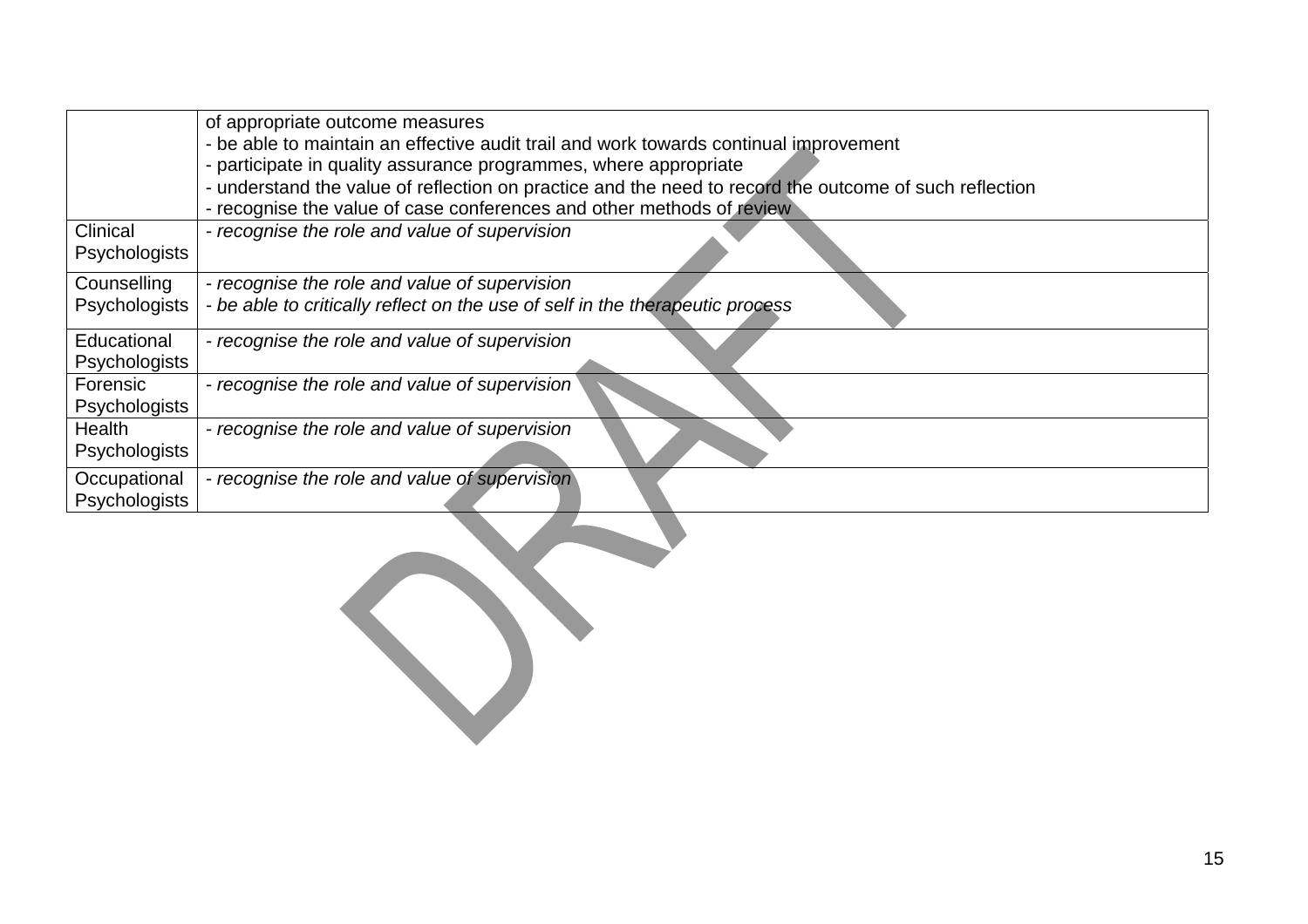|                           | Knowledge, understanding and skills                                                                                                                                                                                                                                                                                                                                                                                                                                                                                                                                                                                                                                                                                                                                                                                                                                                                                                                                                                                                                                                                                                                                                                                                                                                                                                                                            |
|---------------------------|--------------------------------------------------------------------------------------------------------------------------------------------------------------------------------------------------------------------------------------------------------------------------------------------------------------------------------------------------------------------------------------------------------------------------------------------------------------------------------------------------------------------------------------------------------------------------------------------------------------------------------------------------------------------------------------------------------------------------------------------------------------------------------------------------------------------------------------------------------------------------------------------------------------------------------------------------------------------------------------------------------------------------------------------------------------------------------------------------------------------------------------------------------------------------------------------------------------------------------------------------------------------------------------------------------------------------------------------------------------------------------|
|                           |                                                                                                                                                                                                                                                                                                                                                                                                                                                                                                                                                                                                                                                                                                                                                                                                                                                                                                                                                                                                                                                                                                                                                                                                                                                                                                                                                                                |
| 3a.1                      | know and understand the key concepts of the bodies of knowledge which are relevant to their profession-<br>specific practice<br>- understand the structure and function of the human body, relevant to their practice, together with knowledge of health,<br>disease, disorder and dysfunction<br>- be aware of the principles and applications of scientific enquiry, including the evaluation of treatment efficacy and the<br>research process<br>- recognise the role of other professions in health and social care<br>- understand the theoretical basis of, and the variety of approaches to, assessment and intervention                                                                                                                                                                                                                                                                                                                                                                                                                                                                                                                                                                                                                                                                                                                                               |
|                           | - understand the impact of differences such as gender, sexuality, ethnicity, culture, religion and age on<br>psychological wellbeing or behaviour                                                                                                                                                                                                                                                                                                                                                                                                                                                                                                                                                                                                                                                                                                                                                                                                                                                                                                                                                                                                                                                                                                                                                                                                                              |
| Clinical<br>Psychologists | - understand the role of the clinical psychologist across a range of settings and services<br>- understand theories and evidence concerning psychological development and psychological difficulties across the<br>lifespan and their assessment and remediation<br>- understand more than one evidence-based model of formal psychological therapy<br>- understand psychological models related to how biological, sociological and circumstantial or life-event related factors<br>impinge on psychological processes to affect psychological well-being<br>- understand psychological models related to a range of presentations including:<br>clients with presentations from acute to enduring and mild to severe<br>problems with biological or neuropsychological causation<br>problems with mainly psychosocial factors including problems of coping, adaptation and resilience to adverse<br>circumstances and life events, including bereavement and other chronic physical and mental health conditions<br>- understand psychological models related to:<br>clients from a range of social and cultural backgrounds<br>clients of all ages<br>$\bullet$<br>clients across a range of intellectual functioning<br>clients with significant levels of challenging behaviour<br>clients with developmental learning disabilities and cognitive impairment<br>$\bullet$ |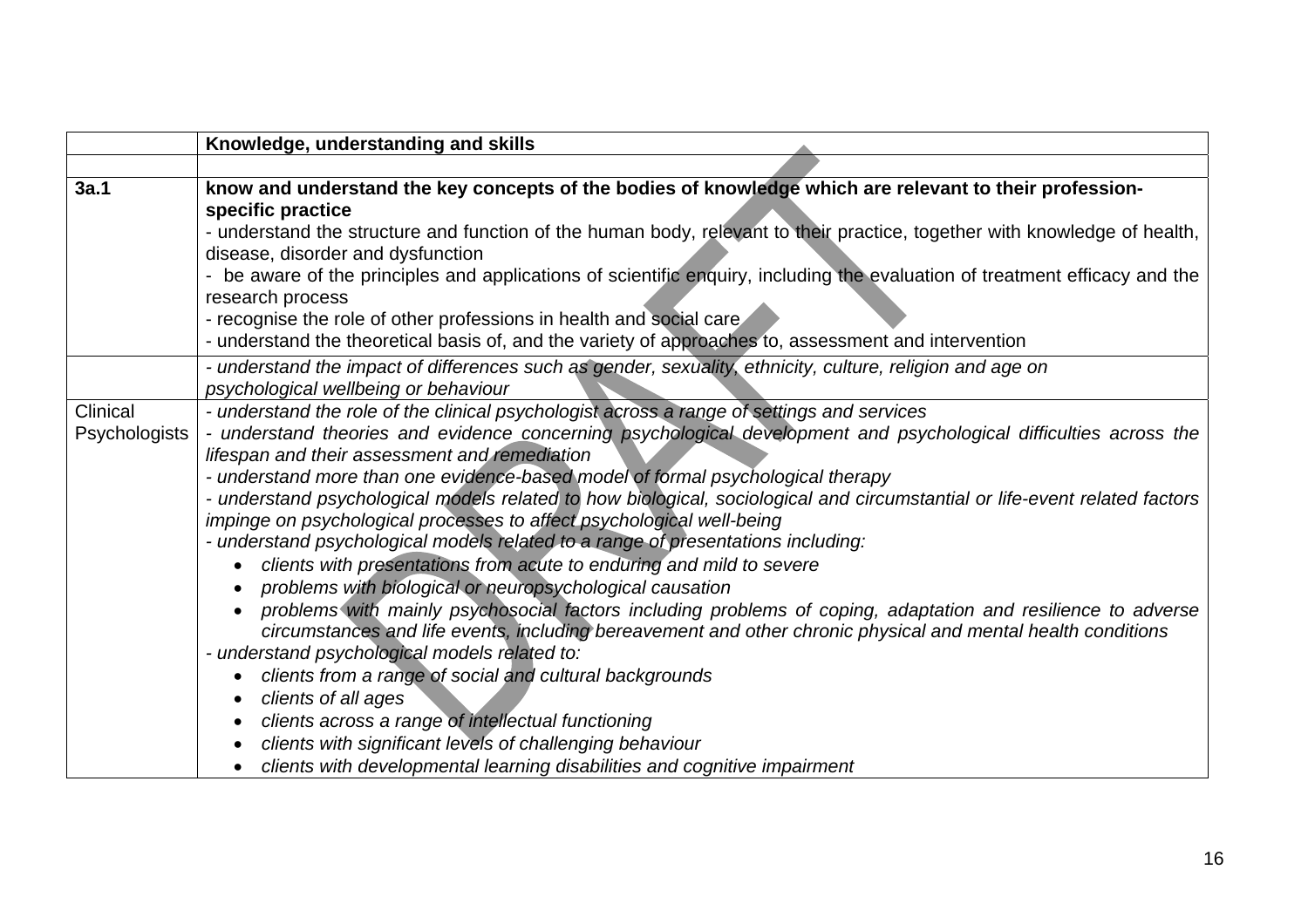|                      | clients with communication difficulties                                                                                          |
|----------------------|----------------------------------------------------------------------------------------------------------------------------------|
|                      |                                                                                                                                  |
|                      | clients with substance misuse problems                                                                                           |
|                      | clients with physical health problems                                                                                            |
|                      | - understand psychological models related to:                                                                                    |
|                      | working with individual clients, couples, families, carers, groups and at the organisational and community level                 |
|                      | working in a variety settings including in-patient or other residential facilities with high dependency needs,                   |
|                      | secondary health care, and community or primary care                                                                             |
|                      | - understand change processes in service delivery systems                                                                        |
|                      | understand social approaches such as those informed by community, critical and social constructivist<br>$\overline{\phantom{a}}$ |
|                      | perspectives                                                                                                                     |
|                      | - understand leadership theories and models, and their application to service delivery and clinical practice                     |
|                      | - understand the impact of psychopharmacological and other clinical interventions on psychological work with clients             |
| Counselling          | - understand the philosophical bases which underpin those psychological theories which are relevant to counselling               |
| <b>Psychologists</b> | psychology                                                                                                                       |
|                      | - understand the philosophy, theory and practice of more than one model of psychological therapy                                 |
|                      | - understand the therapeutic relationship and alliance as conceptualised by each model                                           |
|                      | - understand the spiritual and cultural traditions relevant to counselling psychology                                            |
|                      | - understand the primary philosophical paradigms that inform psychological theory with particular regard to their                |
|                      | relevance to, and impact upon, the understanding of the subjectivity and inter-subjectivity of experience throughout             |
|                      | human development                                                                                                                |
|                      | - understand theories of human cognitive, emotional, behavioural, social and physiological functioning relevant to               |
|                      | counselling psychology                                                                                                           |
|                      | - understand different theories of lifespan development                                                                          |
|                      | - understand social and cultural contexts and the nature of relationships throughout the lifespan                                |
|                      | - understand theories of psychopathology and of change                                                                           |
|                      |                                                                                                                                  |
|                      | - understand the impact of psychopharmacology and other interventions on psychological work with clients                         |
|                      |                                                                                                                                  |
|                      |                                                                                                                                  |
|                      |                                                                                                                                  |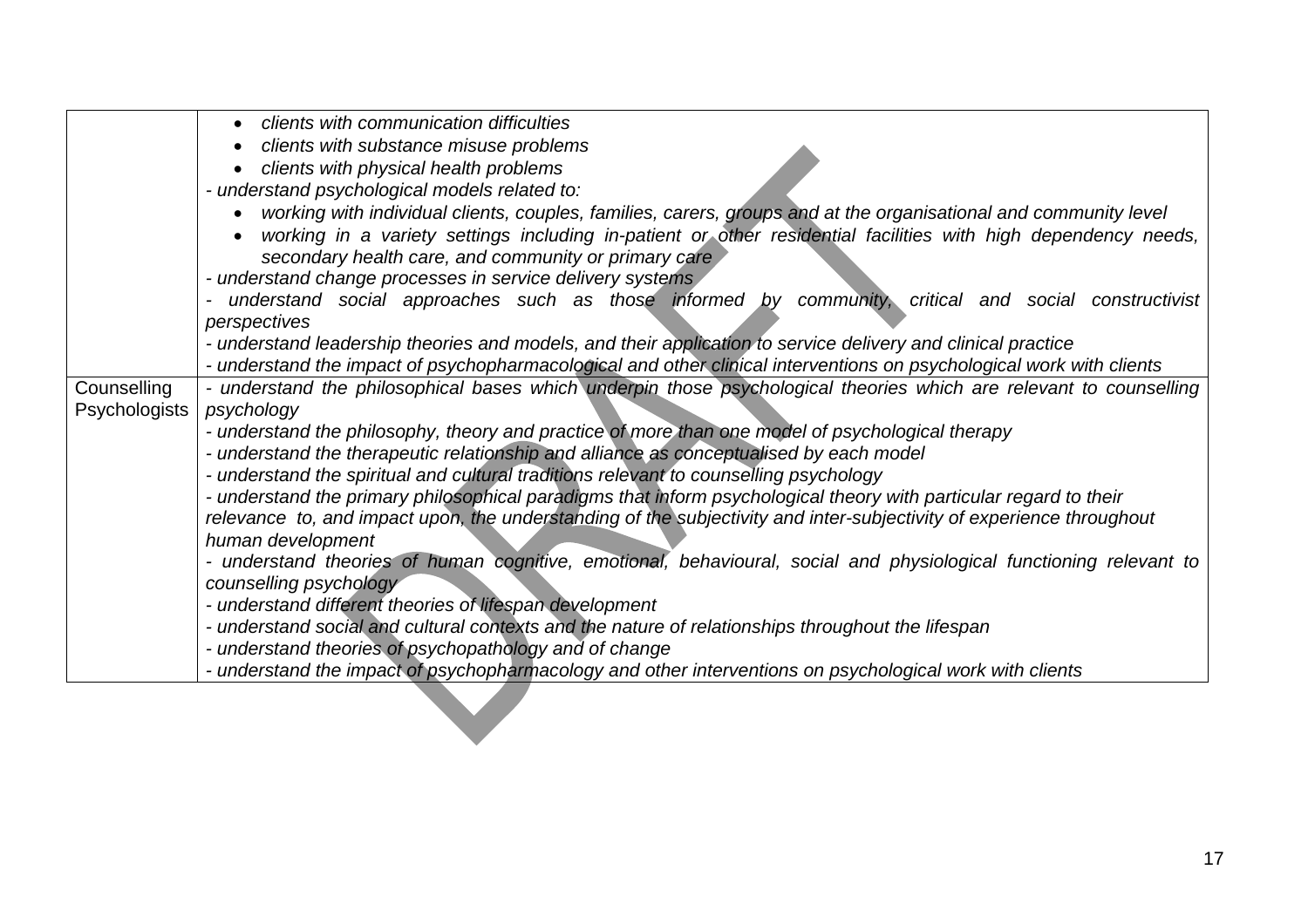| Educational   | - understand the role of the educational psychologist across a range of settings and services                                     |
|---------------|-----------------------------------------------------------------------------------------------------------------------------------|
| Psychologists | - understand psychological theories of, and research evidence in, child and adolescent development relevant to                    |
|               | educational psychology                                                                                                            |
|               | - understand the structures and systems of a wide range of settings in which education and care are delivered for                 |
|               | children and young people                                                                                                         |
|               | - understand psychological models related to the influence of school ethos and culture, educational curricula,                    |
|               | communication systems, management and leadership styles on the cognitive, behavioural, emotional and social                       |
|               | development of children and young people                                                                                          |
|               | - understand psychological models of the factors that lead to underachievement, disaffection and social exclusion                 |
|               | amongst vulnerable groups                                                                                                         |
|               | - understand theories and evidence underlying psychological intervention with children and young people, their                    |
|               | parents/carers, and education and other professionals                                                                             |
|               | - understand psychological models related to the influence on development of children and young people from:                      |
|               | family structures and processes                                                                                                   |
|               | cultural and community contexts                                                                                                   |
|               | organisations and systems                                                                                                         |
|               | - understand the theoretical basis of, and the variety of approaches to, consultation and assessment in educational<br>psychology |
| Forensic      | - understand the application of psychology in the legal system                                                                    |
| Psychologists | - understand the application and integration of a range of theoretical perspectives on socially and individually damaging         |
|               | behaviours, including psychological, social and biological perspectives                                                           |
|               | - understand theory and its application to the provision of psychological therapies that focus on offenders and victims of        |
|               | <i>offences</i>                                                                                                                   |
|               | - understand effective assessment approaches with individuals presenting with individual and/or socially damaging                 |
|               | behaviour                                                                                                                         |
|               | - understand the application of consultation models to service delivery and practice, including the role of leadership and        |
|               | group processes                                                                                                                   |
|               | - understand the development of criminal and anti-social behaviour                                                                |
|               | - understand the psychological interventions related to different client groups including victims of offences, offenders,         |
|               | litigants, appellants and individuals seeking arbitration and mediation                                                           |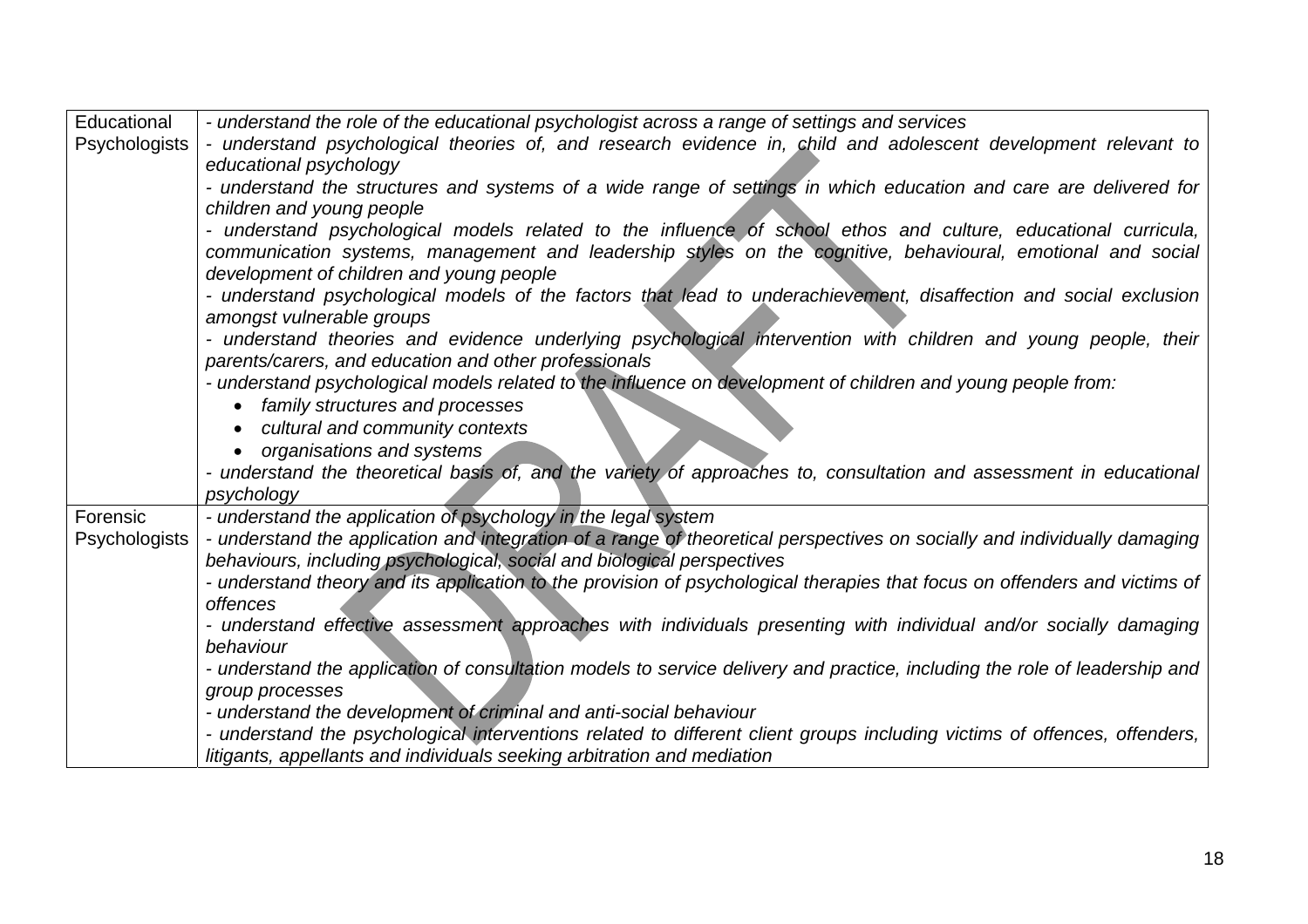| <b>Health</b> | - understand context and perspectives in health psychology                                                       |
|---------------|------------------------------------------------------------------------------------------------------------------|
| Psychologists | - understand the epidemiology of health and illness                                                              |
|               | - understand:                                                                                                    |
|               | biological mechanisms of health and disease                                                                      |
|               | health-related cognitions and behaviour                                                                          |
|               | stress, health and illness                                                                                       |
|               | chronic illness and disability                                                                                   |
|               | individual differences in health and illness                                                                     |
|               | lifespan, gender and cross-cultural perspectives                                                                 |
|               | long term conditions and disability                                                                              |
|               | - understand applications of health psychology and professional issues                                           |
|               | - understand healthcare in professional settings                                                                 |
| Occupational  | - understand the following in occupational psychology:                                                           |
| Psychologists | human-machine interaction                                                                                        |
|               | design of environments and work                                                                                  |
|               | personnel selection and assessment                                                                               |
|               | performance appraisal and career development                                                                     |
|               | counselling and personal development                                                                             |
|               | training                                                                                                         |
|               | employee relations and motivation                                                                                |
|               | organisational development and change                                                                            |
| Sport and     | -understand motor skills, practice skills and cognition, learning and perception and their impact on performance |
| Exercise      | - understand psychological skills such as:                                                                       |
| Psychologists | arousal and anxiety;                                                                                             |
|               | confidence;                                                                                                      |
|               | coping and techniques such as relaxation, goal setting, biofeedback, imagery, stress, inoculation                |
|               | - understand exercise and physical activity including:                                                           |
|               | determinants, e.g. motives, barriers and adherence;                                                              |
|               | outcomes in relation to mood, self-esteem and cognition;                                                         |
|               | - understand individual differences including:                                                                   |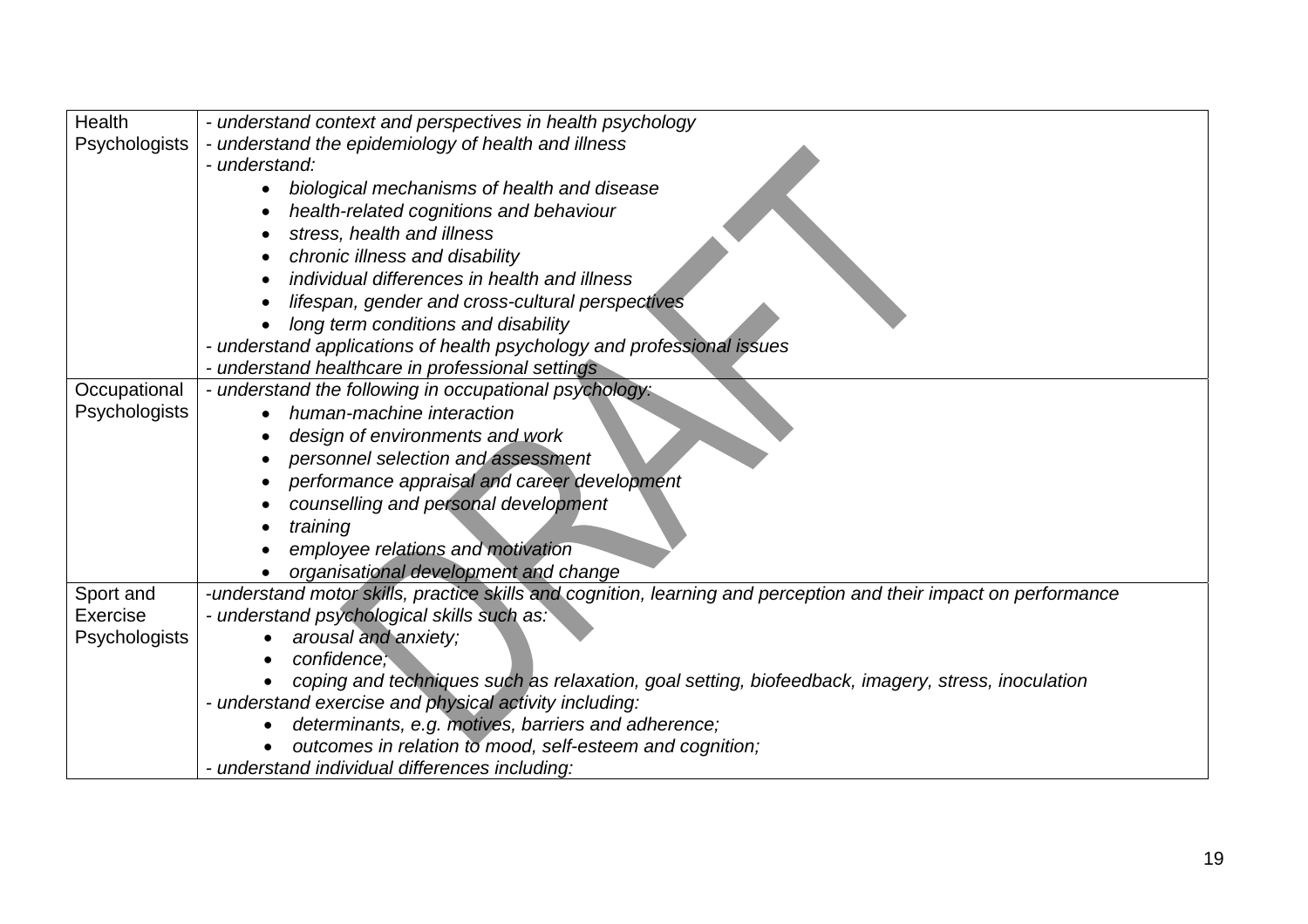|                      | personality;<br>motivation;<br>gender;<br>special groups;<br>talent identification<br>- understand social processes within sport and exercise psychology including:<br>interpersonal and communication skills;<br>team cohesion;<br>group identity;<br>trust;<br>co-operation and competition;<br>leadership<br>- understand the impact of lifespan issues |
|----------------------|------------------------------------------------------------------------------------------------------------------------------------------------------------------------------------------------------------------------------------------------------------------------------------------------------------------------------------------------------------|
|                      | - understand the problems of dependence and injury                                                                                                                                                                                                                                                                                                         |
| 3a.2                 | know how professional principles are expressed and translated into action through a number of different                                                                                                                                                                                                                                                    |
|                      | approaches to practice, and how to select or modify approaches to meet the needs of an individual, groups<br>or communities                                                                                                                                                                                                                                |
| 3a.3                 | understand the need to establish and maintain a safe a practice environment                                                                                                                                                                                                                                                                                |
|                      | - be aware of applicable health an safety legislation, and any relevant safety policies and procedures in force in the                                                                                                                                                                                                                                     |
|                      | workplace, such as incident reporting, and be able to act in accordance with these                                                                                                                                                                                                                                                                         |
|                      | - be able to work safely, including being able to select appropriate hazard control and risk management, reduction or                                                                                                                                                                                                                                      |
|                      | elimination techniques in a safe manner in accordance with health and safety legislation                                                                                                                                                                                                                                                                   |
|                      | - be able to select appropriate protective equipment and use it correctly                                                                                                                                                                                                                                                                                  |
|                      | - be able to establish safe environments for practice, which minimise risks to service users, those treating them, and                                                                                                                                                                                                                                     |
|                      | others, including the use of hazard control and particularly infection control                                                                                                                                                                                                                                                                             |
| Sport and            | - be aware of the possible physical risks associated within certain sport and exercise contexts                                                                                                                                                                                                                                                            |
| Exercise             |                                                                                                                                                                                                                                                                                                                                                            |
| <b>Psychologists</b> |                                                                                                                                                                                                                                                                                                                                                            |
|                      |                                                                                                                                                                                                                                                                                                                                                            |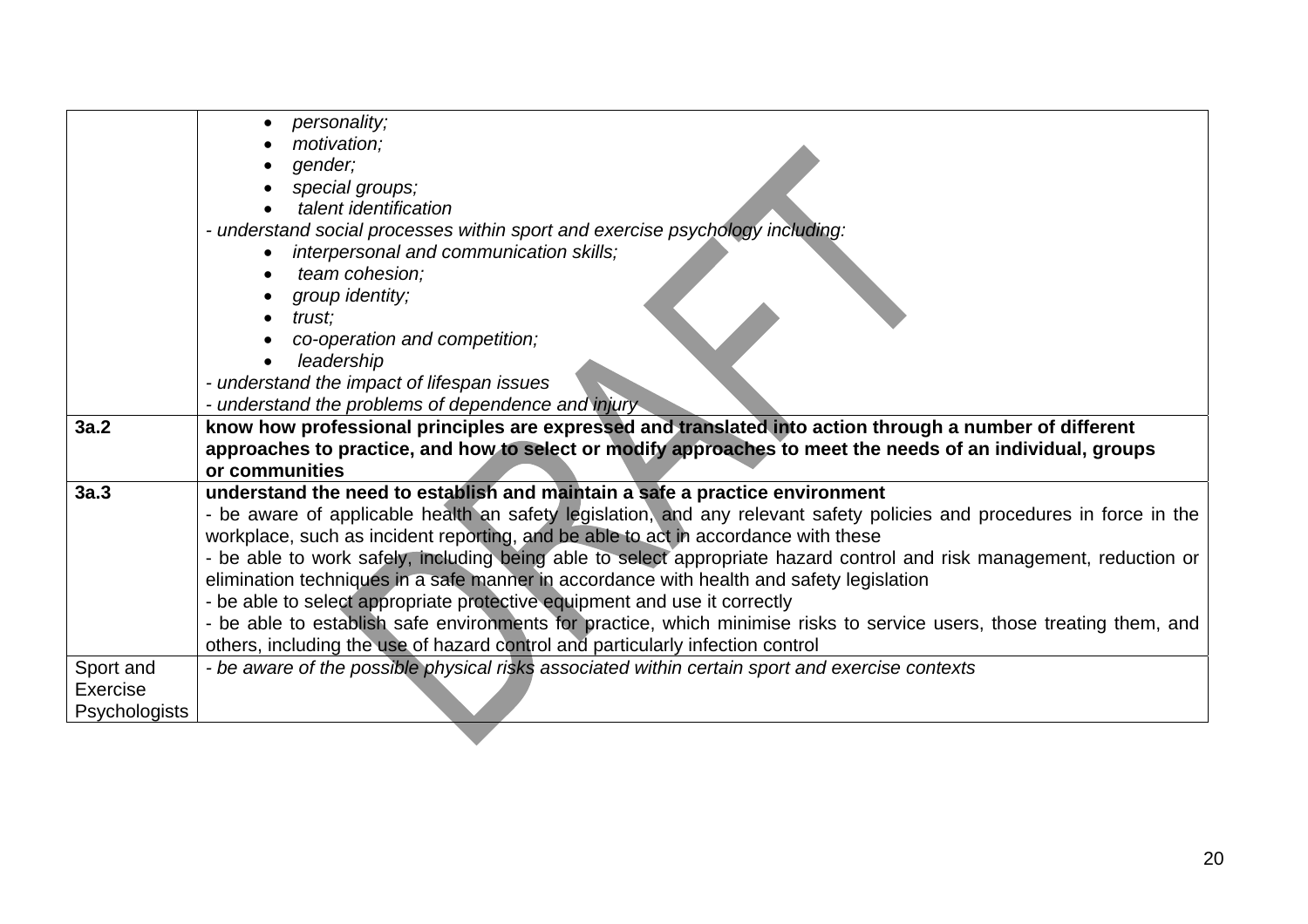# Standards of proficiency - practitioner psychologists

| Our comments 2000 and 2000 and 2000 and 2000 and 2000 and 2000 and 2000 and 2000 and 2000 and 2000 and 2000 and 2000 and 2000 and 2000 and 2000 and 2000 and 2000 and 2000 and 2000 and 2000 and 2000 and 2000 and 2000 and 20 |  |
|--------------------------------------------------------------------------------------------------------------------------------------------------------------------------------------------------------------------------------|--|
|                                                                                                                                                                                                                                |  |
|                                                                                                                                                                                                                                |  |
|                                                                                                                                                                                                                                |  |
|                                                                                                                                                                                                                                |  |
|                                                                                                                                                                                                                                |  |
|                                                                                                                                                                                                                                |  |
|                                                                                                                                                                                                                                |  |
|                                                                                                                                                                                                                                |  |
|                                                                                                                                                                                                                                |  |
|                                                                                                                                                                                                                                |  |
| 2a. Identification and assessment of health and social care needs43                                                                                                                                                            |  |
| 2b. Formulation and delivery of plans and strategies for meeting health and                                                                                                                                                    |  |
|                                                                                                                                                                                                                                |  |
| 2c. Critical evaluation of the impact of, or response to, the registrant's                                                                                                                                                     |  |
|                                                                                                                                                                                                                                |  |
|                                                                                                                                                                                                                                |  |
|                                                                                                                                                                                                                                |  |
|                                                                                                                                                                                                                                |  |
|                                                                                                                                                                                                                                |  |
|                                                                                                                                                                                                                                |  |
|                                                                                                                                                                                                                                |  |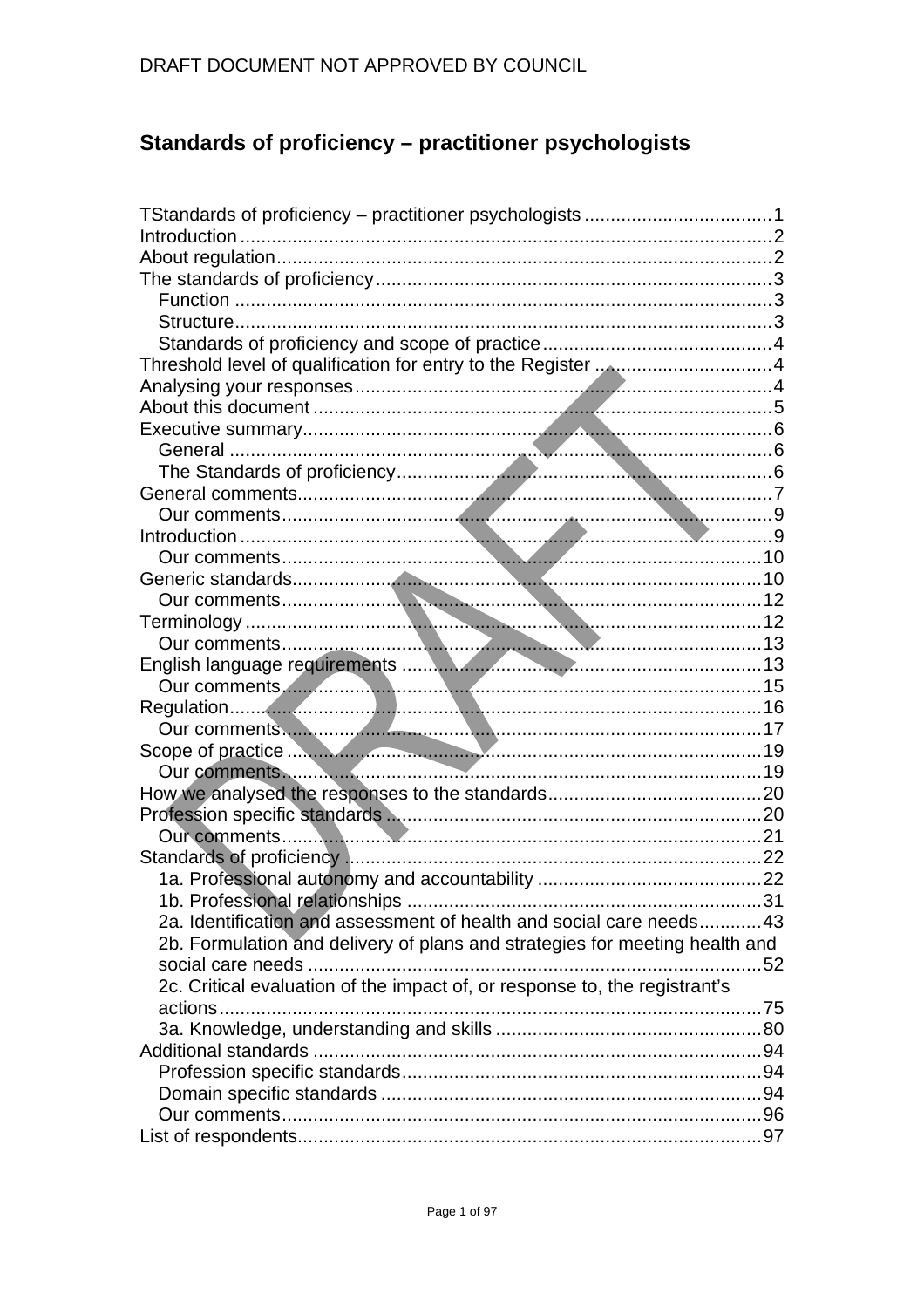## **Introduction**

We consulted for three months between 9 November 2007 and 8 February 2008 on draft standards of proficiency for applied psychologists.

We sent a copy of the consultation document to key stakeholders including professional bodies and education providers. The consultation document was also available to download from our website and we sent out copies of the document on request.

In this document, we firstly consider the comments we received which related more generally to the role of the standards and our role as a regulator. The remainder of the document is structured around the standards of proficiency. Both the generic standards and profession-specific standards are reprinted with comments relating to that section below. We then go on to explain the decisions we have taken following your comments.

We would like to thank all those who took the time to respond to the consultation.

You can download a copy of the consultation document from our website: www.hpc-uk.org/aboutus/consultation

We then consider the comments made in relation to each standard. We have reprinted both the generic and draft profession-specific standards. After each section we explain the decisions we have taken following your feedback.

## **About regulation**

In February 2007, the government published a white paper on the future of regulation, 'Trust, Assurance and Safety – The Regulation of Health Professionals, in the 21<sup>st</sup> Century'.

The white paper said:

'The government is planning to introduce statutory regulation for applied psychologists…' (p. 81).

'Psychologists…will be regulated by the Health Professions Council…' (p. 85).

The White Paper also indicated that psychotherapists, counsellors and other psychological therapists would be priorities for future regulation.

On 5 March 2009, the Section 60 Order necessary to bring practitioner psychologists into statutory regulation, The Health Care and Associated Professions (Miscellaneous Amendments and Practitioner Psychologists) Order 2009, was published.1

 $\overline{a}$ 

 $1$  www.opsi.gov.uk/si/dsi05-03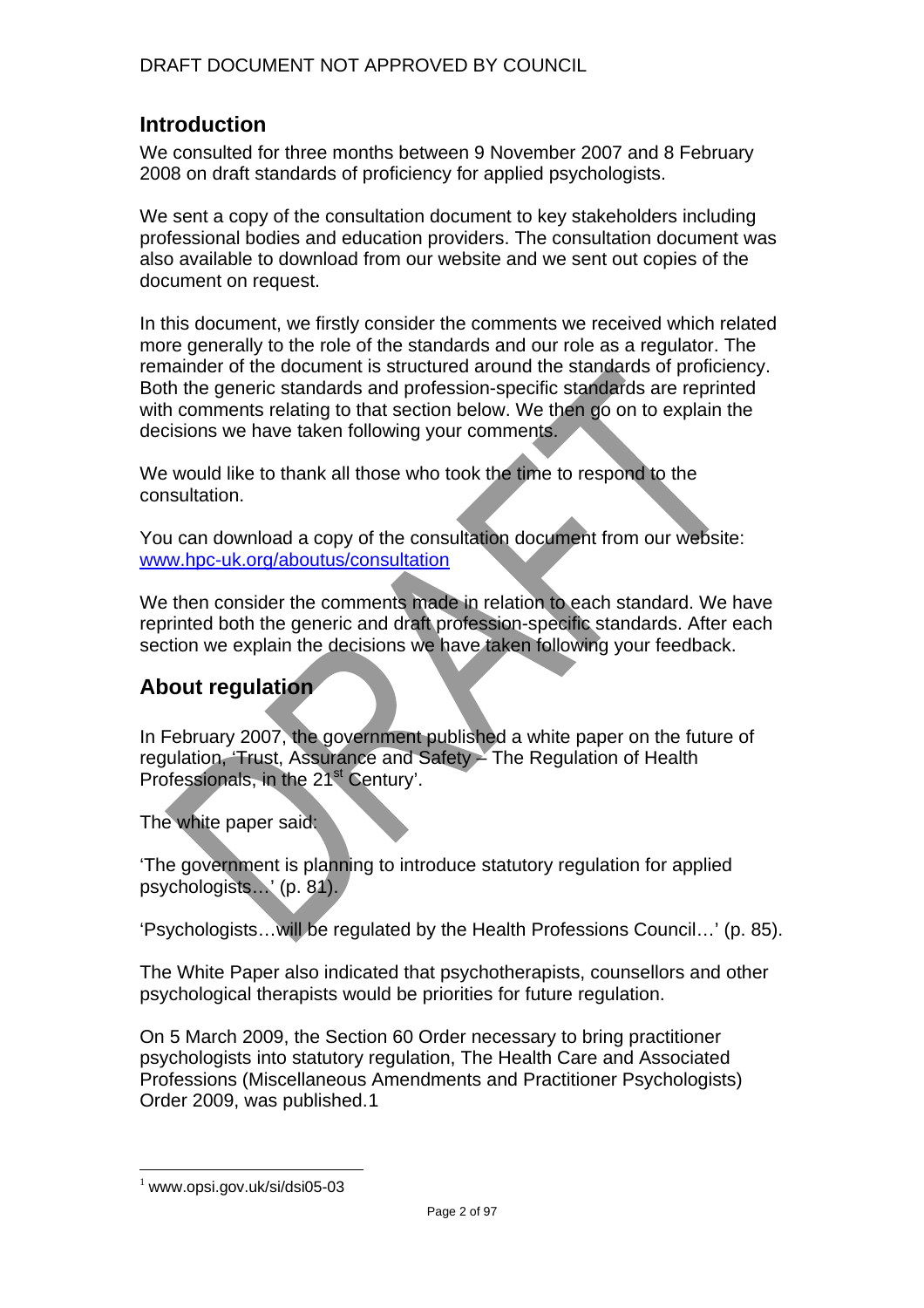The Section 60 Order (please see previous page) confirms that the following domains of psychology practice are to become regulated (subject to parliamentary approval):

- Clinical Psychologists
- Counselling Psychologists
- Educational Psychologists
- Forensic Psychologists
- Health Psychologists
- Occupational Psychologists
- Sport and Exercise Psychologists

## **The standards of proficiency**

## **Function**

Article 5(2)(a) of the Health Professions Order 2001 ("the order") says that we must:

"…establish the standards of proficiency necessary to be admitted to the different parts of the register being the standards it considers necessary for safe and effective practice under that part of the register"

This means that we must publish standards for each of the professions that we regulate which are the 'necessary' or 'threshold' that we consider to be essential for safe and effective practice.

The standards play a central role in how someone becomes registered and remains registered with us.

We approve education programmes to make sure that they allow students to meet these standards when they graduate. We also assess applications from applicants who have trained outside of the UK and some applications via our grandparenting process against these standards. If an applicant meets these standards they are eligible to be registered.

If a registrant's competence is called into question we will look at these standards in deciding whether we need to take any action.

Every time a health professional registered with us renews their registration, we ask them to sign a declaration to confirm that they continue to meet the standards of proficiency which apply to them.

## **Structure**

The standards of proficiency are divided into generic standards and profession-specific standards which apply only to that part of the Register. The generic standards were not the subject of this consultation.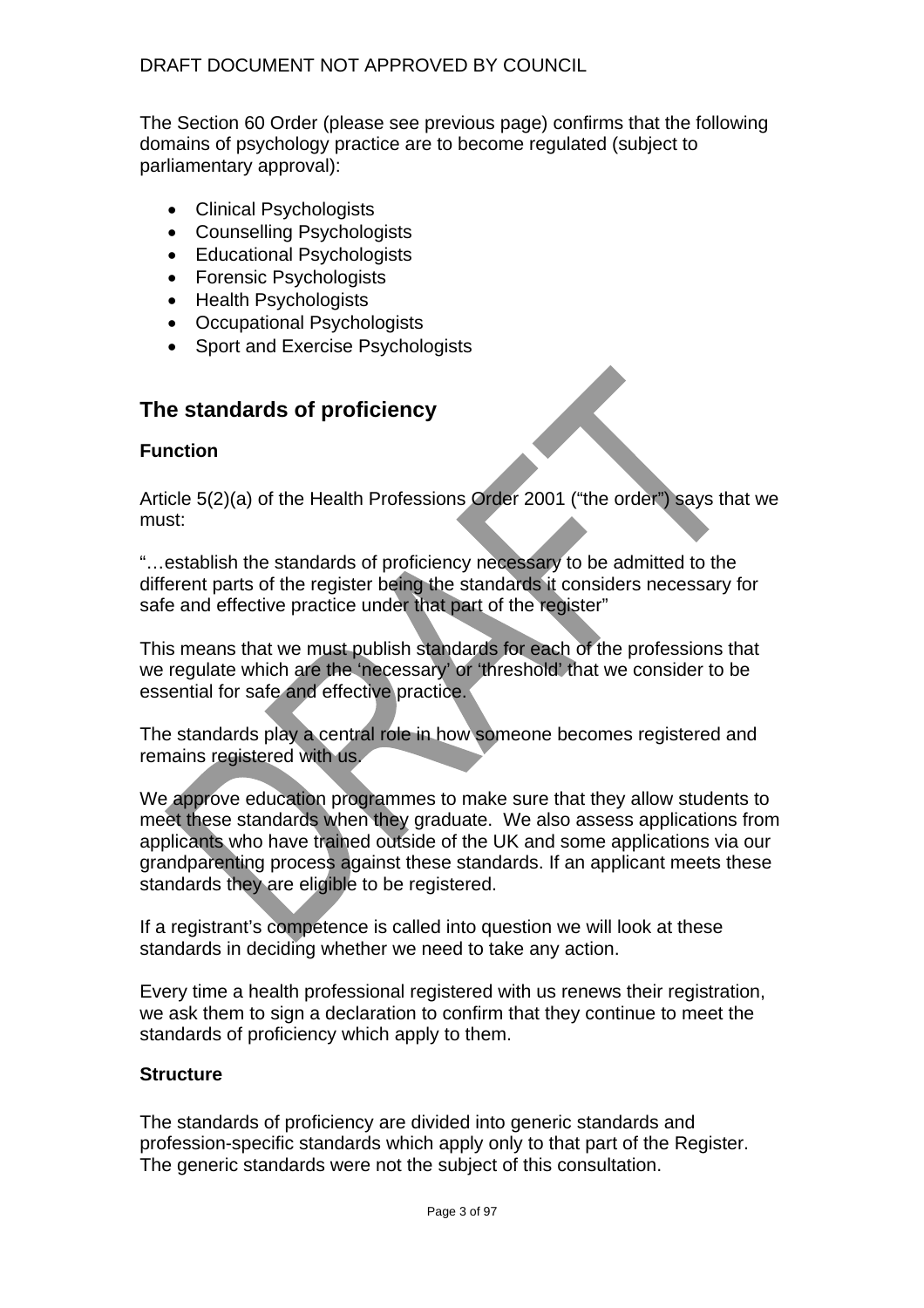## **Standards of proficiency and scope of practice**

Once someone becomes registered with HPC, we recognise that their scope of practice may change. We define scope of practice as the area or areas of a registrant's profession in which they have the knowledge, skills and experience to practise lawfully, safely and effectively, in a way that meets our standards and does not pose any danger to the public or to them.

A registrant's scope of practice may change over time and we recognise that the practice of experienced registrants often becomes more focused and specialised than that of newly registered colleagues. This might be because of specialisation in a certain clinical area or with a particular group, or a movement into roles in management, education or research.

A registrant's scope of practice may mean that they are unable to continue to demonstrate that they meet all of the standards of proficiency that apply for the whole of their profession. As long as they make sure that they are practising safely and effectively within their given scope of practice and do not practise in the areas where they are not proficient to do so, this will not be a problem.

## **Threshold level of qualification for entry to the Register**

We also consulted on draft standards of proficiency alongside a consultation on the threshold level of qualification for entry to the practitioner psychologists part of the Register. You can download a copy of that consultation from our website: www.hpc-uk.org/aboutus/consultation

## **Analysing your responses**

Now that the consultation has ended, we have analysed all the responses we received.

We considered carefully each suggestion we received, taking account whether similar comments were made by other respondents. Our considerations were to ensure that the standards:

- were set at an appropriate level for threshold standards for safe and effective practice; and
- reflect the standard content of pre-registration education and training programmes;

We received a number of comments from specific domains or committees within the BPS. Unless the comment mentioned a specific domain or was only relevant to a particular domain, all comments from the domains are recorded as coming from the BPS.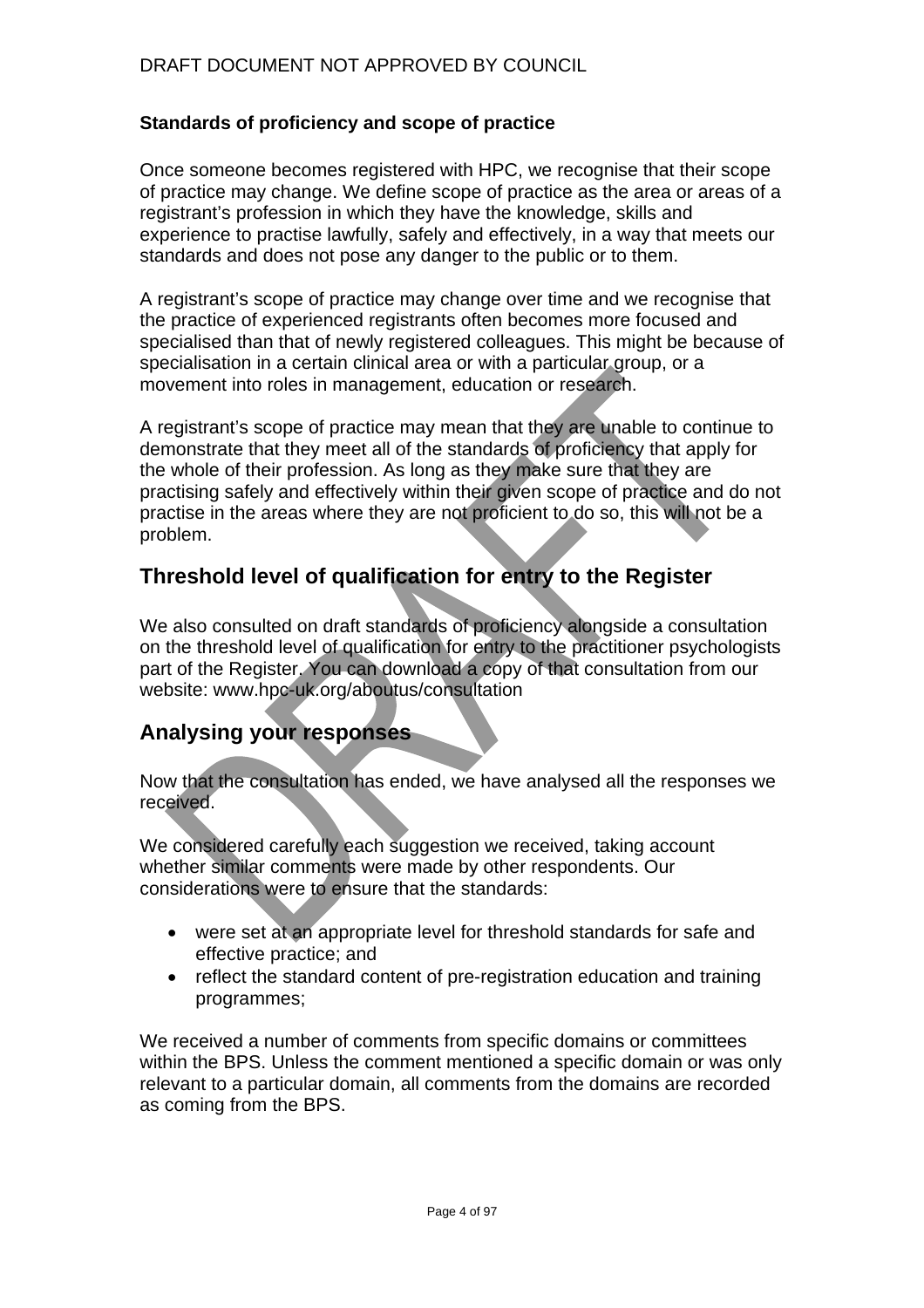## **About this document**

This document summarises the responses we received to the consultation.

The terminology used in this document is that used in the Department of Health (UK) consultation document and the Section 60 Order:

- We refer to the part of the Register as the 'Practitioner psychologists' part of the Register.
- We use the term 'domain' rather than discipline to refer to each area of psychology practice.
- We use the term 'practitioner psychologists' rather than 'applied psychologists' to refer collectively to the seven domains of practice.

In this document, references to 'our' or 'we' are references to the Health Professions Council (HPC).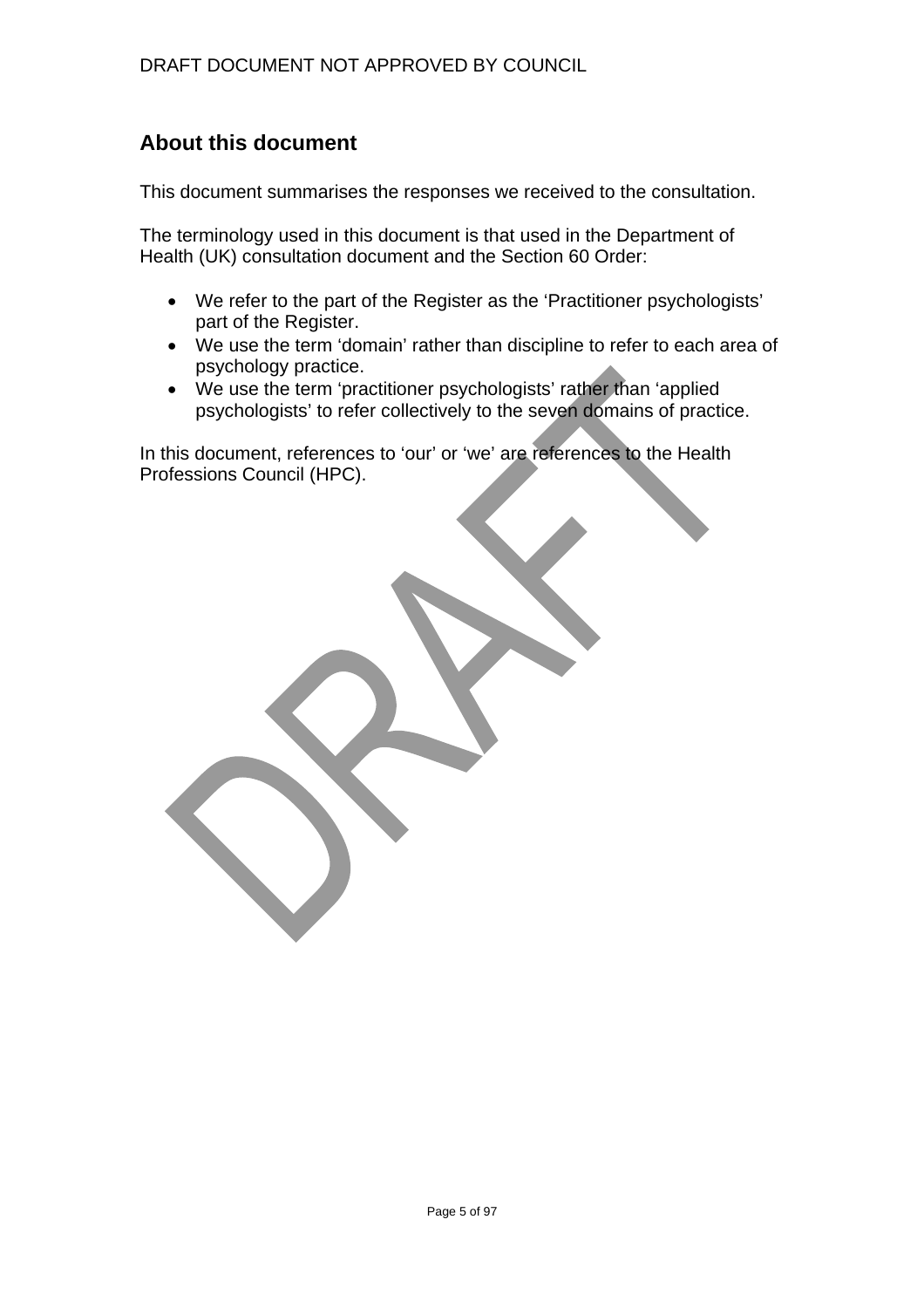## **Executive summary**

The following is a summary of the comments we received in response to the consultation and also the general principles we have used in making decisions in response to their comments.

#### **General**

• General points raised included the function of the standards, the suitability of the generic standards, terminology used, English language requirements, regulation of occupational psychologists and comments about HPC's regulatory processes and functions.

#### **The Standards of proficiency**

The majority of comments related to specific standards. However, the general themes raised are outlined below.

- Concerns about terminology, including the terminology in the generic standards.
- Areas where respondents felt that the standards did not reflect training in all domains across the UK.
- Whether additional standards were necessary for some domains to ensure consistency.
- Whether the standards were necessary or already incorporated within the existing standards.

We made decisions about each comment made in response to the consultation individually. However, when making decisions we considered the following:

- The interaction between the generic, profession and domain specific standards.
- The importance of consistency between the domains.
- The role of the Standards of proficiency as threshold standards for safe and effective practice.
- HPC's role as a UK wide regulator.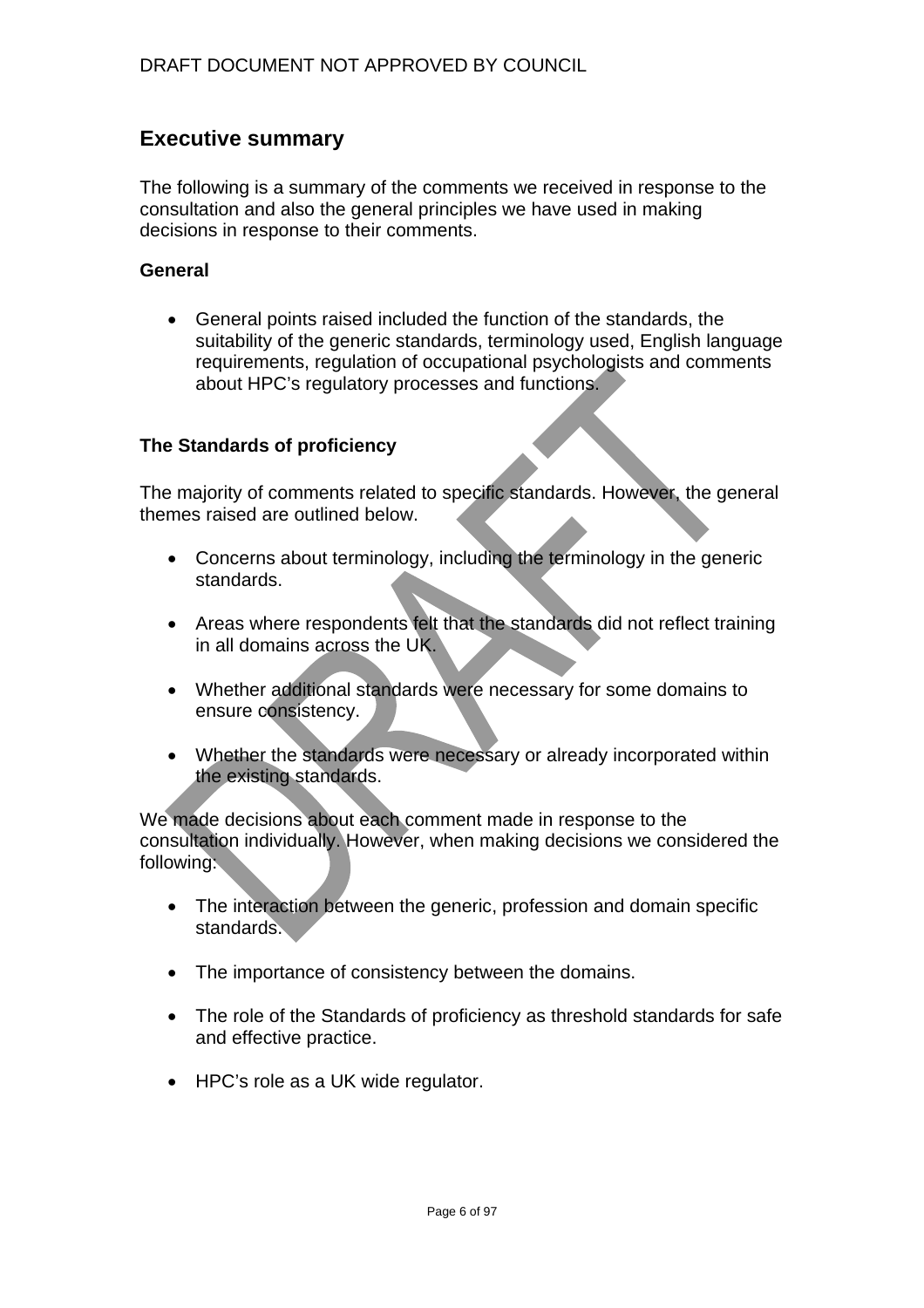## **General comments**

In this section we consider general comments made about the standards. This includes comments about the layout of the standards, their links with the threshold level of qualification for entry to the Register and whether the standards are set at the threshold for safe and effective practice.

We received several comments welcoming the standards including comments from the Department of Health and the Picker Institute. The BPS commented: 'The Society acknowledges the collaborative way in which the proposed profession-specific standards have been developed and this is reflected in the quality of the standards which have been produced.' However, the British Association of Arts Therapists commented that '...this document needs to be edited down with a focus on what needs to be included for public protection and a better understanding of what a threshold means'. They claimed that many standards did not protect the public but instead seemed '...more aimed at the protection of the Psychology professions'.

In our consultation document, we asked respondents whether they believed that the standards were set at the threshold level necessary for safe and effective practice. The Board of Community Health Councils in Wales commented that regular review would be necessary to ensure that the standards remained at a suitable level. The BPS commented that occupational psychologists did not believe that the standards were at the threshold because they did not focus on '...maximizing the effectiveness of organisational interventions' which was a central part of practice for occupational psychologists.

The Scottish Division of Educational Psychology in the BPS commented that the standards were not at the threshold because they did not cover all the functions undertaken by educational psychologists identified in the Currie review. These were '...Assessment, Intervention, Consultation, Training and Research, across the levels of individual, child and family, school or establishment and authority-wide'. They commented that the standards were inadequate as they did not sufficiently cover the five roles outlined above and only focussed on practice at the level of individual child and family. These comments were supported by the BPS who said that for educational psychologists the client could be an organisation, such as a local authority, as well as an individual

NHS Lothian commented that their main concern was how the standards might be used in regulating individuals and in providing guidance to potential litigators on what could be considered 'appropriate professional practice'. They acknowledged that in both circumstances, the standards should be set at the necessary threshold. They suggested that for clarity HPC should hold the generic and profession specific standards whilst the professional body should be responsible for laying out the detailed competencies expected within each domain.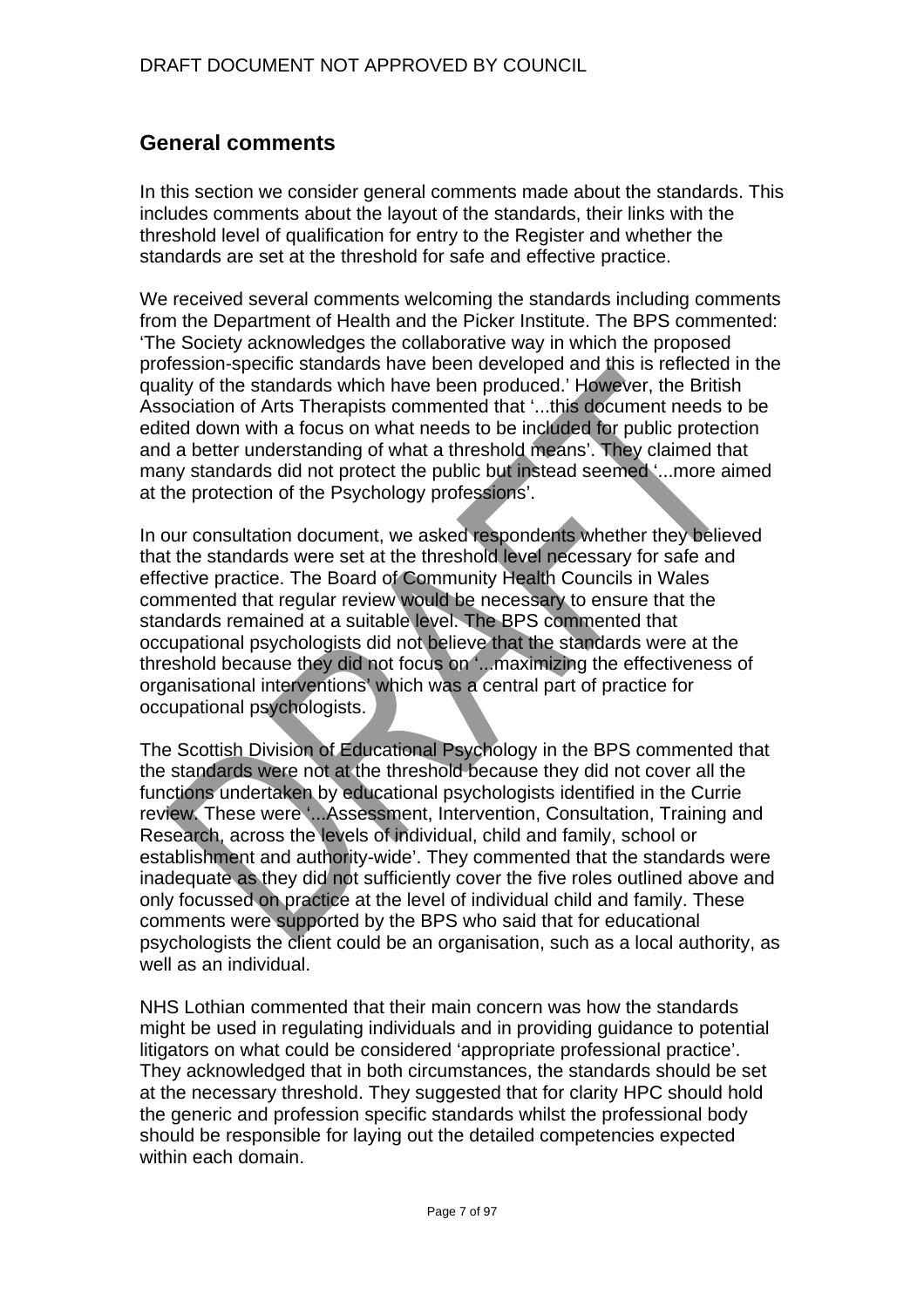We received comments from several respondents about the membership of the Professional Liaison Group and its impact on how the standards were drafted. The Department of Health suggested that 'more consideration' was needed for the standards relating to educational, forensic, health, occupational and sport and exercise psychology. They said: 'It is possible that some of these domains have not been fully engaged in the PLG if they felt that the emphasis was on clinical and counselling psychology'. These comments were echoed by the BPS and one individual respondent.

The BPS suggested that the profession specific standards for psychologists could be based on occupational standards that they had developed, with some minor amendments. This would help to create standards which accurately reflected the roles of some domains, in particular occupational psychologists. This would, they said, '...ensure that there would be no danger of lowering standards in moving from voluntary to statutory regulation'.

We received several comments about the structure of the standards which are organised into generic standards, profession specific standards and domain specific standards. Several respondents stated that the way of organising standards into three levels of proficiency, with two levels related to psychologists was 'appropriate' to the way in which psychologists practice. Both NHS Education for Scotland and the Scottish Government commented that some changes could be made to the way in which the document was laid out to improve the clarity of the standards.

Several respondents commented about potential inconsistencies within the standards. The BACP, the BPS and NES all commented that there were several domain specific standards which could be made into profession specific standards as the standards were relevant to all practitioner psychologists. In addition, there were several domain specific standards which applied to most professions with slightly different wording. One individual commented that many standards applying to clinical psychology also apply to counselling psychology and that it was important to recognise the areas of overlap.

We received comments from several respondents about the interaction between the standards of proficiency and the threshold level of qualification for entry to the Register. Some respondents called for the threshold to be set at a doctorate level. The BPS suggested that unless the standards included a reference to the threshold level set at Doctorate level the standards would not ensure competence and would not therefore protect the public. These comments were echoed by the Psychology Directorate Management Group. However, The BACP commented that if the threshold was set at a Masters level then some of the standards would need to be amended as they were related to QAA level descriptors and learning outcomes at a Doctorate level. NES commented on the link between the threshold level of entry and the standards based upon their experience in Scotland where some psychologists are trained to a Masters level. They suggested that the profession specific standards for psychologists could be articulated at a Masters level, with the domain specific standards then set at a doctoral level of attainment.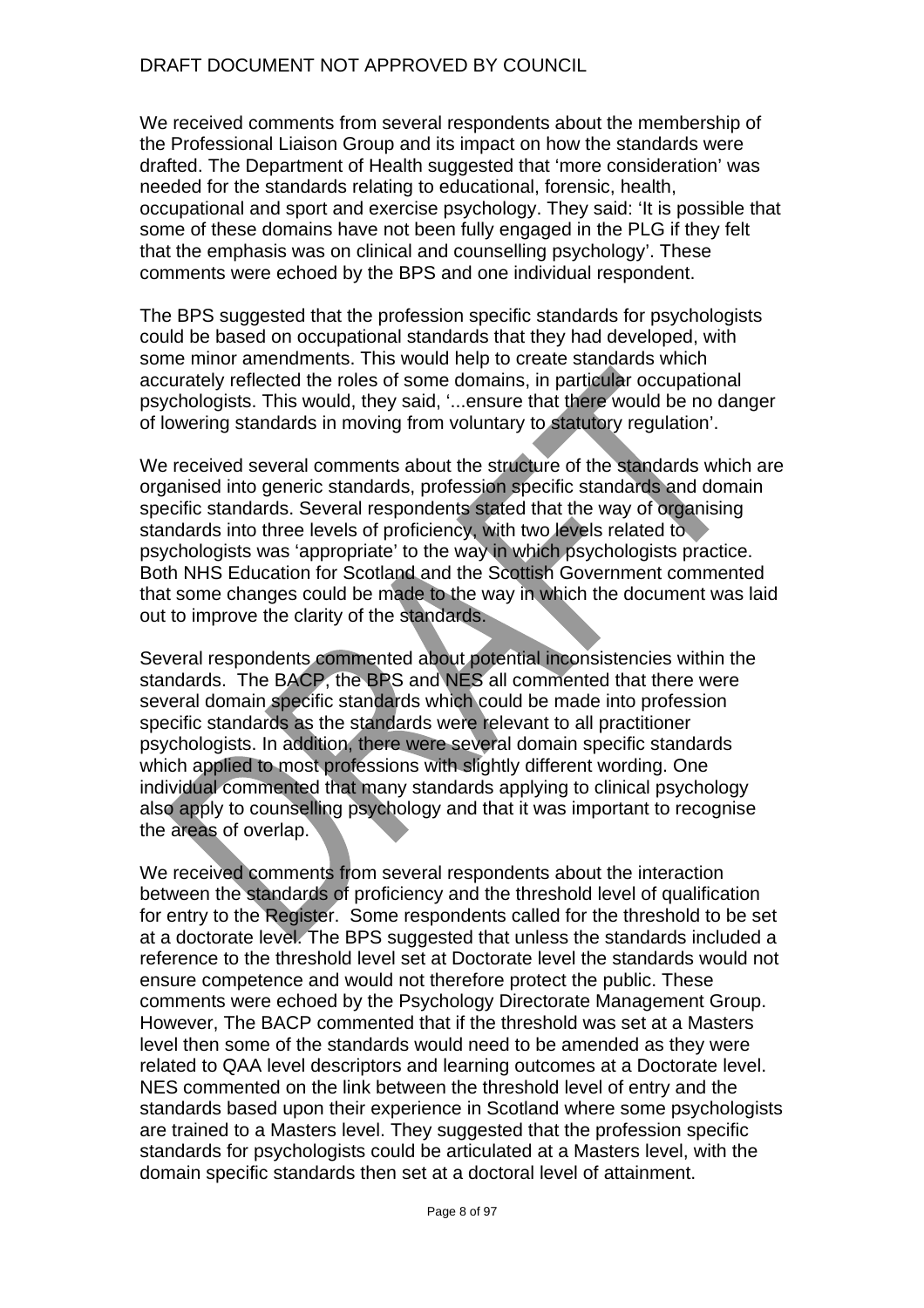#### **Our comments**

We would like to thank all those who responded to the consultation. We have made a number of amendments in response to the comments we received. We have also revised some of the standards to ensure consistency across the profession and to improve the clarity of the standards.

We consulted separately on the threshold level of qualification for entry to the Register. This is articulated as a threshold level. We need to set the threshold level at the level necessary for people who successfully complete a preregistration education and training programme to meet all the standards of proficiency.

In setting the threshold level of qualification for entry, the Council is setting the threshold academic level of qualification which it would normally accept for the purposes of an approved programme which leads to registration. As the threshold is the 'minimum', programmes above the threshold academic level may be approved. Our primary consideration in approving a programme, whether at or substantially above the threshold, is that the programme meets the standards of education and training and will allow students to meet the standards of proficiency on completion.

When setting the Standards of proficiency, we set them at the threshold necessary for safe and effective practice. Our starting point is the threshold standards and we consider the level of qualification separately. It is important that the standards are written with the focus on what is necessary for safe and effective practice. The threshold includes the minimum level to deliver the standards of proficiency but the standards do not work backwards from the academic level. Please also see the comments about terminology below.

The Standards of proficiency are written in a broad way so that they can be met in more than one way. This enables innovation in the way that they are met and also means that they do not need constant revision to remain up to date with changes within the profession.

However, it is important to draw a distinction between the Standards of proficiency and more detailed curriculum guidance. Curriculum guidance is often based on the Standards of proficiency and provides more detail and learning outcomes associated with the standards. The area of curriculum guidance (or curriculum outline or framework) is one where many of the professional bodies for each profession are particularly involved. Professional bodies may be involved in designing curricular or similar detailed work around the philosophy, core values, skills and knowledge for their profession.

## **Introduction**

We received comments from the BPS about the introduction. They said that HPC's definition of itself as a regulator of health professionals did not suggest that HPC was the wholly appropriate body to regulate some psychologists who were not health professionals. They suggested that HPC should change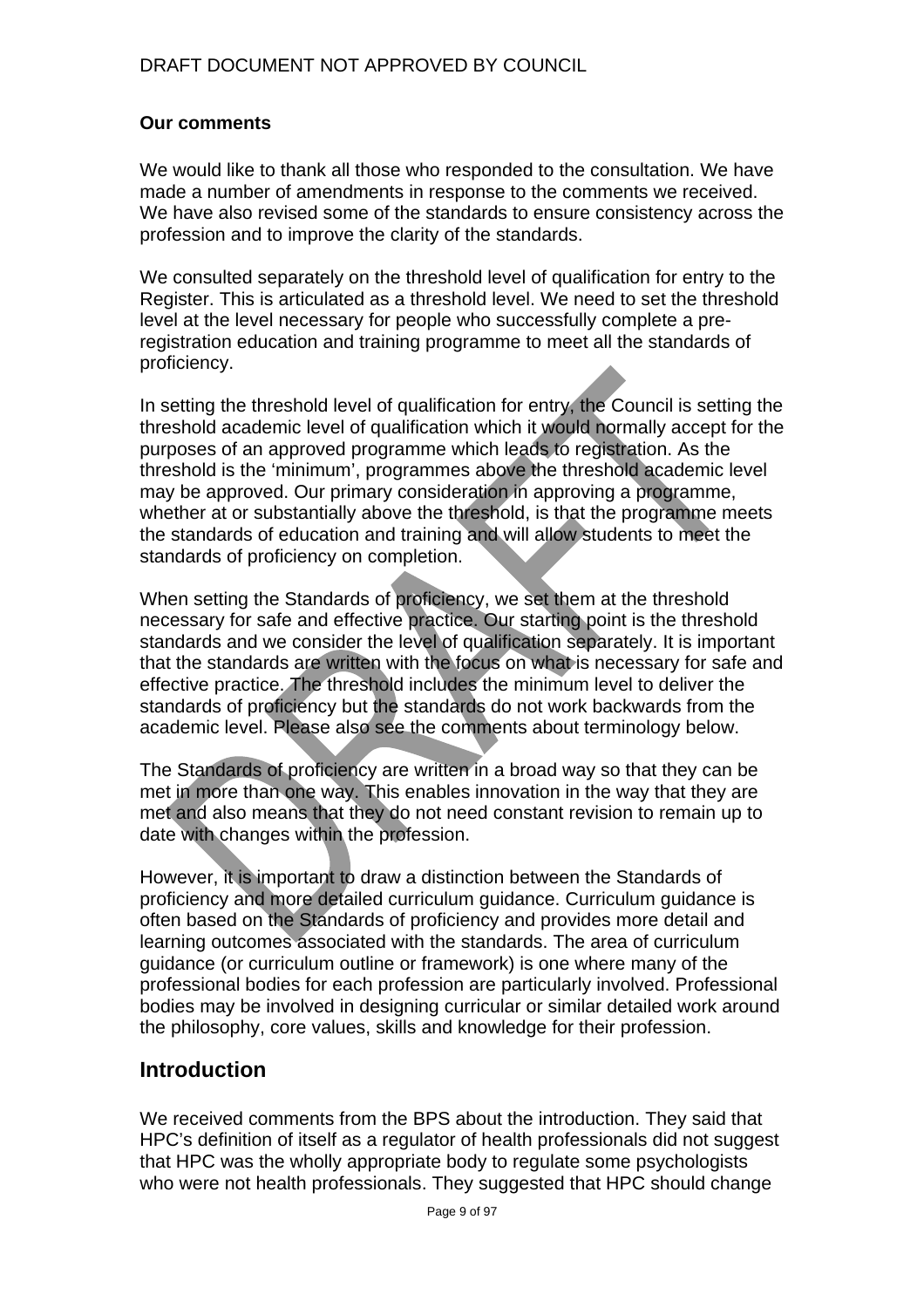this definition to show that it was ready to regulate professionals not working within the health sector.

One individual asked questions about information within the introduction. This included what processes a registrant would undergo when they renewed their registration, for example around Continuing Professional Development (CPD), and how those processes then linked with the Knowledge and Skills Framework (KSF) process. The individual also asked how the standards of proficiency were linked to the education and training programmes which lead to registration.

#### **Our comments**

When a registrant renews their registration, they are asked to complete a registration renewals form. This form includes a professional declaration which registrants must sign to say that they have been practising in their profession, that there have been no changes to their health or character and that they meet our standards for CPD. We have published information about our CPD standards on our website: www.hpc-uk.org

We understand the comment from one respondent about the link between our standards and the KSF. We believe it is important to recognise that the standards of proficiency have a very specific regulatory function. Other frameworks and standards have different function. For example, the NHS KSF is about learning and development of staff within the NHS. Not all registrants work within the NHS and it is important that we produce standards which apply to all registrants, not just those who work within the NHS. The NHS Staff Council has undertaken work to map the standards of proficiency and standards of conduct, performance and ethics against the NHS KSF. You can find out more information by visiting: www.e-ksfnow.org

We approve education and training programmes against our standards of proficiency and standards of education and training. The approvals process means that we can make sure that the programmes allow students to meet the standards of proficiency when they graduate. However, we do not prescribe how the programme meets the standards as we recognise that the standards can be met in more than one way.

## **Generic standards**

We received a number of comments from respondents regarding the generic standards. Although these standards were not within the scope of the consultation, we have recorded these comments below. Comments about the individual standards have been recorded with the specific standards.

Several respondents raised concerns about the ethos of the generic standards which they believed was based on the 'dysfunction/treatment' model. The BPS commented that this problem was partly about the use of health related terminology but also '...relates to the underlying assumptions on which the standards appear to be based and the philosophy of the Council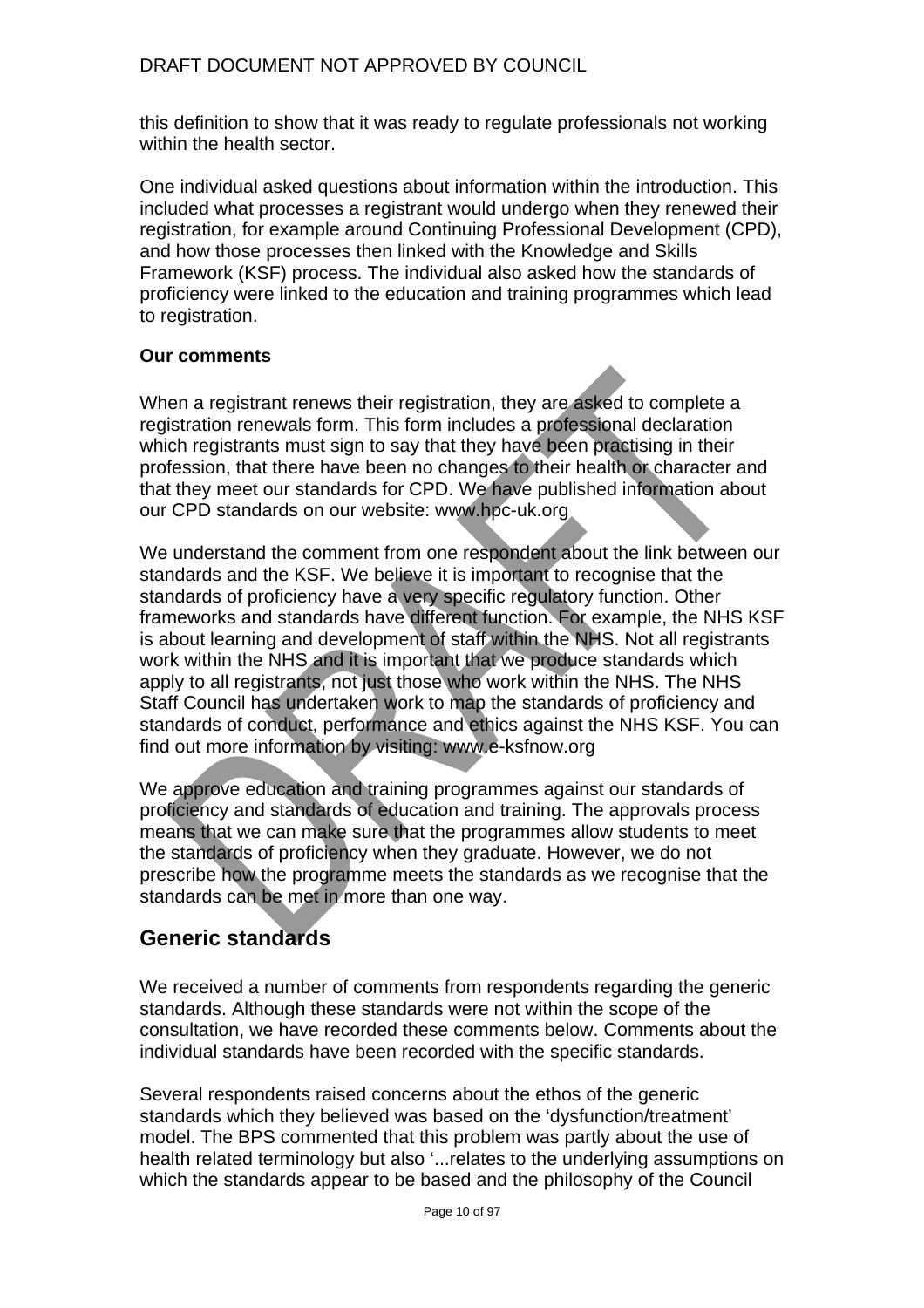itself, which is clearly oriented towards health professionals'. They highlighted that this bias meant that issues which psychologists face might not be included within the standards. This might include forensic psychologists who might work towards goals that are against the clients' perceptions of their own interests '...but do represent the public interest, such as those working towards the arrest and detention of the client'. In these circumstances, generic standards such as those on confidentiality and consent could be more complicated. These concerns were echoed both by individuals and by the Association of Heads of University Psychology Departments.

Respondents also commented that the generic standards focussed too much upon the health and social care fields when many of the psychology domains (including occupational and forensic psychologists) do not work within either a health or social care environment. One individual respondent commented that the standards were too focussed on the NHS and did not reflect the competencies that might be required for work in other environments. As a result of these arguments about the health and social care focus, the BPS commented that they felt able to support many of the profession specific standards but not the generic standards which underpinned them.

Respondents commented that the idea that the generic standards might not apply to all registrants undermined the very purpose of the generic standards. Consequently, several respondents including the BACP, Polish Psychologists Club, NES and the BPS all called for a review of the generic standards to ensure that the standards applied to all psychologists and reflected the environments in which they worked. In addition to the review of the standards, the BPS also called for a review of HPC's 'self-definition' which focuses on its role as a regulator of health professionals. However, they recognised that the removal of all references to health and social care would not '...be seen positively by those professions for which this is the underlying aim' and it might be difficult to find common ground.

Several respondents suggested that one way of addressing the issues with the generics would be to have a preamble or explanatory note at the beginning of the standards for practitioner psychologists. The preamble would explain the issues and outline the inappropriateness of the generic standards for certain domains. It could state that practitioner psychologists would not be required to have competencies which would lie outside their scope of practice and that education programmes would not be required to reflect these competencies. The BPS commented that they would like HPC to state that '...none of the generic standards which are considered to be inappropriate for some branches of psychology will be imposed on the profession, either as part of course approvals or of individual conduct cases'. These comments were supported by the Association of Heads of University Psychology Departments who commented that the health focus of the generic standards might mean that existing BPS courses would not cover all the generic standards. They provided examples from occupational psychology courses which might not cover working in partnership with relatives and carers (standard 1b.1) or teaching an understanding of the structure and function of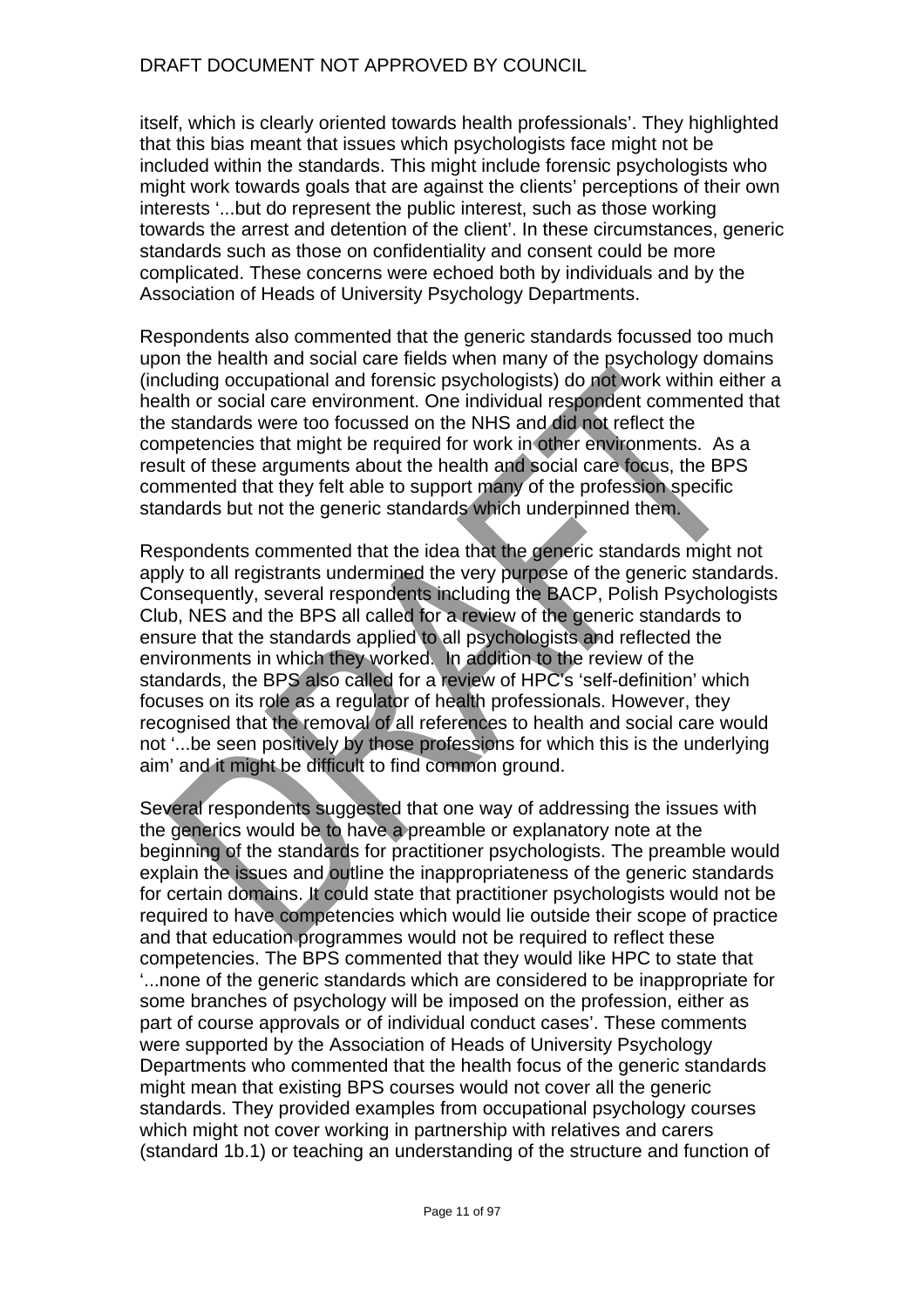the human body (standard 3a.1) because these skills are not relevant to their professional practice.

#### **Our comments**

We understand the concerns expressed about whether the generic standards are relevant to all domains within practitioner psychology. We recently consulted on changes to the generic standards and published the revised generic standards in November 2007.

However, as part of our plan of revising the standards regularly, we will be reviewing the generic standards in 2009. We are very grateful for the comments that we received about the generic standards. We will consider the comments we received as part of our review of the generic standards in 2009.

In the meantime, we will add information to the introduction to the standards of proficiency for psychologists to explain the role of the generic standards.

The standards are used as the basis of decision making in our key processes, for example in making decisions about international applicants. It is members of the professions who apply these standards in a way which is specific to the individual profession.

## **Terminology**

For clarity, we have grouped all the comments we received about terminology here. Many comments focussed on terminology that respondents believed was too focussed on health and social care, such as 'diagnostic', 'therapeutic process' and 'care'. We received comments from several respondents about the meaning of 'assessment'. The BPS commented that for occupational psychologists assessment could be either the assessment of a client (organisation) need or the assessment of the individual. The BPS also commented that for educational psychologists, the language in the standards missed the importance concept of 'minimum intrusiveness' when undertaking assessments or interventions. The BPS also commented that much of the terminology used focused on interventions with an individual. However, occupational psychologists often provided services to organisations and this was not reflected in the terminology used.

We also received comments about other terminology used in the standards. The Scottish Government commented that the language in the standards did not appear to reflect the threshold level of entry to the Register. They commented that '...some of the verbs are set at a very low cognitive level, e.g. "understand"'. The BACP asked for clarification of the use of the word 'teaching' throughout as '...doctoral level qualifications do not confer teaching status'.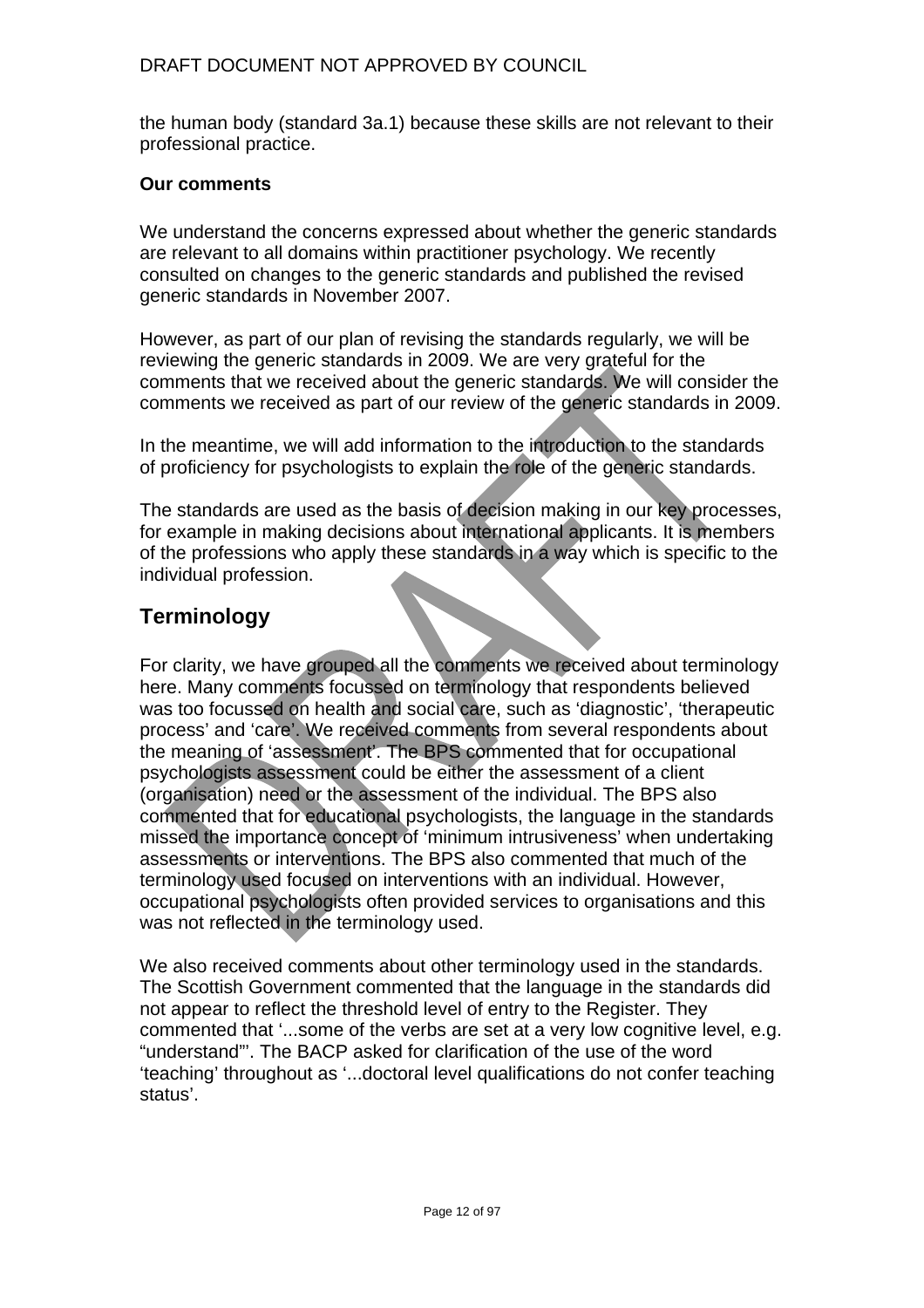#### **Our comments**

The concerns expressed about the 'health and social care' terminology usually related to the generic standards and will be considered as part of the review of these standards. Where concerns where raised about the language in the profession or domain specific standards, we have amended them where necessary.

Terminology was an area which we considered carefully when we drafted these standards. The terminology used is to a large extent dictated by the legal function of the standards. The primary function of the standards is in determining entry to the register – they are the threshold competencies necessary for safe and effective practice. Therefore they describe the abilities ('be aware of current UK legislation applicable to the work of their profession') and understanding ('understand a variety of research designs') it is necessary to possess in order to become registered. They do not however, reflect the threshold level for entry to the Register as this is distinct from the standards of proficiency.

## **English language requirements**

The standards of proficiency include the English language requirements for entry to the practitioner psychologist part of the Register in 1b.3. In the consultation document we did not suggest an English language requirement and sought the views of stakeholders on an appropriate level for practitioner psychologists.

The majority of responses we received supported an IELTS level of 8 with no score below 7.5 because of the way in which psychologists use language as a tool for assessment and service delivery. The BPS said that they '...strongly urge the Council to recognise the central role that language plays in the delivery of psychological services.' They commented that consultation with their divisions had confirmed that the language competence was so central '...to the safe, effective and autonomous practice of psychology' that the minimum level should be level 8.

The consultation document stated that a minimum overall IELTS score of 7 is the current requirement for pharmacists, doctors, dentists and nurses. Several respondents drew distinctions between these groups and psychologists based on the way in which different professions use tools to undertake assessments. As a result they suggested that the proficiency level for psychologists should be set higher. Psychology Directorate Management Group commented that whilst these groups identified do use language as part of their assessment process, each group also had other tools and data to rely on, including physical examinations. For psychologists however, this was not the case as: '...language is the tool used for assessment and service delivery. Psychologists must have a language competence which is sufficient to make sophisticated judgements and inferences based on information collected this way'. This comment was supported by a number of respondents including the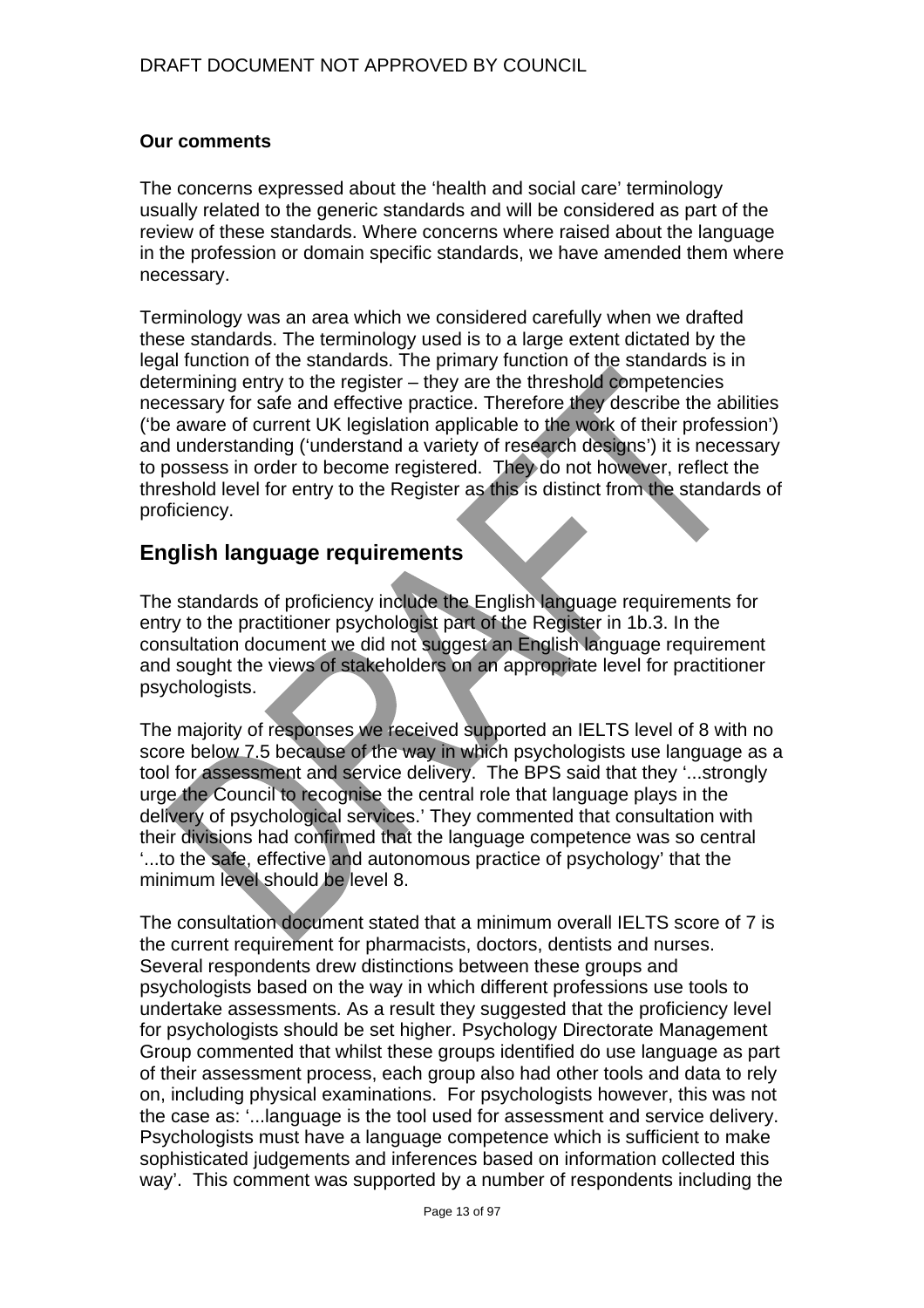BACP, NHS Lanarkshire and the Department of Health, as well as several individuals. The Department of Health said that a proficiency level of 8 was appropriate because psychologists': '... ability to engage with their clients orally, and to access and interpret complex nuances in oral communication as a basis for assessing and formulating psychological intervention and in delivering that intervention, calls for a high level of linguistic competence'.

Several respondents raised concerns based upon the IELTS level descriptors. They commented that they felt unease that at IELTS level 7 grammatical errors might be expected alongside occasional inaccuracies and misunderstandings. They commented that these errors might prevent an individual from being able to meet the other standards of proficiency on communication. The level 7 descriptors were also considered to be problematic because many psychologists interact with individuals who may have some difficulty communicating, perhaps because of age or educational levels. Concerns were expressed that psychologists might not be able to communicate as effectively with those individuals, which might in turn cause frustration and damage a therapeutic relationship. One individual commented '...I am aware that HPC cannot remove human failing. But it strikes me as inappropriate to permit "occasional inaccuracies" as a desired level of public protection'.

Several respondents commented that an IELTS level of 8 was necessary because the work that psychologists undertook required a higher level linguistic ability. The BACP and BPS supported level 8 because psychologists often drafted written reports where precision in language might be crucial. NES and the BACP highlighted the role that psychologists might play in assessing and analysing language development and also in disorders of language. These skills meant that psychologists should have an IELTS level of 8.

Several respondents suggested it might be appropriate to set different IELTS levels for different domains. The Scottish Government said that they believed the higher level of language proficiency was necessary for clinical, counselling and educational psychologists. One individual respondent agreed although they suggested that the group should include forensic psychologists. NHS Lothian however suggested that the higher IELTS level should apply only to clinical and counselling psychologists.

However, we also received comments from several respondents in support of an IELTS level of 7.5 with no score below 7 for all practitioner psychologists. BAAT supported this and commented that in their experience, applicants from abroad who met the level 7 standards were able to work safely and effectively with their clients. They commented that it was important to understand that this was a threshold level and that they could see no justification for a different level to that used by other professionals. BAAT was supported by the Polish Psychologists Club who commented that the IELTS level 7 was used for doctors and nurses, including psychiatrists and psychiatric nurses and therefore the level was also appropriate for practitioner psychologists. They added that setting it at 8.0 might stop qualified psychologists working in their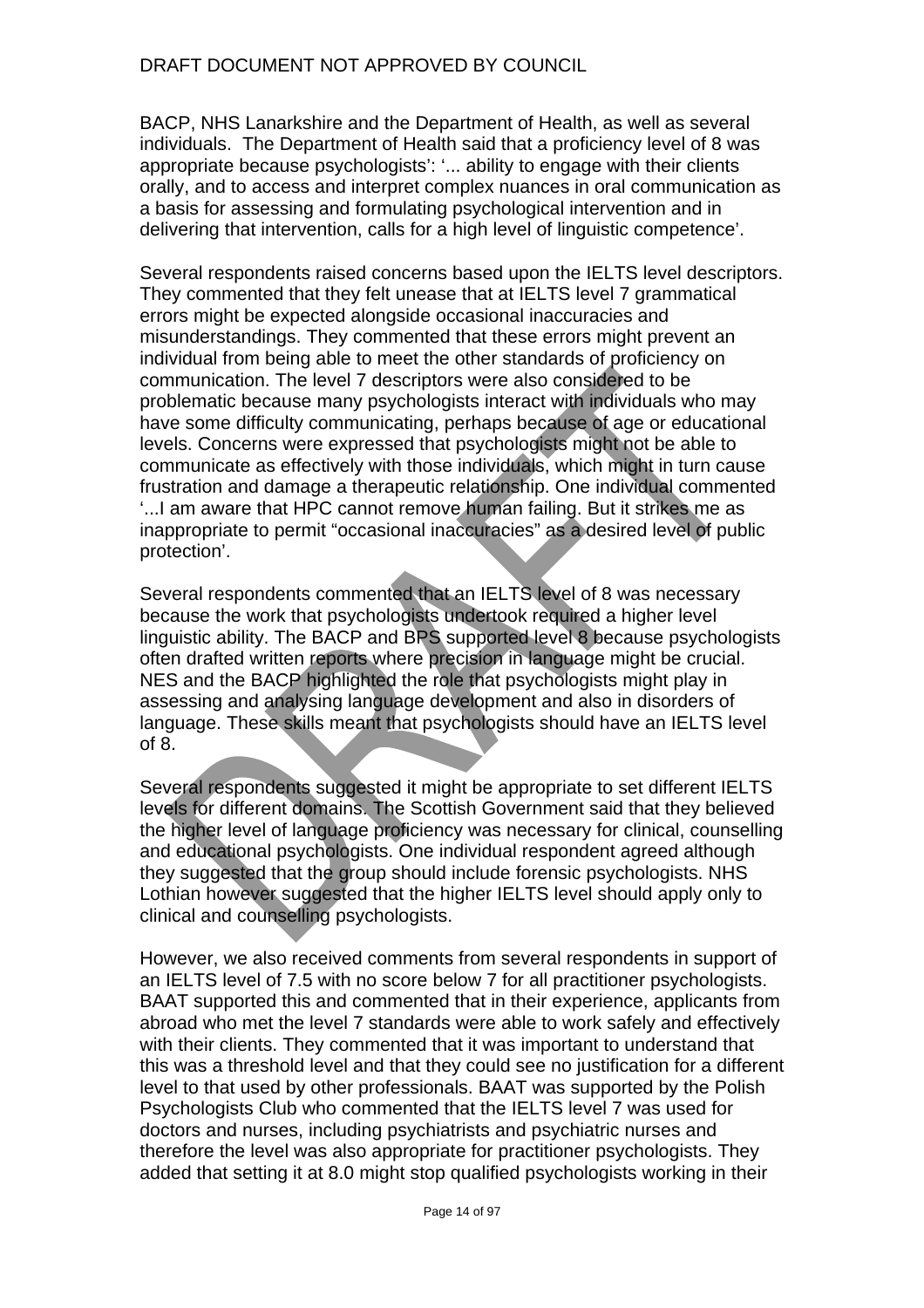# DRAFT DOCUMENT NOT APPROVED BY COUNCIL

clients' own language, such as Polish, from practicing. These comments were echoed by an individual respondent as well.

In addition to comments about the level of language proficiency, we also received comments more generally about language proficiency. NHS Lothian raised concerns about the reliability of IELTS testing in indicating linguistic ability. They suggested that there was growing concern within the higher education sector that candidates might be arranging for other people to sit tests on their behalf.

Several respondents commented that there was an 'inconsistency' in the requirement for language proficiency testing as HPC is able to test non-EEA applicants but can not test EEA applicants. NHS Lothian said this inconsistency then placed pressure on employers to test EEA citizens during the recruitment process. Both the BPS and UEA suggested that HPC should explore whether language testing should be mandatory for practitioner psychologists applying from within EEA. The BPS suggested that this was necessary because it is a 'core professional skill'.

#### **Our comments**

Under European legislation, applications from applicants with 'mutual recognition' rights are treated differently compared to those from applicants from outside of the European Economic Area (EEA).

In order to obtain mutual recognition rights, an applicant has to be a national of a country within the EEA and have the right to practise in an EEA country. We assess the applications of such applicants in the same way as other applications. However, if we find that there is a shortfall between the applicant's education and experience and the standards required for registration, we are able to ask them to undertake a 'period of adaptation' to make up this shortfall. A period of adaptation is a period of supervised practice and/or academic training which allows an EEA applicant to reach the standard required to be registered with us.

Under the legislation, HPC is unable to require EEA applicants exercising mutual recognition rights to undergo a language test (except for applicants for speech and language therapy, please see below). Additionally, HPC does not language test other applicants for whom English is their first language.

HPC is able to require evidence of language proficiency from international applicants who is not a resident national or exempt person.

HPC currently requires applicants to achieve an overall score in the academic test of the International Language Testing System (IELTS) of at least 7.0, with no element below 6.5. A number of other tests are also approved at levels equivalent to the IELTS.

This requirement, however, is higher for speech and language therapists. The rationale behind this is that communication is a core professional skill for this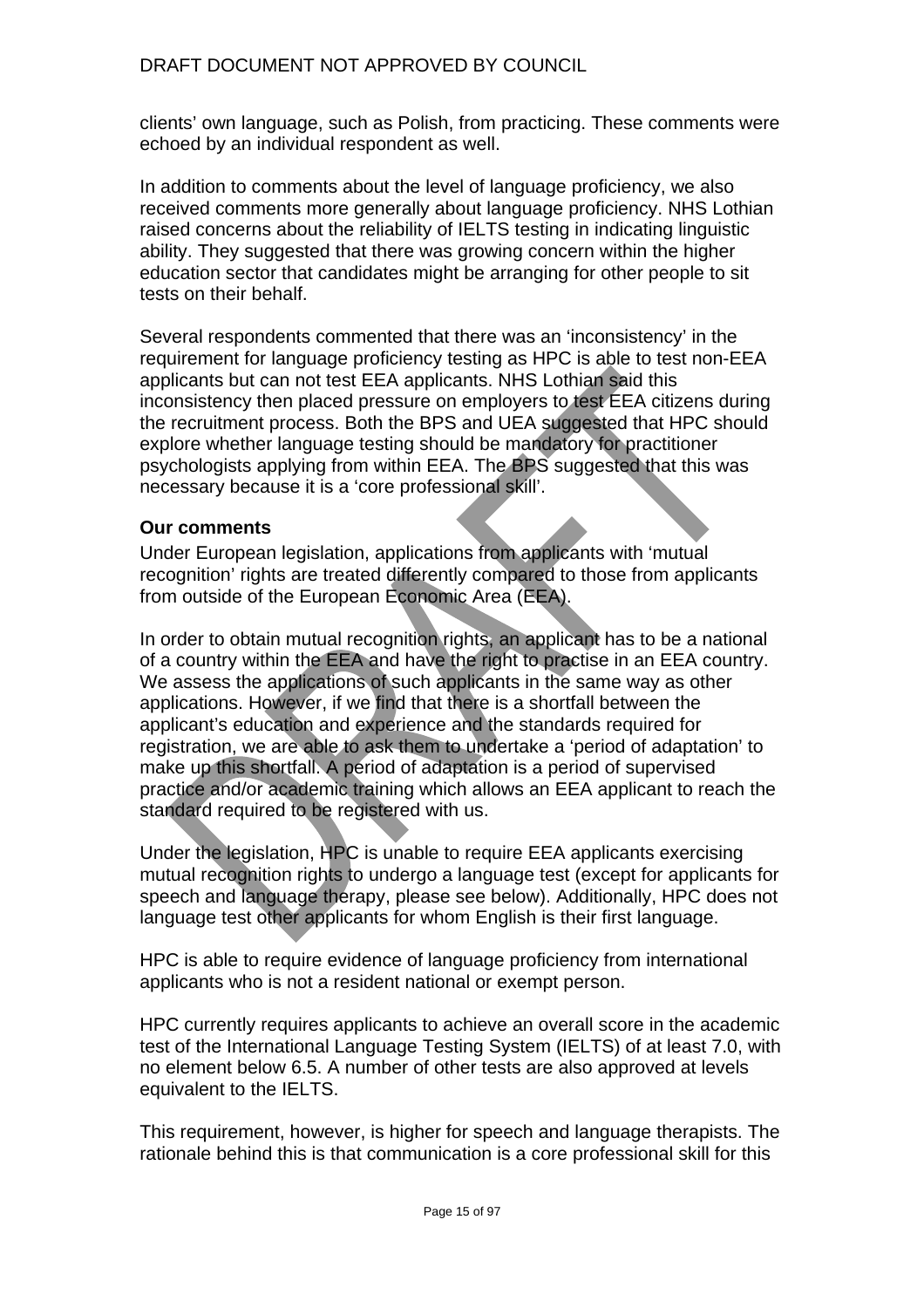profession. As such, for this profession, the Council is able to require both EEA and non-EEA applicants to undergo this test.

We have carefully considered the comments that we received about the English language requirements for international applicants. The English language requirement is set at the threshold necessary for safe and effective practice. After considering the comments, we believe that the level should be set at X with no level below X.

It is important to remember that any English language requirements, as with the rest of the standards of proficiency, are set a threshold level. Therefore, registration cannot be a guarantee of English language competence. Nor can it be a guarantee that a registrant will suited to a particular employment role. Employers also have responsibilities in ensuring that they employ registrants who are fit for purpose, including assuring themselves that the registrant possesses an appropriate ability in the English language.

# **Regulation**

In this section we have recorded all comments we received about regulation. This includes comments about HPC's functions, regulatory processes and protected titles.

We received comments from two respondents about regulation. One respondent commented that they were pleased to see that the framework for regulation builds upon the systems established by the BPS in its role as professional body and voluntary regulator. The BPS commented that: 'The Division of Occupational Psychology strongly believes that the work of occupational psychologists should be regulated'. They highlighted that other professions which provide services to businesses, such as accountancy, were regulated and that this should not be a barrier to the regulation of occupational psychology. However, they stressed that for occupational psychologists: '...the move to regulation by a body which sees itself as regulating health professionals is frustrating and potentially commercially damaging'.

We received comments from two individuals about two of HPC's functions, approval of education courses and handling complaints about health professionals (fitness to practise). One individual said that they hoped that HPC would recognise the work that BPS had undertaken to regulate education to a very high standard and that HPC would work in partnership with the BPS in this regard. Two individuals asked how HPC would handle complaints made about psychologists. One individual asked how the public would complain to HPC and whether the investigation and appeals process would be as rigorous as that of the BPS. A second respondent asked whether the panel considering the complaint against the psychologist would include a representative from the psychologist's domain to provide a profession specific perspective.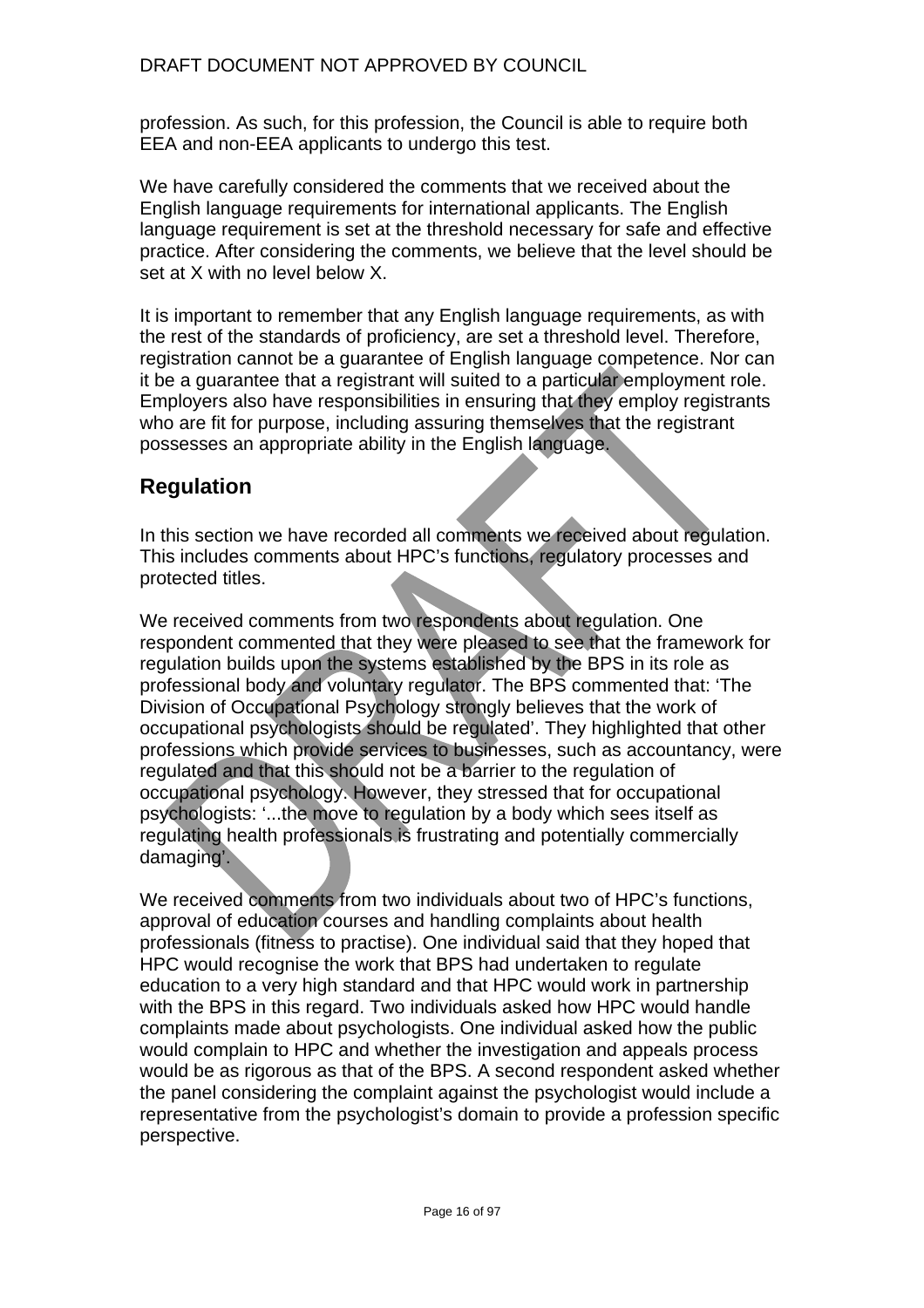We also received comments from the Polish Psychologists Club about the process for registering applicants from overseas. They called for more clarity in the routes to 'professional accreditation' for psychologists trained outside the UK so that the demand for psychological help amongst certain communities could continue to be met.

We received comments from one respondent about the links between the standards and the government's intention to explore whether revalidation should be introduced for the non-medical professions. The Scottish Government commented that the potential introduction of revalidation meant that the standards should be set at the threshold level and that the '...revalidation implications of more than one level of practice are acknowledged'.

We received comments from several respondents about the titles that would be protected. The Polish Psychologists Club commented that if the title 'psychologist' was protected rather than domain specific titles then this might have a negative effect on a number of psychologists who are not chartered with the BPS but are practising as psychologists. One individual respondent suggested that 'Generic Psychologist' should be protected as this would cover individuals currently registered with the BPS but without an adjectival title because they do not fit into the current BPS criteria for chartered status with a particular adjectival title. They warned that without this title, experienced chartered psychologists would not be able to register and added that this group should not have to go through the grandparenting process.

We received comments from one individual asking why business psychologists were not included within the list of practitioner psychologists that would be registered. They said that Business Psychologists were an important group of practitioner psychologists who often come from other psychology career routes such as occupational psychology and should not be excluded.

The Association of Business Psychologists (the ABP) commented on the process of voluntary register transfer. They stated that those members of the ABP who did not transfer on to HPC from the BPS's voluntary register would instead have to go through a '...complex and bureaucratic process of demonstrating their competence, with payment of a substantial fee'. The ABP believe that their members are of equivalent skill, competence and professionalism to chartered members of the Division of Occupational Psychology within the BPS and therefore should also be part of the voluntary register transfer.

### **Our comments**

The Department of Health (UK) consultation proposes that seven domains of practitioner psychology practice should be statutorily regulated, including the regulation of occupational psychologists. In our response to the consultation, we supported the regulation of the seven domains, but noted that concern had been raised with us, chiefly concerning whether occupational psychologist,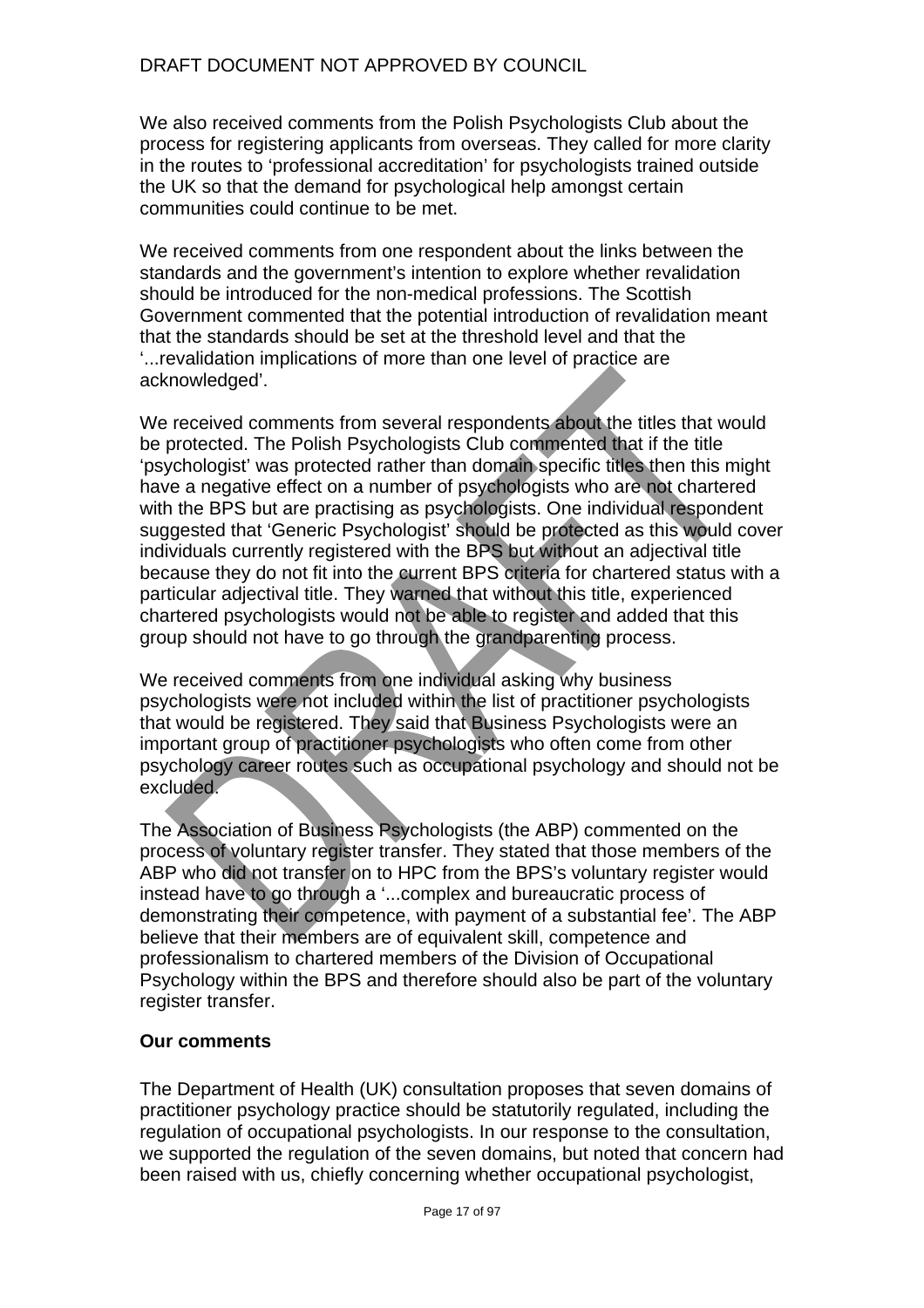### DRAFT DOCUMENT NOT APPROVED BY COUNCIL

who work with and deliver services to organisations, should be regulated by HPC.

We approve education and training programmes against our standards of education and training. This process is a crucial way in which we can protect members of the public by making sure that those who complete the programme can meet the standards of proficiency and will therefore be eligible to become registered.

After statutory regulation is introduced, professional bodies sometimes continue to play a role in the accreditation of education and training programmes for membership purposes. They are often also involved in encouraging innovation and good practice in education, and in the development of curricula. We believe that it is important that we carry out our role in approving pre-registration education and training, using appropriate expertise and input, and where possible taking account of the role played by other organisations, such as professional bodies, in quality assurance and accreditation. However, it is important that we carry out our role with impartiality so that we reach a fair and independent decision that ensures that the public is protected.

We can consider complaints made by members of the public as part of our fitness to practise process. We have produced guidance on this process called 'How to complain about a health professional' which is available on our website: www.hpc-uk.org. The panel which looks at the complaint will contain a member of the registrant's profession as well as a lay member and a panel chair.

Applicants from overseas can apply to join our Register through the international application route. Applicants demonstrate that they meet the standards of proficiency for their profession through a combination of education, training and experience. Our website contains more information about the international application process: www.hpc-uk.org

The Department of Health (UK) has recently consulted on the titles that should be protected and on which domains within practitioner psychologists should be regulated by HPC. Any decision about protected titles or which domains should be regulated is one for the Department of Health and beyond the scope of our consultation.

Whenever a new profession is statutorily regulated, there will normally be a one-off transfer, on the day regulation is introduced, from an existing voluntary register or registers to the HPC Register. Anybody whose name appeared on the voluntary register would become registered with HPC.

The Department of Health (UK) consultation document says that BPS Chartered Psychologists with membership of a division relating to one of the seven domains of practice will automatically transfer to the HPC Register. In addition, the register of the Association of Educational Psychologists will also transfer to HPC. Any decision about which registers should or should not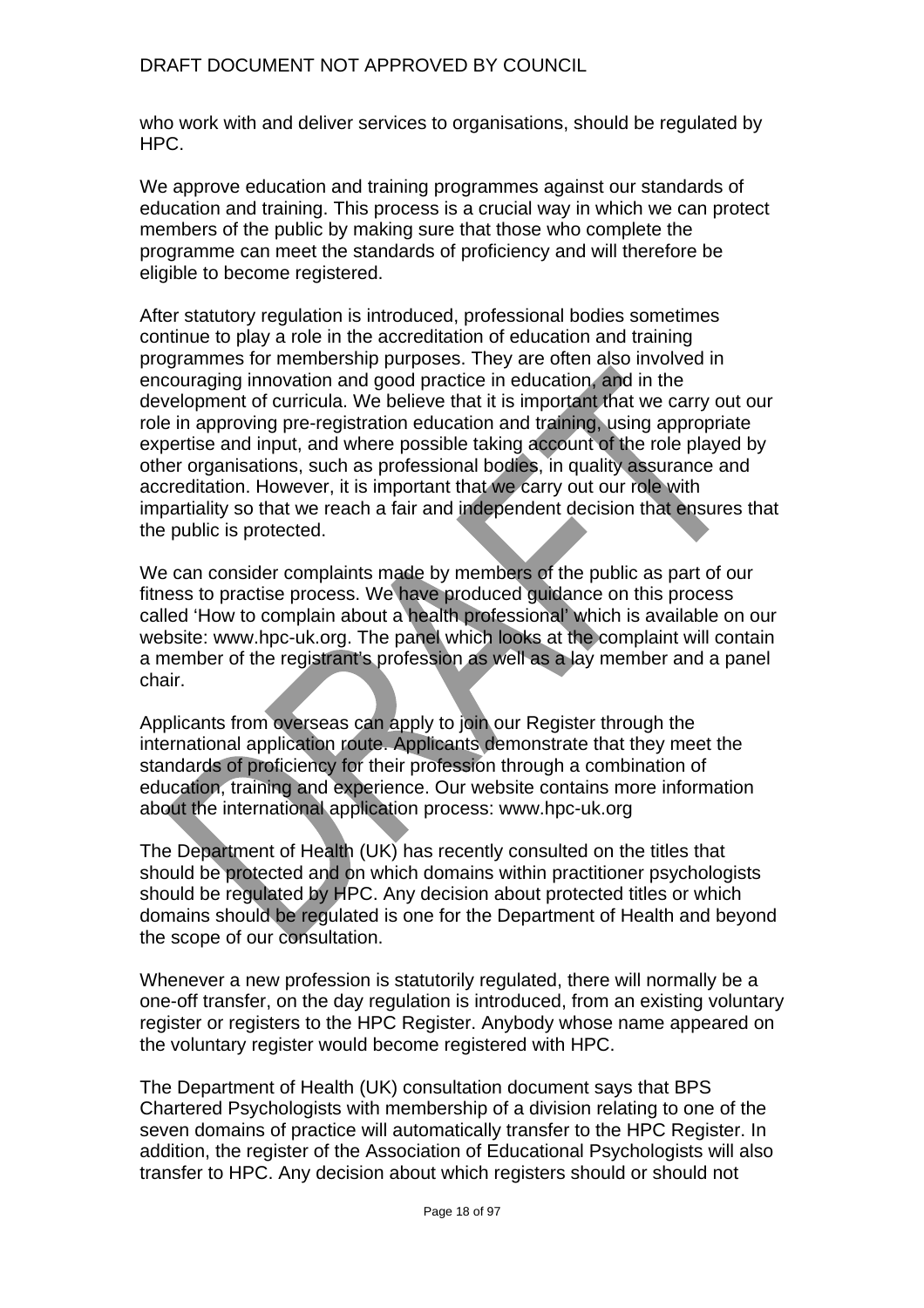transfer is a decision for the Department of Health, and a matter for legislation.

# **Scope of practice**

We received comments from several respondents about how we define a registrant's scope of practice. We say that a registrant's scope of practice may change over time and in a way which means that they no longer need to meet all the standards of proficiency for their profession. NES commented that this reflected the situation in Scotland where clinical associates meet the '…same standards for safe and effective practice as for clinical psychologists but within a circumscribed area of practice'. They added that after a period of supervised practice the clinical associates would be '…safe competent autonomous practitioners within that area of competence'.

One respondent was concerned by our statement about a change in a registrant's scope of practise, perhaps because of specialisation within a clinical area. They commented that this statement assumed that all registrants worked within a clinical area, whereas many psychologists do not work in this area. They asked how somebody could be 'proficient' if the individual never had the clinical background of some other professions. The individual then commented that our definition of scope of practice meant that '...as long as somebody is in their own scope of practice, they can do whatever they like. A "business consultant" can call themselves a psychologist and as long as they stick to business etc'. They called on HPC to rethink what 'competence' meant.

The BPS asked for assurances that the psychologists who join HPC's Register through the voluntary register transfer will be accepted within their current scope of practice and without the need to '...undertake additional qualifications in areas in which they have no intention of practising'.

# **Our comments**

We define a registrant's scope of practice as 'the area or areas of your profession in which you have the knowledge, skills and experience to practise lawfully, safely and effectively, in a way which meets our standards and does not pose any danger to the public or to themselves'.

We recognise that a registrant's scope of practice may change over time perhaps because of specialisation in a certain clinical area or because of a movement into roles in management or education. This does not mean that an individual has to have a clinical background in order to be proficient in their profession.

Psychologists on the BPS' voluntary register with a practising certificate and membership of a relevant division will transfer to our Register on the day that our Register opens. These individuals will not have to complete additional courses and will be able to work within their current scope of practise.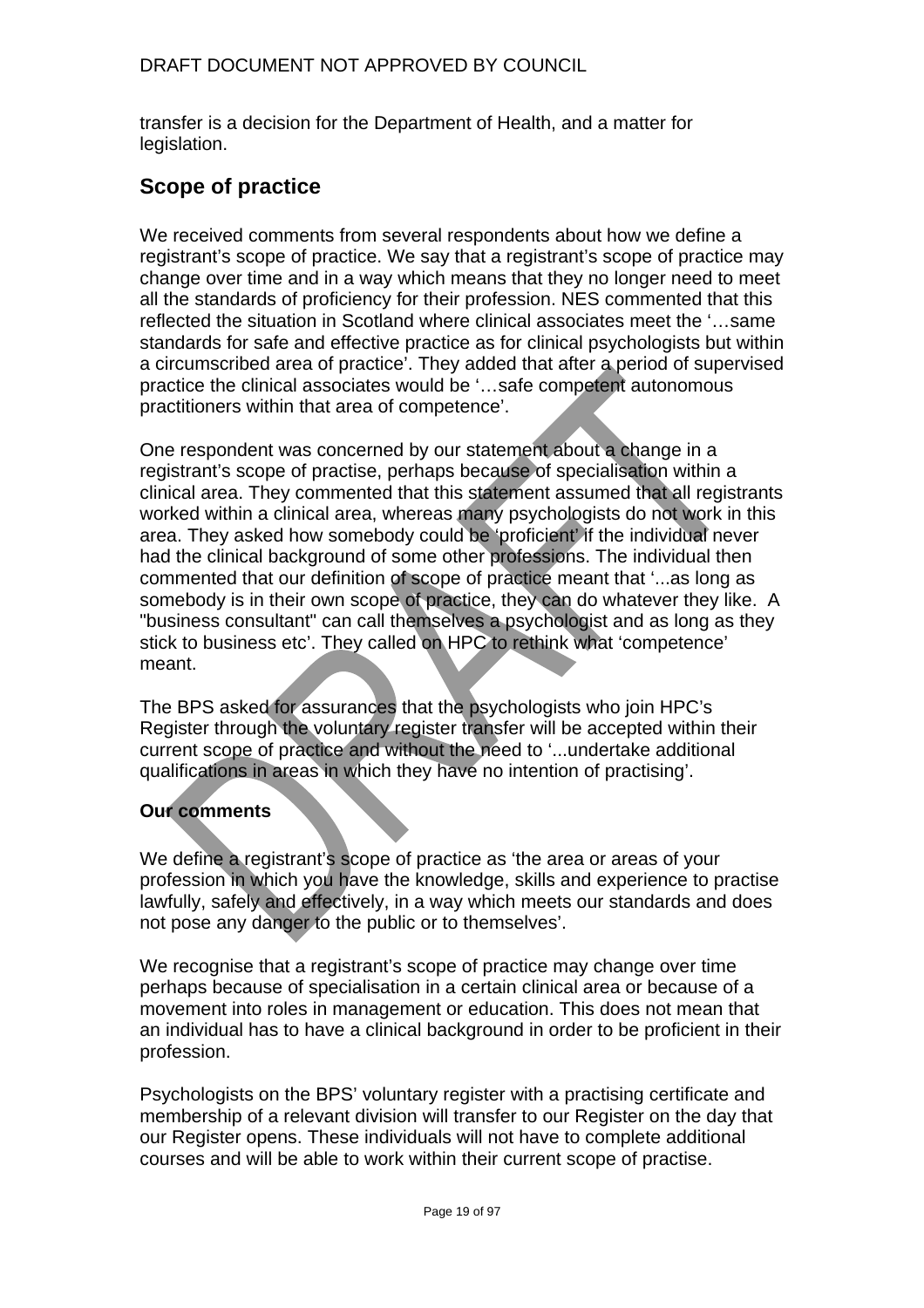# **How we analysed the responses to the standards**

We have carefully considered the comments we received about the standards themselves. We have made decisions taking into account a number of factors, which are outlined below.

The generic standards are not subject to this consultation and therefore we have not provided comments in response to the comments about the generic standards. However, as outlined above the comments made by respondents about the generic standards will feed into the review of these standards. In addition, we have considered the interaction between the standards when making decisions about the profession and domain specific standards.

The standards of proficiency are threshold standards for safe and effective practice and their primary role is their use in our process for approving education and training programmes. We need to ensure that those who pass an approved programme have the abilities described in the standards. They are therefore competencies rather than a list of tasks that registrants might undertake once they are registered. When making decisions about the standards, it is important that we ensure that they are consistent with this principle.

HPC is a UK wide regulator. This means that we can not set different standards for different parts of the UK. Where different standards have been proposed depending on geographical area we have adopted the suggestion which best reflects the proposed standards.

We have also made amendments to ensure consistency between the standards in the different domains.

# **Profession specific standards**

This section contains comments from respondents relating to the profession specific and domain specific standards as a whole. Comments relating to the individual standards can be found in the next section.

UEA commented that many of the profession specific standards were taken from the clinical psychology accreditation criteria, with minor adaptations. Whilst UEA were pleased that these standards would apply to clinical psychologists they were concerned that the standards might not apply across all domains. They suggested that these standards might need to be removed for the other domains and instead added as domain specific standards for clinical psychologists. These comments were supported by two individual respondents.

The BPS raised concerns about the 'granularity' of the standards. They commented that the standards contained elements which were marginal to occupational psychologists, such as working in a team, but that other areas which might be equally as marginal were not incorporated, such as working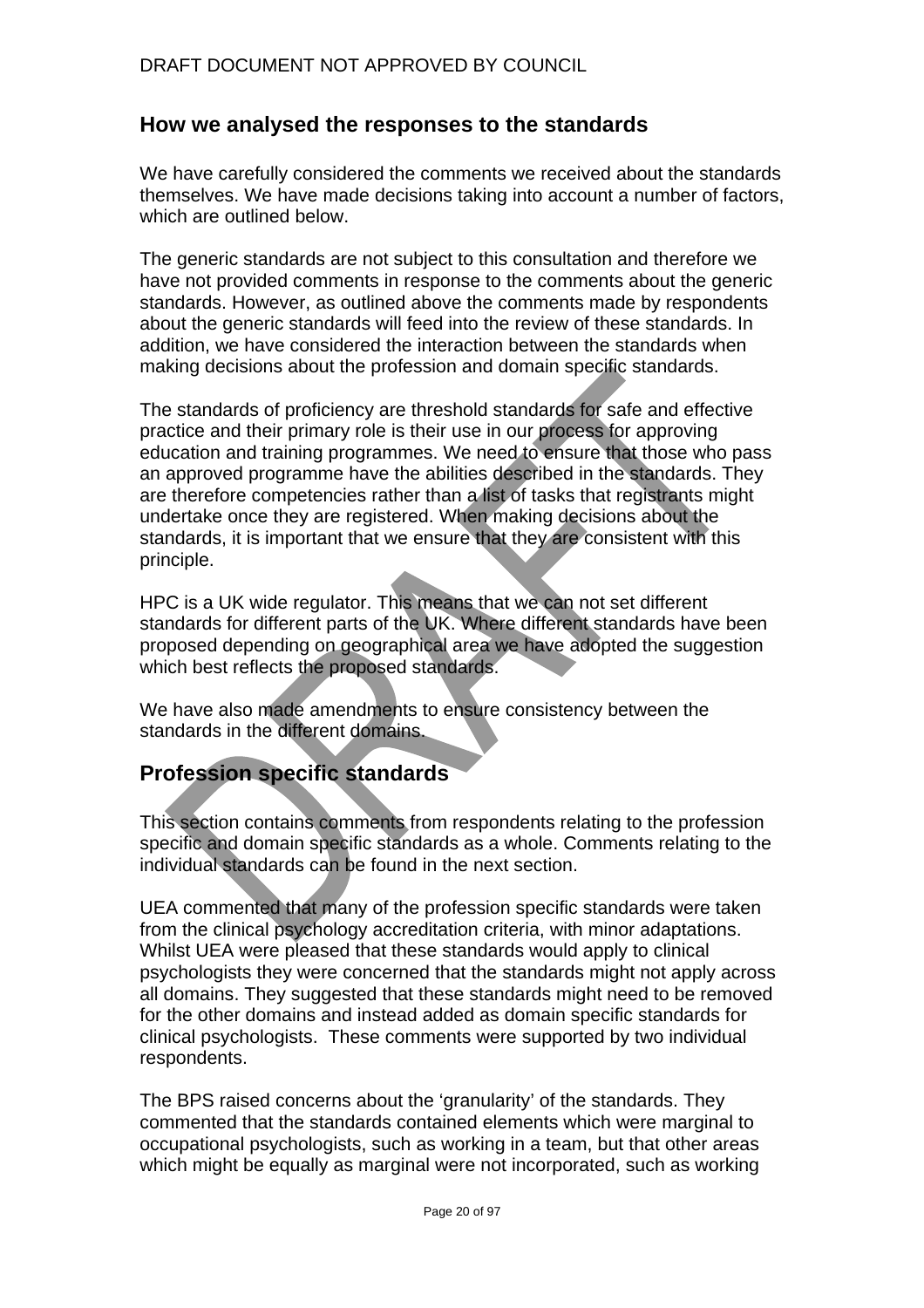# DRAFT DOCUMENT NOT APPROVED BY COUNCIL

within an organisational context. They commented that this created ambiguities about the practice of occupational psychologists.

### **Our comments**

We have considered the comments we received above alongside the comments that we received in relation to specific standards. We have amended the standards where necessary or added additional standards.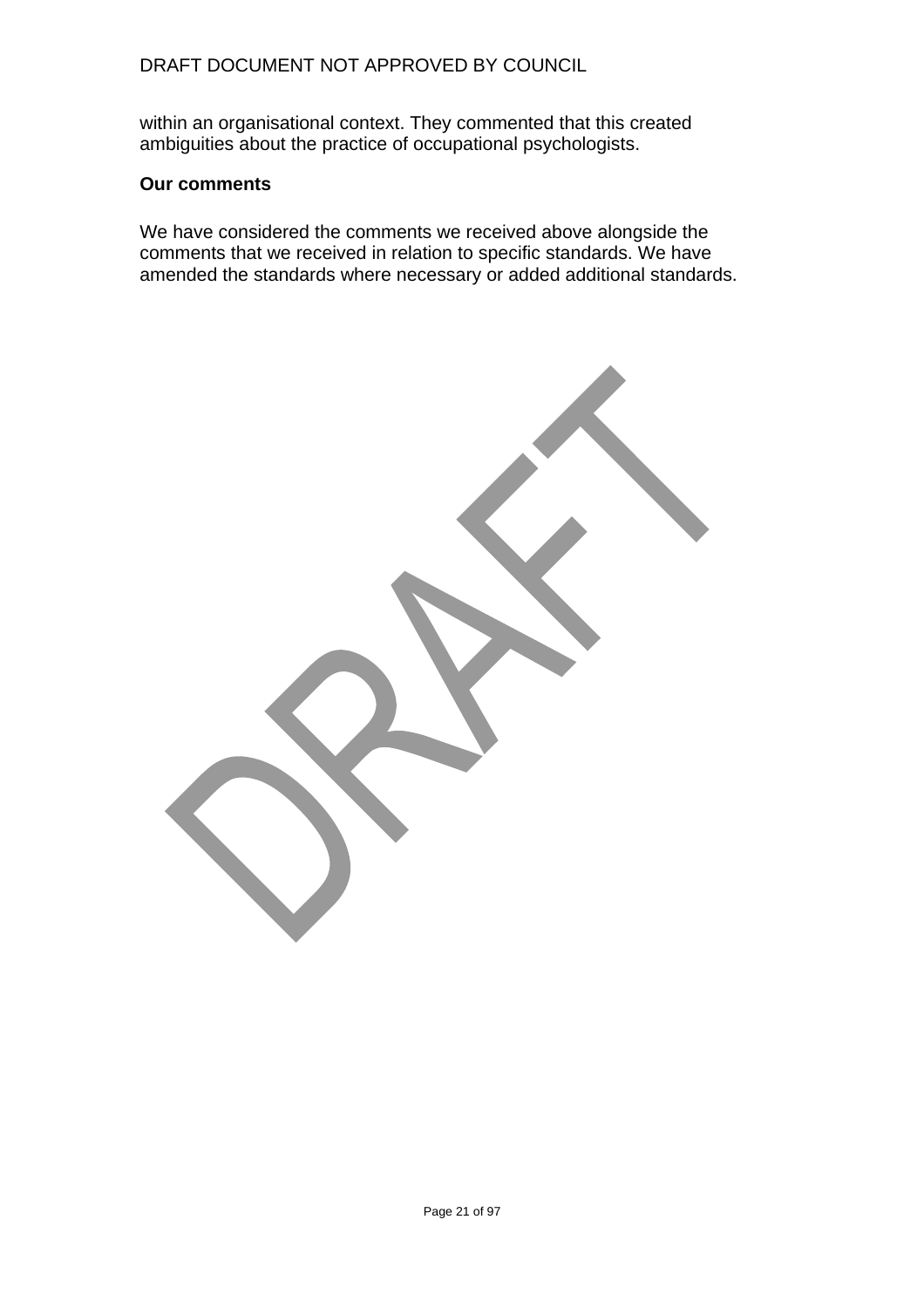# **Standards of proficiency**

In this section, we detail the comments made in relation to both the generic standards and the profession-specific standards for practitioner psychologists. Where appropriate, the comments have been divided into three sections based upon whether the comment applies to the generic standards, profession specific standards or domain specific standards. Comments about the domain specific standards have then been grouped by domain.

# **1a. Professional autonomy and accountability**

| 1a.1 | be able to practise within the legal and ethical boundaries of<br>their profession                                                                                                                                                |
|------|-----------------------------------------------------------------------------------------------------------------------------------------------------------------------------------------------------------------------------------|
|      | - understand the need to act in the best interests of service users at<br>all times                                                                                                                                               |
|      | - understand what is required of them by the Health Professions<br>Council                                                                                                                                                        |
|      | - understand the need to respect, and so far as possible uphold, the<br>rights, dignity, values and autonomy of every service user including<br>their role in the diagnostic and therapeutic process and in maintaining<br>health |
|      | - be aware of current UK legislation applicable to the work of their<br>profession                                                                                                                                                |
|      | <b>Clinical psychologists</b>                                                                                                                                                                                                     |
|      | - understand their duty of care with regard to safeguarding children<br>and young people                                                                                                                                          |
|      | - understand the power imbalance between practitioners and clients<br>and how this can be minimised                                                                                                                               |
|      | - understand the complex ethical and legal issues of any form of dual<br>relationship and the impact these may have on clients                                                                                                    |
|      | Counselling psychologists                                                                                                                                                                                                         |
|      | - be able to recognise appropriate boundaries and understand the<br>dynamics of power                                                                                                                                             |
|      | - understand the power imbalance between practitioners and clients<br>and how this can be minimised                                                                                                                               |
|      | - understand the complex ethical and legal issues of any form of dual<br>relationship and the impact these may have on clients                                                                                                    |
|      | <b>Educational psychologists</b>                                                                                                                                                                                                  |
|      | - understand their duty of care with regard to safeguarding children<br>and young people                                                                                                                                          |
|      | - understand the power imbalance between practitioners and clients<br>and how this can be minimised                                                                                                                               |
|      | - understand the complex ethical and legal issues of any form of dual<br>relationship and the impact these may have on clients                                                                                                    |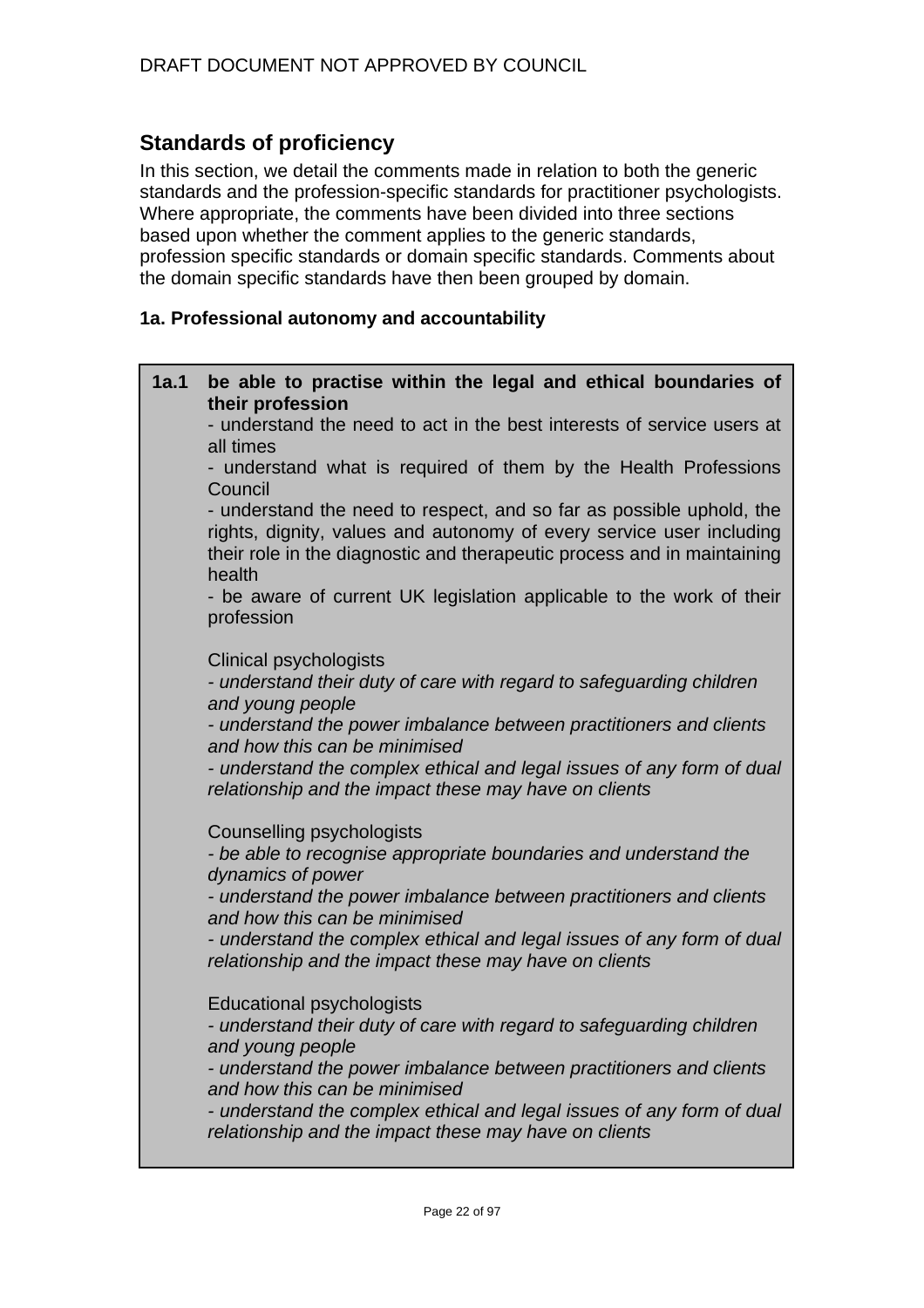# **1a.1 continued**

Forensic psychologists

*- understand the power imbalance between practitioners and clients and how this can be minimised* 

*- understand the complex ethical and legal issues of any form of dual relationship and the impact these may have on clients* 

Sport and exercise psychologists

*- understand their duty of care with regard to safeguarding children and young people* 

*- understand the power imbalance between practitioners and clients and how this can be minimised* 

*- understand the complex ethical and legal issues of any form of dual relationship and the impact these may have on clients* 

### **Generic standards**

- The BPS stated that all health care concepts should be removed from this standard. This could be achieved by removing everything after 'service user' in the third generic standard.
- One respondent said that there should be a definition of 'best interests'.
- One individual commented that educational psychologists do not usually use therapy to maintain health and wellbeing.
- One respondent said that the standard needed clarity about 'what is required of them by the HPC' and listings of relevant 'current UK legislation'. They asked whether this would be part of the syllabus of education and training programmes.
- Wigan MBC Educational Psychologists suggested that the generic standard 'be aware of current UK legislation applicable to the work of their profession' should be removed and replaced with 'understand the complex ethical and legal issues of any form of dual relationship and the impact these may have on clients'.
- The Scottish Government suggested that the generic standard should reflect the requirements of legislation. They commented that this was particularly important in Scotland within the forensic domain.
- The BPS commented that occupational psychologists often work in international contexts and suggested that they needed to be aware of international legislation as well.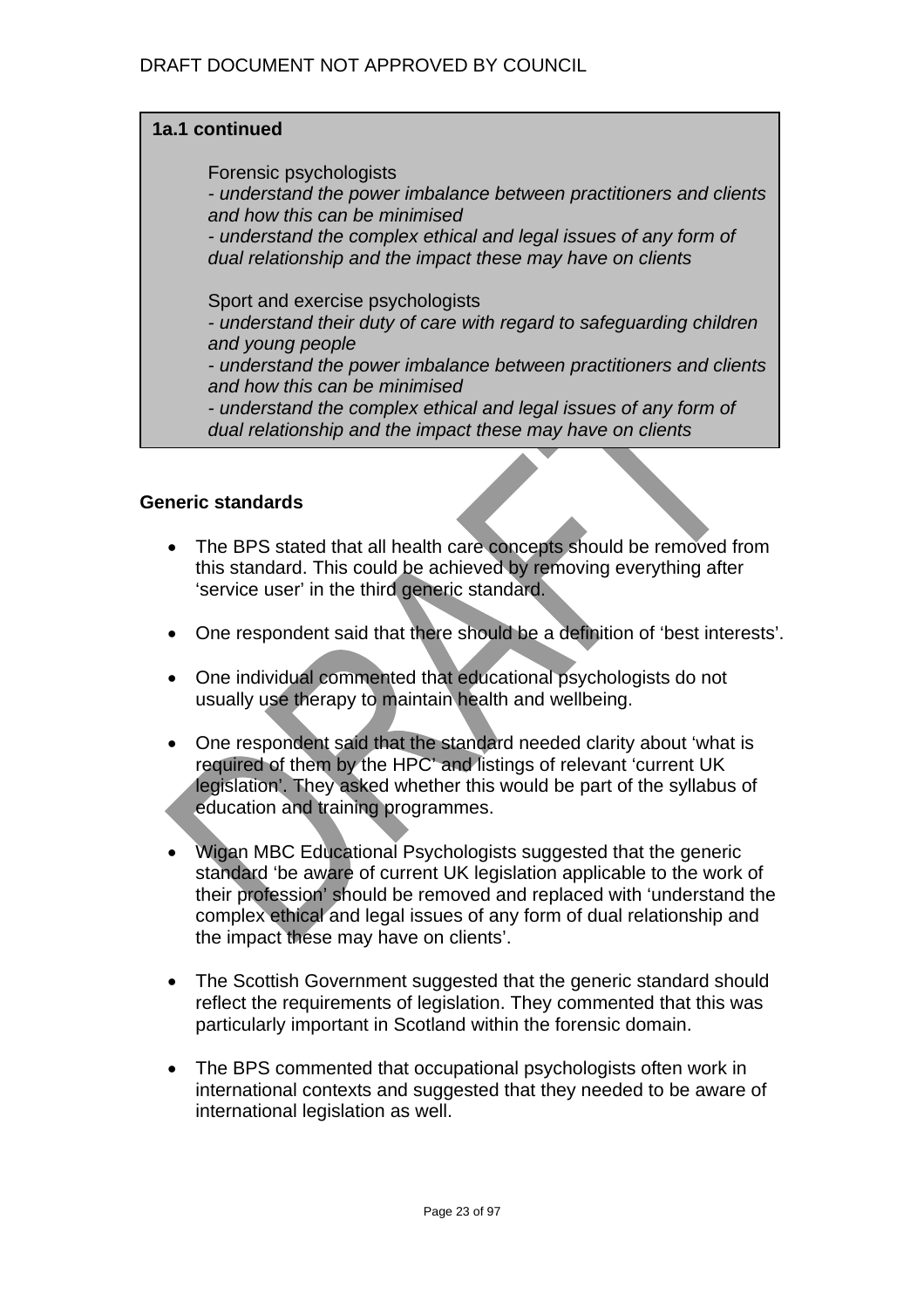# **Domain specific standards**

- Both the BACP and NHS Lothian suggested that the domain specific standards could be amended slightly and made into profession specific standards. NHS Lothian asked whether there was really '...any need to separate the 5 groups out for what should be a common set of standards around autonomy and accountability'.
- The BPS suggested that all psychologists needed '…to understand their duty of care to their client group'. They suggested the domain specific standard about duty of care for educational psychologists should be replaced with an additional profession specific standard:
	- 'understand their duty of care to their client group and are able to act in appropriate safeguarding roles when required'
- One respondent suggested that 'understand the power imbalance' could be changed to 'understand the possible power imbalances'.
- Both the BPS and UEA suggested that 'understand the power imbalance between practitioners and clients and how this can be minimised' should be replaced with 'understand the power imbalance between practitioners and clients and how abuse of this can be minimised'. UEA commented that: '…the power imbalance is inevitable but that attempts to minimise its impact are important'.
- One respondent asked for clarification of the phrase 'dual relationship' and asked whether this was: '…between two people, professionals and family groups or two organisations?'
- The BPS and UEA suggested one additional domain specific standard for clinical psychologists:
	- 'understand the impact of one's own value base on psychology'.
- NHS Lanarkshire said that the duty of care for clinical psychologists should be expanded from only 'with regard to children and young people'. This was because there were other vulnerable clinical populations to whom clinical psychologists have a duty of care. This commented was supported by one individual and also by UEA who suggested that 'and vulnerable adults' should be added to this standard.
- The BPS suggested one amendment to the domain specific standards for counselling psychologists:
	- 'understand the power imbalance between practitioners and clients and how this can be minimised' should be amended to 'understand the power imbalance between practitioners and clients and how this can be managed appropriately'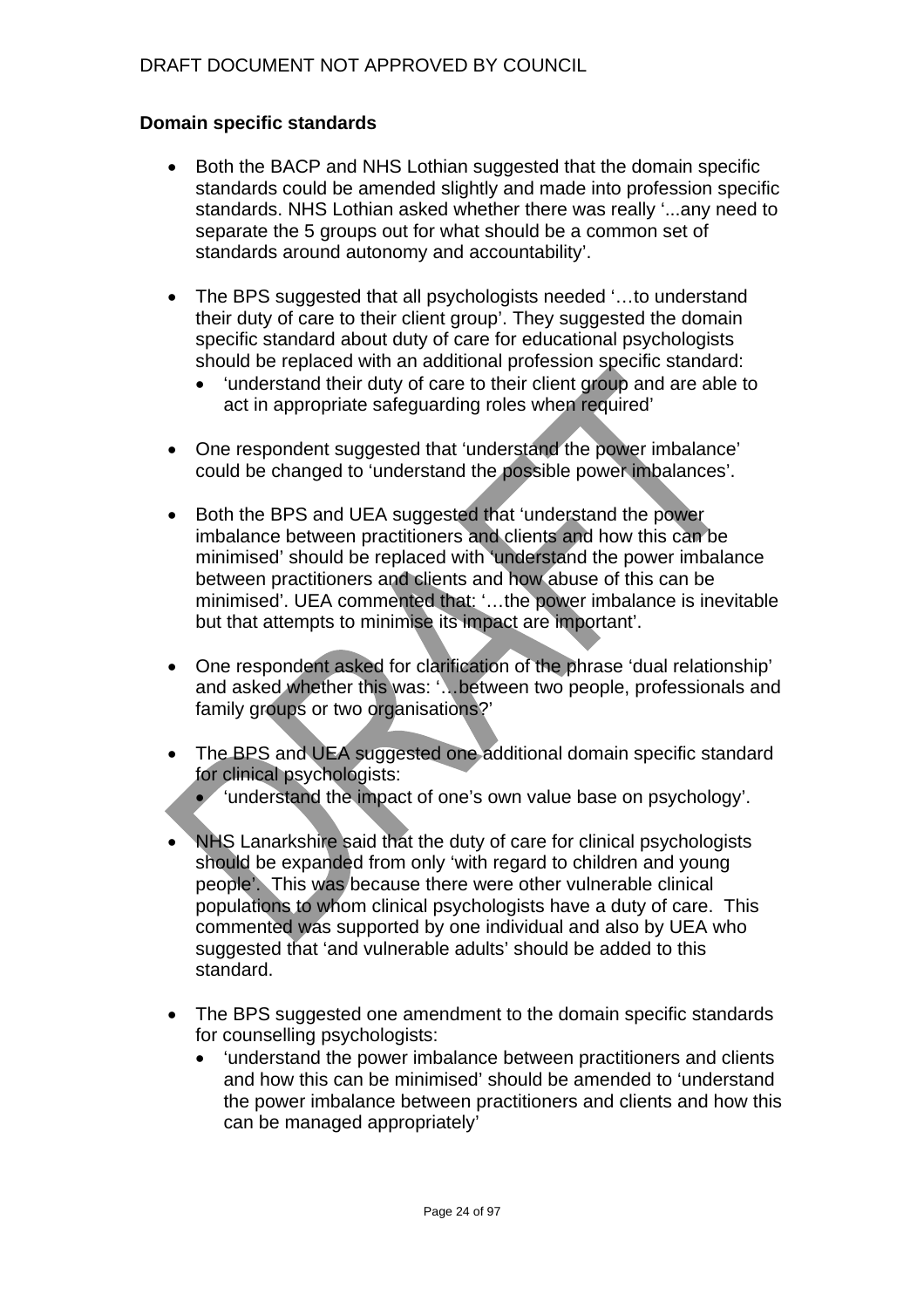- The BPS suggested one amendment to the domain specific standards for educational psychologists:
	- replace 'clients' with 'service users' in the second domain specific standard
- The BPS suggested one additional domain specific standard for forensic psychologists:
	- 'understand their duty of care with regard to safeguarding children and young people'
- The BPS commented that the standard 'understand the power imbalance between practitioners and clients and how this can be minimised' could be mapped against the core competencies of the Health Psychology Stage 1 and Stage 2 training curricula.
- The BPS suggested four domain specific standards should be added for health psychologists:
	- 'understand the power imbalance between practitioners and clients and how this can be minimised'
	- 'understand the complex legal and ethical issues of any form of dual relationships and the impact these may have on clients'
	- 'understand their duty of care with regard to safeguarding vulnerable groups'
	- 'be able to manage the physical, psychological and emotional impact of their practice'
- The BPS suggested that two domain specific standards should be added for occupational psychologists:
	- 'be able to act ethically to balance the interests of the organisation with respect to individual rights'
	- 'understand and be able to act and provide advice on policy development concerning employees and job seekers legal rights'
- One respondent commented that for occupational psychologists there was often more than a dual relationship as occupational psychologists could be paid by an organisation but also have to work with individuals within that organisation. The best interests of these different groups might not always be the same. The BPS supported this and emphasised the importance of the organisation as the client that occupational psychologists might be working for.
- One respondent commented on the absence of domain specific standards for occupational psychologists within this standard, which they found surprising.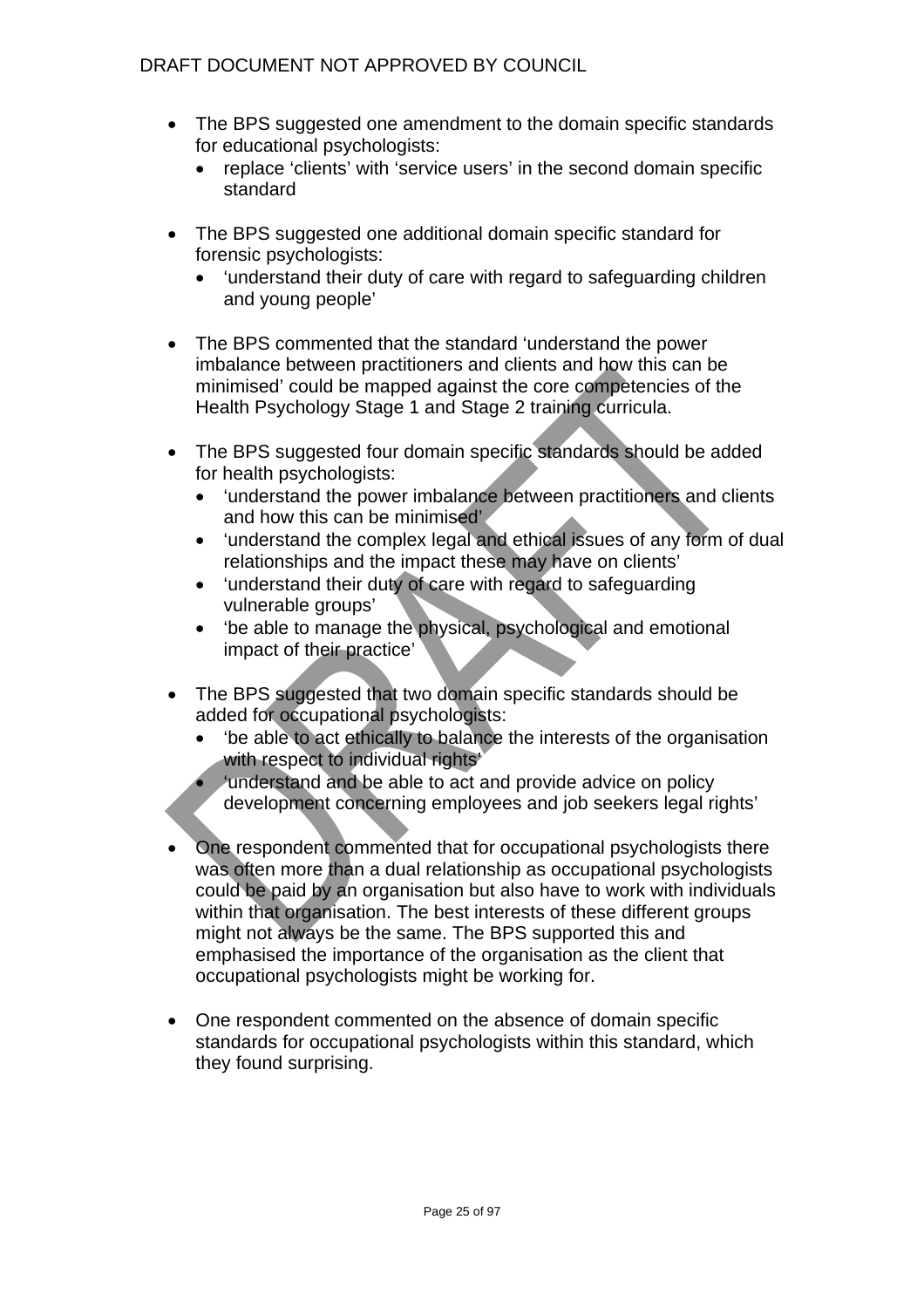# **Our comments**

- We have reviewed this standard based on the comments we have received. We have considered carefully the suggestion that there should be a profession specific standard around duty of care. However, we do not believe that it is appropriate for all domains of psychologists and therefore it will remain as a domain specific standard. In addition, duty of care is also covered within 1a.5. We will add the following standard as a profession specific standard, taken from the domain specific standards for Clinical psychologists:
	- understand the complex ethical and legal issues of any form of dual relationship and the impact these may have on clients
- We have taken into account the suggestion that there should be a domain specific standard for clinical psychologists around value base. However, we believe that this is incorporated within the existing standards and also within the Standards of conduct, performance and ethics which every registrant must adhere to. Therefore, we will not add the proposed standard. However, we will amend the domain specific standards for clinical psychologists to:
	- understand their duty of care with regard to safeguarding children, young people and vulnerable adults
	- understand the power imbalance between practitioners and clients and how this can be managed appropriately
- We will amend one of the domain specific standard for counselling psychologists to:
	- understand the power imbalance between practitioners and clients and how this can be managed appropriately
- We will replace the word 'clients' with 'service users' in the second domain specific standard for educational psychologists.
- We will add one additional domain specific standard for forensic psychologists:
	- understand their duty of care with regard to safeguarding children and young people
- We have considered the proposed domain specific standards for health psychologists. The last proposed standard around managing the 'physical, psychological and emotional impact of practice' is already covered in 1a.8. However, we will add two domain specific standards for health psychologists to ensure consistency with the other domains:
	- understand their duty of care with regard to safeguarding vulnerable groups
	- understand the power imbalance between practitioners and clients and how this can be minimised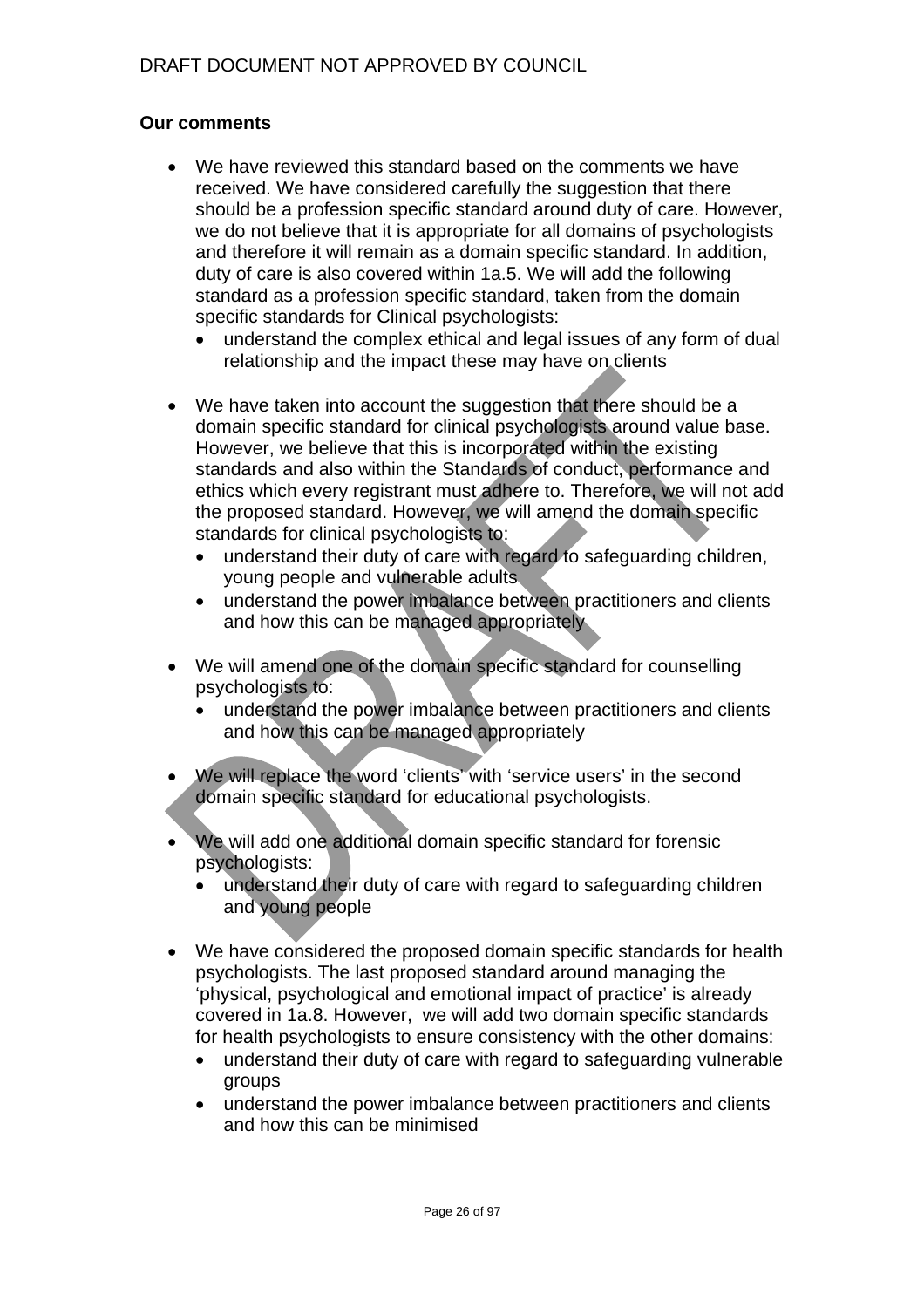# DRAFT DOCUMENT NOT APPROVED BY COUNCIL

- We have considered the proposed domain specific standards for occupational psychologists. We will add the second standard to 2b.2 as we believe that it is more appropriate there. We will add one domain specific standard for occupational psychologists:
	- be able to act ethically to balance the interests of the organisation with respect to individual rights

### **1a.2 be able to practise in a non-discriminatory manner**

We received no comments about this standard.

- **1a.3 understand the importance of and be able to maintain confidentiality**
- **1a.4 understand the importance of and be able to obtain informed consent**

### **Generic standards**

- One respondent asked what impact the government Contact Point database would have on confidentiality as the database would enable other professionals to see if an educational psychologist has input with an individual.
- One respondent said that both 1a.3 and 1a.4 needed some acknowledgement of the limits of confidentiality or the limits of obtaining informed consent and the need to be aware of the ethical issues or dilemmas that may arise.
- The BPS said that standard 1a.4 was not appropriately expressed for occupational psychologists as 'informed consent' was not an appropriate formulation for the way in which occupational psychologists work with organisations. They commented that when working with organisations there was a: '...need to have clear contracts with the organisation regarding what service will be supplied, but this does not as such fit under the rubric of "informed consent".'

### **1a.5**: **be able to exercise a professional duty of care**

### **Generic standards**

• We received only one comment about this standard. The BPS asked for clarification of the phrase 'duty of care'. They asked for the parameters to be specified, centred on psychologist's professional competencies.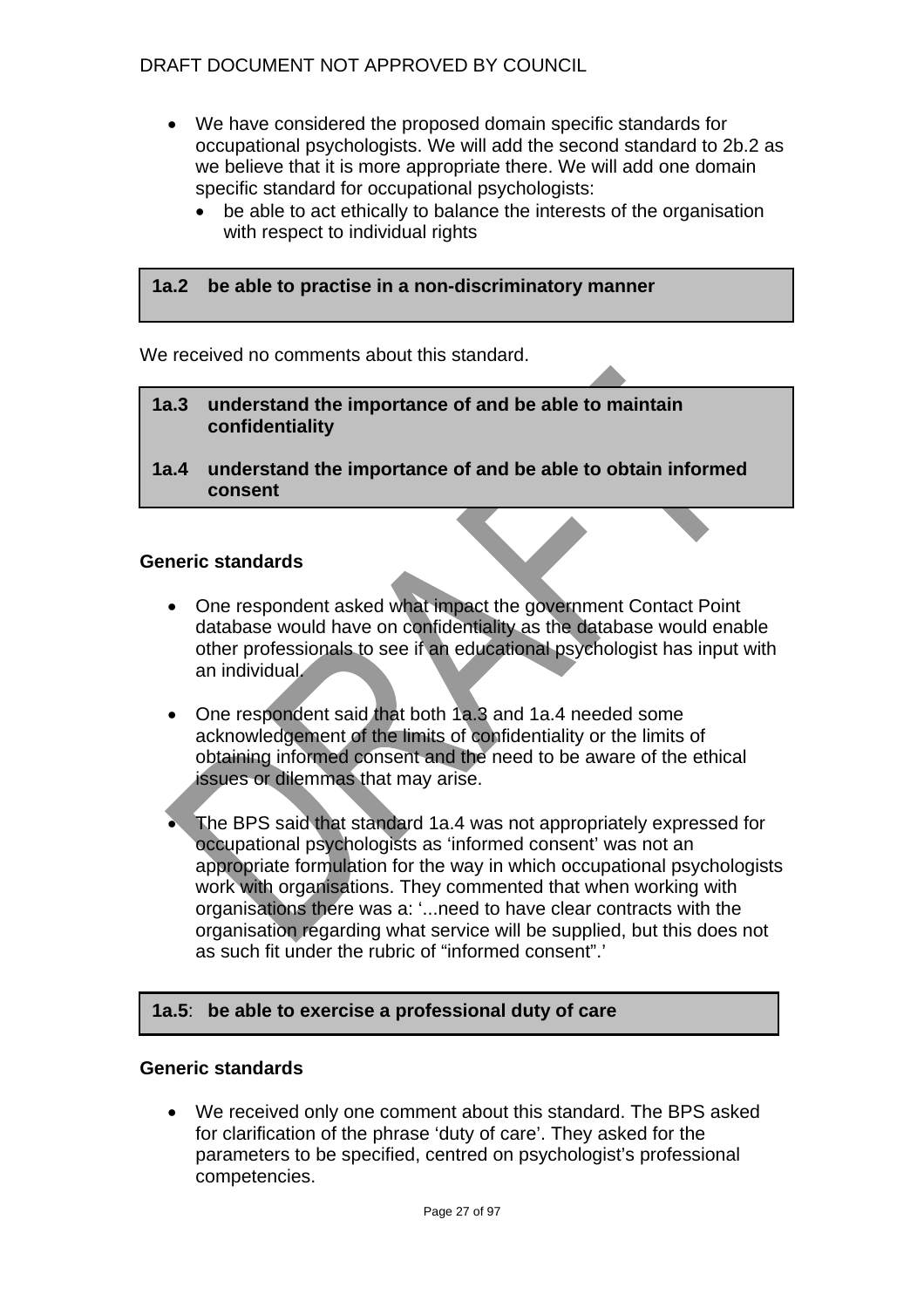**1a.6**: **be able to practise as an autonomous professional, exercising their own professional judgement** 

- be able to assess a situation, determine the nature and severity of the problem and call upon the required knowledge and experience to deal with the problem

- be able to initiate resolution of problems and be able to exercise personal initiative

- know the limits of their practice and when to seek advice or refer to another professional

- recognise that they are personally responsible for and must be able to justify their decisions

### **Generic standards**

- One respondent commented that both 1a.6 and 1a.7 should reflect the local and national context, including local procedures and guidelines, in which educational psychologists work.
- One individual said: 'For many educational psychologists the work centres on the construction of difficulties by the consultee, not directly from the psychologist. Therefore this standard needs to reflect the context that no professional operates autonomously.'
- Wigan MBC Educational Psychologists suggested that 'within the context and guidelines of their employer' should be added after 'exercising their own professional judgement'.
- Wigan MBC Educational Psychologists suggested that the third bullet point should be amended to read:

• 'know the limits of their practice and when to seek advice or refer to or work alongside another professional and/or agency'

• The BPS said that sport and exercise psychologists suggested that the word 'problem' should be replaced with 'issue' throughout this standard as 'problem' carried negative connotations.

### **1a.7 recognise the need for effective self-management of workload and resources and be able to practise accordingly**

### **Generic standards**

• One individual commented that this standard should reflect the local and national context, including local procedures and guidelines, in which educational psychologists work.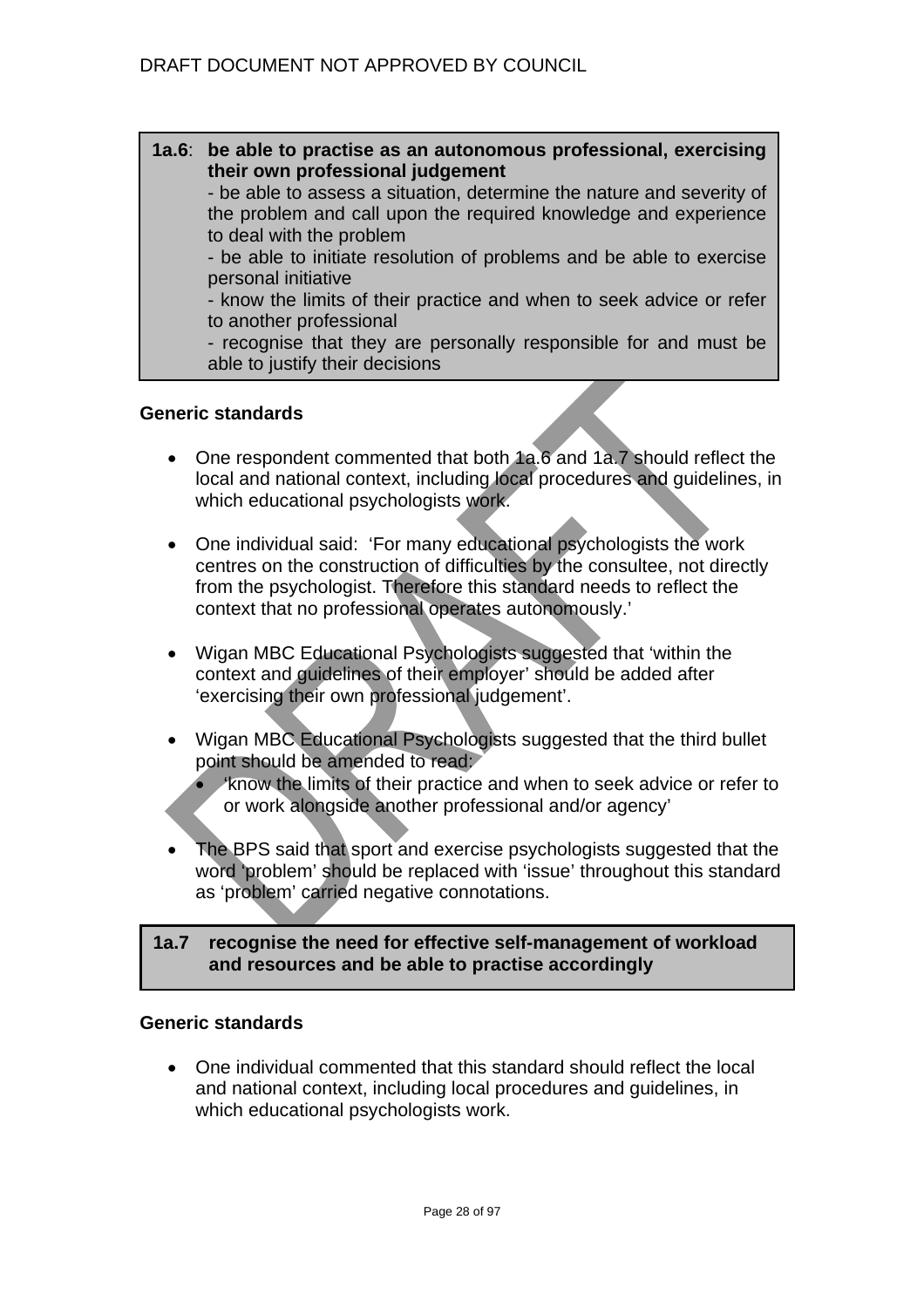# **1a.8 understand the obligation to maintain fitness to practise**

- understand the need to practise safely and effectively within their scope of practice

- understand the need to maintain high standards of personal conduct

- understand the importance of maintaining their own health

- understand both the need to keep skills and knowledge up to date and the importance of career-long learning

*- be able to manage the physical, psychological and emotional impact of their practice*

### **Generic standards**

- The BPS said: '"Understand the obligation" to do something is not the same as doing it. It should surely be "Maintain fitness to practice".' They were concerned that this standard would lead to a reduction in public protection as the equivalent section in the occupational standards had a greater emphasis on developing and enhancing practice.
- One respondent said that 'understand the need to maintain high standards of personal conduct' was a vague standard and asked how this could be assessed or checked operationally.
- Sport and exercise psychologists within the BPS said that they believed the standard 'understand the importance of maintaining their own health' would be better expressed as 'be aware of the impact of their own health on their professional practice'.
- NHS Lanarkshire suggested that there should be a specific standard related to continuing professional development and what would be expected when renewing registration.

# **Profession specific standards**

• The BPS commented that the standard 'be able to manage the physical, psychological and emotional impact of their practice' could be mapped against the core competencies of the Health Psychology Stage 1 and Stage 2 training curricula.

# **Domain specific standards**

• The BPS and UEA both suggested that there should be an additional domain specific standard for clinical psychologists about the supervision process. The BPS suggested the standard because: '…newly qualified clinical psychologists are expected to provide supervision and support to psychology assistants and to other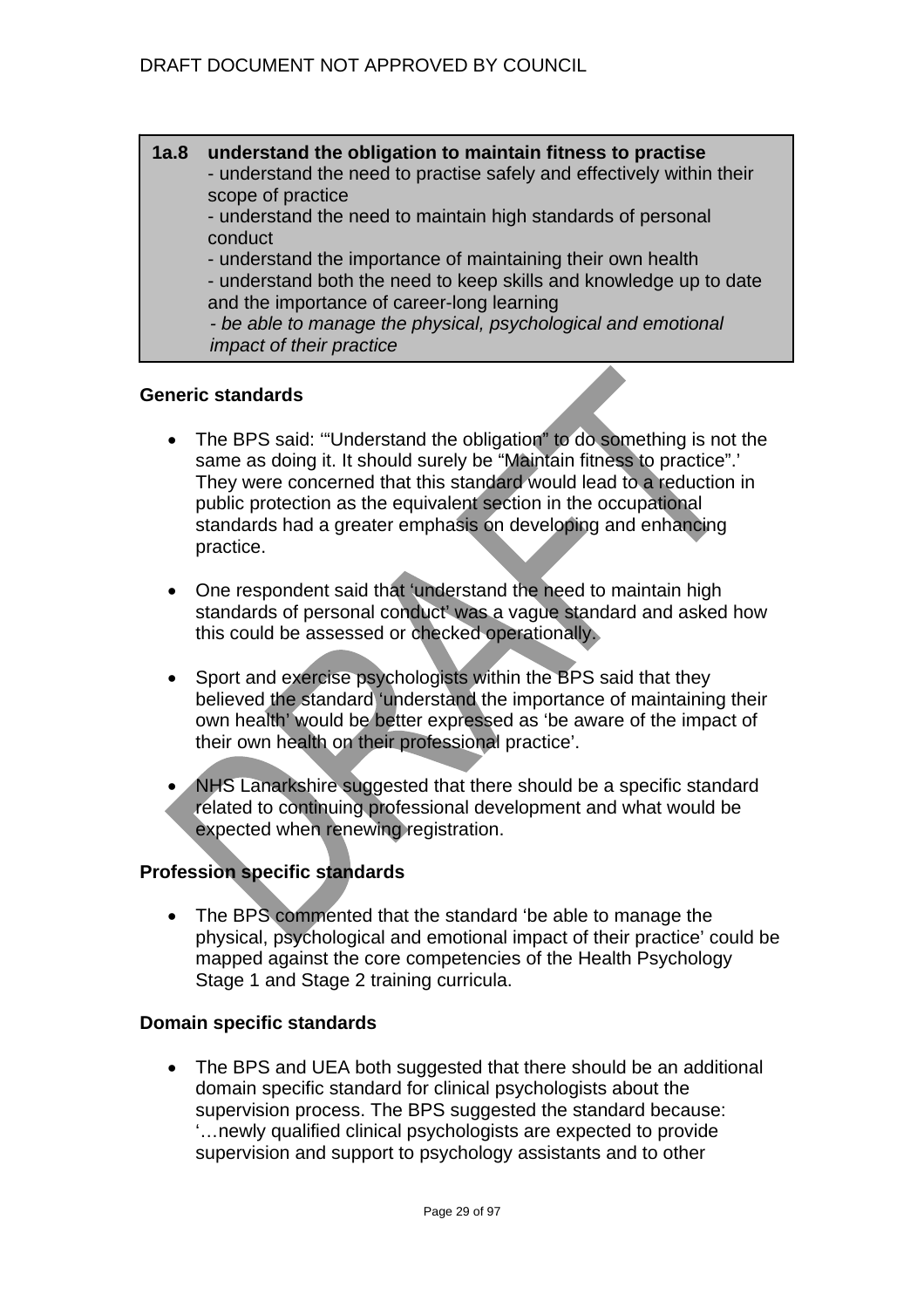# DRAFT DOCUMENT NOT APPROVED BY COUNCIL

professionals within their team on a range of psychological activities'. They suggested the standard:

• 'understand the supervision process for both supervisor and supervisee'

# **Our comments**

- We have added the following as a domain specific standard for clinical psychologists:
	- understand the supervision process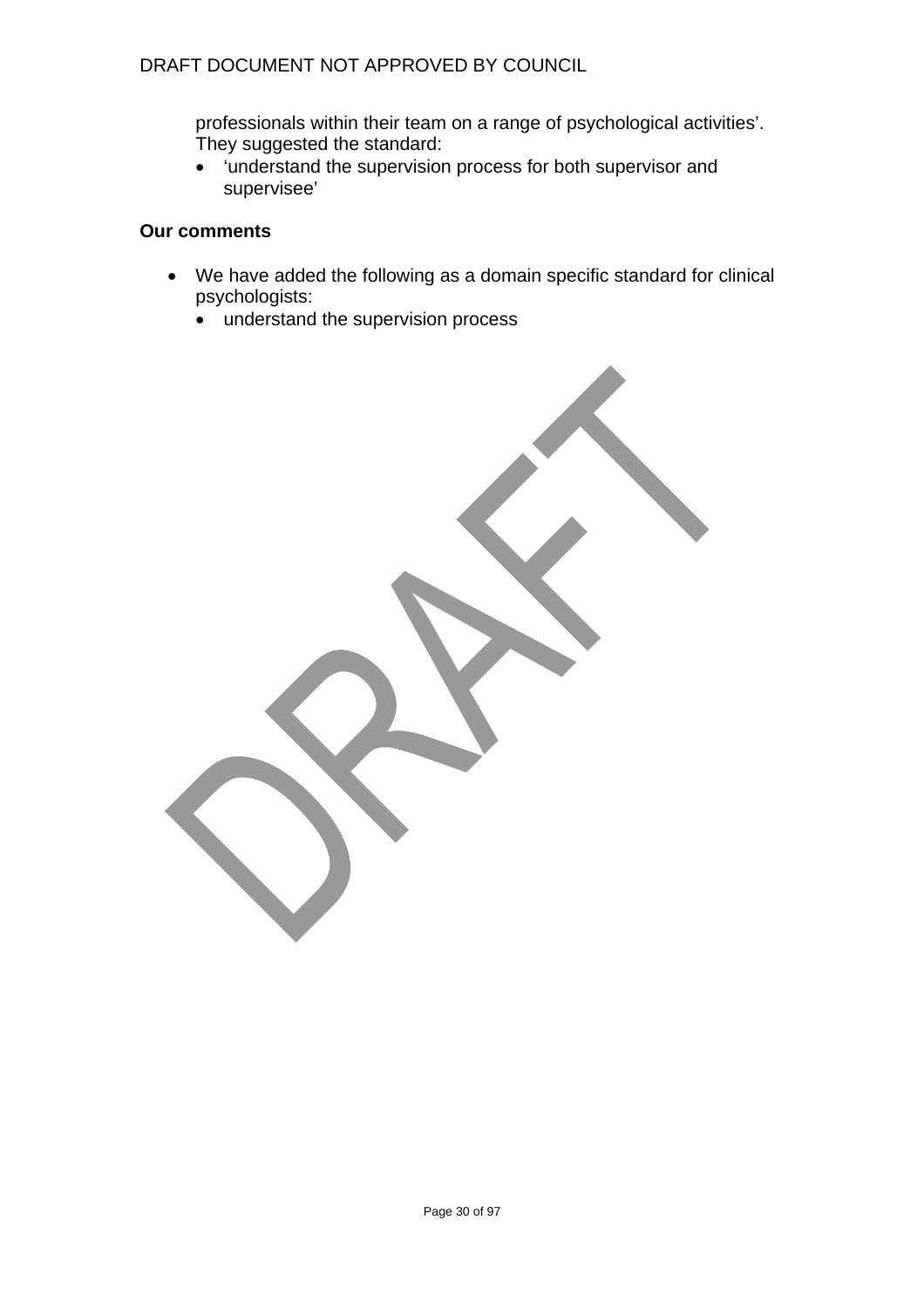# **1b. Professional relationships**

#### **1b.1 be able to work, where appropriate, in partnership with other professionals, support staff, service users and their relatives and carers** - understand the need to build and sustain professional

relationships as both an independent practitioner and collaboratively as a member of a team - understand the need to engage service users and carers in

planning and evaluating diagnostics, treatments and interventions to meet their needs and goals

- be able to make appropriate referrals

Counselling psychologists

*- be able to understand therapy from the perspective of the client -understand the dynamics present in therapeutic and other relationships*

### **Generic standards**

- The BPS said that the 'health care concepts' needed to be removed from this standard for several domains of practitioner psychology.
- Sports and exercise psychologists at the BPS suggested one amendment to the second generic standard:
	- 'understand the need to engage service users and carers in planning and evaluating diagnostics, treatments and interventions to meet their needs and goals' should be amended to 'understand the need to engage service users and cares and evaluating diagnostics, treatments and/or interventions to meet their needs and goals'
- The BPS said that several parts of the standard were inappropriate for occupational psychologists. They:
	- said that the reference to 'service users' and 'carers' should be removed from the second standard; and
	- commented that the second and third generic standards were 'inappropriate for the occupational psychology context'.
- Wigan MBC Educational Psychologists asked for additional categories which were relevant to the role of each domain after the standard 'understand the need to engage service users and carers in planning and evaluating diagnostics, treatments and interventions to meet their needs and goals'.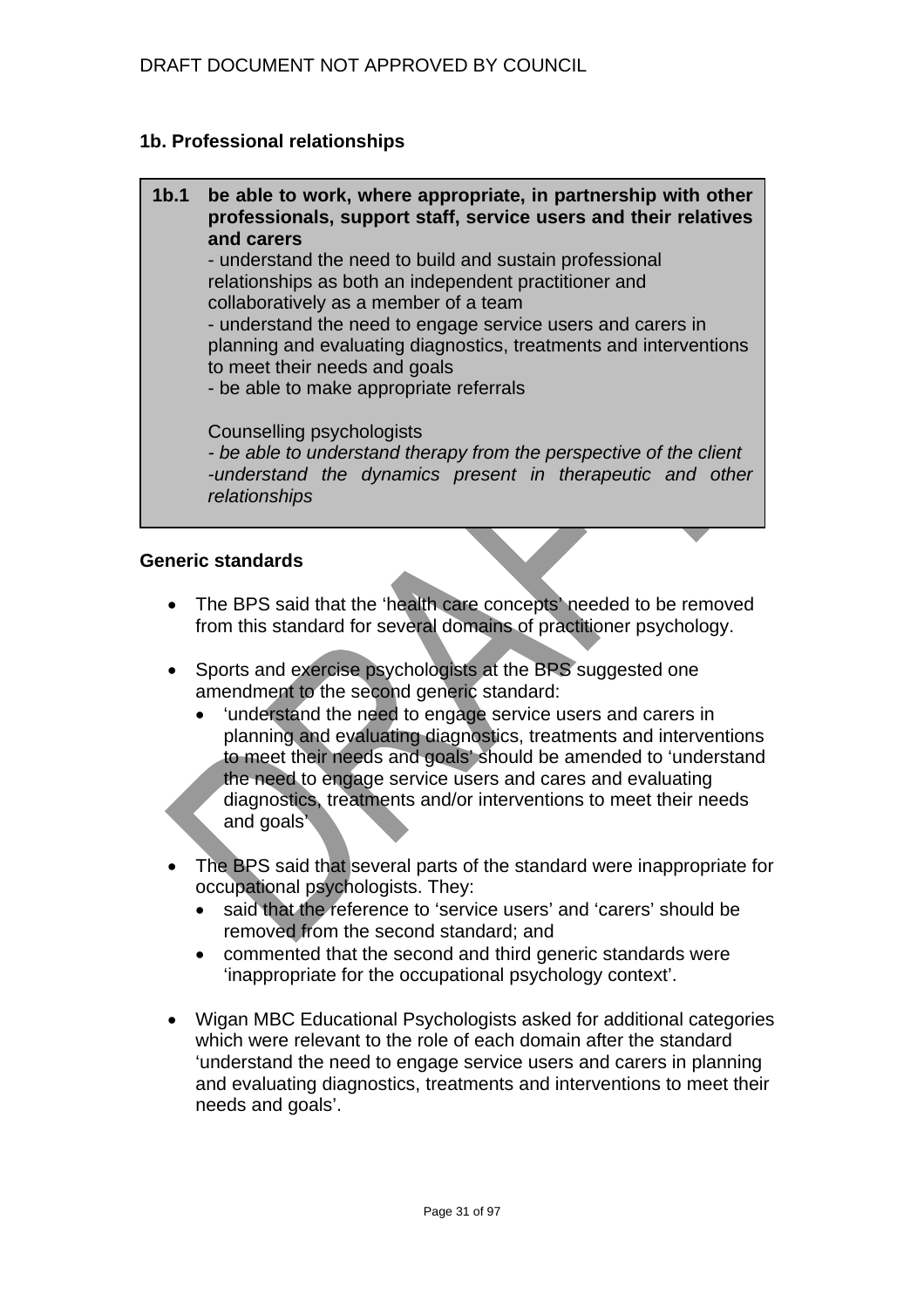# **Domain specific standards**

- The BPS, UEA and one individual respondent suggested that the domain specific standard for counselling psychologists 'understand the dynamics present in therapeutic and other relationships' was also relevant to clinical psychologists.
- BACP suggested that the phrase 'and other relationships' be removed from the second domain specific standard above for counselling psychologists and that the standard should become a profession specific standard.
- NHS Lothian asked why only counselling psychologists were particularly mentioned with regard to issues between professionals and patients.
- Wigan MBC Educational Psychologists suggested a domain specific standard for educational psychologists:
	- 'be able to take objective perspectives, taking into account the views of all key people involved' for educational psychologists'
- One individual said that this standard needed a section for educational psychologists: '…that reflects the partnership work with school staff, parents and other professionals where the psychologist works as an agent of empowerment, and an expert in charge'.
- The BPS suggested that three domain specific standards should be added for health psychologists:
	- 'identify the competencies of professionals conducting psychological work and allocate work according to level of competence'
	- 'understand the dynamics present in health professional-client relationships'
	- 'engage in effective supervisory relationships'
- The BPS commented on the professional relationships expressed within this standard and their relevance to the work of occupational psychologists. They said that the standard '…does not address some of the groups of people with whom occupational psychologists do interact e.g. employees of organisations… but lists many groups of people with whom occupational psychologists generally do not interact e.g. relatives and carers'. They suggested that there should be several additional standards:
	- One standard should refer to the contractual relationship with clients.
	- The other standard should '…explicitly enumerate' other aspects of professional relationships, such as those with clients.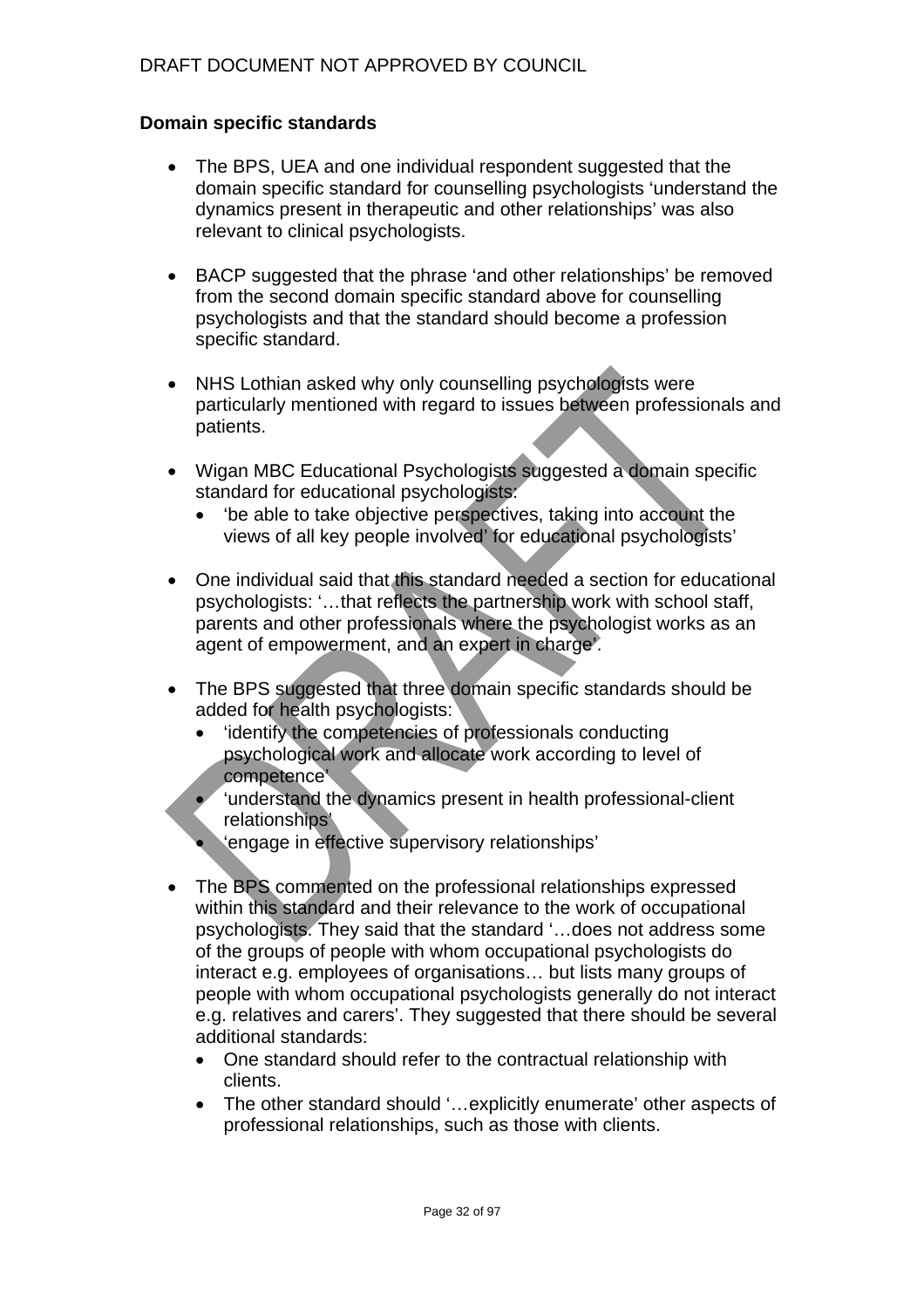# DRAFT DOCUMENT NOT APPROVED BY COUNCIL

- The BPS suggested one domain specific standard should be added for sport and exercise psychologists:
	- 'understand the dynamics present in dealing with clients and their environment'

### **Our comments**

- We have considered the comments that we received around the second domain specific standard for counselling psychologists and whether it could be made into a profession specific standard. We believe that the relationships are different depending upon the domains. Therefore, we will add the following as domain specific standards:
	- understand the dynamics present in therapeutic and other relationships (clinical psychologists)
	- understand the dynamics present in health professional client relationships (health psychologists)
	- understand the contractual relationship with clients (occupational psychologists)
	- understand the dynamics present in dealing with clients and their environment (sport and exercise psychologists)
- We have taken into account the proposed domain specific standards for educational psychologists. We believe that both of the proposed standards are incorporated in both the existing generics and profession specific standards around partnership working.
- We have considered the proposed standards for health psychologists. We have added a standard around recognising the role and value of supervision in 2c.2 and therefore will not add an additional standard here.

#### **1b.2 be able to contribute effectively to work undertaken as part of a multi-disciplinary team**

# **Generic standards**

- The BPS said that this standard was not central to occupational psychology. Occupational psychologists would only work occasionally as part of a team and that '…the inclusion of this within the standard again begs the question of why other more frequent types of interactions are not included in the standards'.
- The BPS and UEA both said that 'provide supervision at an appropriate level within own sphere of competence' should be added as a domain specific standard for clinical psychologists (see also the comment about 1a.8).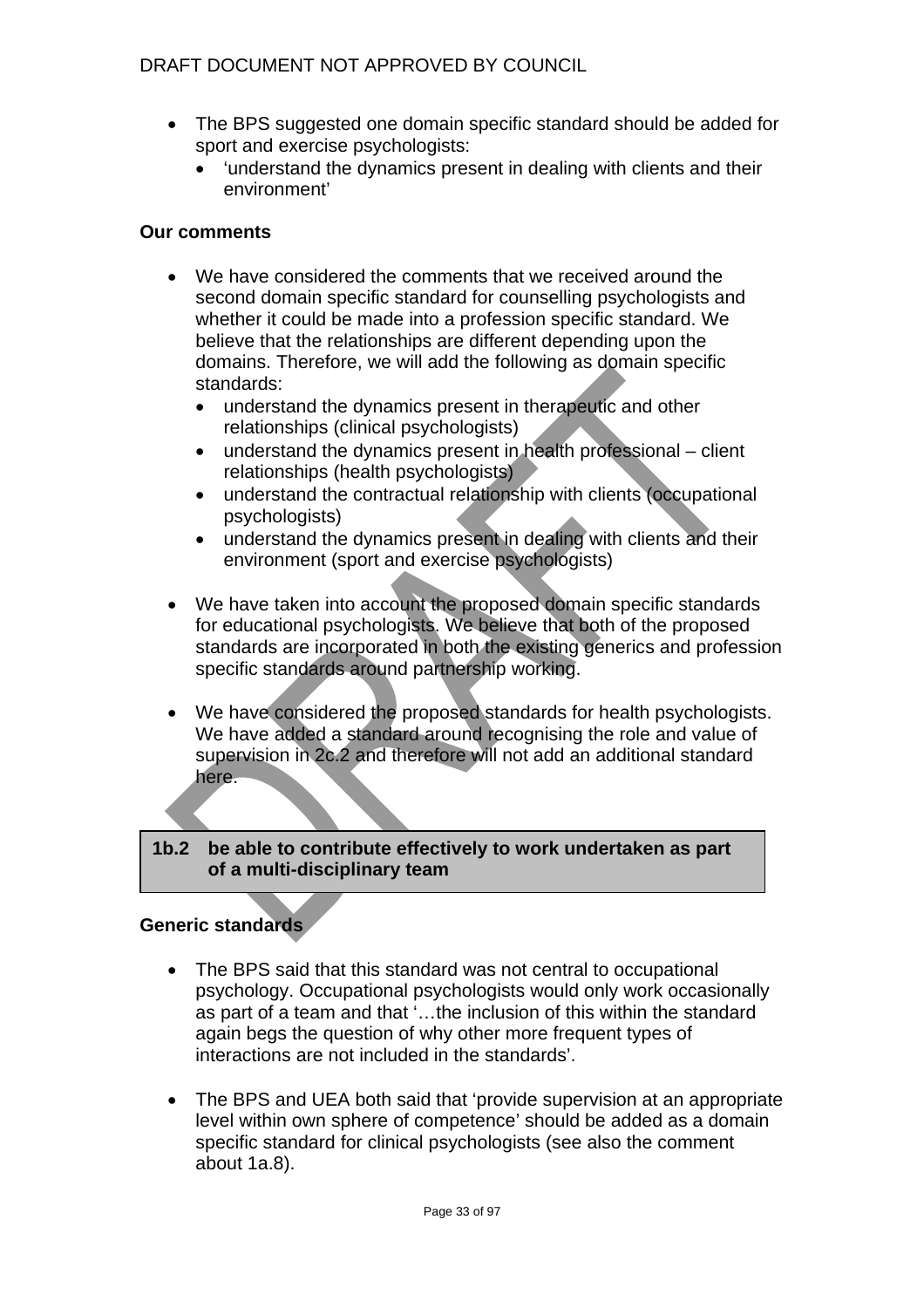- The BPS suggested two additional domain specific standards for health psychologists:
	- 'contribute to professional education, training and decision making by highlighting wider multi-level determinants of health'
	- 'apply an understanding of interpersonal and group dynamics to managerial decision making'

# **Our comments**

• We have carefully considered the proposed domain specific standards for clinical psychologists and health psychologists. It is important to remember that the standards must be set at the threshold level necessary for safe and effective practice. We have decided it is not necessary to add these additional standards as supervision is already outlined at the threshold level in 2c.2. In addition, training and professional education are incorporated within the domain specific standards for health psychologists in 1b.3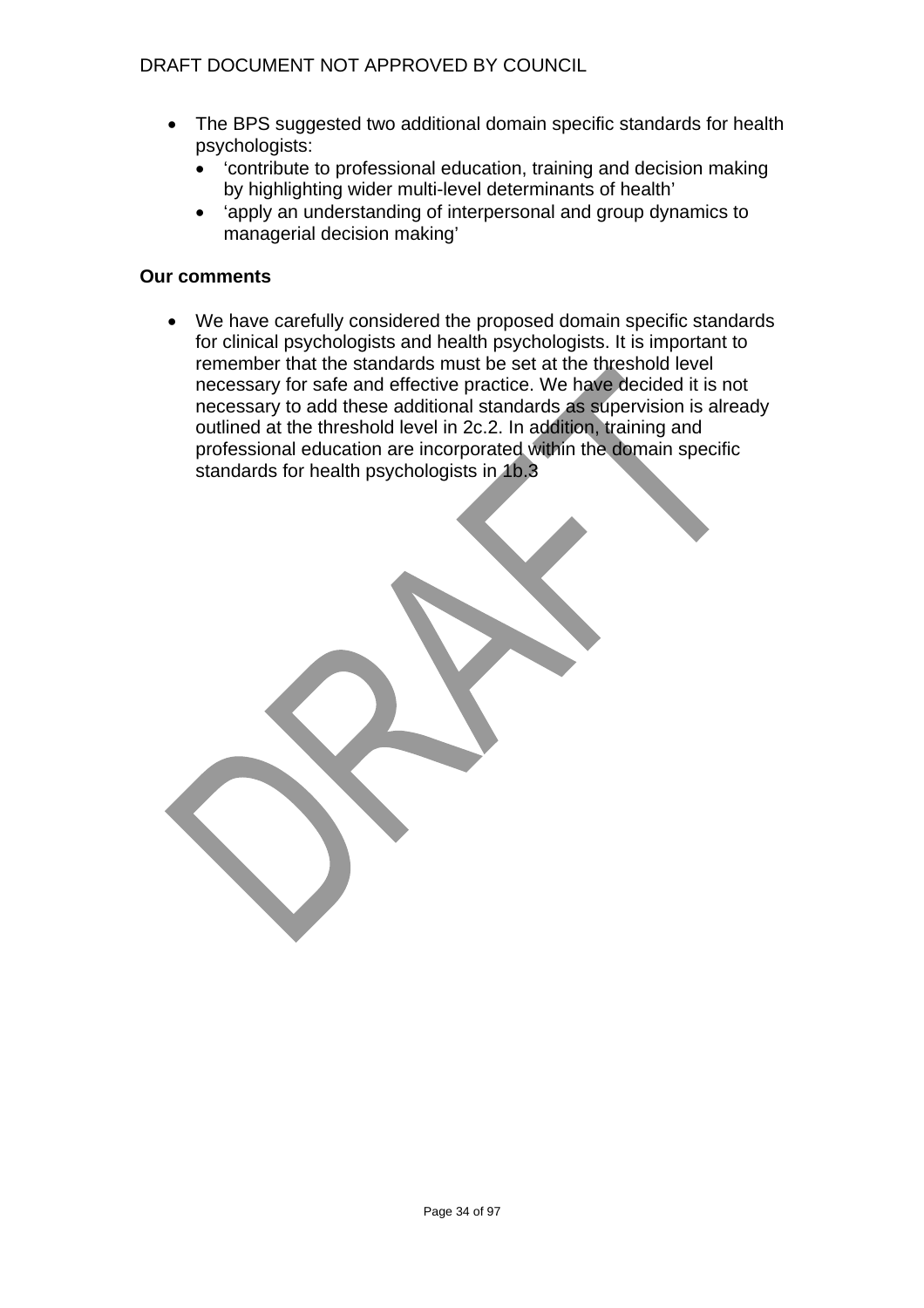### **1b.3 be able to demonstrate effective and appropriate skills in communicating information, advice, instruction and professional opinion to colleagues, service users, their relatives and carers**

be able to communicate in English to the standard equivalent to level [x] of the International English Language Testing System, with no element below [x]

- understand how communication skills affect the assessment of service users and how the means of communication should be modified to address and take account of factors such as age, physical ability and learning ability

- be able to select, move between and use appropriate forms of verbal and non-verbal communication with service users and others

- be aware of the characteristics and consequences of non-verbal communication and how this can be affected by culture, age, ethnicity, gender, religious beliefs and socio-economic status

- understand the need to provide service users (or people acting on their behalf) with the information necessary to enable them to make informed decisions

- understand the need to use an appropriate interpreter to assist service users whose first language is not English, wherever possible

- recognise that relationships with service users should be based on mutual respect and trust, and be able to maintain high standards of care even in situations of personal incompatibility *- be able to select the appropriate means for communicating feedback to clients* 

*- be able to provide psychological opinion and advice in formal settings, as appropriate* 

*- be able to communicate ideas and conclusions clearly and effectively to specialist and non-specialist audiences*

# *Clinical psychologists*

*- be able to plan, design and deliver teaching and training which takes into account the needs and goals of the participants - be able to support the learning of others in the application of psychological skills, knowledge, practices and procedures - be able to explain the nature and purpose of specific psychological techniques to clients* 

*- be able to summarise and present complex ideas in an appropriate form* 

### *Counselling psychologists*

*- understand how empathic understanding can be helped by creativity and artistry in the use of language and metaphor - understand explicit and implicit communications in a therapeutic relationship*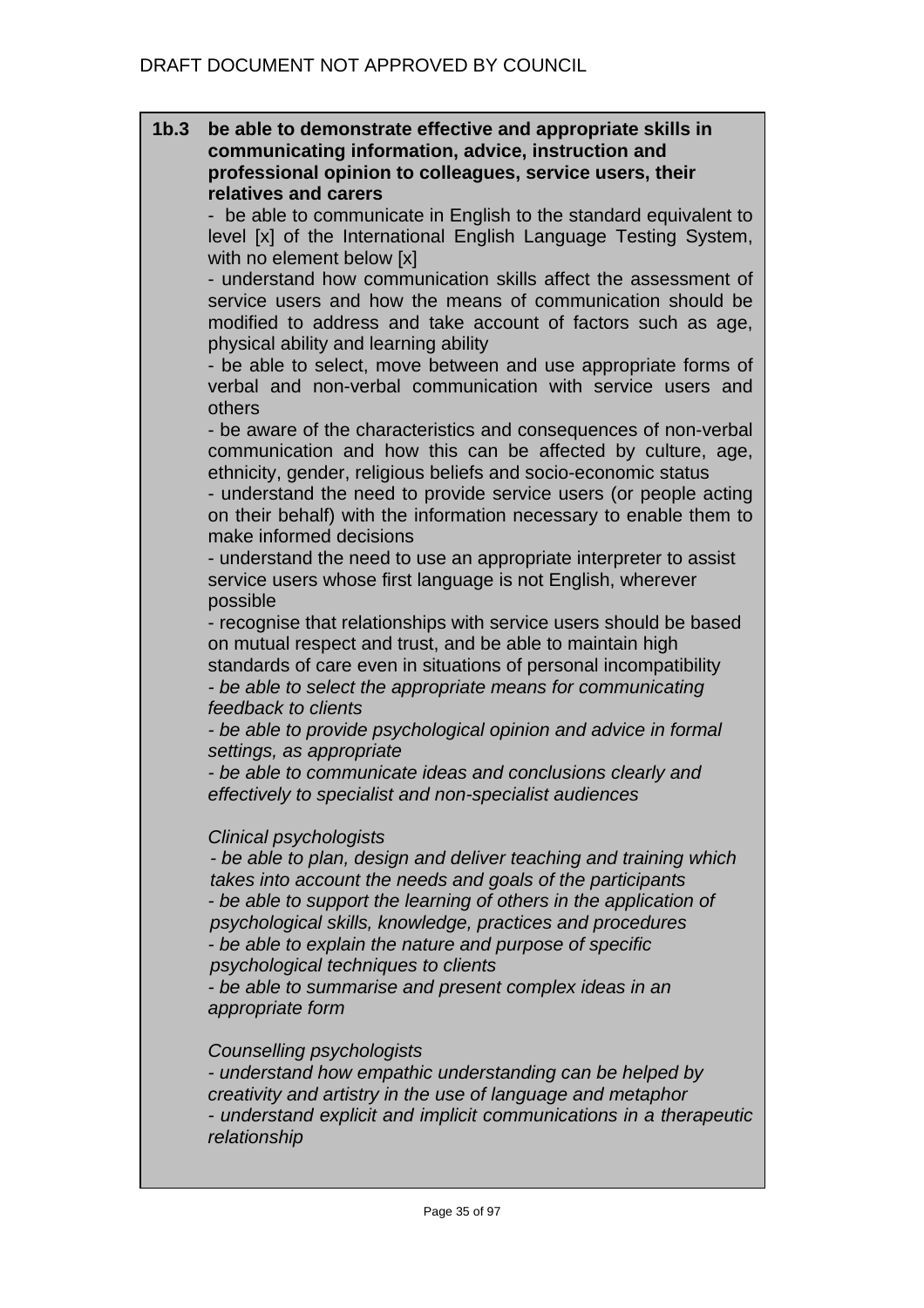# **1b.3** continued

*Educational psychologists:* 

*- be able to plan, design and deliver teaching and training which takes into account the needs and goals of the participants - be able to support the learning of others in the application of psychological skills, knowledge, practices and procedures - be able to explain the nature and purpose of specific psychological techniques to clients* 

*- be able to summarise and present complex ideas in an appropriate form* 

### *Forensic psychologists:*

*- be able to plan, design and deliver teaching and training which takes into account the needs and goals of the participants - be able to support the learning of others in the application of psychological skills, knowledge, practices and procedures - be able to plan and implement assessment procedures for training programmes* 

*- be able to plan and design training and development programmes* 

*- be able to promote awareness of the actual and potential contribution of psychological services* 

*- be able to provide psychological advice to aid policy decision making*

*Health psychologists:* 

*- be able to plan, design and deliver teaching and training which takes into account the needs and goals of the participants - be able to support the learning of others in the application of psychological skills, knowledge, practices and procedures - be able to plan and implement assessment procedures for training programmes* 

*Occupational psychologists:* 

*- be able to promote psychological principles, practices, services and benefits* 

*- be able to provide psychological advice to aid policy decision making* 

*Sport and exercise psychologists:* 

*- be able to promote psychological principles, practices, services and benefits*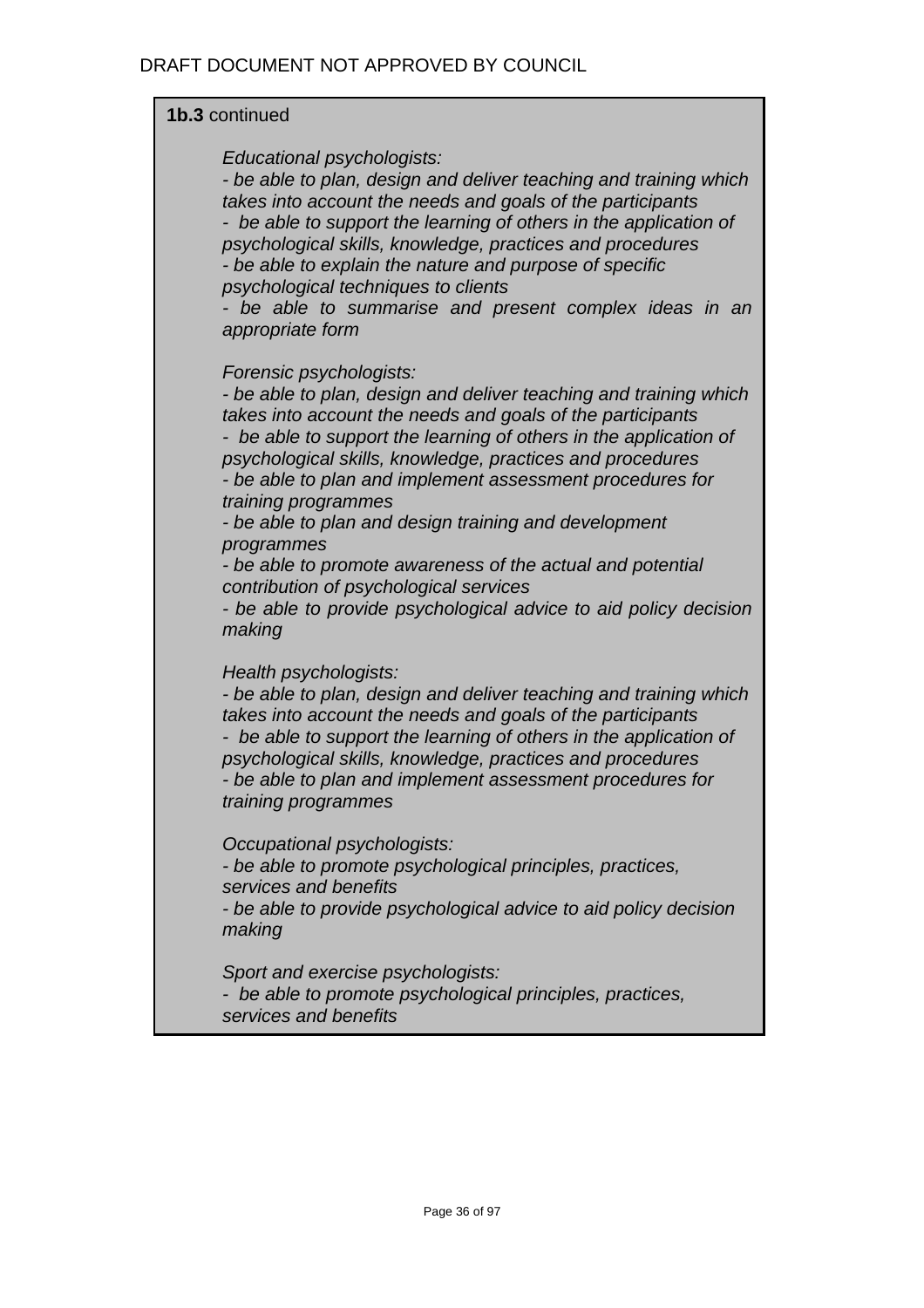# **Generic standards**

- One respondent said that educational psychologists did not communicate opinion as stated in the main generic standards but instead helped other professionals or parents to reach their own opinions.
- The BPS said that the generic standard about how communication skills can affect assessment can be best understood as part of formal assessment process for occupational psychologists. However, '...it should apply to any intervention (e.g. coaching, training) and not just assessment'.
- Wigan MBC Educational Psychologists suggested that two standards should be amended:
	- 'be able to select, move between and use appropriate forms of verbal and non-verbal communication with service users and others' should be replaced with 'be able to use appropriate forms of verbal and non-verbal communication flexibly and competently with service users and others'
	- 'be aware of the characteristics and consequences of non-verbal communication' should be replaced with 'be aware of the characteristics and consequences of communication both verbal and non-verbal'
- One respondent suggested that 'be aware of the characteristics and consequences of non-verbal communication' could be changed to 'be aware of the characteristics and consequences of both verbal and nonverbal communication'.
- The BPS suggested 'whose first language is not English' should be removed from 'understand the need to use an appropriate interpreter to assist service users whose first language is not English, wherever possible' as there will be other circumstances where an interpreter may be necessary.
- The BPS commented that there was no specific requirement for occupational psychologists to use interpreters. The BPS said that including '... points that refer to very unusual circumstance suggests a finer granularity in the standard than is reflected in other parts of the standards'.
- The BPS said that educational psychologists believed that 'recognise that relationships with service users should be based on mutual respect and trust, and be able to maintain high standards of care even in situations of personal incompatibility' was inappropriate as it implies unprofessional behaviour.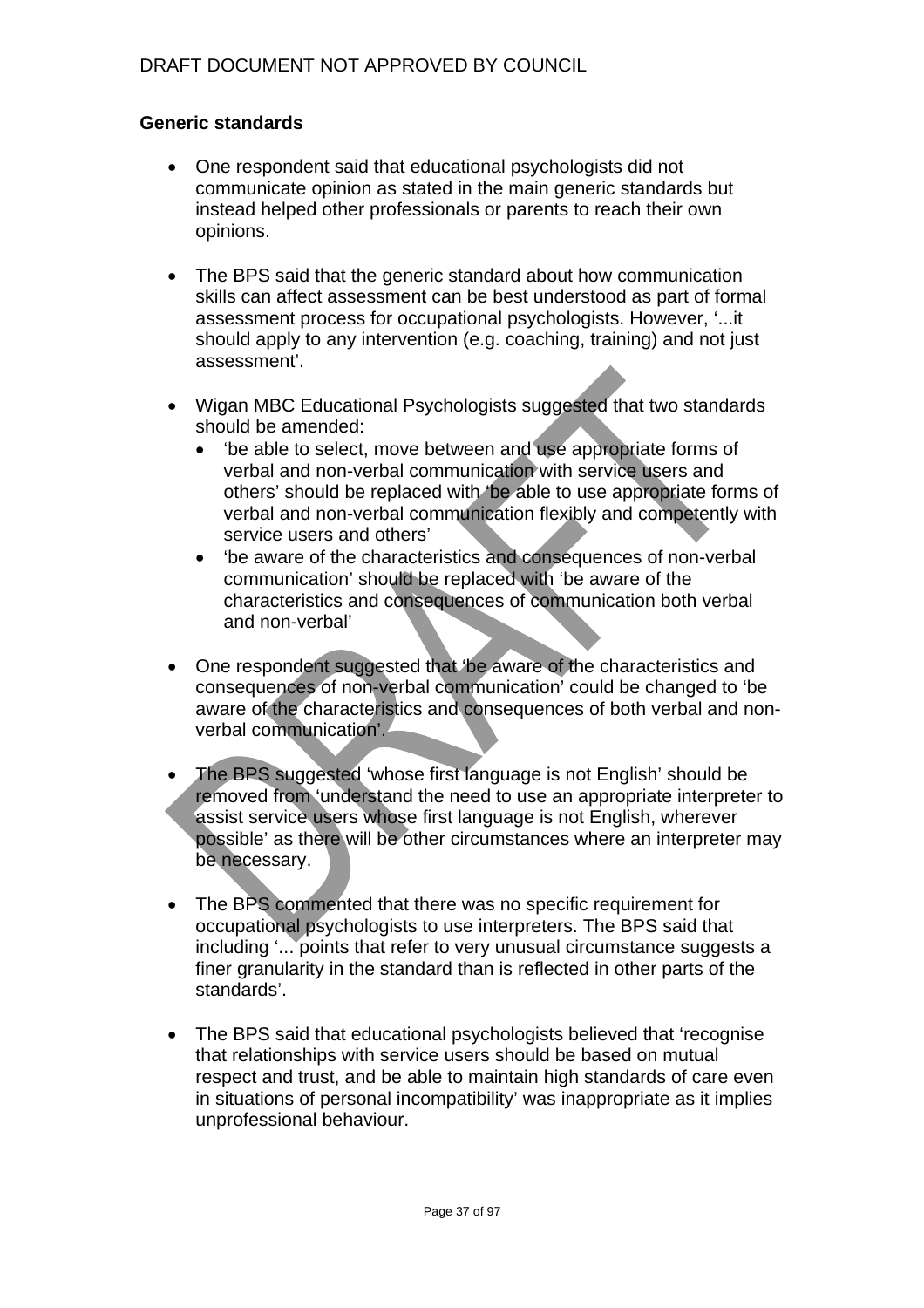# **Profession specific standards**

- The British Association of Arts Therapists said that this standard needed to be edited and amended to meet the aims of the document. They commented that '...the long list of desired abilities is one that is appropriate on a course curriculum document, but does not amount to statements that address public safety'.
- The BACP suggested that the following profession specific standards should be added:
	- 'be able to plan and implement assessment procedures for training programmes'
	- 'be able to plan and design training and development programmes'
	- 'be able to promote awareness of the actual and potential contribution of psychological services'
	- 'be able to promote psychological principles, practices, services and benefits'
	- 'be able to explain the nature and purpose of specific psychological techniques to clients'

### **Domain specific standards**

- BACP proposed that two domain specific standards should be made profession specific. They were:
	- 'be able to support the learning of others in the application of psychological skills, knowledge, practices and procedures'
	- 'be able to provide psychological advice to aid policy decision making'
- The BPS suggested that 'be able to summarise and present complex ideas in an appropriate form' was applicable to all psychologists and should be a profession specific standard.
- NHS Lothian commented that although the standard was about communication skills, the profession and domain specific standards concentrated more on '…formal teaching, supervision, design of treatment and evaluation of treatment'.
- The BPS and UEA both suggested that 'understand explicit and implicit communications in a therapeutic relationship' should also be added as a domain specific standard for clinical psychologists.
- The BPS suggested two additional domain specific standards for counselling psychologists:
	- 'be able to present and communicate professional knowledge and information'
	- 'be able to manage professional relationships, including appropriate liaison'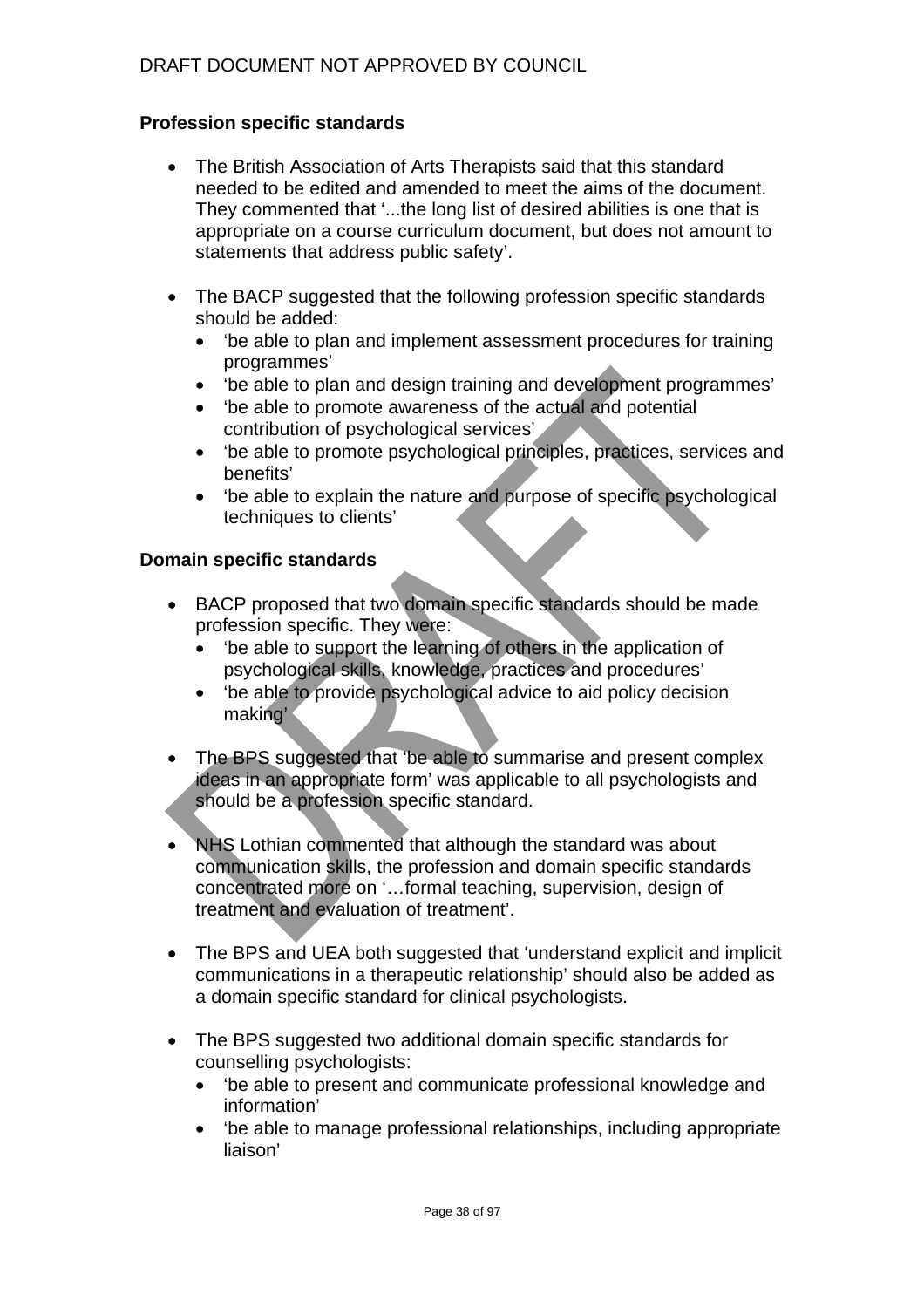- NHS Lothian asked why counselling psychologists should have emphasis placed on their empathic understanding rather than being able to plan and evaluate treatment. They commented that the ability to practice critically was important for all psychologists.
- The BPS suggested several additional domain specific standards for health psychologists:
	- 'be able to select the appropriate means for communicating feedback to clients'
	- 'be able to provide psychological opinion and advice in formal settings as appropriate'
	- 'be able to communicate ideas and conclusions clearly and effectively to specialist and non-specialist audiences'
	- 'understand and facilitate the information flow between health professionals and their clients'
	- 'be able to tailor and design communication using an evidence base and with a sensitivity to context'
	- 'be able to explain the nature and purpose of specific psychological techniques in clients'
	- 'be able to summarise and present complex ideas in an appropriate form'
	- 'be able to provide psychological advice to aid policy decision making'
	- 'be able to manage small tams (sic) of psychological assistants'
- The BPS said that the standard does not '... reflect the main communication requirements of occupational psychologists. Communication is predominantly to commissioning clients and to individuals involved in assessments and interventions'. The BPS said that additional domain specific standards were required for occupational psychologists including a standard about:
	- communication with commissioning clients and individual;
	- the provision of feedback; and
	- written communication.
- The BPS suggested several amendments to the domain specific standards for sports and exercise psychologists:
	- Delete 'be able to promote psychological principles, practices, services and benefits'
	- Add 'be able to plan, design and deliver teaching and training which takes into account the needs and goals of the participants'
	- Add 'be able to support the learning of others in the application of psychological skills, knowledge, practices and procedures'
	- Add 'be able to explain the nature and purpose of specific psychological techniques to clients'
	- Add 'be able to summarise and present complex ideas and in an appropriate form'
	- Add 'be able to initiate, develop and end a purposeful clientpractitioners relationship'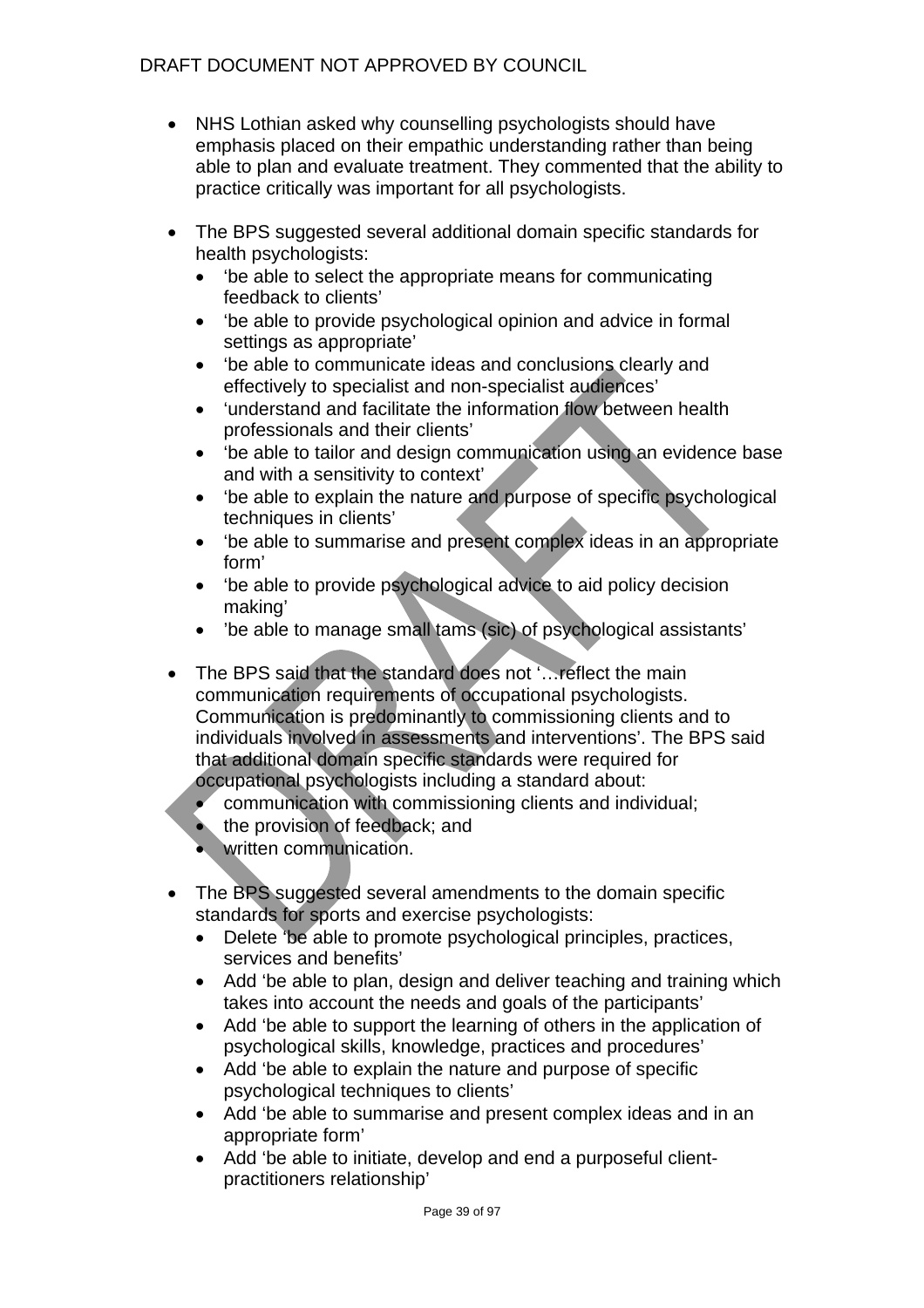### **Our comments**

- We have carefully considered the comments that we received in response to this standard, in particular suggestions that more standards should be made profession specific, rather than domain specific. We have decided to add two profession specific standards as the standards were recognised as important to all domains and they also incorporated a number of suggestions from respondents. We will add:
	- be able to explain the nature and purpose of specific psychological techniques to clients
	- be able to summarise and present complex ideas in an appropriate form
- We will add the following standard, taken from the standards for counselling psychologists, to the domain specific standards for clinical psychologists:
	- understand explicit and implicit communications in a therapeutic relationship
- We have carefully considered the proposed domain specific standards for counselling psychologists. We believe that both standards are already incorporated within the existing generic and profession specific standards.
- We have taken into account the proposed additional domain specific standards for health psychologists. We believe that the majority of proposed standards are incorporated elsewhere or are not set at the threshold level. However, we will include an additional standard:
	- be able to provide psychological advice to aid policy decision making
- We have reflected upon the comments from the BPS around additional standards for occupational psychologists. We believe that the proposed standards are already incorporated and therefore will not add additional standards.
- We have considered the comments from respondents suggesting domain specific standards for sport and exercise psychologists. We believe that the last proposed standard is incorporated within 1b.4 and that several of the other standards are incorporated already within 1b.3. However, we will delete the existing domain specific standard and add the following two domain specific standards:
	- be able to plan, design, and deliver teaching and training which takes into account the needs and goals of the participants
	- be able to support the learning of others in the application of psychological skills, knowledge, practices and procedures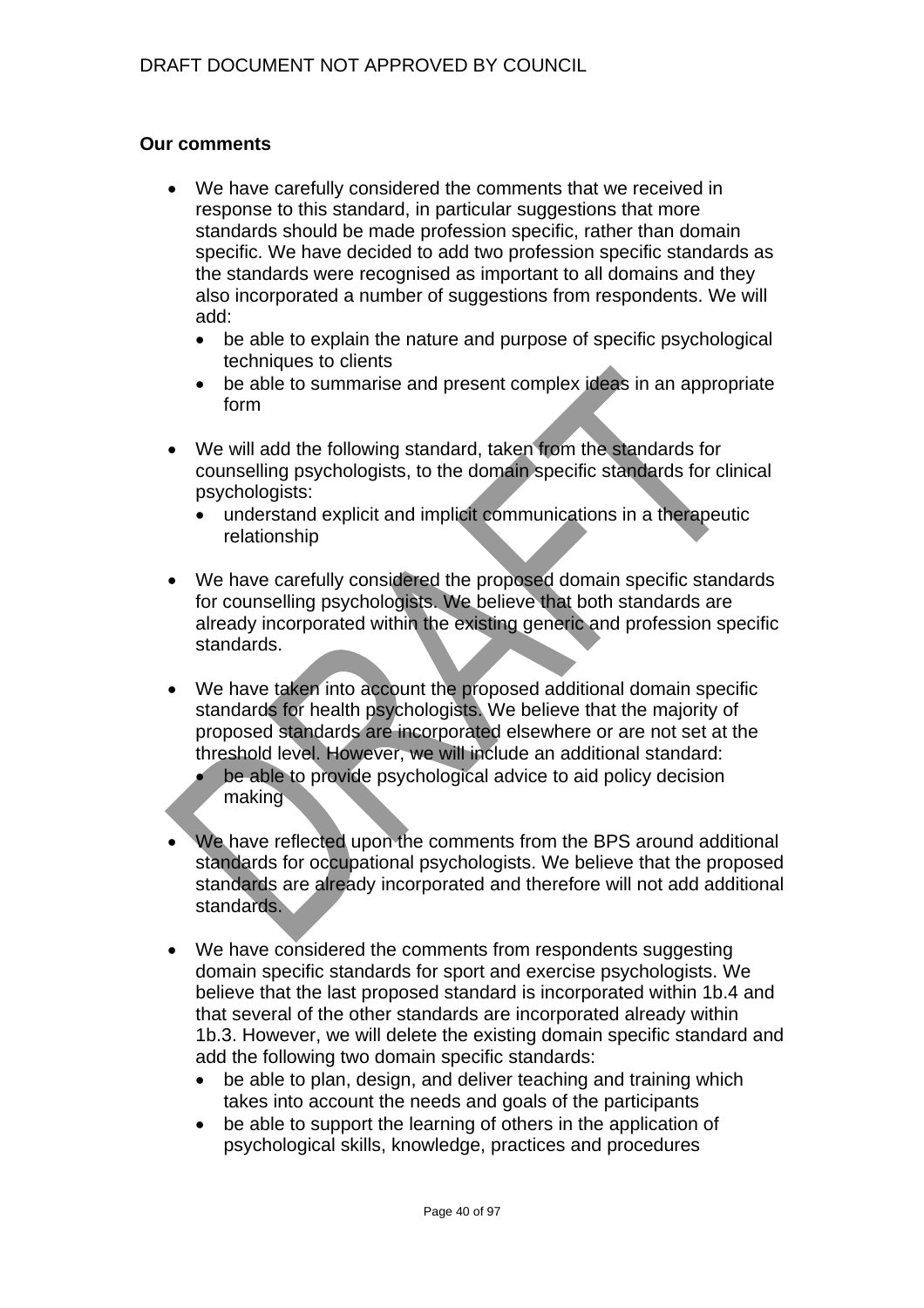**1b.4 understand the need for effective communication throughout the care of the service user**  *-* recognise the need to use interpersonal skills to encourage the active participation of service users *Clinical psychologists: - be able to initiate, develop and end a purposeful therapeutic alliance Counselling psychologists:* 

*- be able to initiate, develop and end a purposeful therapeutic alliance* 

### **Generic standards**

- The BPS said that this standard was not applicable to occupational psychologists as they did not provide care to service users.
- Wigan MBC Educational Psychologists suggested that the phrase 'throughout the care of the service user' should be removed from the main generic standard.

### **Domain specific standards**

- The BACP, UEA and NHS Lothian said that other psychologists should be able to initiate, develop and end a purposeful therapeutic alliance, not just clinical and counselling. BACP said that the domain specific standards should be removed and that 'be able to initiate, develop and end a purposeful therapeutic alliance' should be added as a profession specific standard.
- The BPS suggested that two domain specific standard should be added for counselling psychologists:
	- 'be able to reflect critically on their practice and consider alternative ways of working'
	- 'be able to respond appropriately to complex demands of clients'
- The BPS suggested that one domain specific standard should be added for forensic psychologists:
	- 'be able to initiate, develop and end a purposeful therapeutic alliance'
- The BPS suggested that one domain specific standard should be added for health psychologists:
	- 'be able to initiate, develop and end purposeful professional relationships with clients and/or service users'
- The BPS suggested that three domain specific standards should be added for occupational psychologists: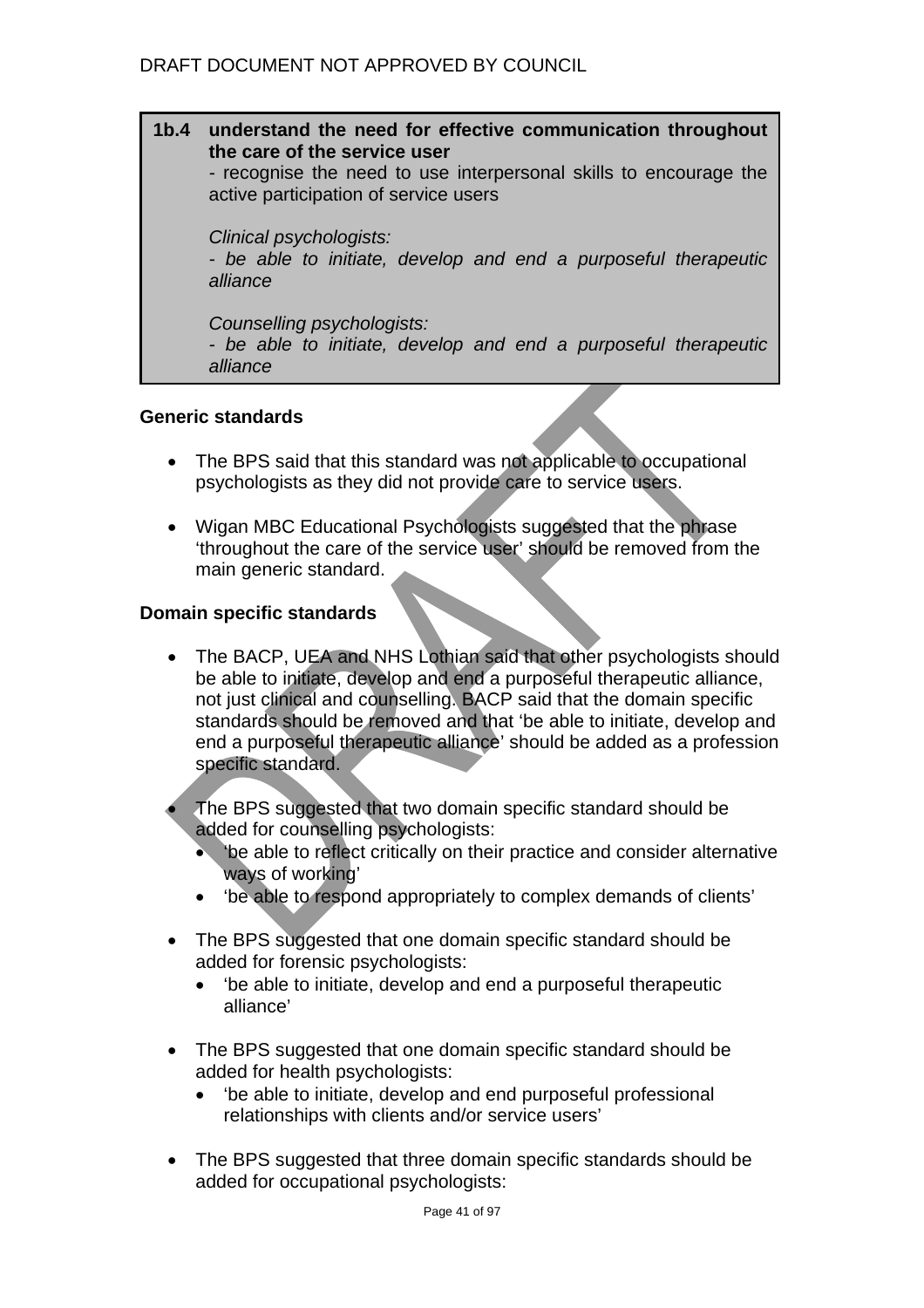- 'be able to appropriately define and contract the work with commissioning clients or client representative(s)'
- 'be able to design and plan organisational and individual interventions with the client to meet agreed aims'
- 'be able to communicate effectively with others including clients, employees, job seekers and the public to explain the nature of the intervention and its potential impact'

# **Our comments**

- We have considered the comments we received and revised the domain specific standard for clinical psychologists and counselling psychologists and made it profession specific. The amended standard will say:
	- be able to initiate, develop and end a client-practitioner relationship
- We have taken into account the proposed additional domain specific standards for counselling psychologists. The first domain specific standard falls under 2a.2 whilst the second standard is already incorporated within 1b.3.
- We have considered the suggestions we received for domain specific standards for occupational psychologists. We believe that the second two proposed standards are incorporated within the generic standards but we will add the following as a domain specific standard:
	- be able to appropriately define and contract the work with commissioning clients or client representatives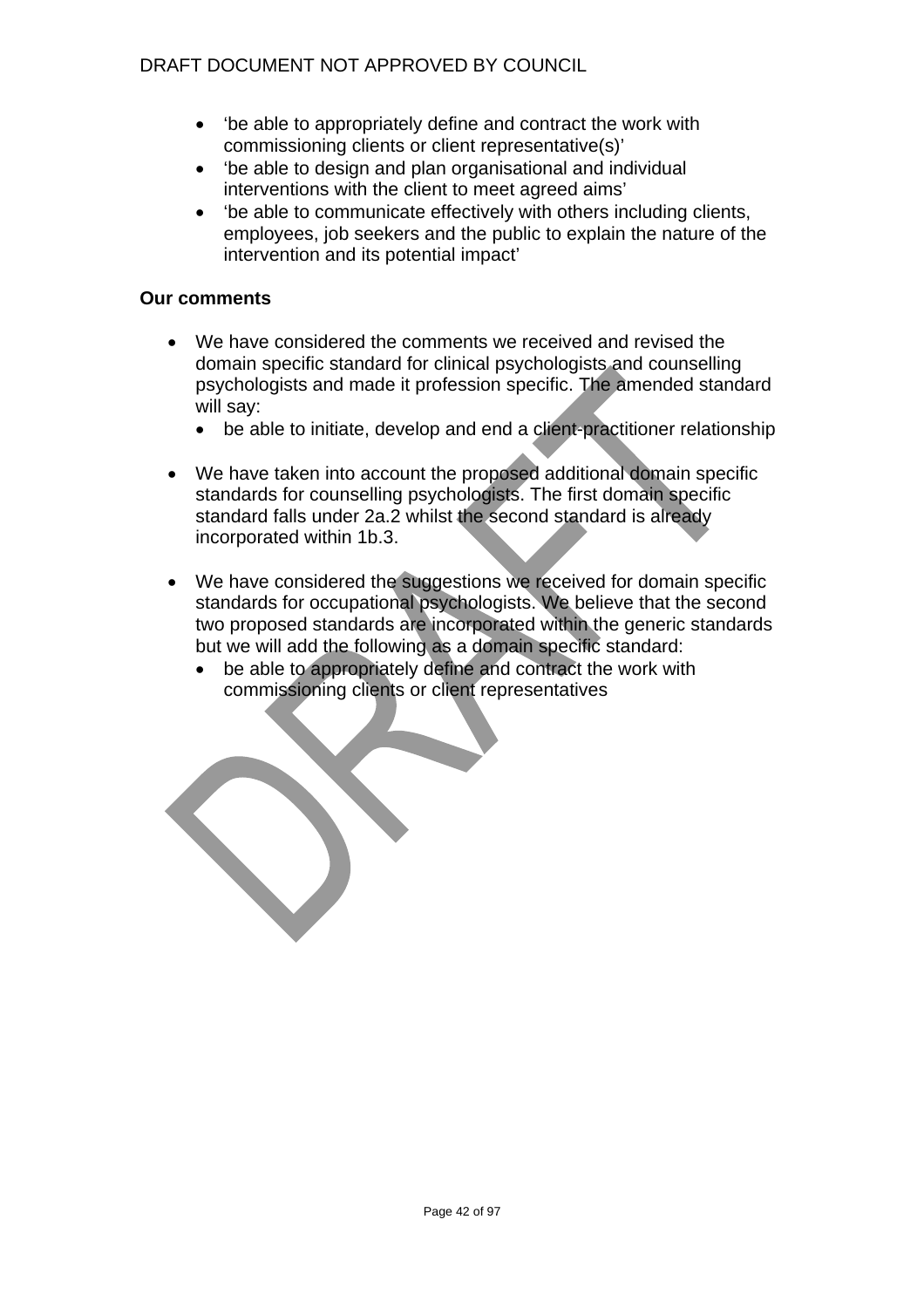# **2a. Identification and assessment of health and social care needs**

We received a number of comments about the title of this group of standards. Several respondents commented that the title did not include educational psychologists and that health and social care were over represented. They suggested that the title of the section should be amended to 'identification and assessment' or that 'educational' should be added after 'health' in the title. Sport and exercise psychologists at the BPS recommended that the title should be changed to 'identification of client needs' whilst occupational psychologists at the BPS suggested adding 'strategies for meeting individual, workplace and organisational needs'

The BPS said that the identification and assessment of health and social care needs was not something that occupational psychologists did. They commented that this standard is based on assessment of an individual, which for occupational psychologists is only part of a larger intervention as part of the '...problem analysis phase'.

#### **2a.1 be able to gather appropriate information**

#### **Generic standards**

• The BPS said that additional standards, based on Unit 2.1 in the occupational standards, were required for occupational psychologists. They commented that these were needed because occupational psychologists need to gather information from various sources. These sources included identifying the expectations of clients, understanding the context within which the need exists and gathering information from research and other sources to inform their understanding of the problem.

### **Our comments**

• We have considered the comments made by the BPS about this standard. We believe it is important to strike a balance between providing sufficient information and being too prescriptive in these standards. We believe that the phrase 'appropriate' information would incorporate the different types of information outlined in the comments above.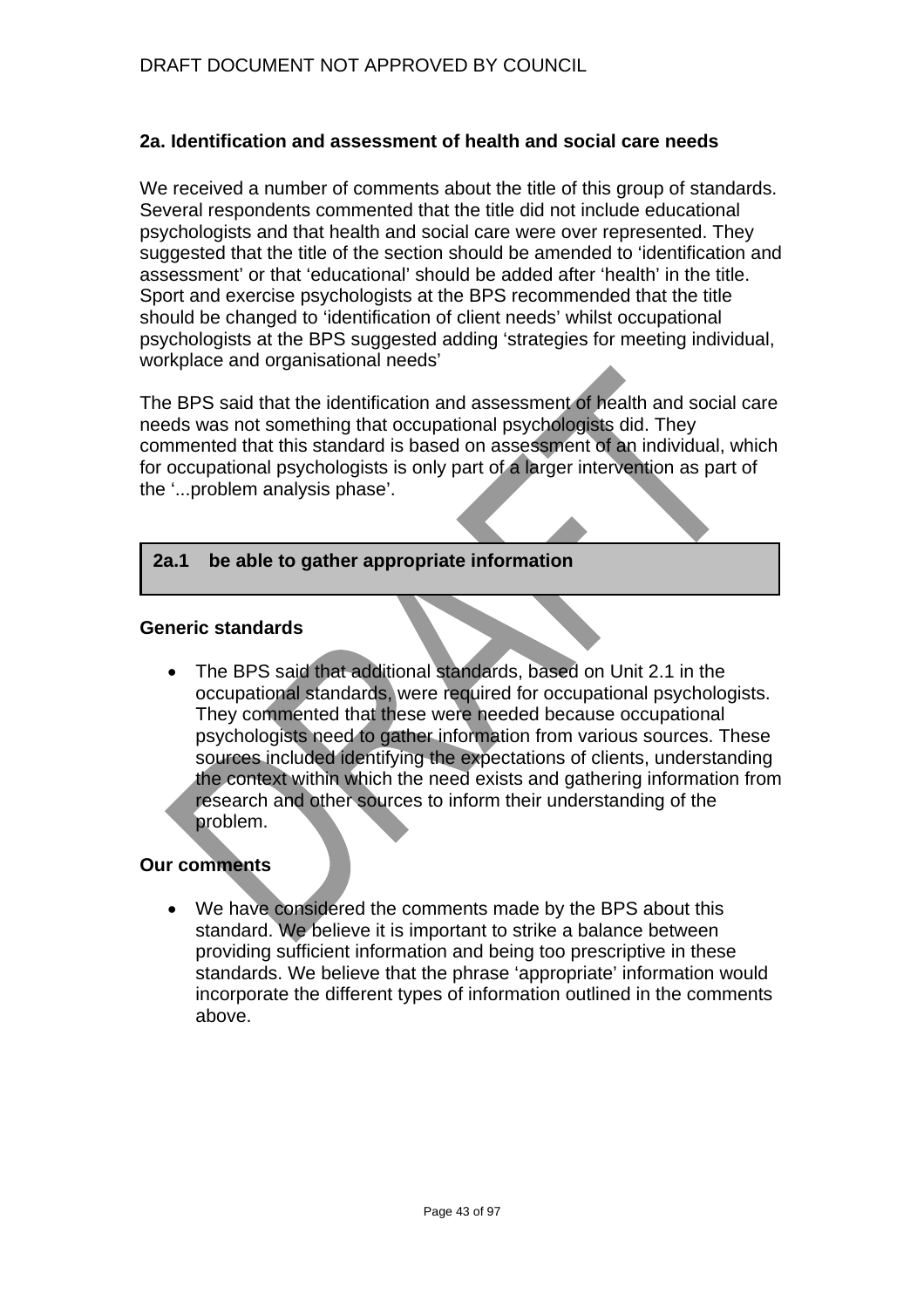**2a.2 be able to select and use appropriate assessment techniques**  - be able to undertake and record a thorough, sensitive and detailed assessment, using appropriate techniques and equipment *Clinical psychologists - be able to choose and use a broad range of psychological assessment methods, appropriate to the client, environment and the type of intervention likely to be required - be able to use formal assessment procedures (standardised psychometric instruments), systematic interviewing procedures and other structured methods of assessment - be able to assess social context and organisational characteristics Counselling psychologists - be able to conduct psychological assessments and make formulations of a range of presentations Educational psychologists - be able to choose and use a broad range of psychological assessment methods, appropriate to the client, environment and the type of intervention likely to be required - be able to use formal assessment procedures (standardised psychometric instruments), systematic interviewing procedures and other structured methods of assessment - be able to develop appropriate psychological assessments based on an appraisal of the influence of the ecology of the learning environment on the experiences of thinking, learning and behaving in a range of educational and other settings for both individuals and groups Occupational psychologists - be able to choose and use a broad range of psychological assessment methods, appropriate to the client, environment and they type of intervention likely to be required - be able to use formal assessment procedures (standardised psychometric instruments), systematic interviewing procedures and other structured methods of assessment - be able to assess individuals, groups and organisations in detail* 

# **Generic standards**

- Wigan MBC Educational Psychologists suggested that 'be able to select and use appropriate assessment techniques' should be amended to 'be able to select and use, arrange and undertake appropriate assessment techniques'
- The BPS commented that there was no concept of 'minimum intrusiveness' in this standard which might mean that registrants should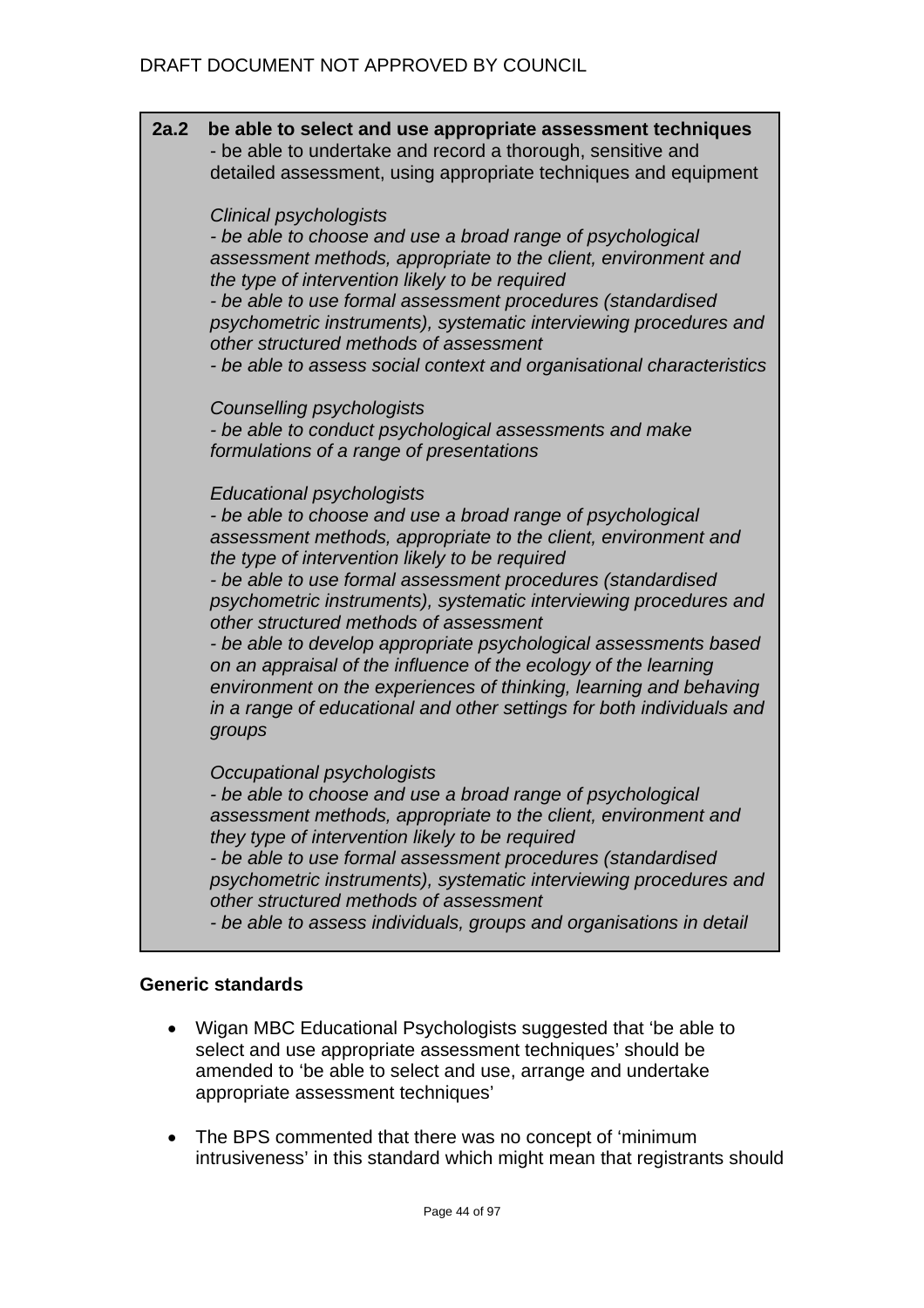not always 'undertake and record a thorough, sensitive and detailed assessment' if that was not appropriate.

• The BPS commented that 'sensitive and detailed' should be removed from the generic standard.

### **Domain specific standards**

- The British Association of Arts Therapists said that the standard was too long and that it needed to be rewritten: '…with the concept of "threshold" in mind' as the competencies were not those that newly qualified registrants would be expected to have.
- The BACP suggested several changes to the domain specific standards:
	- 'be able to choose and use a broad range of psychological assessment methods, appropriate to the client, environment and the type of intervention likely to be required' should be a profession specific standard
	- 'be able to use formal assessment procedures (standardised psychometric instruments), systematic interviewing procedures and other structured methods of assessment' is already covered within the generic standards and should be removed
	- all domain specific standards for clinical, counselling, educational and occupational psychology should be removed as they believed they were already covered by the generics and the addition of two profession specific standards
- One individual said that it would be useful to add a domain specific standard for clinical psychologists relating to '…the assessment of the needs of carers and families'.
- The BPS suggested two additional domain specific standards for counselling psychologists:
	- Add 'be able to reflect critically on their practice and consider alternative ways of working'
	- Add 'be able to operate safely and professionally in a range of modalities, contexts and time-frames of therapeutic practice' (Modalities are defined as work with individuals, couples, groups, families, organisations)
- Scottish educational psychologists within the BPS suggested three amendments to the domain specific standards for educational psychologists:
	- 'be able to critically evaluate the need for, and be competent in, a range of methods that contribute to the psychological assessments and inform the interventions' should replace the three domain specific standards within our consultation draft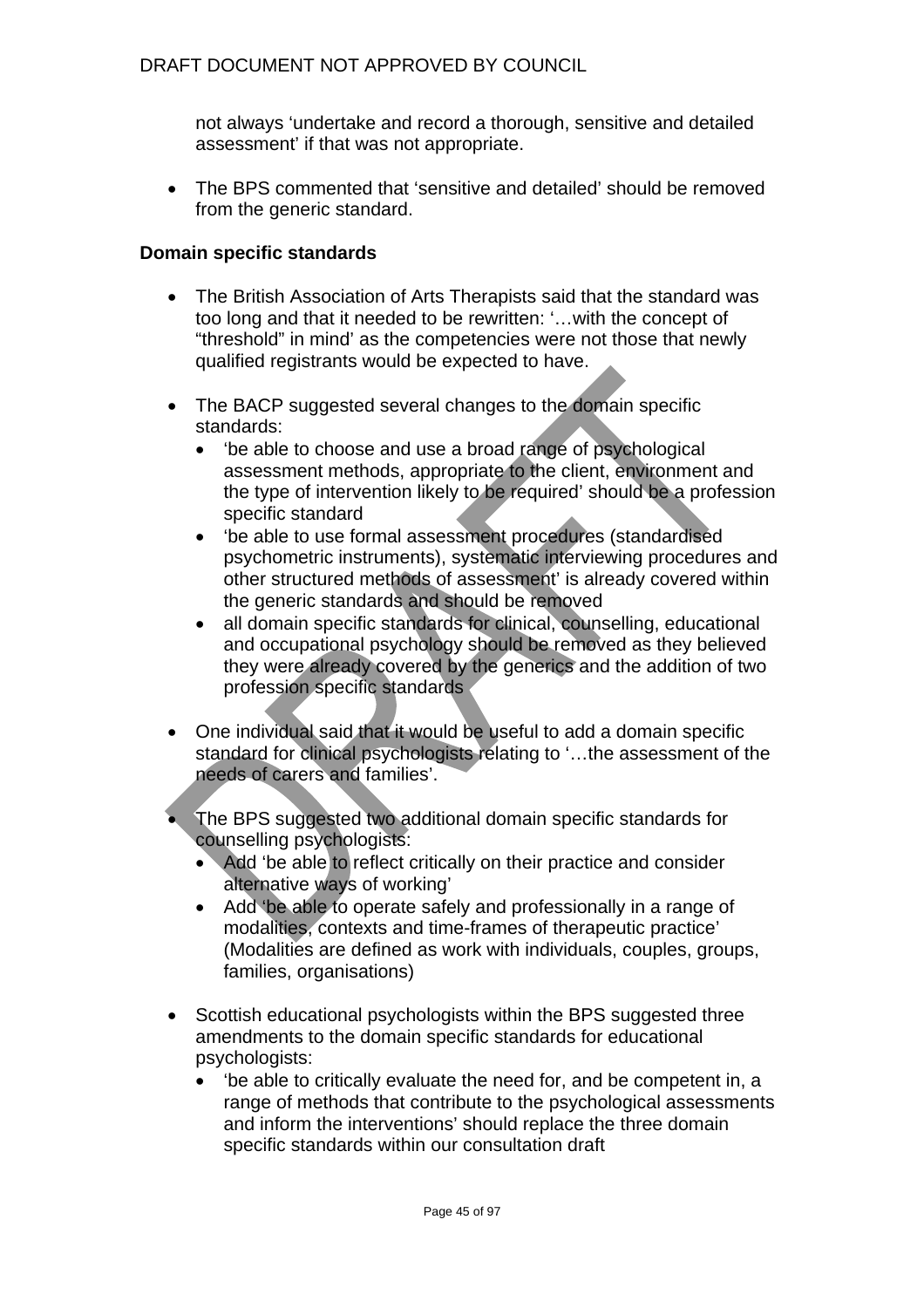- 'be able to use formal assessment procedures (standardised psychometric instruments), systematic interviewing procedures and other structured methods of assessment' should be removed as it does not apply to all services within Scotland and is adequately covered by the first and third profession-specific standards
- 'be able to conduct appropriate psychological assessments and most effective, least intrusive interventions or other actions safely and skilfully' should be added for Scottish educational psychologists
- Wigan MBC Educational Psychologists suggested several amendments to the domain specific standards for educational psychologists:
	- Change 'be able to use formal assessment procedures (standardised psychometric instruments), systematic interviewing procedures and other structured methods of assessment' to 'be able to use a range of appropriate formal assessment procedures (e.g.time-sampled observation, criteria referenced assessment, standardised psychometric instruments), systematic interviewing procedures and other structured methods of assessment' for educational psychologists only
	- Add 'over a period of time' at the end of 'and other settings for both individuals and groups' for educational psychologists
- One individual said that many educational psychologists do not use psychometric assessment instruments due to concern over their validity and suggested that the standard should be amended.
- The BPS suggested that there should be three domain specific standards for forensic psychologists:
	- 'be able to choose and use a broad range of psychological assessment methods, appropriate to the client, environment and the type of intervention likely to be required'
	- 'be able to use formal assessment procedures (standardised psychometric instruments), systematic interviewing procedures and other structured methods of assessment'
	- 'be able to assess social context and organisational characteristics'
- The BPS suggested that there should be three domain specific standards for health psychologists:
	- 'be able to choose and use a broad range of psychological assessment methods, appropriate to the client, environment and the type of intervention likely to be required'
	- 'be able to use formal assessment procedures (standardised psychometric instruments) and other structured methods of assessment (e.g. interviews)'
	- 'be able to develop appropriate psychological assessments based on appraisal of the influence of the social and/or environmental context'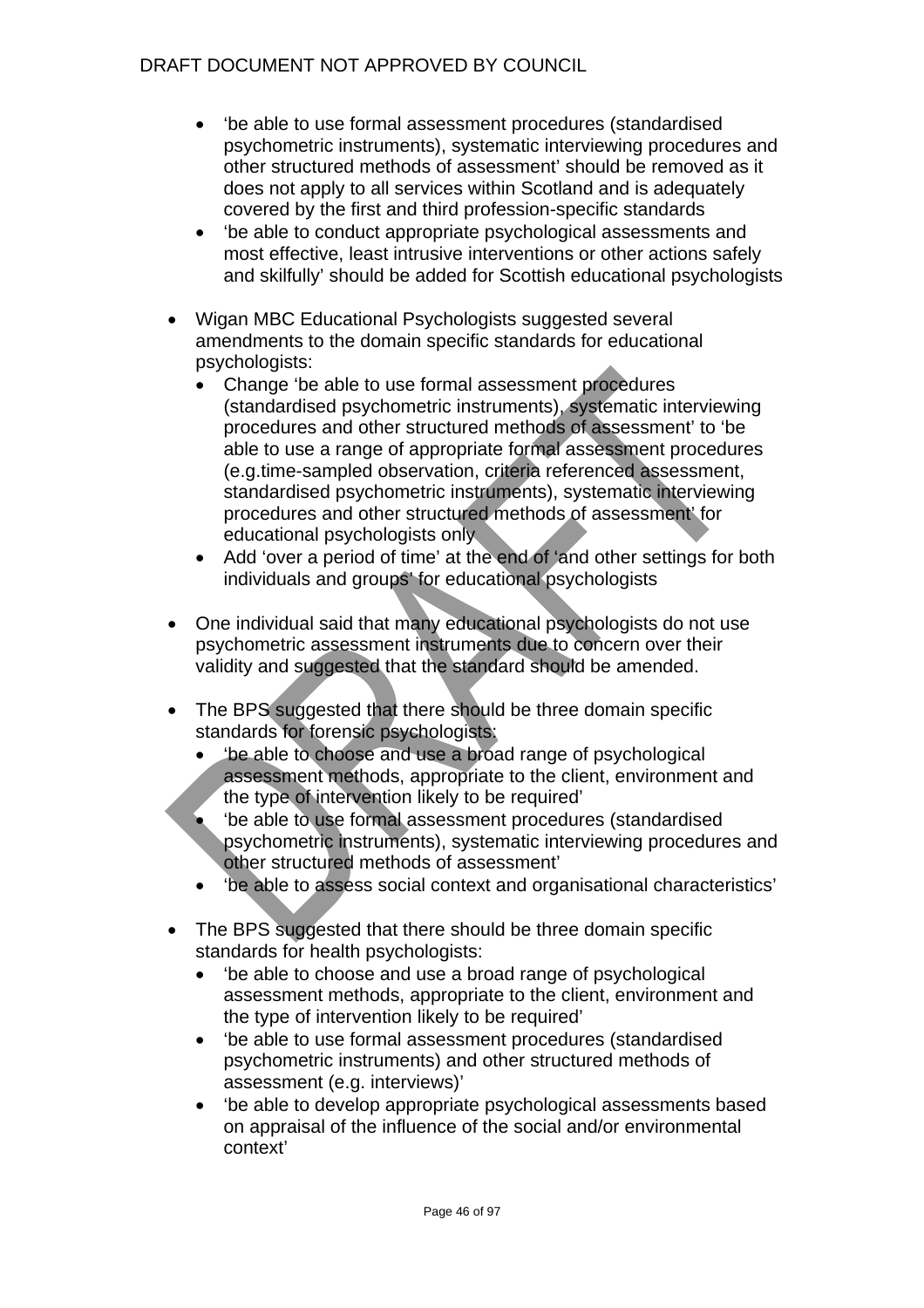- The BPS suggested one amendment to the domain specific standards for occupational psychologists:
	- Add 'be able to use the consultancy cycle'
- The BPS commented that this standard only made sense in the context of assessing an individual, which was not usually relevant for occupational psychologists.
- The BPS commented that occupational psychologists were not currently required to have the ability to use psychometric instruments.
- The BPS suggested that there should be three domain specific standards for sport and exercise psychologists:
	- 'be able to choose and use a broad range of psychological assessment methods, appropriate to the client, environment and the type of intervention likely to be required'
	- 'be able to use formal assessment methods (standardised psychometric instruments) systematic interviewing procedures and other structured methods of assessments'
	- 'be able to assess social context and organisational characteristics'

### **Our comments**

- Having considered the comments we received, we have added the following standard as a profession specific standard:
	- be able to choose and use a broad range of psychological assessment methods, appropriate to the client, environment and the type of intervention likely to be required
- We have added the following as a domain specific standard for counselling psychologists:
	- be able to reflect critically on their practice and consider alternative ways of working
- We have considered the amendments proposed by Scottish educational psychologists and will replace the existing domain specific standards with the following standard:
	- be able to critically evaluate the need for, and be competent in, a range of methods that contribute to the psychological assessment and inform the interventions
- We have added two domain specific standards for forensic psychologists:
	- be able to use formal assessment procedures (standardised psychometric instruments), systematic interviewing procedures and other structured methods of assessment
	- be able to assess social context and organisational characteristics
- We have added two domain specific standards for heath psychologists: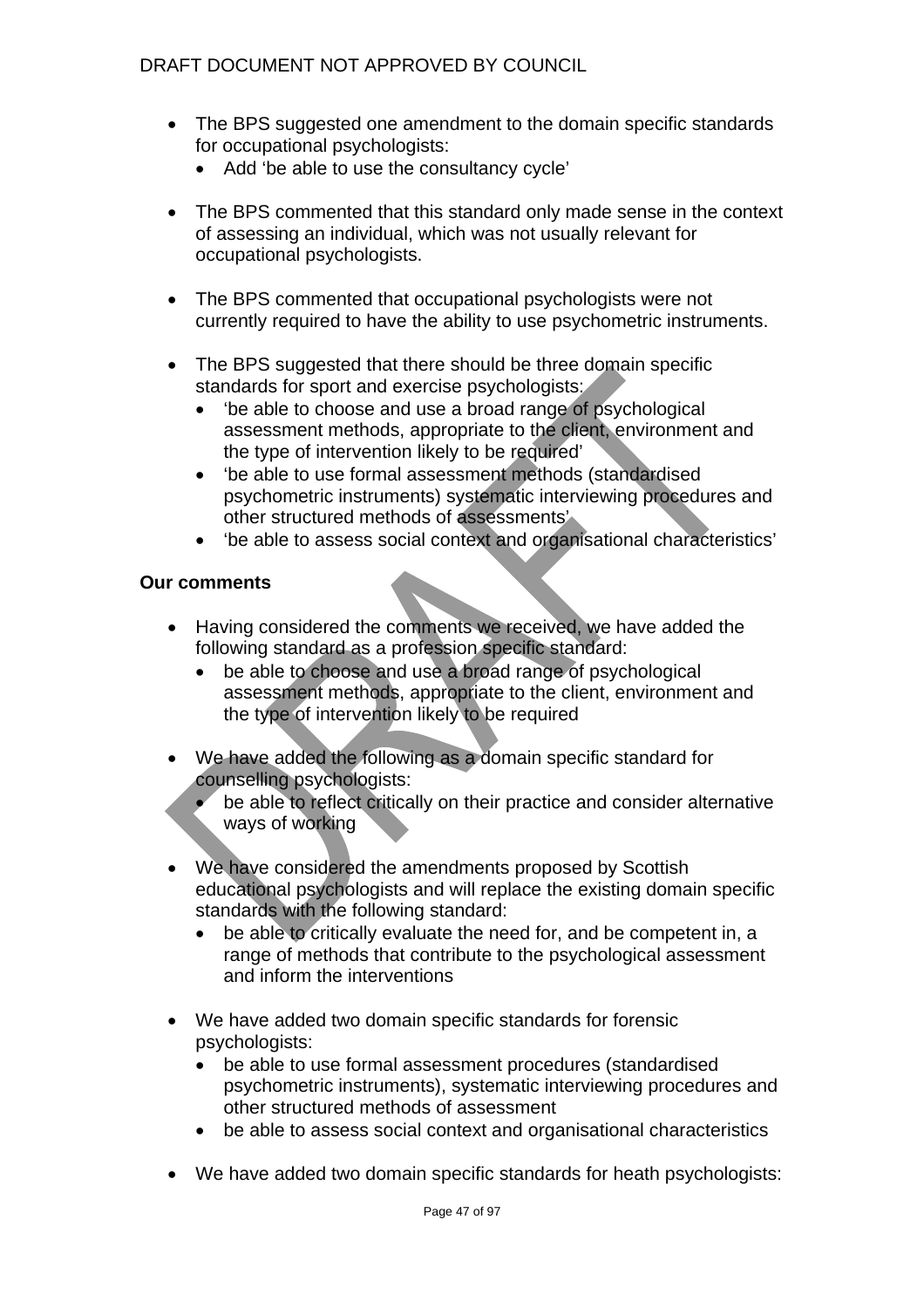- be able to use formal assessment procedures (standardised psychometric instruments) and other structured methods of assessment (e.g. interviews)
- be able to develop appropriate psychological assessments based on appraisal of the influence of the social and/or environmental context
- Following comments we received, we have removed the phrase 'standardised psychometric instruments' from the first domain specific standard for occupational psychologists. We have also added the following domain specific standard:
	- be able to use the consultancy cycle
- We have added two domain specific standards for sport and exercise psychologists:
	- be able to use formal assessment methods (standardised psychometric instruments) systematic interviewing procedures and other structured methods of assessment
	- be able to assess social context and organisational characteristics

### **2a.3 be able to undertake or arrange investigations as appropriate**

### **Generic standards**

- Two respondents said that this standard was vague and required further clarification.
- Wigan MBC Educational Psychologists asked how this standard differed from 2a.2 about assessment.
- The BPS said that it was unclear what the standard would mean within the context of occupational psychology. They suggested a domain specific standard for occupational psychologists:
	- 'to have the capacity to understand and draw on different appropriate forms of investigation and psychological approaches to understand a client['s] needs and what is practicable'

### **Our comments**

• We have considered the comments we received about occupational psychology. We believe that the proposed standard is already incorporated within a number of existing standards and therefore will make no changes.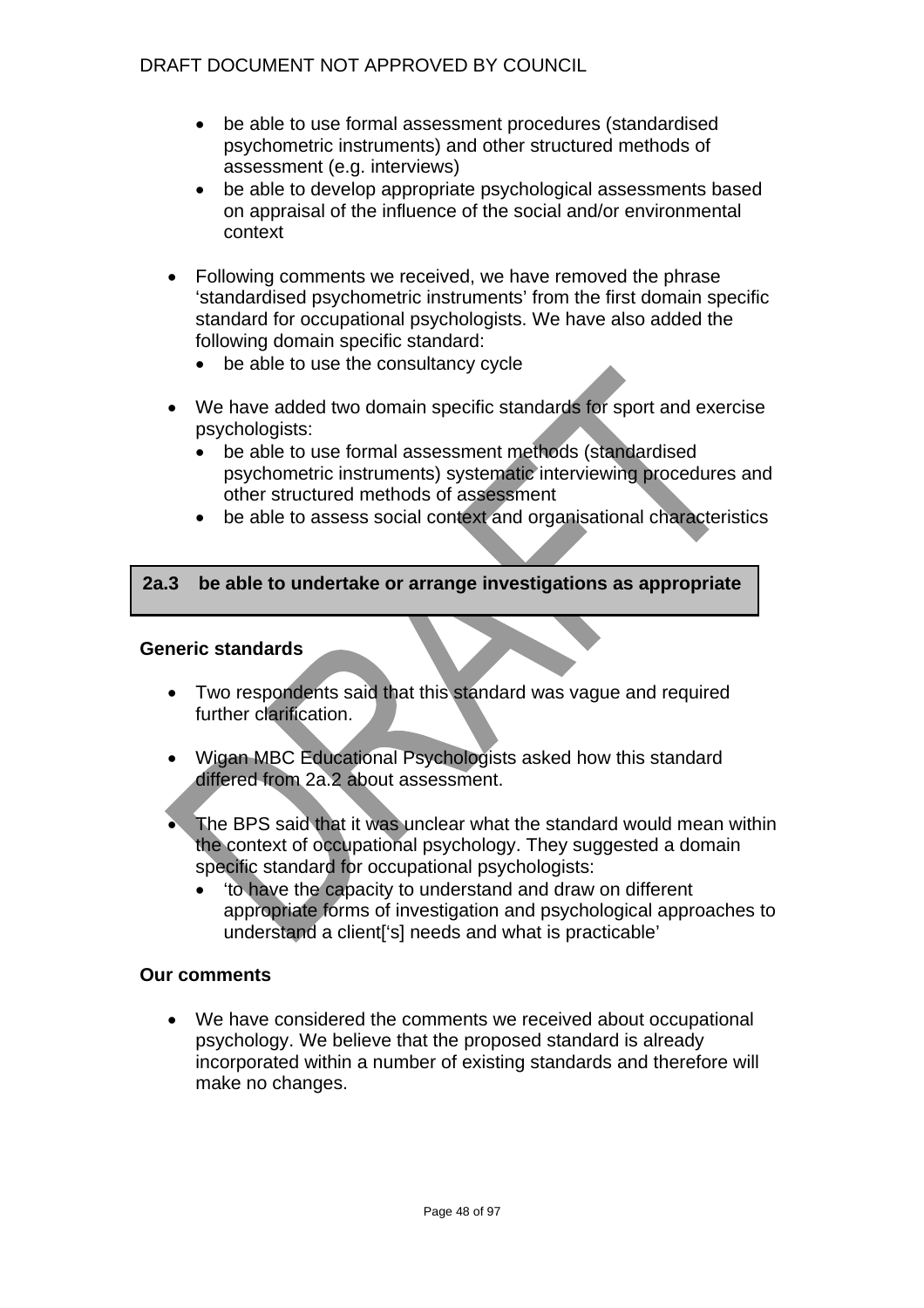### **2a.4 be able to analyse and critically evaluate the information collected**

*Clinical psychologists:* 

*- be able to develop psychological formulations using the outcomes of assessment, drawing on theory, research and explanatory models - be able to conduct risk assessment* 

*Counselling psychologists:* 

*- understand the use and interpretation of tests and other assessment procedures* 

*Educational psychologists:* 

*- be able to develop psychological formulations using the outcomes of assessment, drawing on theory, research and explanatory models - be able to conduct risk assessment* 

*Forensic psychologists: - be able to conduct risk assessment* 

*Sport and exercise psychologists: - be able to conduct risk assessment* 

### **Domain specific standards**

- The BACP suggested that the following two domain specific standards should be made profession specific as they were relevant to all practitioner psychologists:
	- 'be able to develop psychological formulations using the outcomes of assessment, drawing on theory, research and explanatory models'
	- 'be able to conduct risk assessment'
- NHS Lothian said that the focus of 2a was assessment and evaluation. They commented that many of the domain specific standards were not necessary. They said: 'We believe we should be asking for a critical approach to all assessment work – and whilst it may be the case that some groups are/are not qualified to use specific tests and assessments – or are yet to have the required training – its probably not necessary to go through these differences here. So an emphasis on the generic standards should be sufficient here.'
- One respondent asked for clarification of what was meant by 'be able to conduct risk assessment' as it could mean different things within different professions.
- The BPS suggested that there should be three domain specific standards for counselling psychologists: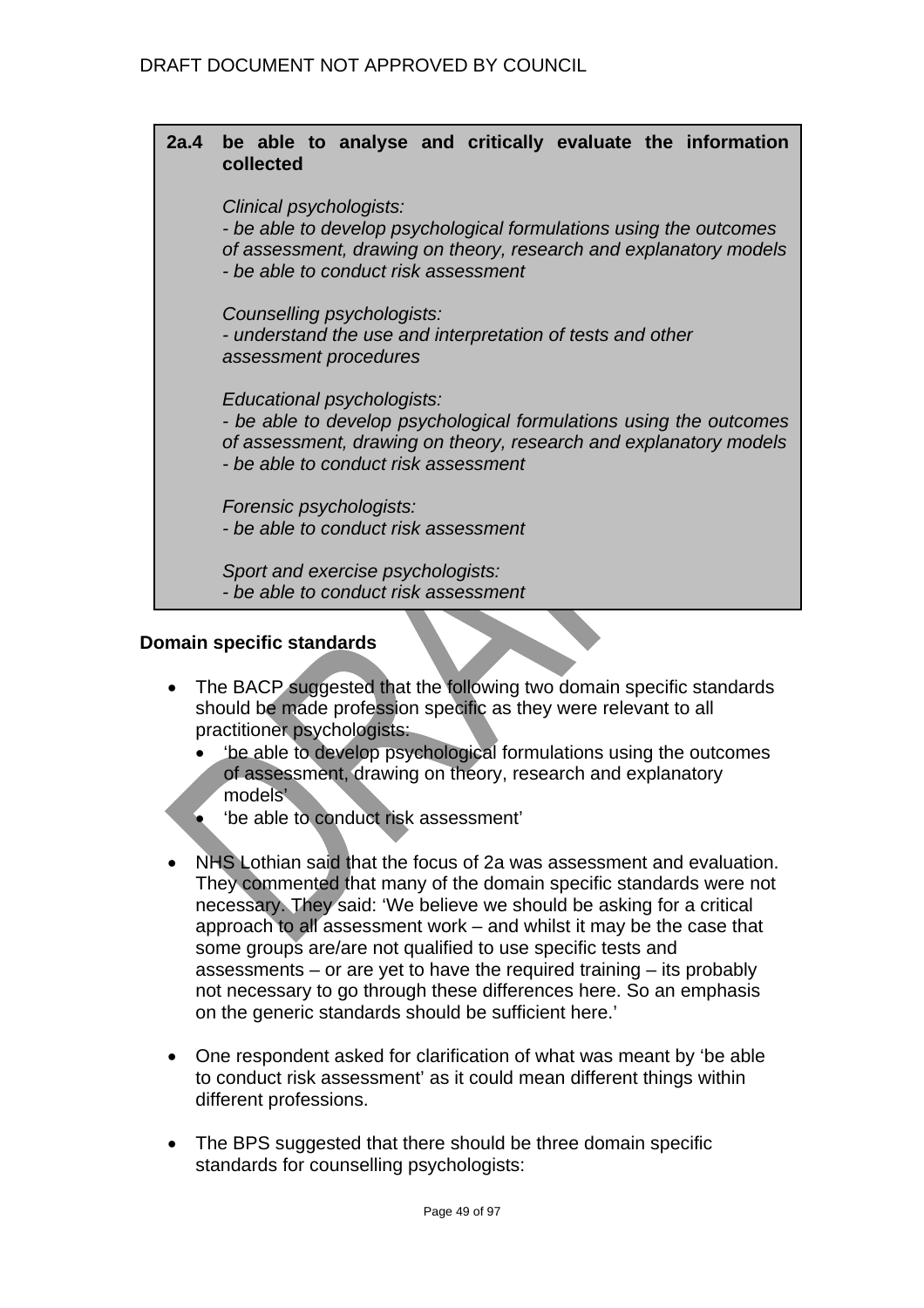- 'be competent, reflective, ethically sound, resourceful and an informed practitioner of counselling psychology'
- 'be able to work in therapeutic and non-therapeutic contexts'
- 'be able to apply ethical principles in reasoning and decision making'
- The BPS suggested that there should be an amendment to the domain specific standards for educational psychologists:
	- For England, Wales and Northern Ireland 'be able to conduct risk assessment' is better represented as 'be able to conduct risk assessment and subsequent risk reduction'
	- For Scottish educational psychologists the standard 'be able to conduct risk assessment' should be removed as 'Risk Assessment' is not part of the curriculum and should be replaced with 'be able to critically evaluate risks and their implications'
- The BPS suggested that there should be one additional domain specific standards for forensic psychologists:
	- 'be able to develop empirically informed psychological formulations which attend to assessment outcomes, theory and research'
- The BPS suggested that there should be three domain specific standards for health psychologists:
	- 'be able to develop psychological formulations using the outcomes of assessment drawing on theory, research and explanatory models'
	- 'be able to conduct risk assessment'
	- 'understand the use and interpretation of tests and other assessment procedures'
- The BPS suggested that there should be one domain specific standards for occupational psychologists:
	- 'be able to interpret and analyse information to compare the effectiveness of different interventions, both from published literature and from researched and analysed results, to inform professional practice, policy and decision making'
- The BPS said that this standard is central to the majority of the work undertaken by occupational psychologists whether at the diagnostic or intervention phase. They suggested that the standard should be moved to 3a.
- The BPS suggested that there should be two domain specific standards for sport and exercise psychologists:
	- 'be able to develop psychological interventions using the outcomes of assessment, drawing on theory, research and explanatory models'
	- 'understand the use, limitations and interpretation of tests and other assessment procedures'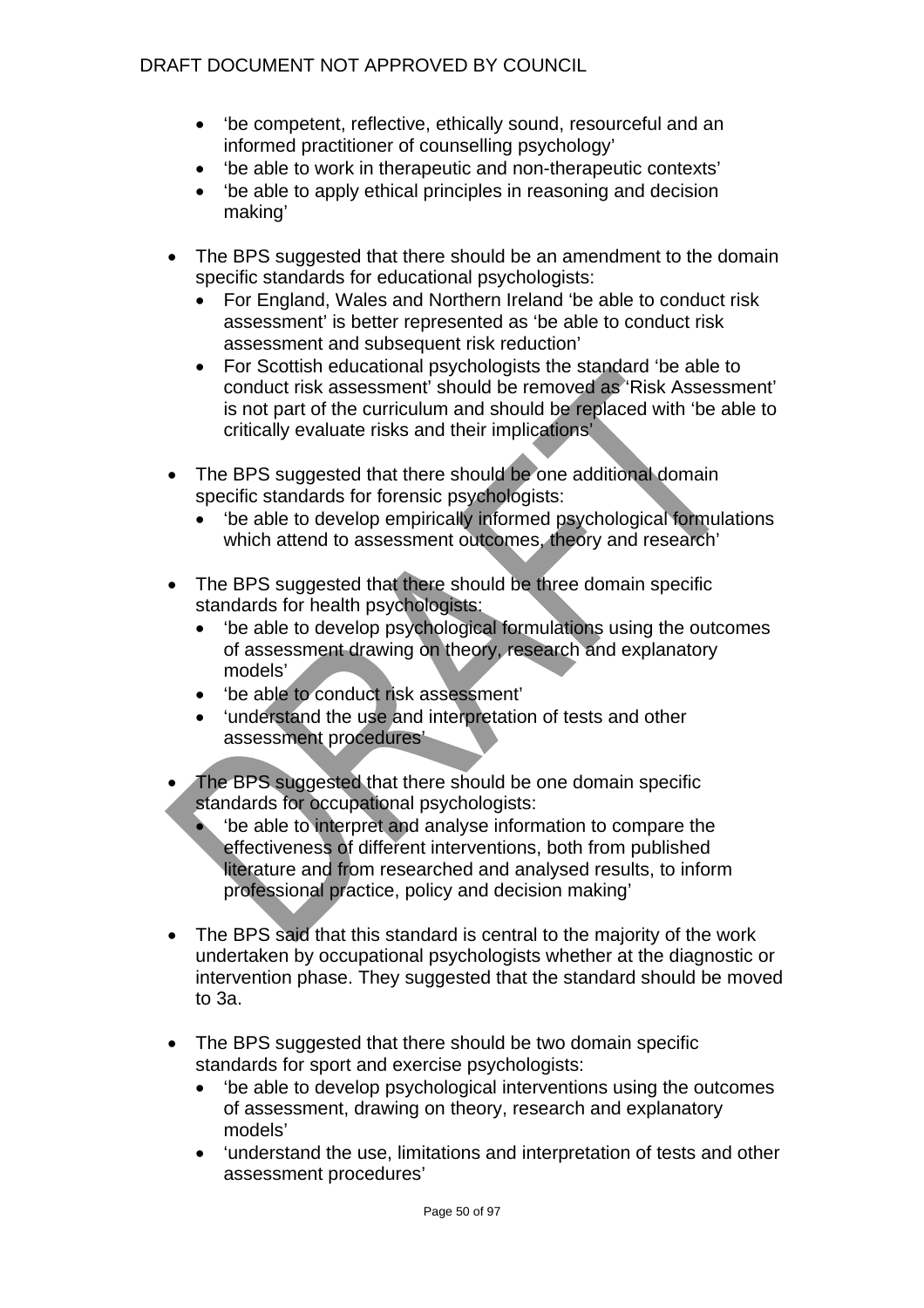- We have carefully considered the suggestion to make the two domain specific standards for clinical psychologists into profession specific standards. However, we do not believe that the standards are appropriate to all seven domains and therefore have not made them profession specific.
- We will amend the second domain specific standards for educational psychologists to:
	- be able to critically evaluate risks and their implications
- We have considered the proposed standard for forensic psychologists. We believe that it is incorporated within 2b.1 and therefore will not make this amendment to the standard.
- We have taken into account the proposed standards for health psychologists. We believe that the last standard is already covered in 2a.2 but we will add two domain specific standards for health psychologists:
	- be able to develop psychological formulations using the outcomes of assessment drawing on theory, research and explanatory models
	- be able to conduct risk assessment
- We have considered the proposed standard for occupational psychologists. We believe that it is incorporated within 2b.1 and therefore will not make this amendment to the standard.
- We have taken into account the proposed domain specific standards for sport and exercise psychologists. We believe that the second domain specific standard is incorporated elsewhere. However, we will add one domain specific standard for sport and exercise psychologists:
	- be able to develop psychological interventions using the outcomes of assessment, drawing on theory, research and explanatory models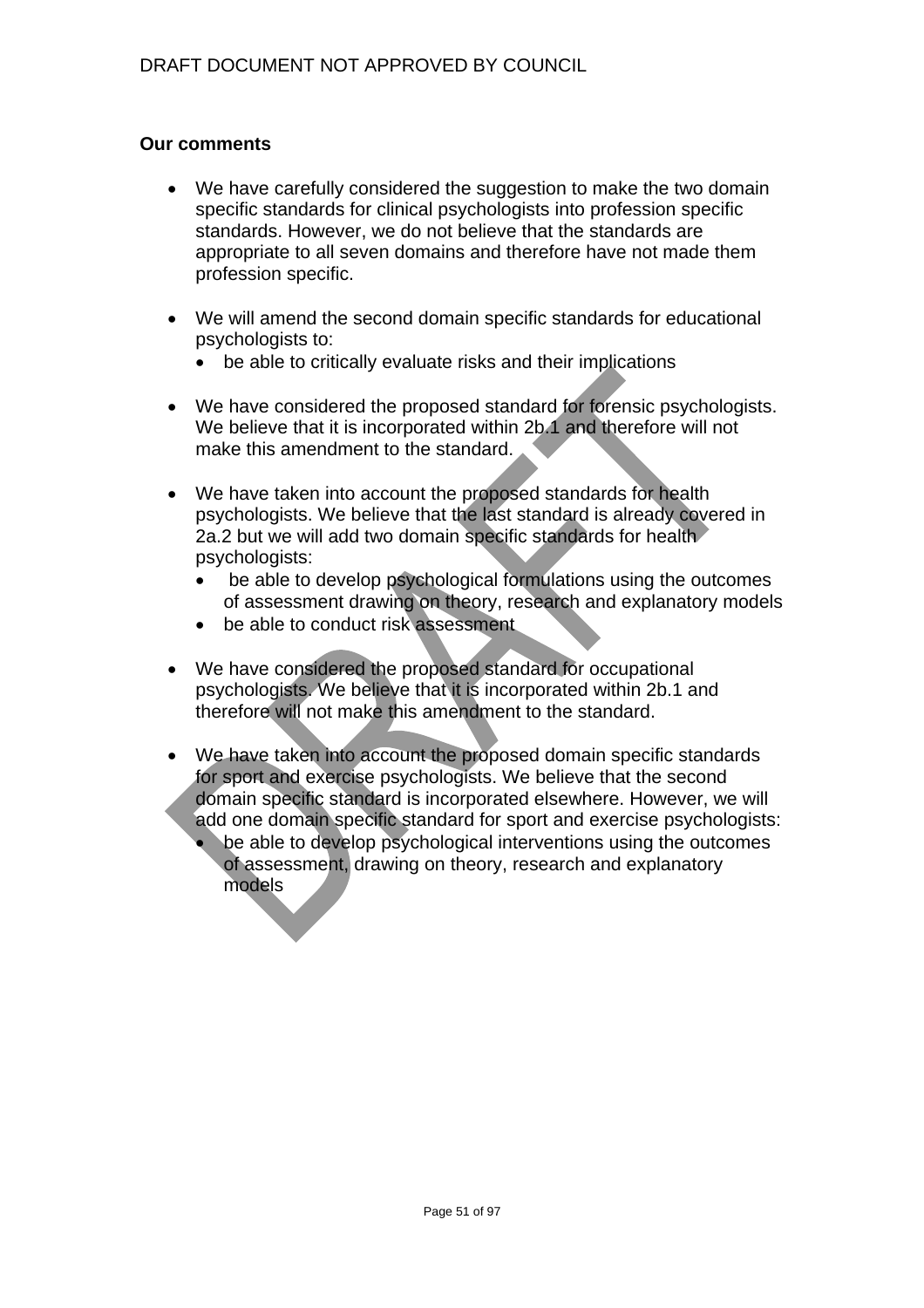#### **2b. Formulation and delivery of plans and strategies for meeting health and social care needs**

We received a number of comments from the BPS about the title of this section. Sport and exercise psychologists suggested that the title should be changed to 'meeting client needs' whilst educational psychologists and occupational psychologists suggested that 'health and social care' should be deleted from the title. Occupational psychologists made a number of comments about this standard because they believed that this standard did not represent something that occupational psychologists did. They commented that the standard conflates '...activities which are about meeting specific client needs and research activities which are aimed at developing the science'. They explained that practitioners were expected to undertake both of these activities within psychology.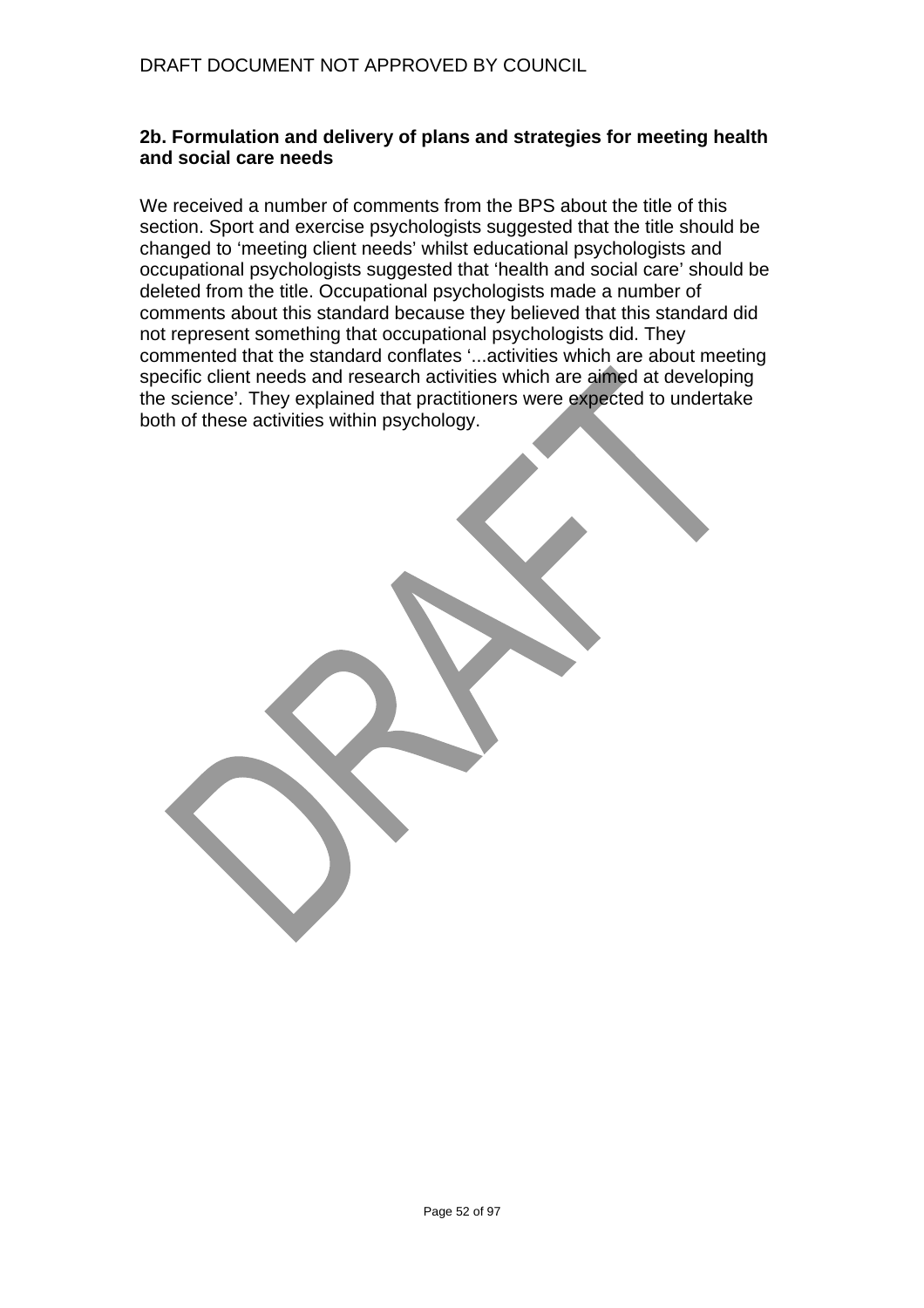| 2b.1 | be able to use research, reasoning and problem solving<br>skills to determine appropriate actions<br>- recognise the value of research to the systematic evaluation of<br>practice                                                                                                                                                 |
|------|------------------------------------------------------------------------------------------------------------------------------------------------------------------------------------------------------------------------------------------------------------------------------------------------------------------------------------|
|      | - be able to engage in evidence-based practice, evaluate practice<br>systematically, and participate in audit procedures<br>- be aware of a range of research methodologies<br>- be able to demonstrate a logical and systematic approach to                                                                                       |
|      | problem solving<br>- be able to evaluate research and other evidence to inform their<br>own practice                                                                                                                                                                                                                               |
|      | - be able to initiate, design, develop and conduct psychological<br>research                                                                                                                                                                                                                                                       |
|      | - understand a variety of research designs<br>- be able to understand and use applicable techniques for research<br>and academic enquiry, including qualitative and quantitative<br>approaches                                                                                                                                     |
|      | - understand research ethics and be able to apply them                                                                                                                                                                                                                                                                             |
|      | Clinical psychologists:<br>- be able to conduct service evaluation                                                                                                                                                                                                                                                                 |
|      | Educational psychologists:<br>- be able to carry out and analyse large scale data gathering<br>including questionnaire surveys<br>- be able to work with key role partners to support the design,                                                                                                                                  |
|      | implementation, conduct, evaluation and dissemination of research<br>activities and to support evidence-based research                                                                                                                                                                                                             |
|      | Forensic psychologists:<br>- be able to research and develop psychological methods,<br>concepts, models, theories and instruments in forensic psychology                                                                                                                                                                           |
|      | Health psychologists:<br>- be able to conduct systematic review                                                                                                                                                                                                                                                                    |
|      | Occupational psychologists:<br>- be able to conduct systematic review<br>-be able to research and develop psychological methods, concepts,<br>models, theories and instruments in occupational psychology<br>- be able to use psychological theory to guide research solutions for<br>the benefit of organisations and individuals |
|      |                                                                                                                                                                                                                                                                                                                                    |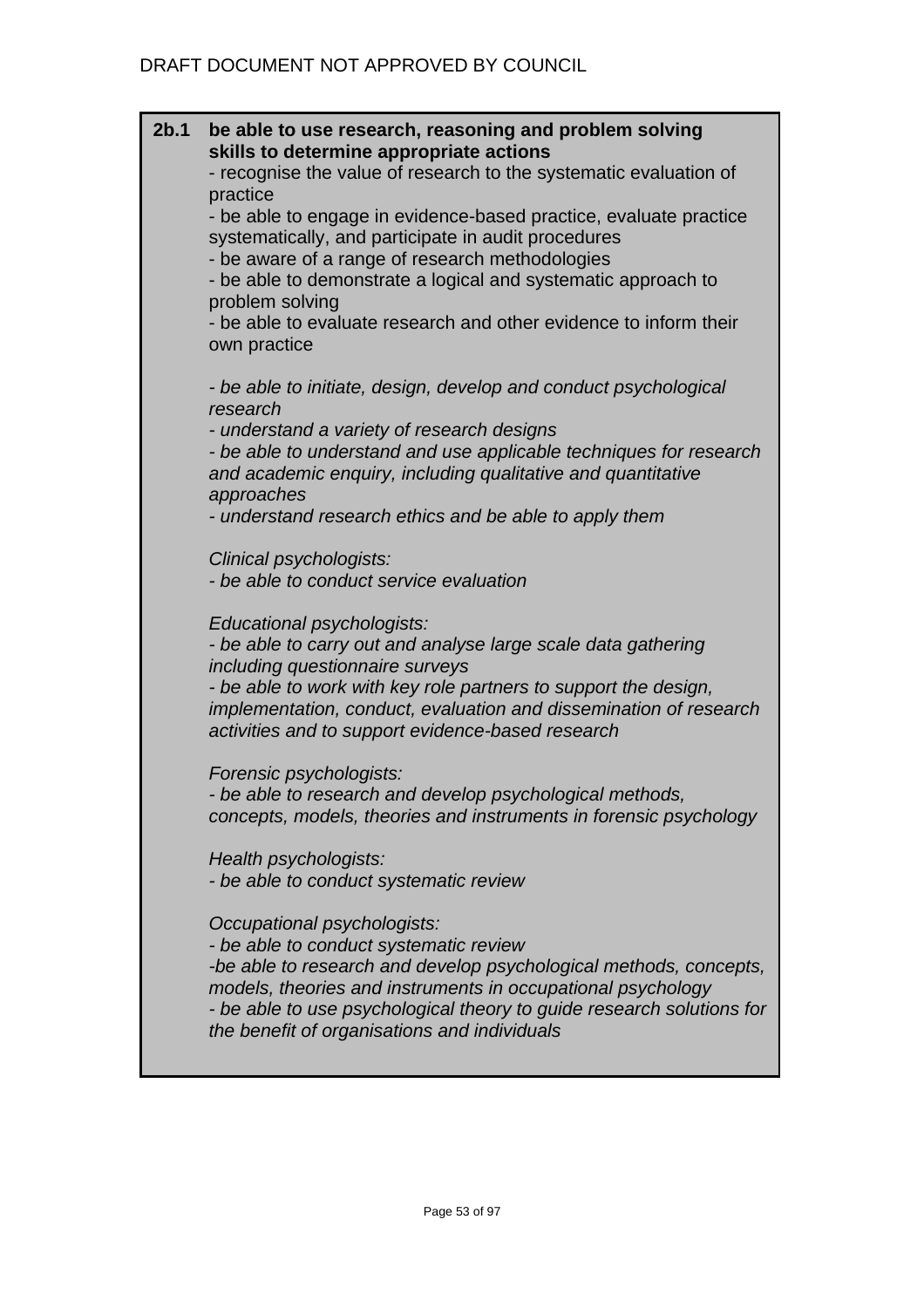# **Generic standards**

• One respondent said that 'be able to demonstrate a logical and systematic approach to problem solving' was quite vague. They suggested that it might be more useful to replace it with a standard relating to the need to work in a transparent way and to keep a record of decision-making processes.

## **Profession specific standards**

- One respondent suggested additional standards for practitioner psychologists undertaking research:
	- 'conduct a thorough literature review of the area under investigation'
	- 'write a detailed research protocol and obtain ethical approval'
	- 'provide a formal statement of the aims and objectives of the study'
	- 'use valid and reliable instruments, including questionnaires and rating scales'
	- 'use control groups or statistical norms, as required'
	- 'use statistical procedures appropriate to the aims and objectives'
	- 'write a detailed report of the work, discussing the results in relation to the aims and objectives'
	- 'keep proper records of all correspondence, reports, and dealings in relation to the study'
	- 'comply with relevant legislation such as the Data Protection Act 1998 and the Freedom of Information Act (where necessary)'
- Another respondent suggested that two standards should be added to the profession specific standards to reflect the fact that all '…applied psychologists must be able to apply scientific, psychological, research findings to their practice'. They suggested the following standards:
	- 'be able to identify, review and critically appraise a substantial body of research evidence relevant to psychological practice'
	- 'understand applicable techniques for clinical research and advanced enquiry, including quantitative and qualitative approaches'
- The BPS supported the emphasis on research competencies within the standards. They said that a variety of research skills was '...an absolutely core professional competence for all applied psychologists and it is vital, therefore, that there is no reduction in standard in this area'.

- The BACP proposed a number of amendments to this standard. They:
	- made 'be able to work with key role partners to support the design, implementation, conduct, evaluation and dissemination of research activities and to support evidence-based research' into a profession specific standard rather than a domain specific standard;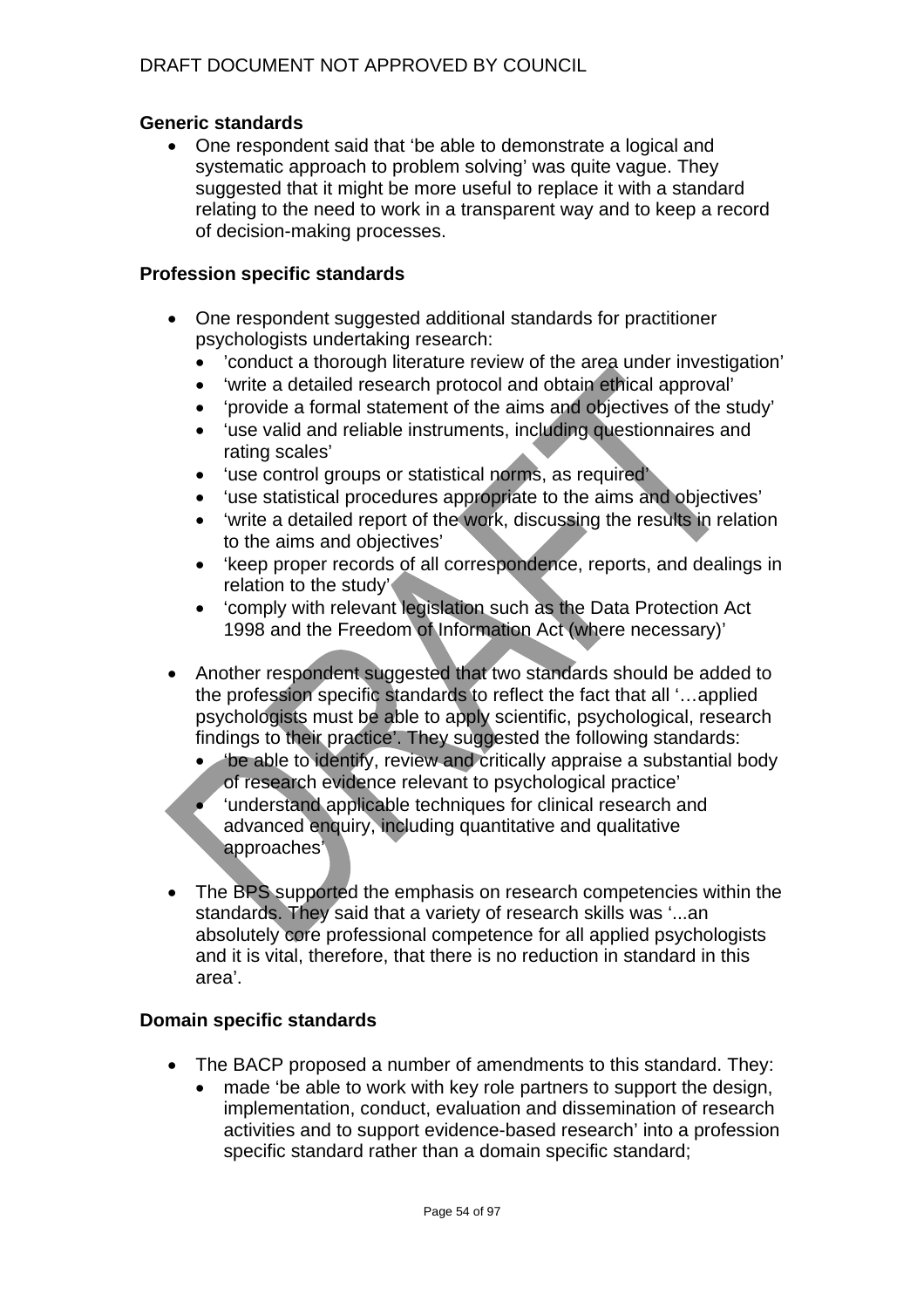- removed all domain specific standards for clinical psychologists except 'be able to conduct service evaluation';
- removed 'be able to carry out and analyse large scale data gathering including questionnaire surveys' as this was already covered by the other standards;
- removed 'be able to research and develop psychological methods, concepts, models, theories and instruments in forensic psychology ' from forensic psychology as it was already covered in the generic standards; and
- removed 'be able to research and develop psychological methods, concepts, models, theories and instruments in occupational psychology' from the domain specific standards for occupational psychology as it was already covered in the generic standards.
- One respondent said that there were 'significant issues' which needed addressing within this standard in relation to the research competencies of clinical psychologists during their training which are then used in the workplace. They commented that: 'The research competence is a vital part of our practice, complementing therapeutic skills'. As a consequence, they suggested the following standards for clinical psychologists:
	- 'be able to identify, review and critically appraise a substantial body of research evidence relevant to clinical psychology practice'
	- 'understand applicable techniques for clinical research and advanced enquiry, including quantitative and qualitative approaches'
- The same individual respondent also suggested that the following standards should be added to the domain specific standards for clinical, educational and forensic psychologists:
	- 'be able to conduct service evaluation and small n research'
	- 'be able to conceptualise, design and conduct original research that contributes to the development of psychological practice: including identifying research questions, demonstrating an understanding of ethical issues, choosing appropriate research methods and analysis and reporting outcomes appropriately'
- The BPS suggested several additional domain specific standards for clinical psychologists based upon Committee for Training for Clinical Psychologists (CTCP) accreditation criteria. They commented that whilst some of these elements were included, the proposed standards reflected the requirements of newly qualified clinical psychologists. They proposed:
	- 'be able to identify, review and critically appraise a substantial body of research evidence relevant to clinical psychology practice'
	- 'understand applicable techniques for clinical research and advance enquiry, including quantitative and qualitative approaches'
	- 'be able to conduct service evaluation and small n research'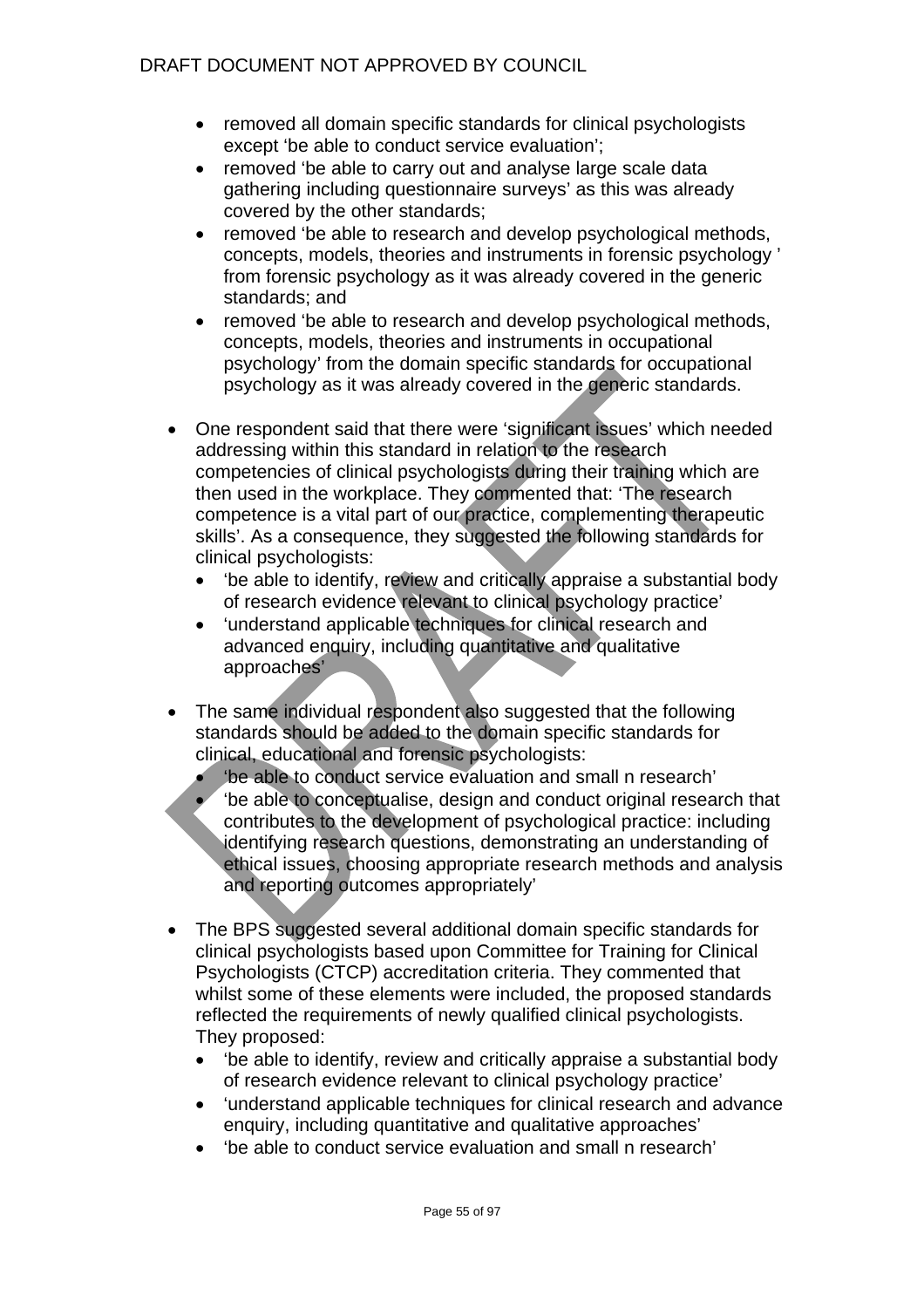- 'be able to conceptualise, design and conduct original research that contributes to the development of clinical psychology practice, including identifying research questions, demonstrating an understanding of ethical issues, choosing appropriate research methods and analysis and reporting outcomes appropriately'
- Another respondent commented that the standards on research reflected the competencies of clinical psychology but could be made more operational. They suggested that for clinical psychologists 'be able to initiate, design, develop and conduct psychological research' should be reworded to 'be able to plan and conduct independent psychological research i.e. to identify research questions, understand ethical issues, choose and implement appropriate research methods and methods of data analysis, identify appropriate pathways for dissemination and report findings effectively'.
- UEA commented that there were issues with the level of research competency required, which for clinical psychology is a doctorate. They suggested that the standards for clinical psychology should reflect the QAA descriptors for doctoral degrees. They commented that this was important because newly qualified psychologists were often asked to design and develop services, which requires a different set of skills to that involved in delivering psychological therapies. These comments were supported by the BPS.
- NHS Lothian commented that all practitioner psychologists should be able to use and conduct research. They asked why '...clinical psychologists should in addition be able to undertake "service evaluation" whilst health psychologists only need to be able to conduct "systematic reviews"'. They commented that this was puzzling, especially given that health psychologist often undertake service evaluation in the NHS.
- The BPS suggested three domain specific standards should be added for counselling psychologists:
	- 'be able to devise and evaluate research questions and select an appropriate methodology'
	- 'be able to design, conduct, critically evaluate and report on research'
	- 'be able to conduct service evaluations'
- One respondent said that the first domain specific standard for educational psychology should not mention just one method of data gathering. They suggested that it could also include '… discourse analysis, observation and other research methodologies'.
- BPS said that educational psychologists often applied a principle of minimum intrusiveness when selecting interventions. They commented that this standard should include indirect work as well as direct work.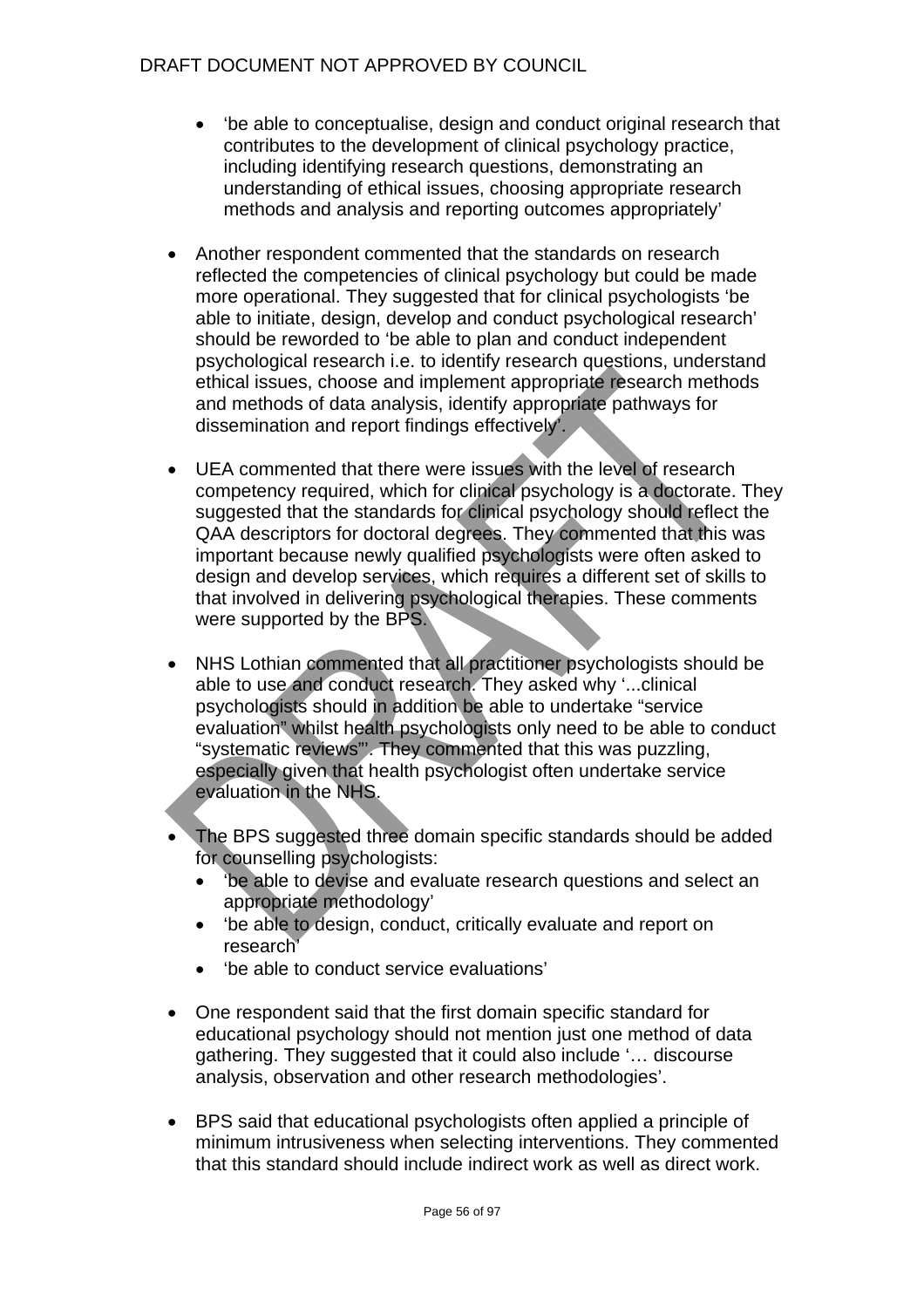- Wigan MBC Educational Psychologists said that for educational psychologists 'be able to carry out and analyse large scale data gathering including questionnaire surveys' should be replaced with 'be able to carry out and analyse large scale data gathering using a range of methods of a quantitative and qualitative nature'.
- Wigan MBC Educational Psychologists suggested that 'collaboratively' should be added to the phrase 'be able to work with key role partners'.
- Wigan MBC Educational Psychologists suggested two additional domain specific standards for educational psychologists:
	- 'be able to research and develop psychological methods, concepts, models, theories and instruments'
	- 'be able to use psychological theory to guide research solutions for the benefit of organisations and individuals'
- The BPS suggested one additional domain specific standards for forensic psychologists:
	- 'be able to conduct service evaluations'
- The BPS suggested several amendments to the domain specific standards for health psychologists:
	- Delete 'be able to conduct systematic review'
	- Add 'be able to conduct service evaluations'
	- Add 'be able to carry out and analyse large scale data gathering including questionnaire surveys'
	- Add 'be able to work with key role partners to support the design, implementation, conduct, evaluation and dissemination of research activities and to support evidence-based research'
	- Add 'be able to conduct systematic review of extant literature and/or research'
	- Add 'be able to research and develop psychological methods, concepts, models, theories and instruments in health psychology'
	- Add 'be able to use psychological theory to guide research solutions for the benefit of groups and individuals in health contexts'
	- Add 'be able to evaluate research findings and make recommendations based on research findings'
- The BPS suggested one additional domain specific standards for occupational psychologists:
	- 'be able to understand how research and theory on relevant related fields may impact on occupational psychology intervention and practice such as Human Resource Management, Classical Test Theory, Theories of Organisational Functioning and Change'
- The BPS commented that this standard should include other assessment work that occupational psychologists undertake including coaching, training and team building.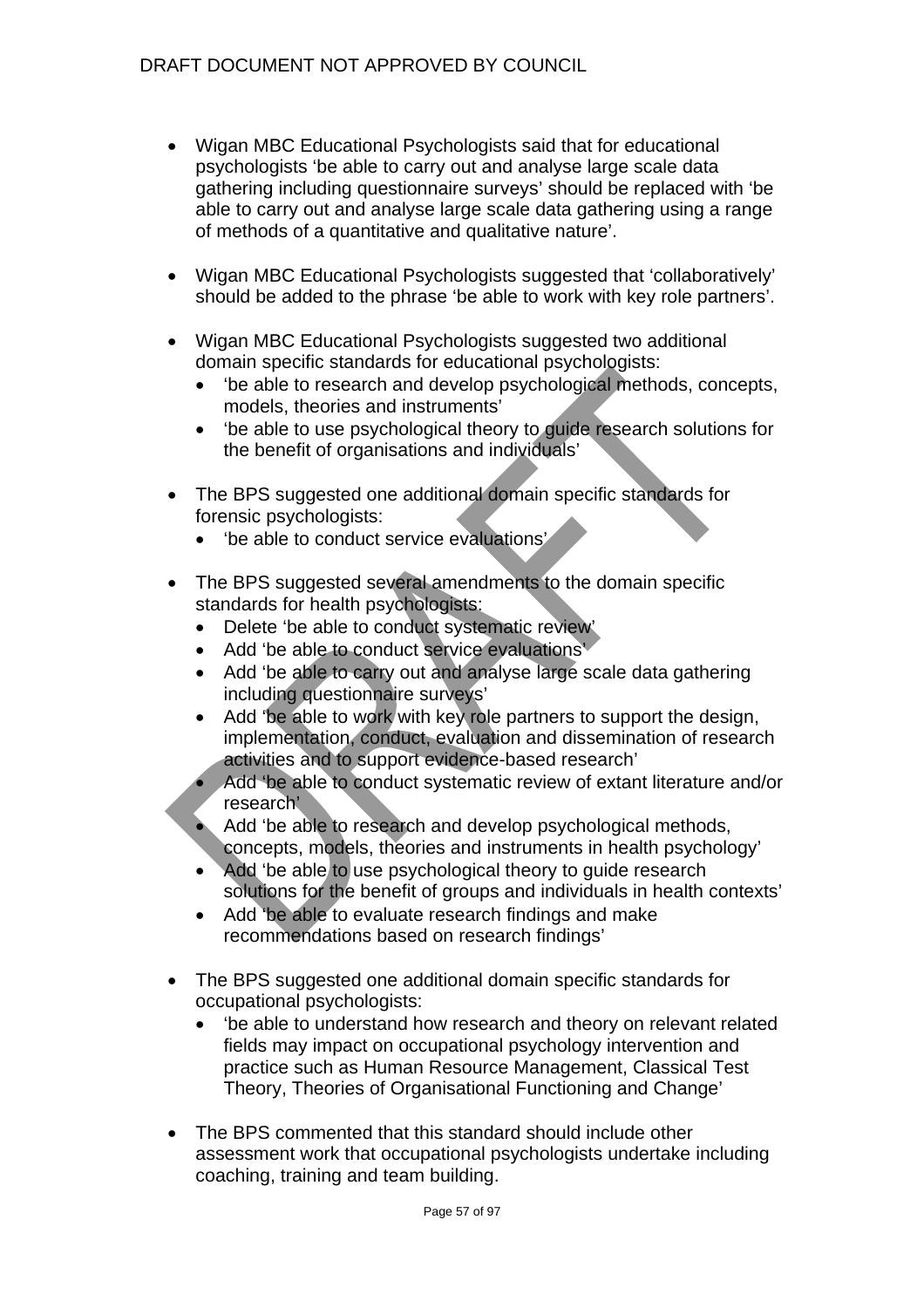- The BPS suggested three domain specific standards should be added for sport and exercise psychologists:
	- 'be able to research and develop psychological methods, concepts, models, theories and instruments to meet client needs'
	- 'be able to use psychological theory to guide research solutions for the benefit of clients'
	- 'be able to conduct service evaluation'

- We have carefully considered the comments we received in response to this section, bearing in mind the function of the Standards of proficiency and the interaction between the existing generic standards and profession specific standards.
- We have taken into account the proposed domain specific standards for clinical psychologists based on the CTCP accreditation criteria. Some of these are already incorporated within the existing standards but we will add the following standard:
	- be able to identify, review and critically appraise a substantial body of research evidence relevant to clinical psychology practice
- We will add two additional standards for counselling psychologists:
	- be able to devise and evaluate research questions and select an appropriate methodology
	- be able to design, conduct, critically evaluate and report on research
- We will add one standard to the domain specific standards for counselling psychologists, forensic psychologists, health psychologists and sport and exercise psychologists:
	- be able to conduct service evaluations
- We will add two standards for health psychologists:
	- be able to carry out and analyse large scale data gathering including questionnaire surveys
	- be able to work with key role partners to support the design, implementation, conduct, evaluation and dissemination of research activities and to support evidence-based research
- We have considered the proposed standards for occupational psychologists. We believe that the first standard is already incorporated within 3a.1 and therefore will not make any additional changes to the domain specific standards.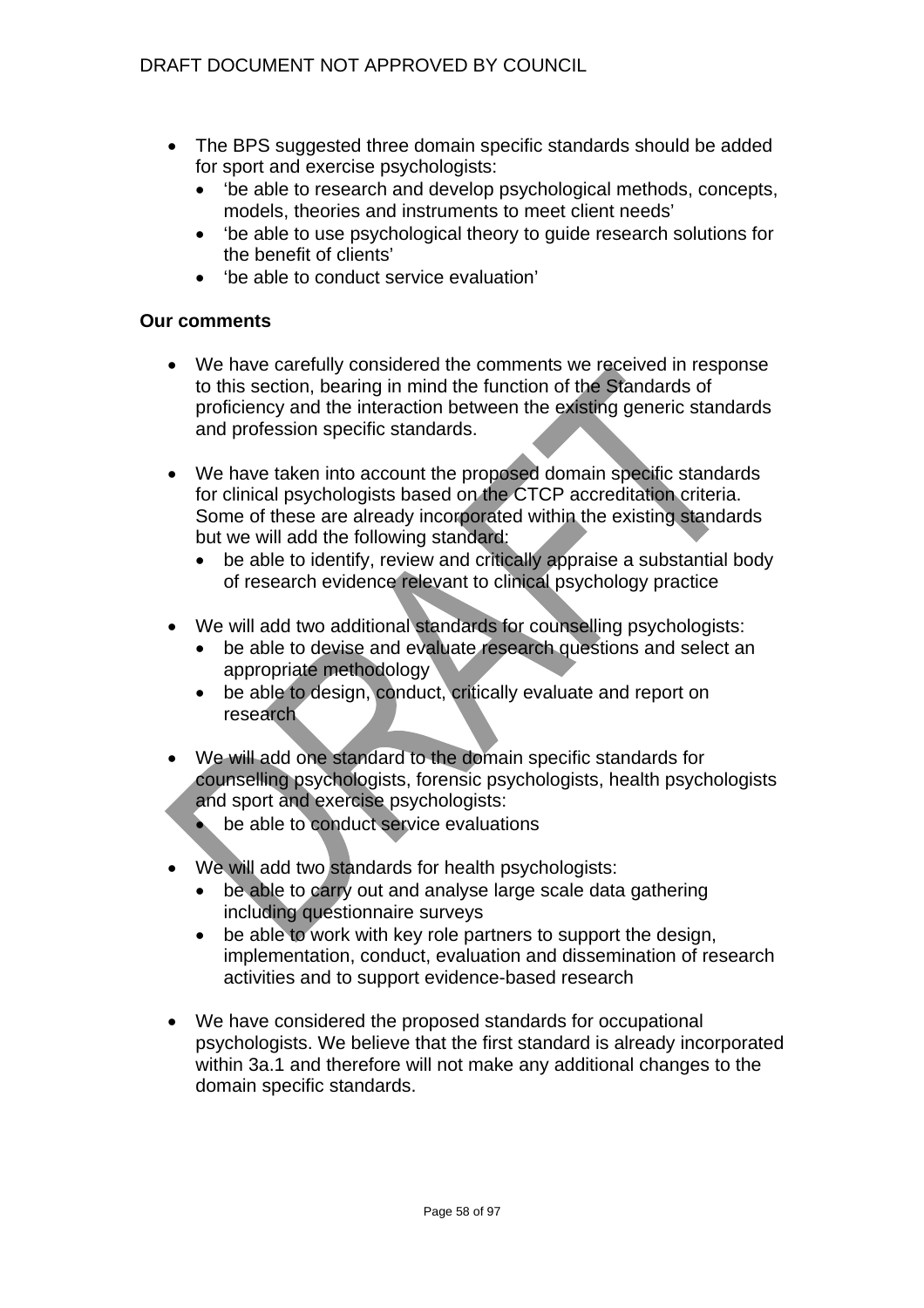## **2b.2 be able to draw on appropriate knowledge and skills in order to make professional judgements**

- be able to change their practice as needed to take account of new developments

- be able to demonstrate a level of skill in the use of information technology appropriate to their practice

*- be able to apply psychology across a variety of different contexts that draws creatively and flexibly from a range of evidence-based and theoretical models, frameworks, and psychological paradigms - be able to use professional and research skills in work with clients based on a scientist-practitioner and reflective-practitioner model that incorporates a cycle of assessment, formulation, intervention and evaluation* 

*- be able to make informed judgements on complex issues in the absence of complete information* 

*- be able to work effectively whilst holding alternative competing explanations in mind* 

*- be able to recognise when (further) intervention is inappropriate, or unlikely to be helpful* 

*- be able to establish requirements for and the benefits of applications and interventions* 

### *Clinical psychologists:*

*- be able to generalise and synthesise prior knowledge and experience in order to apply them critically and creatively in different settings and novel situations* 

*- be able to decide how to assess, formulate and intervene psychologically from a range of possible models and modes of intervention with clients, carers and service systems - be able to draw on knowledge of development, social and* 

*neuropsychological processes across the lifespan to facilitate adaptability and change in individuals, groups, families, organisations and communities* 

*- understand therapeutic techniques and processes as applied when working with a range of different individuals in distress including those who experience difficulties related to: anxiety; mood; adjustment to adverse circumstances or life events; eating; psychosis; use of substances; and those with somatoform, psychosexual, developmental, personality, cognitive and neurological presentations* 

*- be able to adapt practice to take account of organisational and cultural contexts*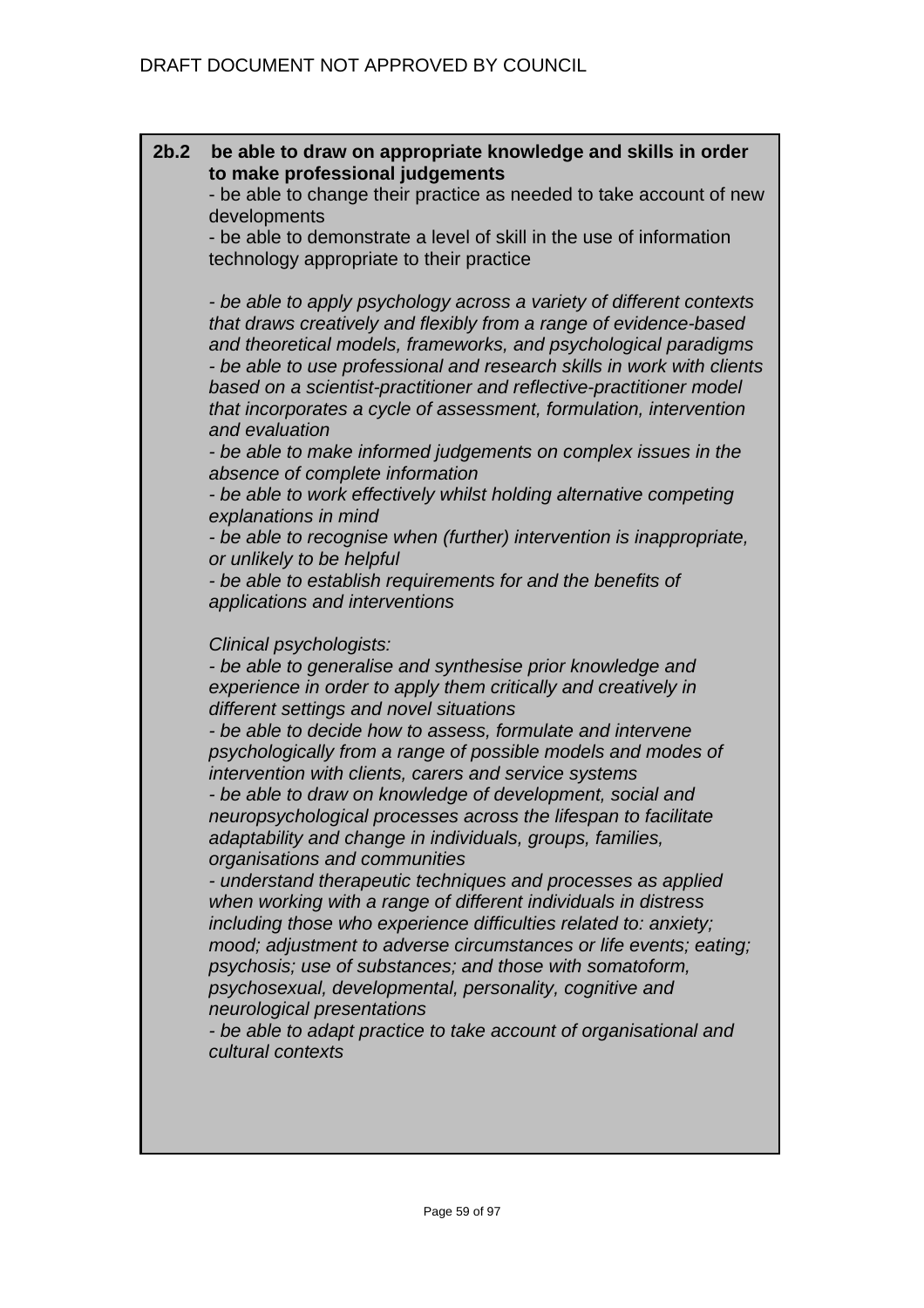## **2b.2 continued**

Counselling psychologists

*- be able to contrast, compare and critically evaluate a range of models of therapy* 

*- be able to critically evaluate theories of mind and personality* 

*- understand therapy through their own life experience* 

*- be able to adapt practice where necessary to take account of social and cultural factors and the nature of relationships throughout the lifespan* 

*- be able to formulate clients' concerns within the chosen therapeutic models* 

*- be able to critically evaluate psychopharmacology and its effects from research and practice* 

*- be able to critically evaluate theories of psychopathology and change* 

### *Educational psychologists:*

*- be able to generalise and synthesise prior knowledge and experience in order to apply them critically and creatively in different settings and novel situations* 

*- be able to formulate interventions that focus on applying knowledge, skills and expertise to support local and national initiatives* 

*- be able to develop and apply effective interventions to promote psychological well-being, social, emotional and behavioural development and to raise educational standards* 

*- be able to decide, using a broad range of evidence and knowledge, how to assess, formulate and intervene psychologically, from a range of possible models and modes of intervention* 

*- be able to adapt practice to take account of organisational and cultural contexts* 

*Forensic psychologists:* 

*- be able to evaluate and respond to change in forensic psychology and in consultancy and service delivery contexts*

### **Generic standards**

• Wigan MBC Educational Psychologists suggested that the phrase 'including the use of information technology' should be added after 'take account of new developments' in the first generic standard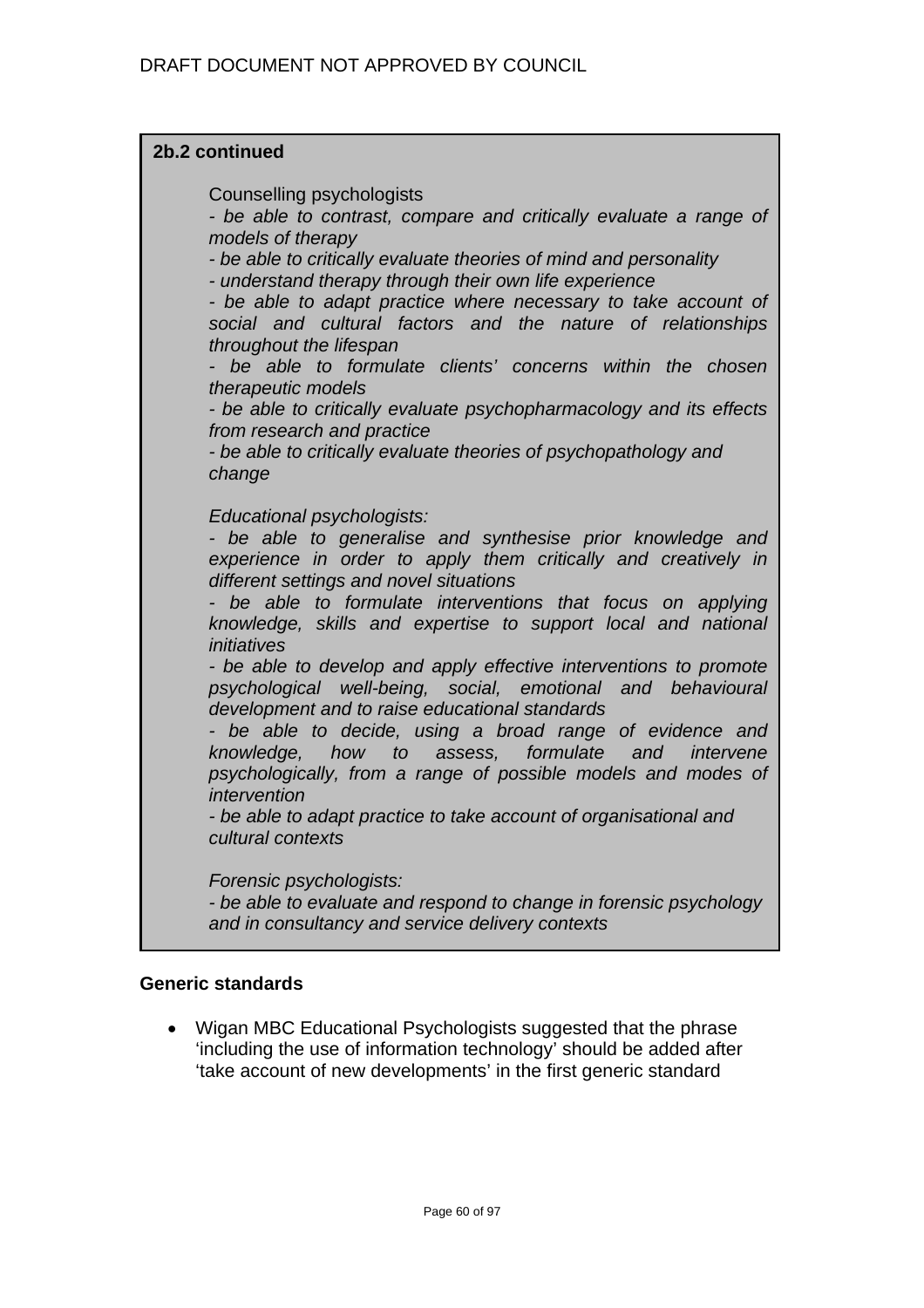# DRAFT DOCUMENT NOT APPROVED BY COUNCIL

## **Profession specific standards**

- The BACP suggested that a profession specific standard should be added which was taken from the domain specific standards for forensic psychologists:
	- 'be able to evaluate and respond to change in the discipline in consultancy and service delivery contexts'
- The BPS commented that the profession specific standards could be mapped against the core competencies of the Health Psychology Stage 1 and Stage 2 training curricula. However, they commented that 'be able to work effectively whilst holding alternative competing explanations in mind' was an unusual and ambiguous statement. They suggested that this should be removed.

- NHS Lothian asked whether all the domain specific standards were necessary. They commented that this standard was '...one of the key defining standards of any professional group' and therefore the domain specific standards were unnecessary.
- The BACP proposed several amendments to the domain specific standards for clinical psychologists. They:
	- removed all domain specific standards except 'understand therapeutic techniques and processes' as they believed that the other domain specific standards were covered in the profession specific standards;
	- amended the domain specific standard 'understand therapeutic techniques' by removing the rest of the standard after 'including those who experience difficulties' as they believed the standard was too detailed; and
	- suggested adding ' be able to critically evaluate psychopharmacology and its effects from research and practice' and ' be able to critically evaluate theories of psychopathology and change' as two domain specific standards.
- The BACP proposed several amendments to the domain specific standards for counselling psychologists:
	- Remove 'be able to contrast' and ' be able to critically evaluate' as they are already covered by the generic standards
	- Add 'understand therapeutic techniques and processes as applied when working with a range of different individuals in distress'
	- Remove 'be able to adapt practice' and 'be able to formulate clients' as they are already covered by the other standards
- One respondent asked why counselling psychologists are involved in evaluating psychopharmacology within chosen therapeutic models but clinical psychologists are not.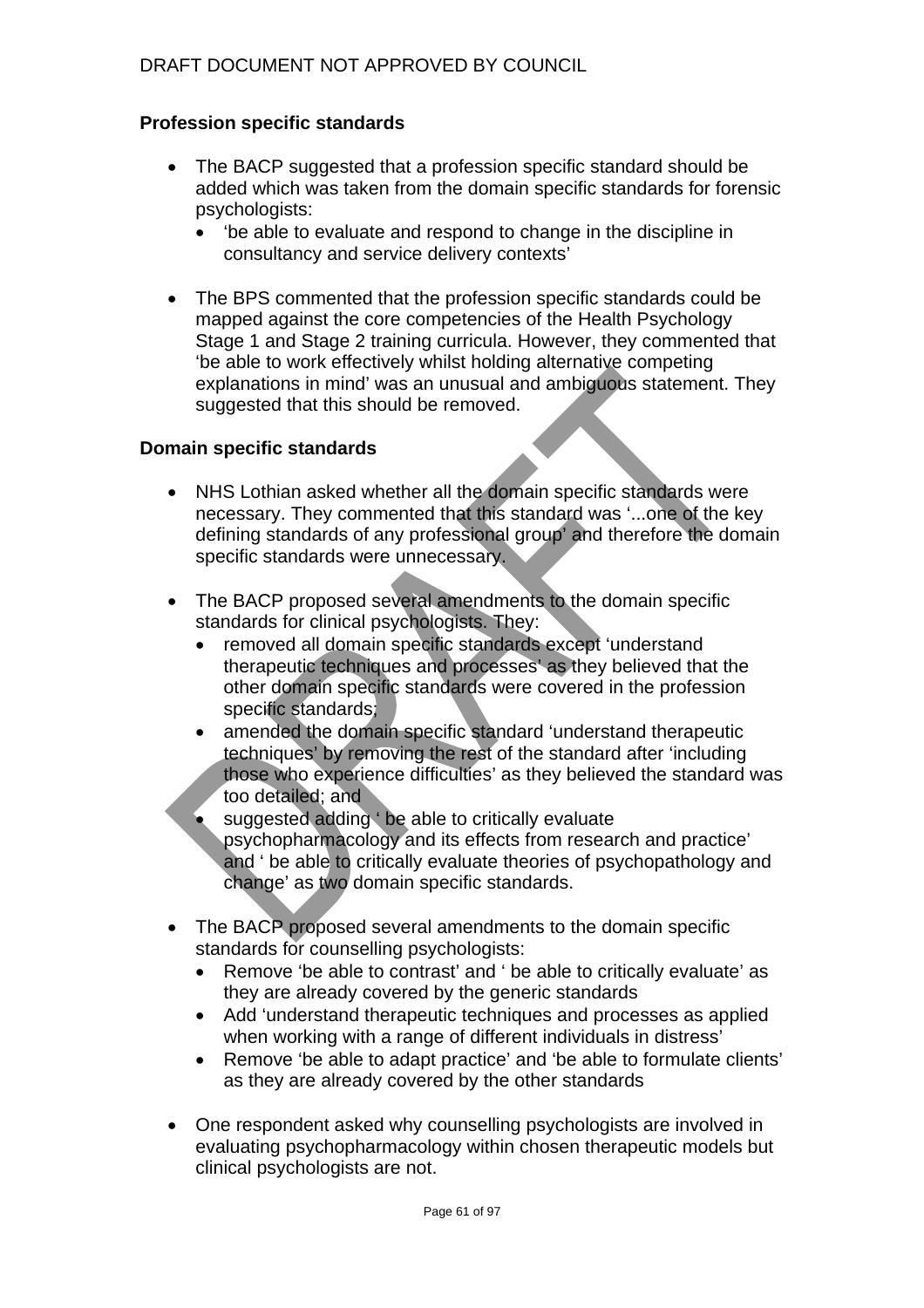- The BACP proposed several amendments to the domain specific standards for educational psychologists:
	- Remove all domain specific standards as already covered by other profession specific and generics
	- Add 'be able to critically evaluate psychopharmacology and its effects from research and practice'
- The BPS suggested one additional domain specific standards for educational psychologists:
	- For England, Wales and Northern Ireland add ' be able to work collaboratively interpreting theory and relating it to practice across disciplines'
- The BACP proposed several amendments to the domain specific standards for forensic psychologists:
	- Add 'be able to critically evaluate psychopharmacology' and 'be able to critically evaluate theories of psychopathology'.
	- Remove the domain specific standard as they suggested it could be made into a profession specific by removing word 'forensic'
- The BPS suggested several domain specific standards for forensic psychologists:
	- 'be able to evaluate and respond to organisational and service delivery changes, including the provision of consultation'
	- 'be able to generalise and synthesise prior knowledge in order to apply it critically and creatively across novel situations'
	- 'be able to decide how to assess, formulate and intervene psychologically using a range of possible approaches with clients and/or service systems'
	- 'be able to draw on knowledge of developmental and social changes and constraints across an individual's lifespan to facilitate adaptability and change'
	- 'to understand therapeutic techniques and processes as applied to both individual's and/or group therapy, addressing needs that have promoted the expression of maladaptive behaviour in clients'
- The BPS suggested several additional domain specific standards for health psychologists:
	- 'be able to generalise and synthesise prior knowledge and experience in order to apply them critically and creatively in different settings and novel situations'
	- 'be able to decide how to assess, formulate and intervene psychologically from a range of possible models and modes of intervention with clients, carers and service systems'
	- 'be able to draw on knowledge of developmental, social and biological processes across the lifespan to facilitate adaptability and change in individuals, groups, families, organisations and communities'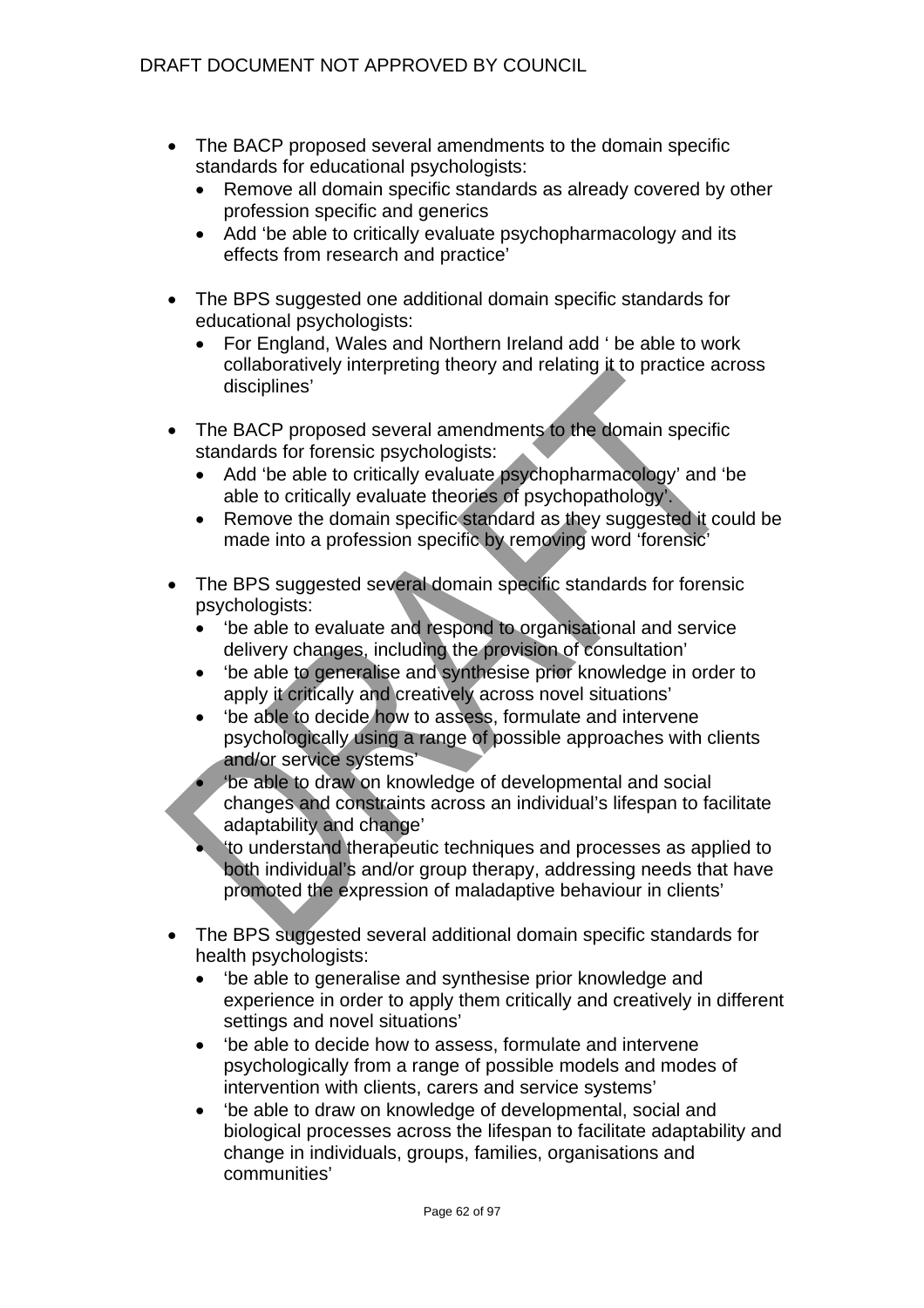- 'be able to adapt practice to take account of organisational and cultural contexts'
- 'be able to contrast, compare and critically evaluate a range of models of behaviour change'
- 'understand techniques and processes as applied when working with different individuals who experience difficulties such as: depression, anxiety and mood disorders; adjustment to adverse circumstances or life events; eating disorders and substance misuse'
- 'be able to develop and apply effective interventions to promote psychological well-being, social, emotional and behavioural development and to raise educational standards'
- 'be able to formulate interventions that focus on applying knowledge, skills and expertise to support local and national initiatives'
- 'be able to evaluate and respond to change in health psychology and in consultancy and service delivery contexts'
- The BPS said that additional standards are required for occupational psychologists around meeting individual, workplace and organisational needs, although further discussion should take place to agree the wording.
- The BPS suggested several additional domain specific standards for sport and exercise psychologists
	- 'be able to generalise and synthesise prior knowledge and experience in order to apply them critically and creatively in different settings and novel situations'
	- 'be able to decide how to assess, formulate and intervene psychologically from a range of possible models and modes of intervention with clients, carers, and/or service system'
	- 'be able to formulate clients' concerns within the chosen intervention models'
	- 'be able to adapt practice to take account of organisational and cultural contexts'

- We will make a minor amendment to the first profession specific standard replacing 'that draws creatively and flexibly from' with 'using'.
- Based on the feedback we received, we will add an additional professional specific standard:
	- be able to adapt practice to take account of organisational and cultural contexts
- We have taken into account the proposed domain specific standards for forensic psychologists. To ensure consistency with other domains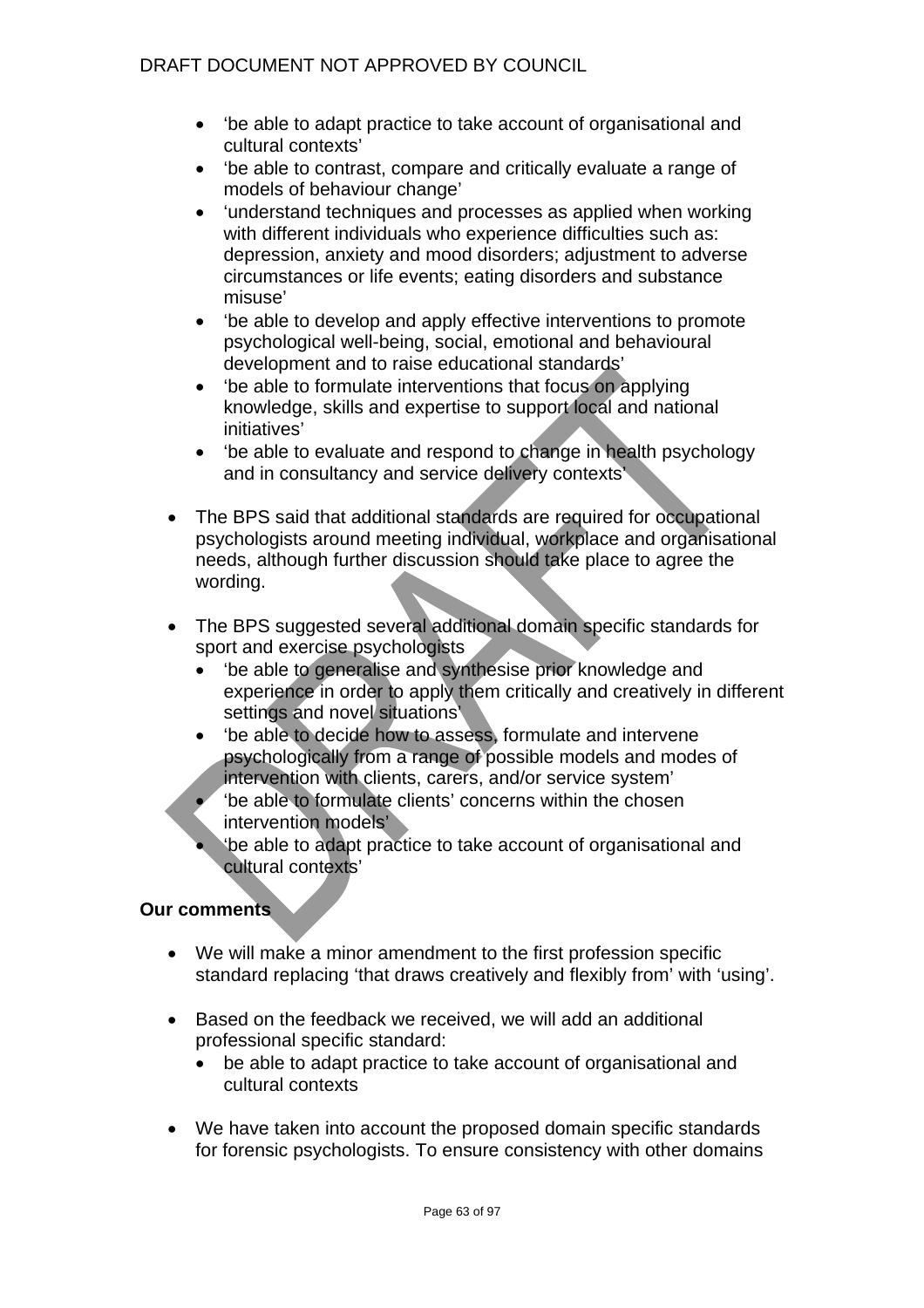we will remove the existing domain specific standard and replace it with:

- be able to generalise and synthesise prior knowledge in order to apply it critically and creatively across novel situations
- be able to evaluate and respond to organisational and service delivery changes, including the provision of consultation
- be able to decide how to assess, formulate and intervene psychologically using a range of possible approaches with clients and/or service systems
- be able to draw on knowledge of developmental and social changes and constraints across an individual's lifespan to facilitate adaptability and change
- be able to understand therapeutic techniques and processes as applied to both individual and/or group therapy, addressing needs that have promoted the expression of maladaptive behaviour in clients
- We have considered the comments we received about domain specific standards for health psychologists. Some of the proposed standards are now incorporated within the generic and profession specific standards. However, we will add the following standards for health psychologists:
	- be able to generalise and synthesise prior knowledge and experience in order to apply them critically and creatively in different settings and novel situations
	- be able to decide how to assess, formulate and intervene psychologically from a range of possible models and modes of intervention with clients, carers and service systems
	- be able to draw on knowledge of developmental, social and biological processes across the lifespan to facilitate adaptability and change in individuals, groups, families, organisations and communities
	- be able to contrast, compare and critically evaluate a range of models of behaviour change
	- understand techniques and processes as applied when working with different individuals who experience difficulties
	- be able to develop and apply effective interventions to promote psychological well-being, social, emotional and behavioural development and to raise educational standards
	- be able to evaluate and respond to change in health psychology and in consultancy and service delivery contexts
- We will add the following domain specific standard for occupational psychologists taken from the BPS' comments in response to 1a.1:
	- understand and be able to act and provide advice on policy development concerning employees and job seekers legal rights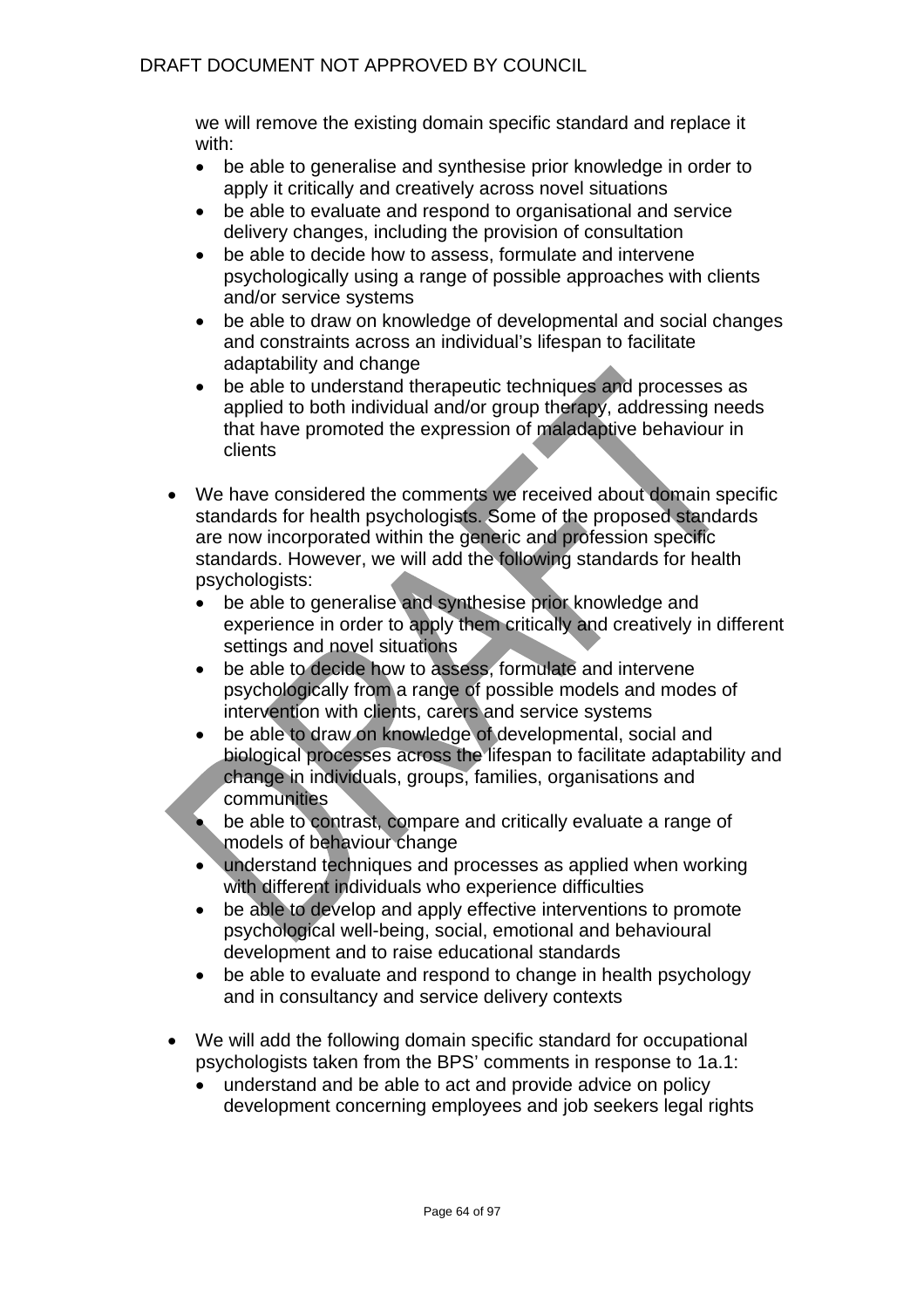• We have considered the proposed standards for sport and exercise psychologists and will add the first three as the fourth has become a profession specific standard.



*- understand the need to implement interventions and care plans in partnership with clients, other professionals and parents/carers* 

- The BACP moved 'understand the need to implement interventions' and 'be able to use formulations to assist' from the domain specific standards to the profession specific standards.
- The BACP suggested that all other domain specific standards should be removed as they were covered by the generics or the additional profession specific standard.
- The BACP suggested that 'be able to demonstrate effective professional management' should be a profession specific standard. However, they asked whether it was a threshold standard or not.
- The BACP suggested that 'be able to use psychological formulations with clients to facilitate their understanding of their experience' should be added as a domain specific standard for counselling psychologists.
- The BPS suggested several domain specific standards for counselling psychologists: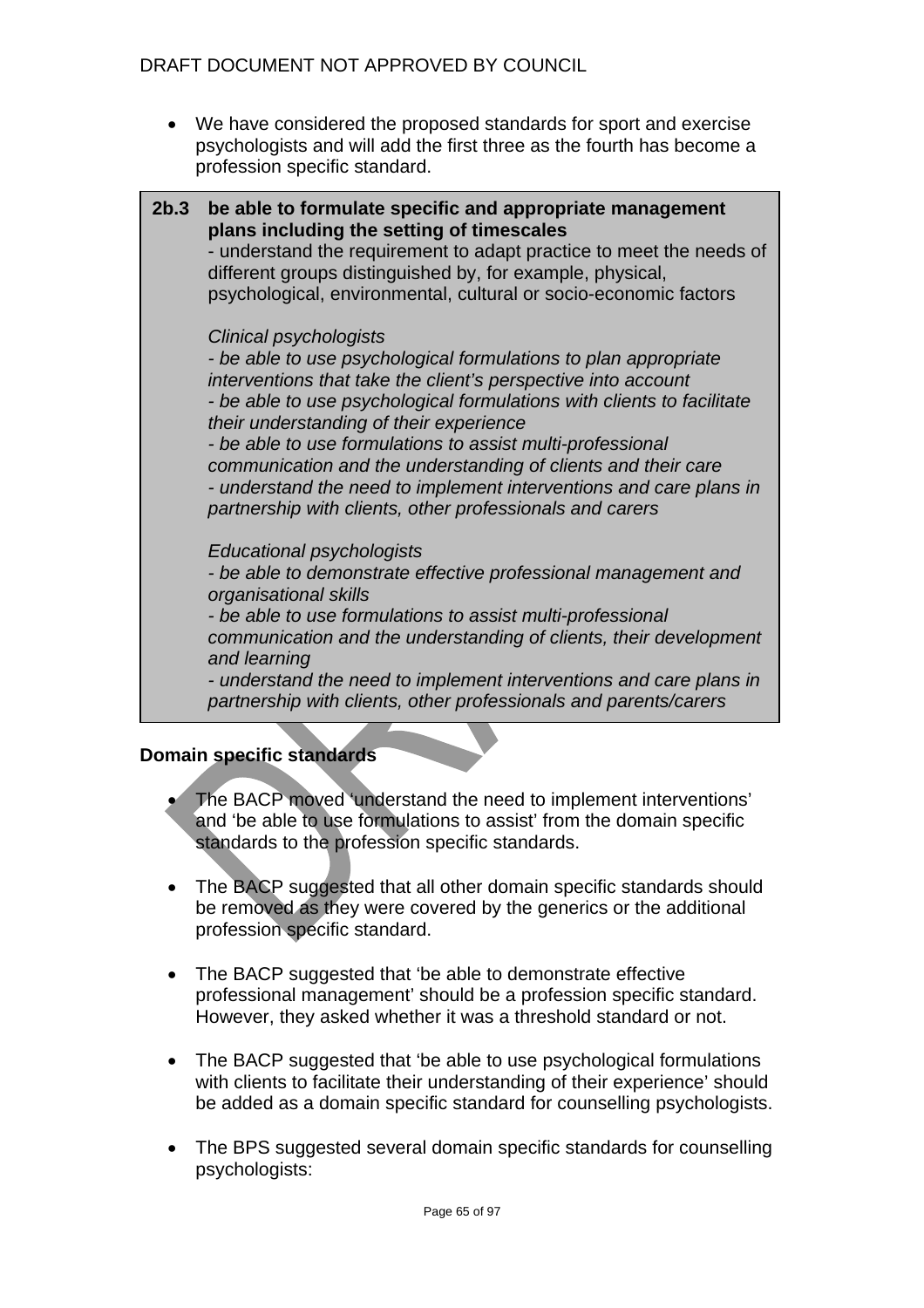- 'be able to practice safely and competently in a named model'
- 'be able to formulate clients' concerns within the specifically chosen therapeutic model'
- 'be able to conduct psychological assessments and make formulations of a range of presentations'
- 'be able to adapt model of practice to fit context (e.g. session number limitation and therapeutic setting)'
- The BPS suggested that the word 'care' should be removed from 'understand the need to implement interventions and care plans in partnership with clients, other professionals and parents/carers' in the domain specific standards for educational psychologists and that 'clients' should be replaced with 'service users'
- One respondent commented that educational psychologists did not usually work with care plans but did work on educational programmes.
- The BPS suggested several domain specific standards for forensic psychologists:
	- 'be able to use psychological formulations to plan appropriate interventions that take the client's perspective into account'
	- 'be able to use psychological formulations with clients to facilitate their understanding of their experience'
	- 'be able to use formulations to assist multi-professional communication and the understanding of clients and their care'
	- 'understand the need to adapt and to implement interventions and care plans in partnership with clients, other professionals and carers.'
- The BPS suggested several domain specific standards for health psychologists:
	- 'be able to use psychological formulations to plan appropriate interventions that take the client's perspective into account'
	- 'be able to use psychological formulations with clients to facilitate their understanding of their experience'
	- 'understand the need to implement interventions and action plans in partnership with clients, groups and other professionals and carers'
- The BPS suggested one domain specific standard for occupational psychologists because they felt that the existing standards did not reflect the project management part of the occupational psychologist's role:
	- 'be able to manage resources to meet timescales and agreed project objectives'
- The BPS suggested several domain specific standards for sport and exercise psychologists:
	- 'be able to use psychological formulations to plan appropriate interventions that take the client's perspective into account'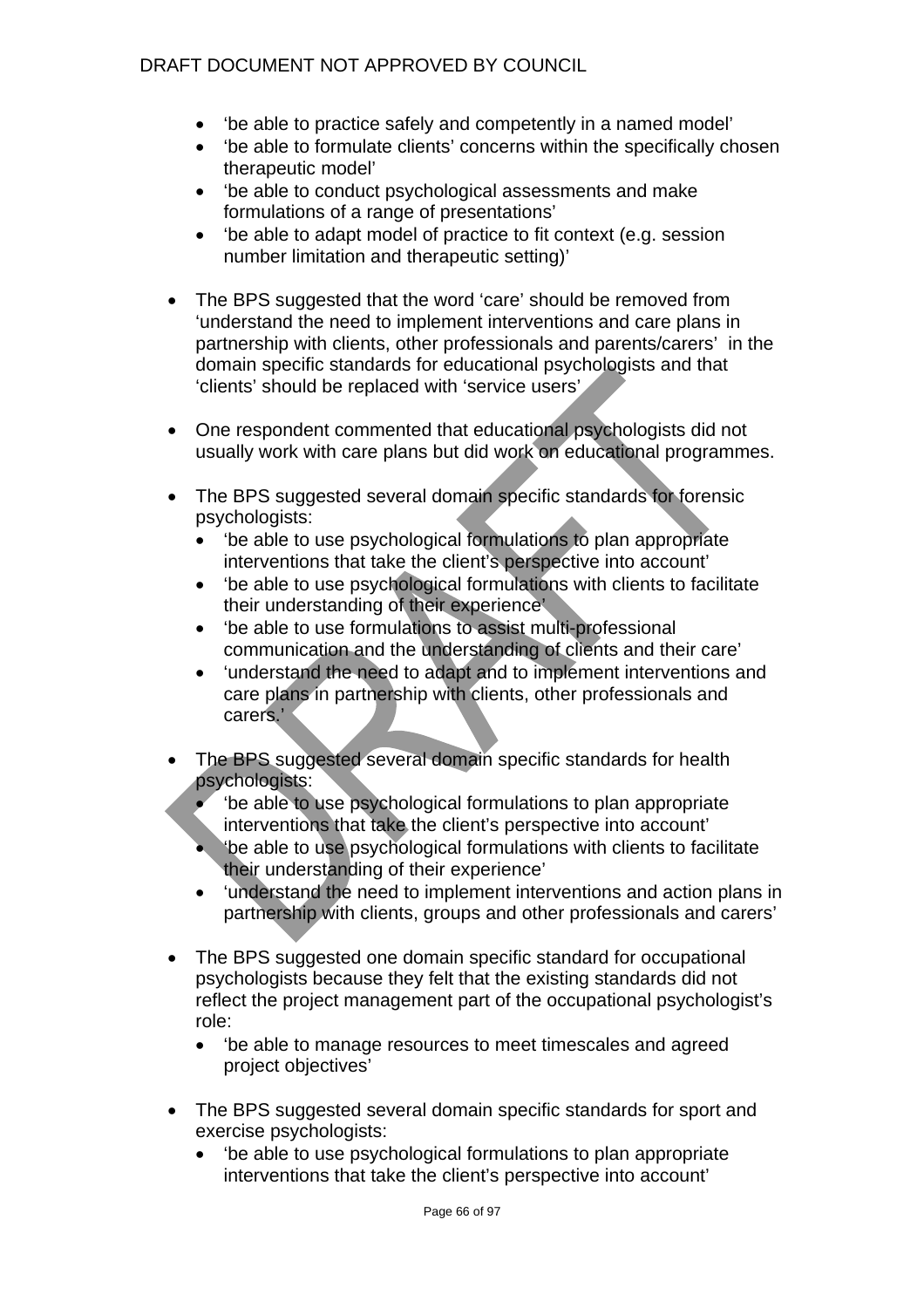- 'be able to use psychological formulations with clients to facilitate their understanding of their experience'
- 'be able to demonstrate effective professional management and organisational skills'

- We will add two domain specific standards for counselling psychologists:
	- be able to formulate clients' concerns within the specifically chosen therapeutic model
	- be able to conduct psychological assessments and make formulations of a range of presentations
- We will amend the terminology within the domain specific standards for educational psychologists to remove references to 'clients' and 'care plans'. Instead of 'clients' we will use 'service users'.
- We will add all four domain specific standards for forensic psychologist proposed by the BPS.
- We will add all three domain specific standards for health psychologists proposed by the BPS.
- We will add the proposed domain specific standard for occupational psychologists around managing resources.
- We will add the first two of the three domain specific standards for sport and exercise psychologists proposed by the BPS. To ensure consistency within the standards and accurate reflection of the threshold nature of the standards we will add the following domain specific standard instead of the proposed third standard:
	- be able to manage resources to meet timescales and agreed project objectives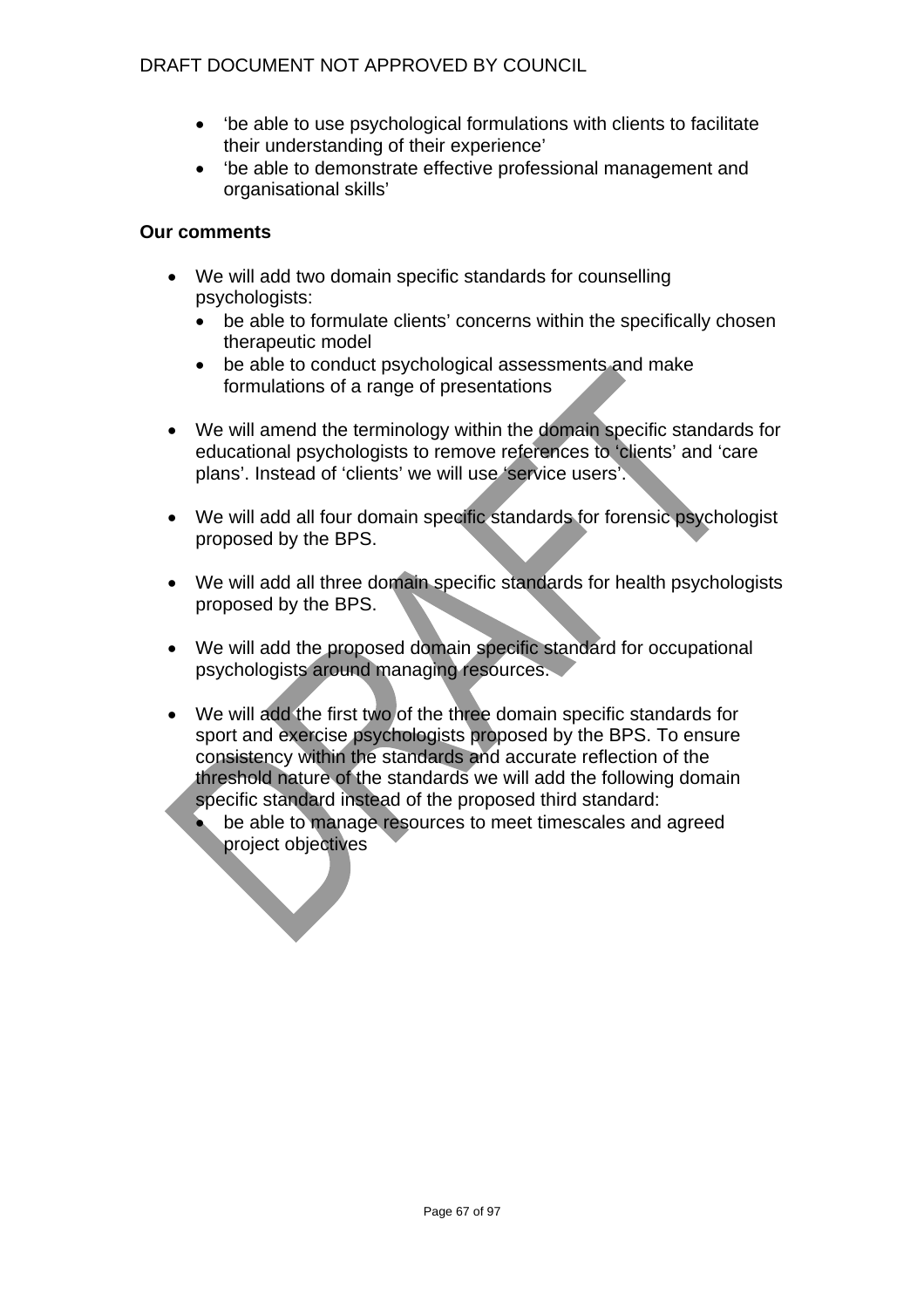## **2b.4 be able to conduct appropriate diagnostic or monitoring procedures, treatment, therapy or other actions safely and skilfully**

- understand the need to maintain the safety of both service users and those involved in their care

*- be able to conduct consultancy* 

## *Clinical psychologists:*

*- be able to implement interventions and care plans through and with other professionals and/ or with individuals who are formal (professional) carers for a client, or who care for a client by virtue of family or partnership arrangements* 

*- understand the need to implement interventions and care plans in partnership with clients, other professionals and carers - be able, on the basis of psychological formulation, to implement* 

*psychological therapy or other interventions appropriate to the presenting problem and to the psychological and social circumstances of the client* 

*- be able to integrate and implement therapeutic interventions based on a range of evidence-based models of formal psychological therapy, including the use of cognitive behavioural therapy*

*Counselling psychologists:* 

*- be able to implement psychological therapy or other interventions appropriate to the presenting problem and to the psychological and social circumstances of the client* 

*Educational psychologists:* 

*- be able to implement interventions and care plans through and with other professions and/or with parents/carers* 

*- be able to apply, review and evaluate a range of appropriate counselling and therapeutic skills* 

*- be able to adopt a pro-active and preventative approach in order to promote the psychological wellbeing of clients* 

*- be able to choose and use a broad range of psychological interventions, appropriate to the client's needs and setting* 

*Forensic psychologists:* 

*- be able to direct the implementation of applications and interventions carried out by others* 

*Occupational psychologists:* 

*- be able to direct the implementation of applications* 

*Sport and exercise psychologists:* 

*- be able to direct the implementation of applications*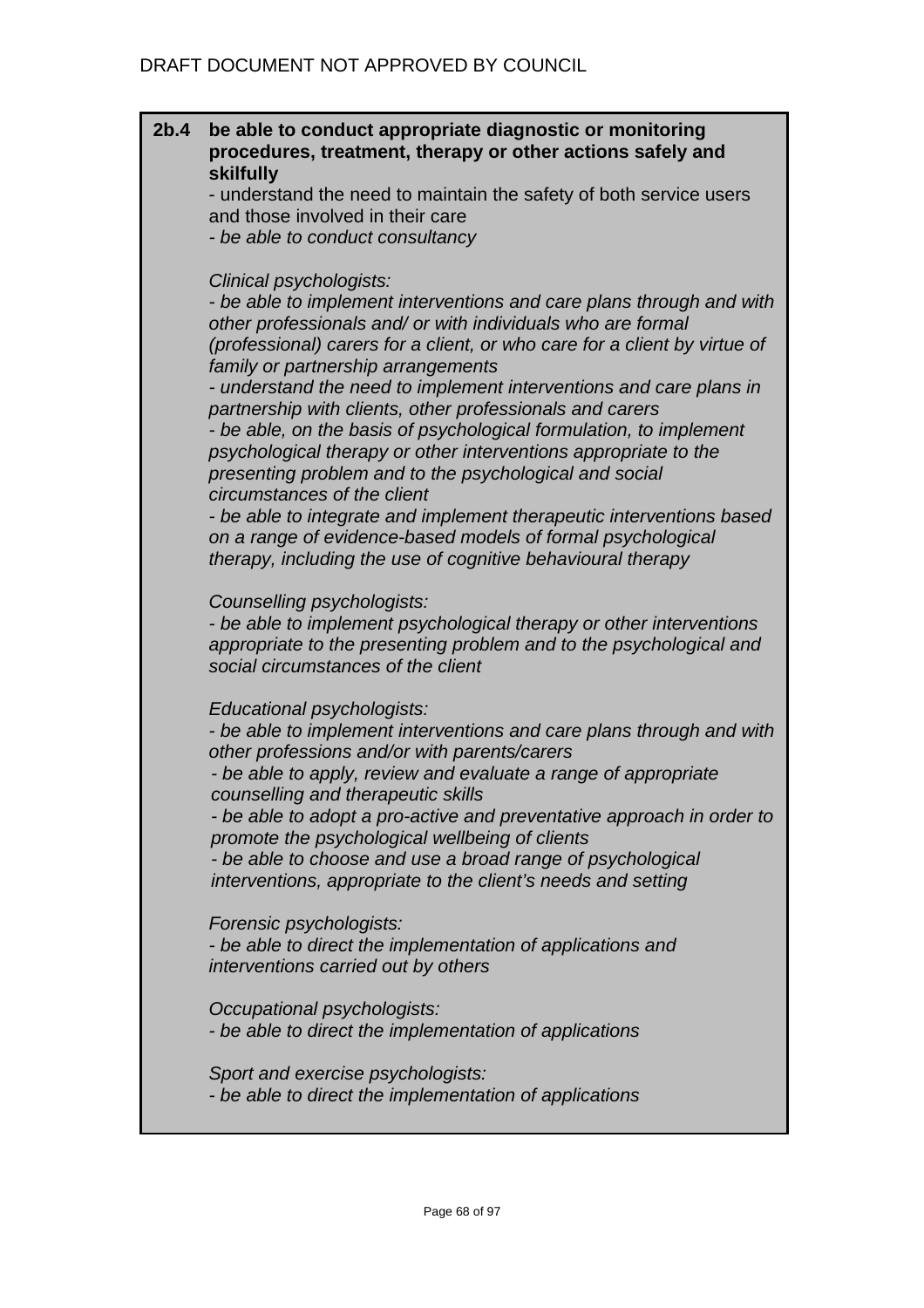## **Generic standards**

- Wigan MBC Educational Psychologists suggested that '…treatment, therapy or other actions safely and skilfully' within the main generic standards should be amended to 'treatment, therapy, assessment and intervention safely and skilfully'
- Sports and exercise psychologists within the BPS suggested that 'interventions' should be added to the main generic standard. However, educational and child psychologists within the BPS suggested that the standard should read 'be able to conduct appropriate assessment or monitoring procedures or other actions safely and skilfully'.
- The BPS suggested that for sports and exercise psychologists the generic standard 'understand the need to maintain the safety of both service users and those involved in their care' should be changed to 'understand the need to maintain the safety of both service users and those involved in their environment'.
- The BPS commented that the phrase 'diagnostic' should be replaced with 'assessment' and 'treatment' and 'therapy' should be removed.

### **Profession specific standards**

- The BACP suggested one additional profession specific standard:
	- 'be able to direct the implementation of applications and interventions carried out be others'

- NHS Lothian suggested that the domain specific standards were common across all practitioner psychologists. They asked '…what value is there in setting out the minor differences or specific issues in relation to some of the subgroups?'
- The BACP suggested a number of amendments to this standard. They:
	- removed all clinical psychology domain specific standards as they believed that they were repetitious and also suggested that CBT should not be mentioned:
	- removed the counselling psychology domain specific standard as they believed it was already covered by the generics:
	- removed 'be able to apply, review and evaluate' and 'be able to choose and use a broad range…' from the domain specific standards for educational psychology;
	- made the domain specific standard for forensic psychology a profession specific standard; and
	- removed all other domain specific standards.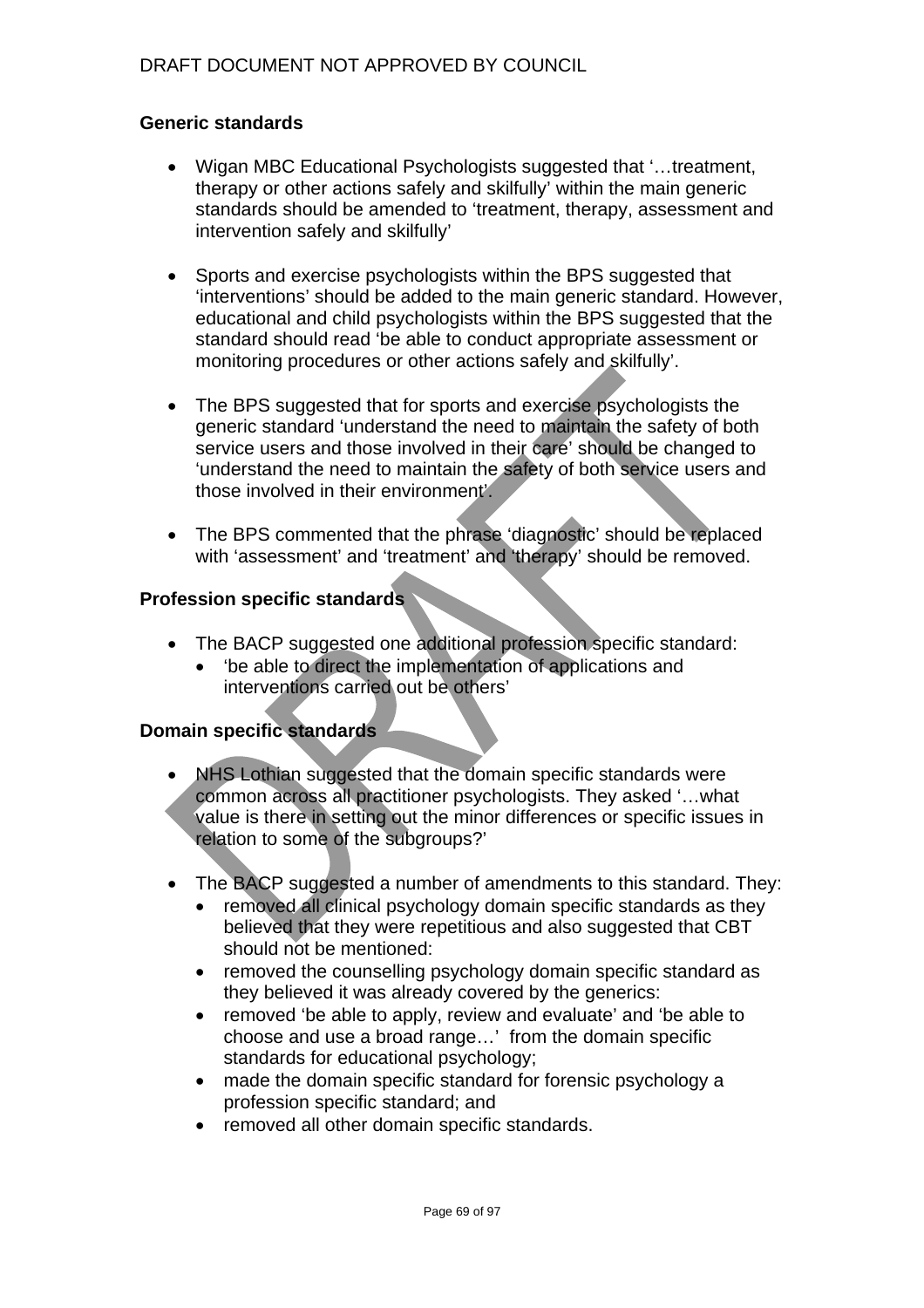- One individual commented that the domain specific standard for clinical psychologists made no reference to 'neuropsychological assessment'. They stated that this addition was necessary because the section refers to treatment and therapy actions, of which neuropsychological assessment could be central.
- The BPS suggested two amendments to the domain specific standards for clinical psychologists:
	- Remove 'be able to integrate and implement therapeutic interventions based on a range of evidence-based models of formal psychological therapy, including the use of cognitive behavioural therapy' and replace with 'be able to implement therapeutic interventions based on knowledge and practice in at least two evidence-based models of formal psychological therapy, of which one must be cognitive-behaviour therapy'. This was supported by one individual respondent and UEA. The amendment was suggested because there is not a good evidence base for combining or integrating therapeutic models and one respondent commented that it would be easier to 'operationalise' in the revised format.
	- Add 'be able to provide effective supervision at an appropriate level within their own sphere of competence'. This suggestion was also made by UEA.
- NHS Lanarkshire commented that for clinical psychologists consultancy is a '...key model of working and an assessed competency during pre-registration training'. They suggested that the standard 'be able to conduct consultancy' could have more detailed added to it.
- The BPS suggested one amendment to the domain specific standards for counselling psychologists:
	- Replace 'be able to implement psychological therapy or other interventions appropriate to the presenting problem and to the psychological and social circumstances of the client' with 'be able, on the basis of psychological formulation, to implement psychological therapy or other interventions appropriate to the presenting problem and to the psychological and social circumstances of the client'
- Wigan MBC Educational Psychologists suggested one amendment to the domain specific standards for educational psychologists:
	- 'be able to implement interventions and care plans through and with other professions and/or with parents/carers' should be amended to 'be able to implement interventions with other professions and/or parents/carers'
- The BPS suggested four amendments to the domain specific standards for educational psychologists: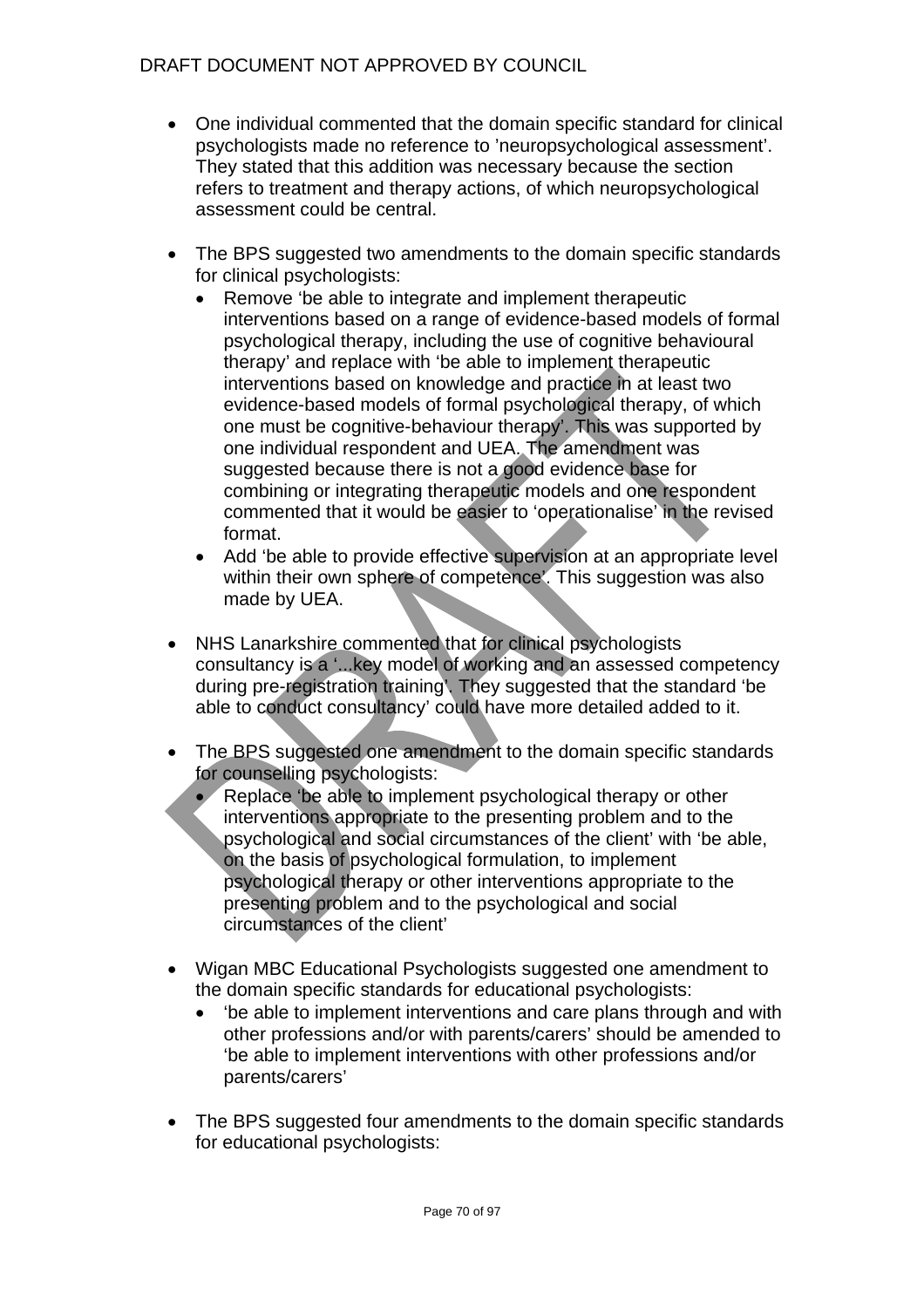- Replace 'be able to implement interventions and care plans through and with other professions and/or with parents/carers' with 'be able to implement interventions and plans through and with other professions and/or with parents/carers'
- Scottish educational psychologists recommend that 'be able to apply, review and evaluate a range of appropriate counselling and therapeutic skills' is removed because it is not part of their current curricula. It should be replaced with 'be able to apply, review and evaluate a range of appropriate intervention skills in both direct work and indirect work' as this would better support learning outcomes from training programmes in Scotland.
- Add 'be able to direct the implementation of applications and interventions carried out by others'
- The BPS suggested four additional domain specific standards for forensic psychologists:
	- 'be able to implement interventions and care plans through and with other professionals who form part of the service user care team'
	- 'be able to understand the need to implement interventions and care plans in partnership with clients and other professionals'
	- 'be able, on the basis of empirically derived psychological formulation, to implement psychological therapy or other interventions appropriate to the presenting maladaptive and/or socially damaging behaviour of the client'
	- 'be able to integrate and implement evidence-based psychological therapy, including cognitive behavioural therapy techniques, at either an individual or group level'
- The BPS suggested four additional domain specific standards for health psychologists:
	- 'be able to implement psychological interventions appropriate to the presenting problem and to the psychological and social circumstances of the client and/or group'
	- 'be able, on the basis of psychological formulation, to implement psychological therapy or other interventions appropriate to the presenting problem and to the psychological and social circumstances of the client'
	- 'be able to integrate and implement therapeutic interventions based on a range of evidence-based models of formal psychological therapy, including the use of cognitive behavioural therapy'
	- 'be able to choose and use a broad range of psychological interventions, appropriate to the client's needs and settings'
- The BPS suggested one additional domain specific standards for occupational psychologists:
	- 'be able to run, direct, train and monitor others in the effective implementation of an application'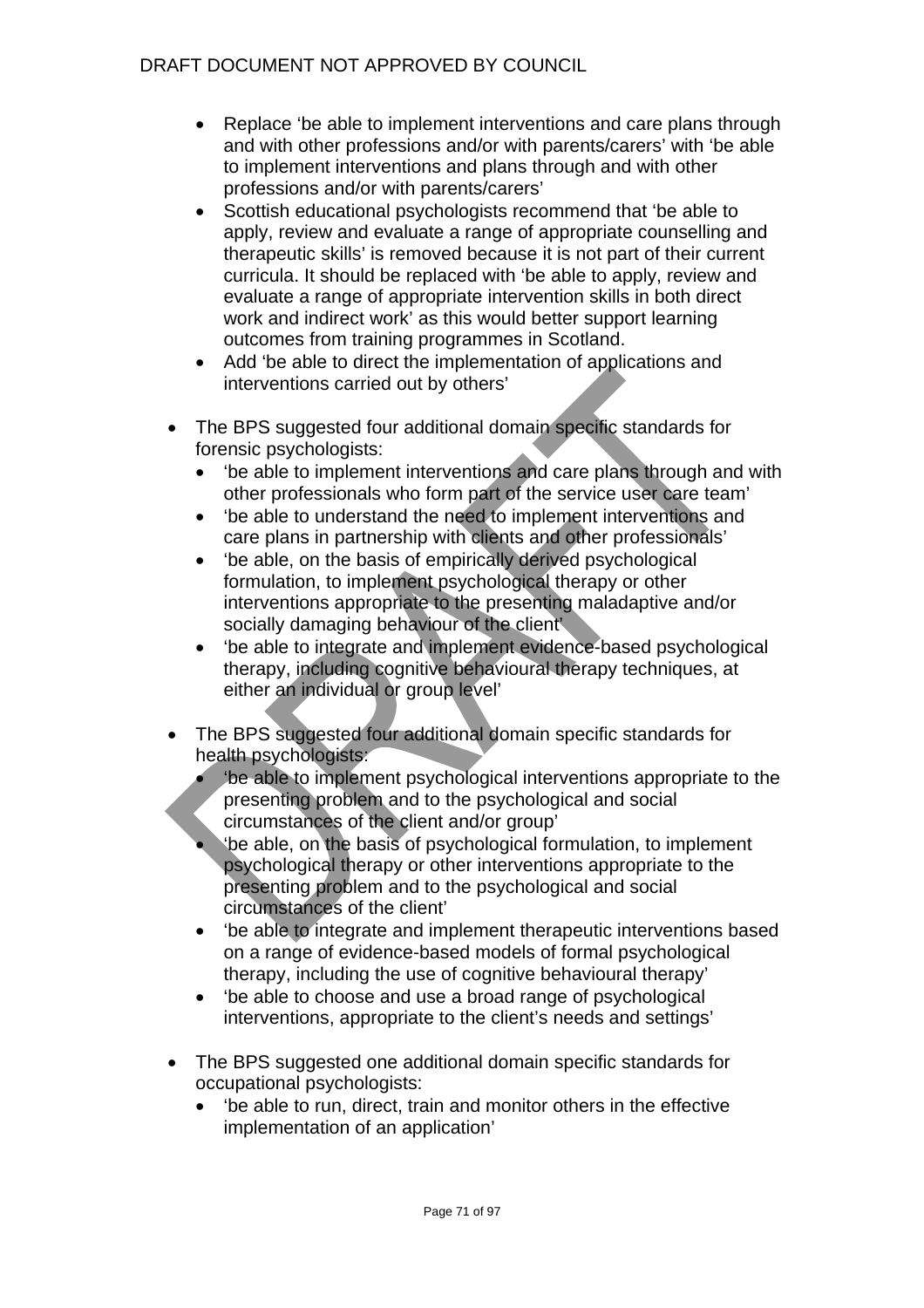- The BPS suggested one additional domain specific standards for sport and exercise psychologists:
	- 'be aware of the possible physical risks associated within certain sport and exercise contexts'

- We have taken into account the comments that we received about the domain specific standards for clinical psychologists. We will amend the first standard to remove the reference to integrating therapeutic interventions. However, we believe that the existing standard in 2c.2 is sufficient in setting standards around supervision.
- We have considered the proposed amendment to the domain specific standards for counselling psychologists and will replace the existing standard with:
	- be able, on the basis of psychological formulation, to implement psychological therapy or other interventions appropriate to the presenting problem and to the psychological and social circumstances of the client
- We have removed the word 'care' from the phrase 'care plans' in the first domain specific standard for educational psychologists. We have considered the comments about the second domain specific standard and have decided to remove it to ensure that it accurately reflects the threshold standards. We will add the following as a domain specific standard:
	- be able to direct the implementation of applications and interventions carried out by others
- We have considered the proposed domain specific standards for forensic psychologists. We will add the following standards to ensure consistency with the standards for other domains:
	- be able to implement interventions and care plans through and with other professionals who form part of the service user care team
	- be able to understand the need to implement interventions and care plans in partnership with clients and other professionals
	- be able, on the basis of empirically derived psychological formulation, to implement psychological therapy or other interventions appropriate to the presenting maladaptive and/or socially damaging behaviour of the client
	- be able to integrate and implement evidence-based psychological therapy, including cognitive behavioural therapy techniques, at either an individual or group level
- We have carefully considered the proposed domain specific standards for health psychologists. We will add the following standards to ensure consistency with the standards for other domains: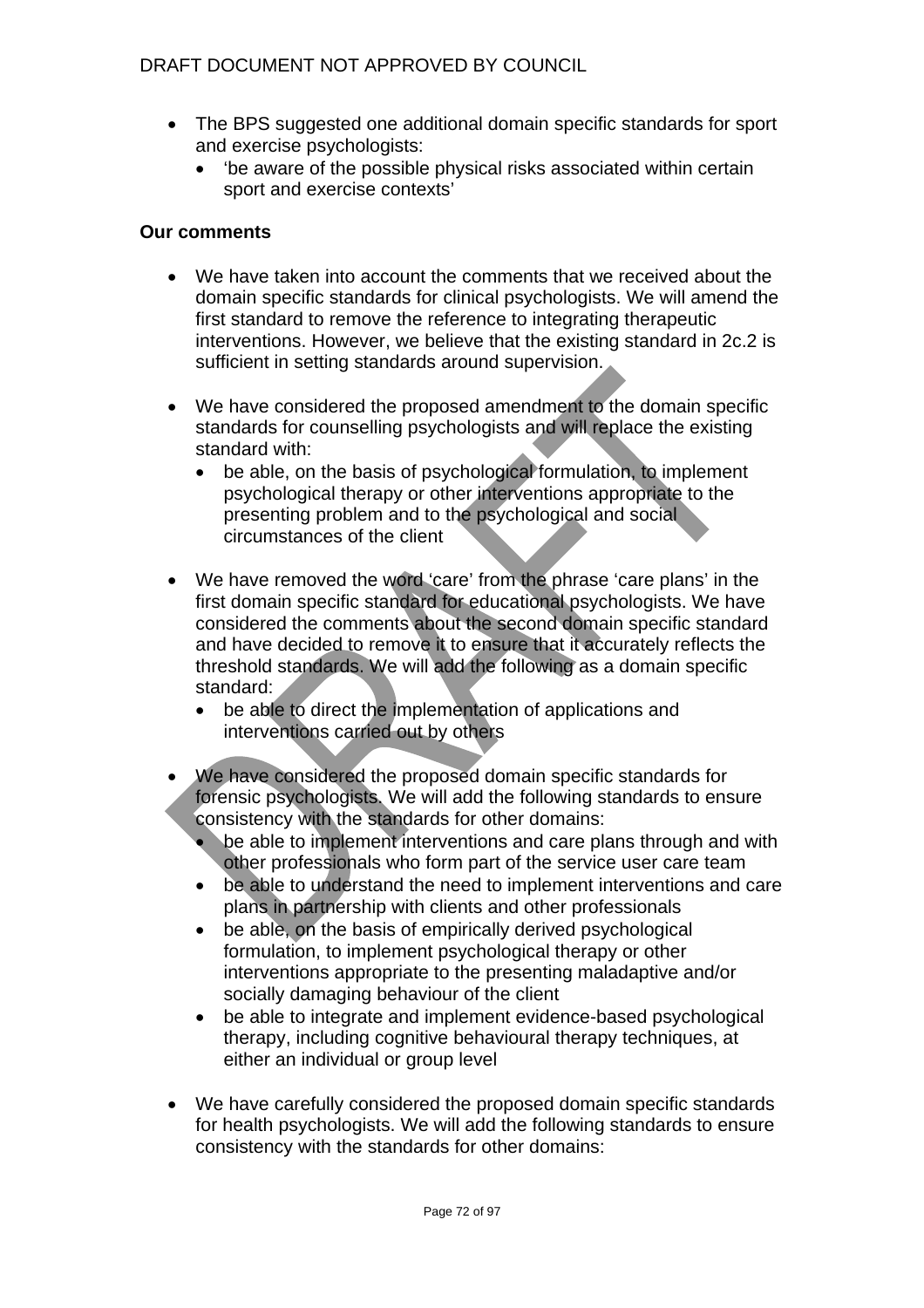- be able to implement psychological interventions appropriate to the presenting problem and to the psychological and social circumstances of the client and/or group
- be able, on the basis of psychological formulation, to implement psychological therapy or other interventions appropriate to the presenting problem and to the psychological and social circumstances of the client
- be able to integrate and implement therapeutic interventions based on a range of evidence-based models of formal psychological therapy, including the use of cognitive behavioural therapy
- be able to choose and use a broad range of psychological interventions, appropriate to the client's needs and settings
- We will add the following standard as a domain specific standard for occupational psychologists:
	- be able to run, direct, train and monitor others in the effective implementation of an application
- We will add a domain specific standard to 3.a.3 instead of 2b.4 for sport and exercise psychologists:
	- be aware of the possible physical risks associated within certain sport and exercise contexts
- **2b.5 be able to maintain records appropriately**  - be able to keep accurate, legible records and recognise the need to handle these records and all other information in accordance with applicable legislation, protocols and guidelines - understand the need to use only accepted terminology (which includes abbreviations) in making records

### *Occupational psychologists:*

*- be able to record and handle commercially sensitive information*

# **Profession specific standards**

- Both the BACP and NHS Lothian suggested that there should be a profession specific standard about handling sensitive information more generally as this was not limited to occupational psychologists.
- The BPS said that occupational psychologists usually document their work through reports instead of records. They commented that a lot of information is collected and stored in databases but that collecting this information will often be '...integral to the intervention rather than an additional activity such as record-keeping'.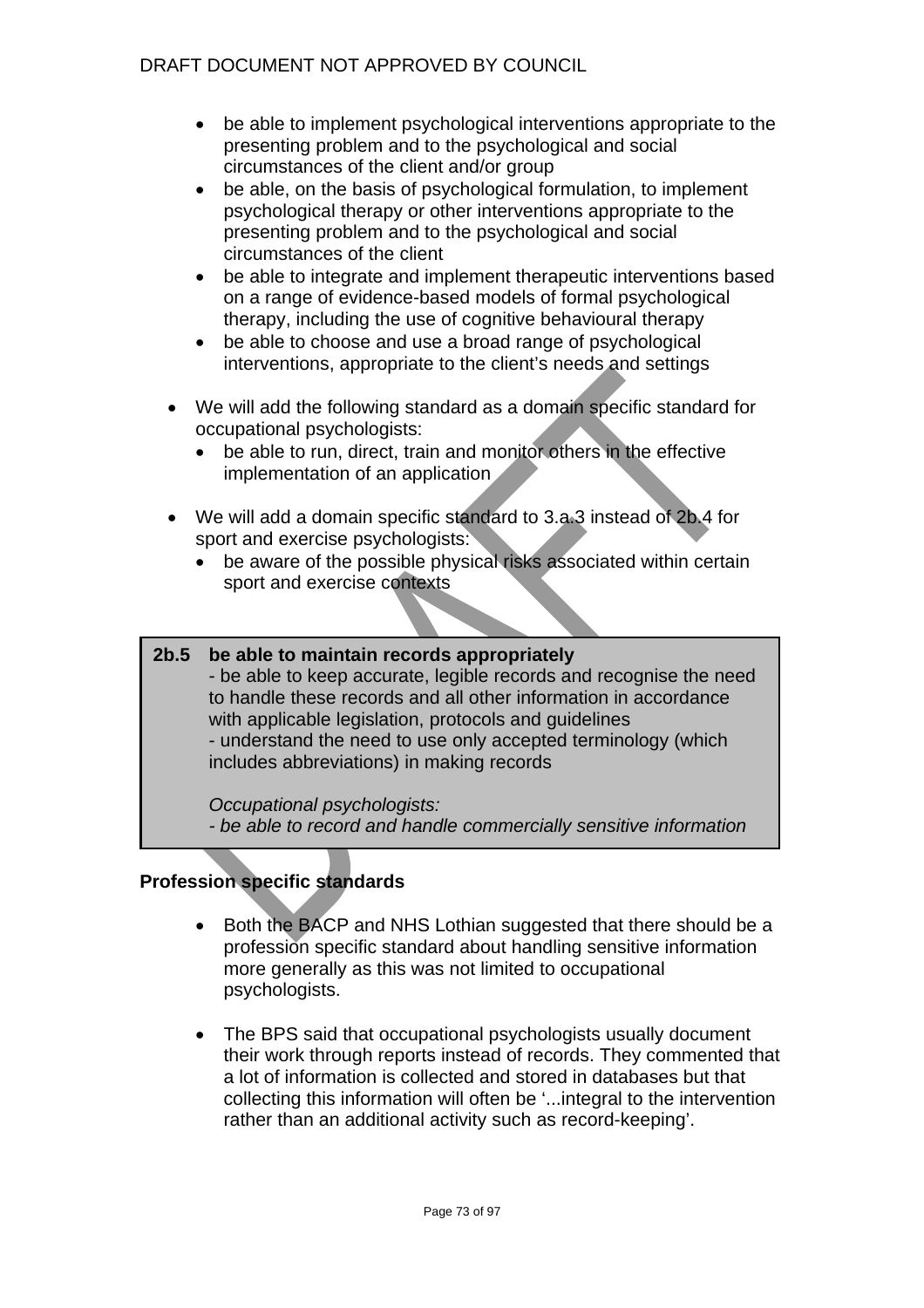## **Domain specific standards**

- The BPS suggested that 'be able to record and handle commercially sensitive information' should be added as a domain specific standard for educational psychologists.
- The BPS suggested that 'be able to record and handle commercially sensitive information' should be replaced with 'be able to manage individually and commercially sensitive information appropriately'.

#### **Our comments**

• We have considered the comments that we received in response to this standard and have decided to remove the domain specific standard for occupational psychologists as we believe that this was incorporated in the generic standards.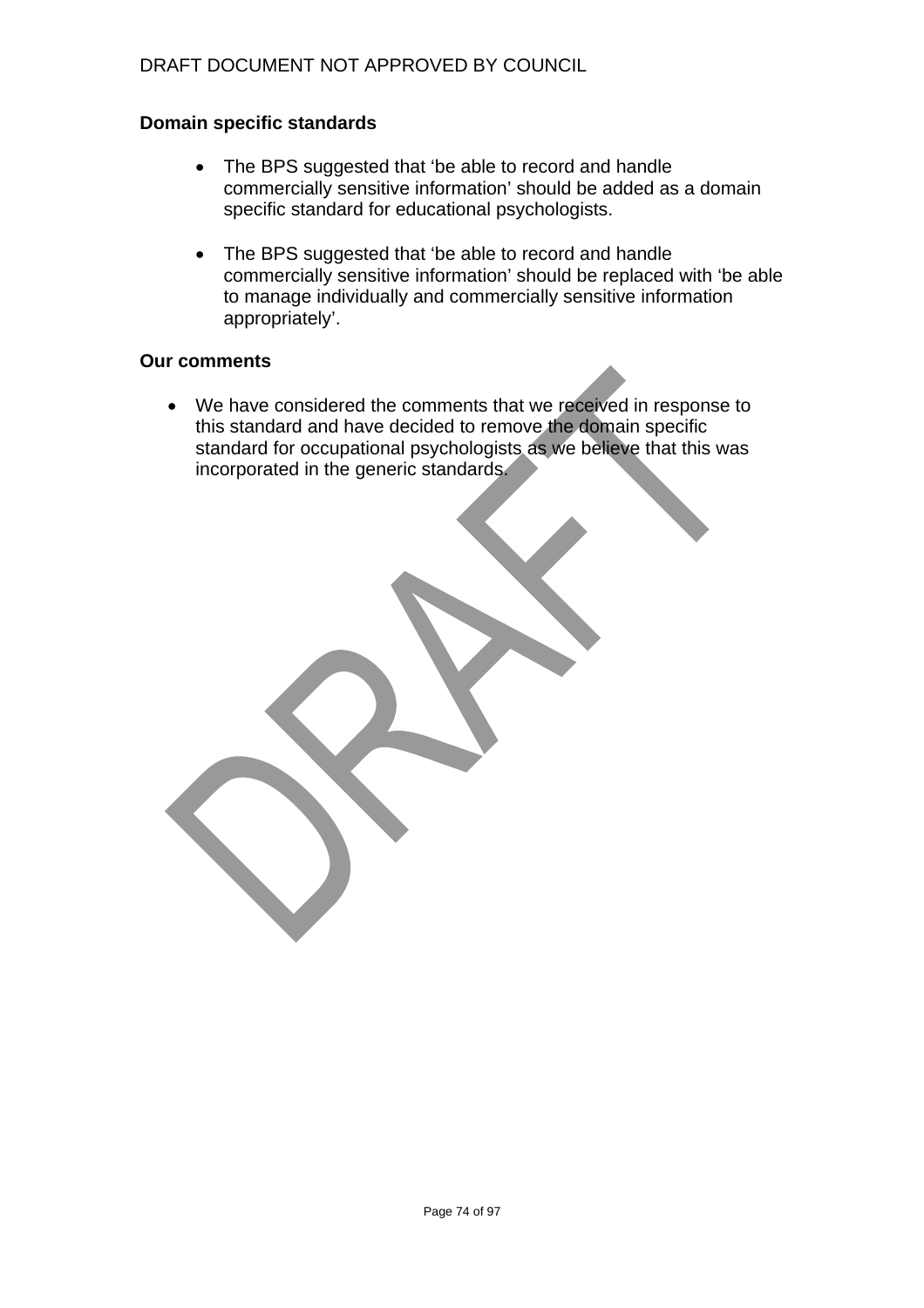## **2c. Critical evaluation of the impact of, or response to, the registrant's actions**

Wigan MBC Educational Psychologists said that they disliked the title of the section 'critical evaluation of the impact or, or response to, the registrant's actions' because they believed that it 'conflicts with 2b c.1 [and was a] unclear and woolly title'.

**2c.1 be able to monitor and review the ongoing effectiveness of planned activity and modify it accordingly**  - be able to gather information, including qualitative and quantitative data that helps to evaluate the responses of service users to their care - be able to evaluate intervention plans using recognised outcome measures and revise the plans as necessary in conjunction with service user - recognise the need to monitor and evaluate the quality of practice and the value of contributing to the generation of data for quality assurance and improvement programmes - be able to make reasoned decisions to initiate, continue, modify or cease treatment or the use of techniques or procedures, and record the decisions and reasoning appropriately *Clinical psychologists: - be able to revise formulations in the light of ongoing intervention and when necessary re-formulating the problem Educational psychologists: - be able to revise formulations in the light of ongoing intervention and when necessary re-formulating the problem Occupational psychologists: - be able to monitor agreements and practices with clients, users, groups and organisations*

### **Generic standards**

- The BPS said that the 'health care concepts' should be removed from this standard.
- The BPS asked for a definition of 'recognised outcome measures' for occupational psychologists. They said that: '…outcome measures would need to be agreed for each intervention'.
- The BPS commented that occupational psychologists did not always need to record the reasons for a change in interventions although this was usually communicated to clients. They suggested that if an intervention was abandoned the client might not want the psychologist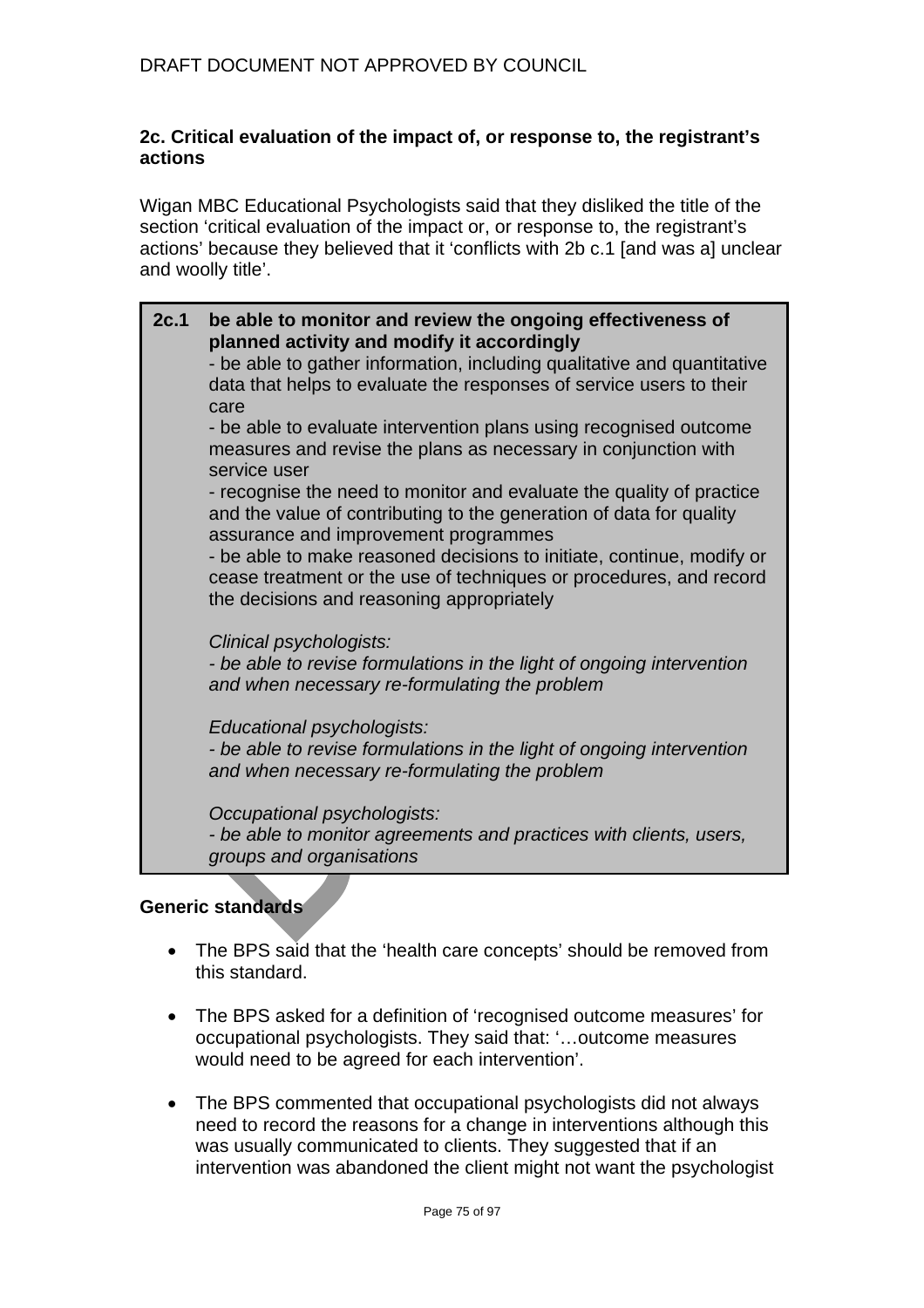to record why. However, it would be necessary to communicate the change effectively and they suggested that the need to communicate this could be in the standard instead.

- Wigan MBC Educational Psychologists proposed two amendments to the generic standards:
	- 'that helps to evaluate the responses of service users to their care' should be amended to 'that helps to evaluate the response of service users'
	- 'modify or cease treatment' should be amended to 'modify or cease intervention'

- The BACP said that all domain specific standards could be removed as they were already covered in the generic standards.
- The BPS suggested one domain specific standard for counselling psychologists:
	- 'be able to revise formulations in the light of ongoing intervention and, when necessary, reformulating the problem'
- The BPS suggested one amendment to the domain specific standard for educational psychologists:
	- 'be able to revise formulations in the light of ongoing intervention and when necessary re-formulating the problem' should be removed and be replaced with 'be able to review assessment and intervention within a cycle of clarification, formulation, intervention and evaluation' for Scottish educational psychologists only
- The BPS suggested one domain specific standard for forensic psychologists:
	- 'be able to review the progress of therapeutic intervention and formulation, revising as required'
- The BPS suggested two domain specific standards for health psychologists:
	- 'be able to revise formulations in the light of ongoing intervention and, when necessary, re-formulate the problem'
	- 'be able to monitor agreements and practices with clients, users, groups and organisations'
- The BPS suggested one additional domain specific standards for occupational psychologists:
	- 'be able to review the effectiveness of the ongoing intervention and discuss appropriate actions with the client to improve or stop an intervention with negative or little impact'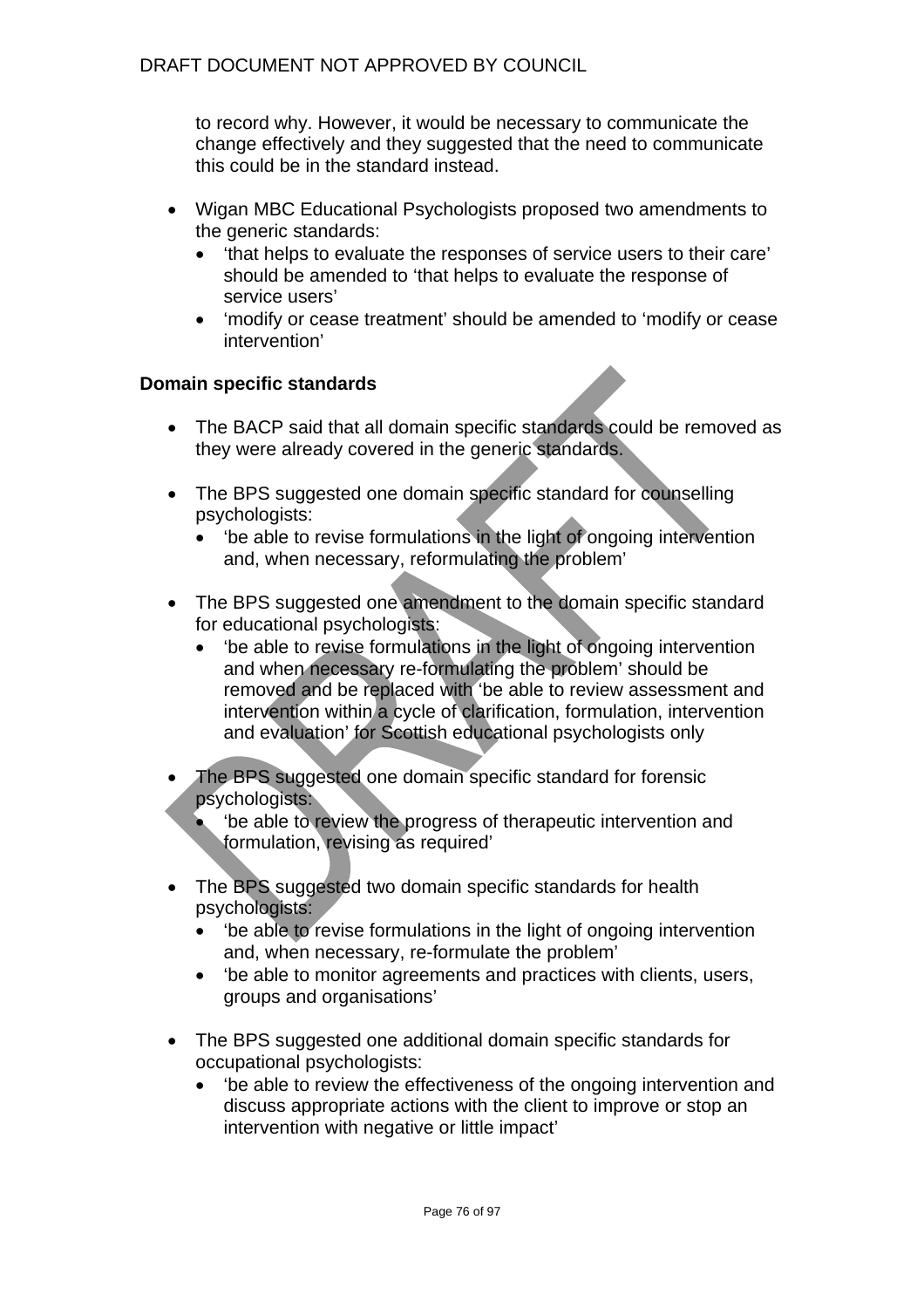# DRAFT DOCUMENT NOT APPROVED BY COUNCIL

- The BPS suggested one domain specific standards for sport and exercise psychologists:
	- 'be able to revise formulations or interventions in the light of ongoing intervention and, when necessary, re-formulate the problem'

### **Our comments**

- Having considered the comments we received, we have added the following standard as a domain specific standard for counselling psychologists, forensic psychologists, health psychologists and sport and exercise psychologists:
	- be able to revise formulations or interventions in the light of ongoing intervention and, when necessary, re-formulate the problem
- We have added the following standard to the domain specific standards for health psychologists:
	- be able to monitor agreements and practices with clients, users, groups and organisations

### **2c.2 be able to audit, reflect on and review practice**

- understand the principles of quality control and quality assurance - be aware of the role of audit and review in quality management, including quality control, quality assurance and the use of appropriate outcome measures

- be able to maintain an effective audit trail and work towards continual improvement

- participate in quality assurance programmes, where appropriate

- understand the value of reflection on clinical practice and the need to record the outcome of such reflection

- recognise the value of case conferences and other methods of review

*Clinical psychologists* 

*- recognise the role and value of supervision* 

*Counselling psychologists:* 

*- recognise the role and value of supervision* 

*- be able to critically reflect on the use of self in the therapeutic process* 

*Educational psychologists* 

- *recognise the role and value of supervision*
- *be able to audit and review the practice of other professionals*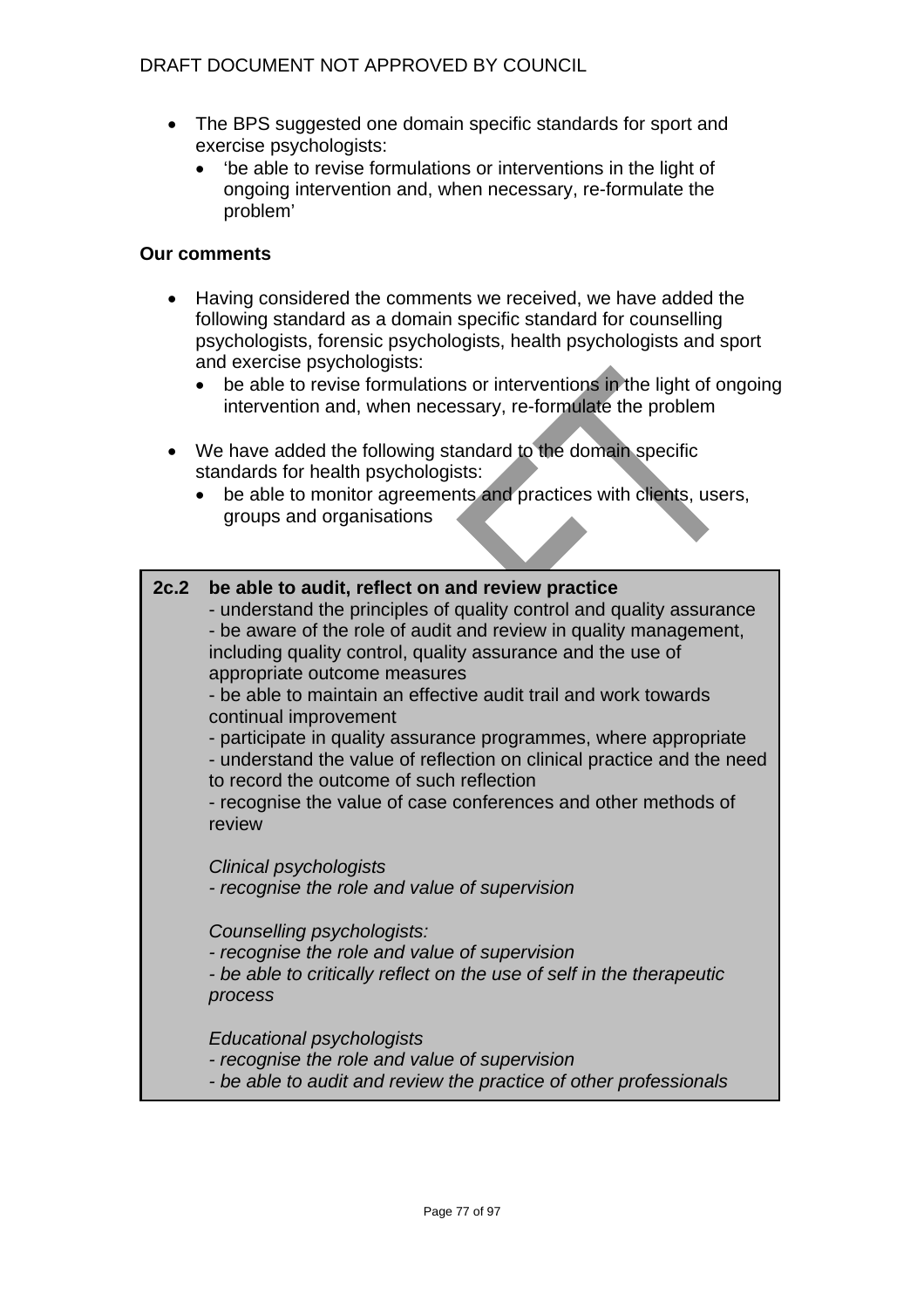# **Generic standards**

• The BPS commented that there was no concept of case conferences within occupational psychology.

## **Profession specific standards**

- The BACP suggested two additional profession specific standards:
	- 'be able to direct the implementation of applications'
	- 'recognise the role and value of supervision'
- One respondent said: 'I would like to see supervision as a requirement, carried out at least monthly, with agreed procedures, based on psychological principles that are facilitative and non-discriminatory.'

- NHS Lothian said 'there appears little value in making the subgroup distinctions under these two generic standards'.
- The BACP suggested that all domain specific standards should be removed except for 'be able to critically reflect on the use of self in the therapeutic process' for counselling psychologists.
- Both NHS Lanarkshire and one individual respondent stated that 'recognise the role and value of supervision' did not provide sufficient information on the range and level of supervision competencies that are an essential part of clinical psychology training. Both respondents suggested that the standard should contain more information to highlight supervision of other professionals or junior or less experienced staff. The individual respondent suggested that additional standards should be added based upon the CTCP Accreditation Criteria 2007.
- One individual said that 'be able to critically reflect on the use of self in the therapeutic process' was relevant to clinical psychologists as well as counselling psychologists.
- The BPS suggested two additional domain specific standards for counselling psychologists:
	- 'be able to demonstrate that they have a commitment to best practice in the interests of their clients'
	- 'be able to demonstrate that they strive to do no harm by recognizing appropriate boundaries and the dynamics of power'
- The BACP questioned why educational psychologists would be in a position to audit and review the practice of other professionals and not other psychologists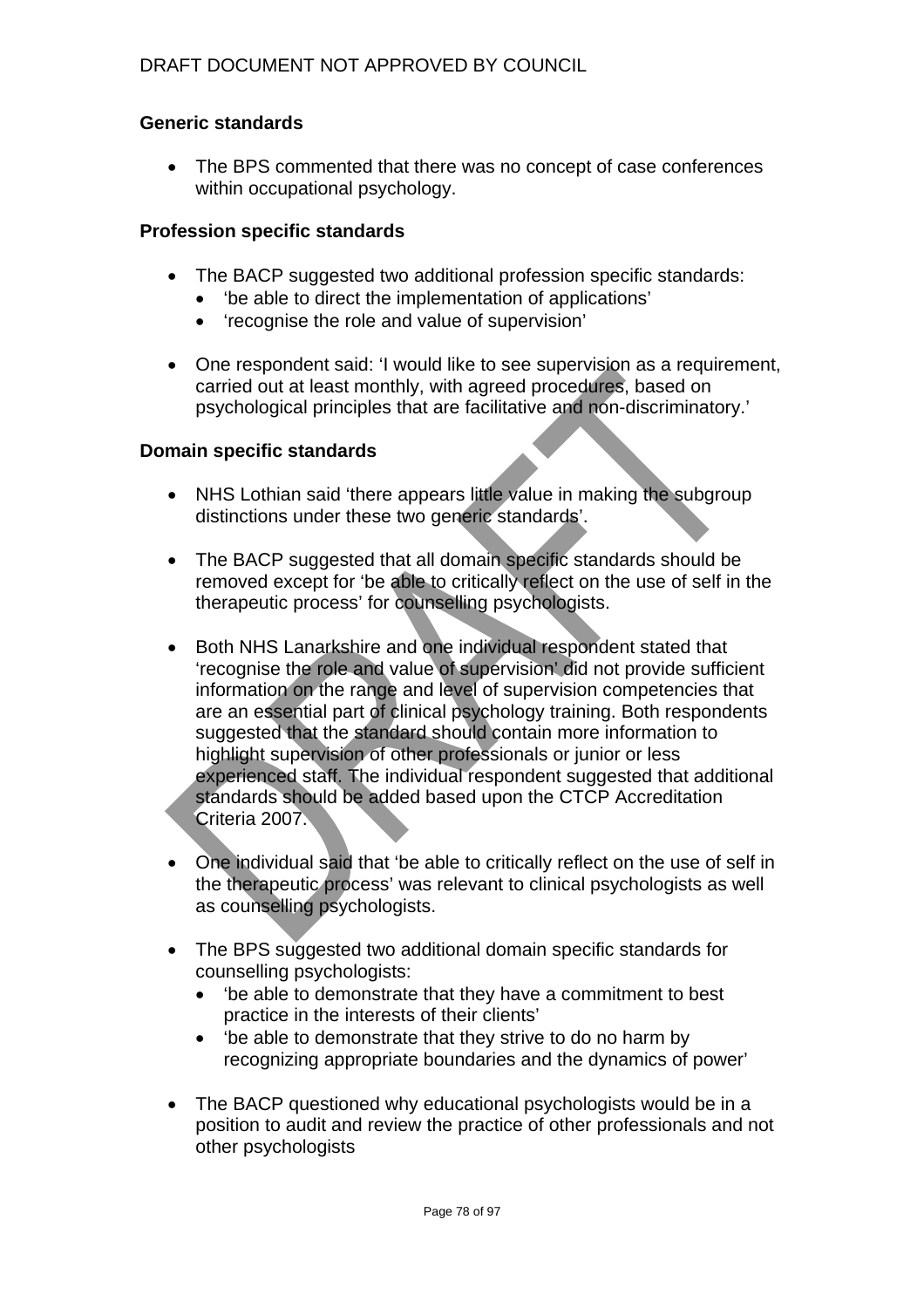- The BPS suggested that 'be able to audit and review practice of other professionals' should be removed as the standard '…is supposed to describe supervision, not management'.
- Wigan MBC Educational Psychologists suggested one domain specific standard for educational psychologists:
	- 'have an entitlement to engage in regular supervision'
- The BPS suggested one domain specific standards for forensic psychologists:
	- 'recognise the role and value of supervision and continuing professional development'
- The BPS suggested two domain specific standards for health psychologists:
	- 'recognise the role and value of supervision'
	- 'be able to engage in a process of critical self-reflection with respect to personal involvement in practice'
- The BPS suggested that one domain specific standard for occupational psychologists should be added relating to supervision.

- We recognise the value of supervision within a practitioner psychology context. However, it is not a function of the standards to lay out requirements around supervision or other areas which have to be met by other professionals or practitioners. We will include the following standard as a domain specific standard for forensic psychologists, health psychologists and occupational psychologists:
	- recognise the role and value of supervision
- We have reviewed the two proposed domain specific standards for counselling psychology. We believe that they are both incorporated within the existing standards, especially 1a.1.
- We have considered the comments we received about the standard 'be able to audit and review the practice of other professionals' and have decided to remove it as we do not feel that it is a threshold standard.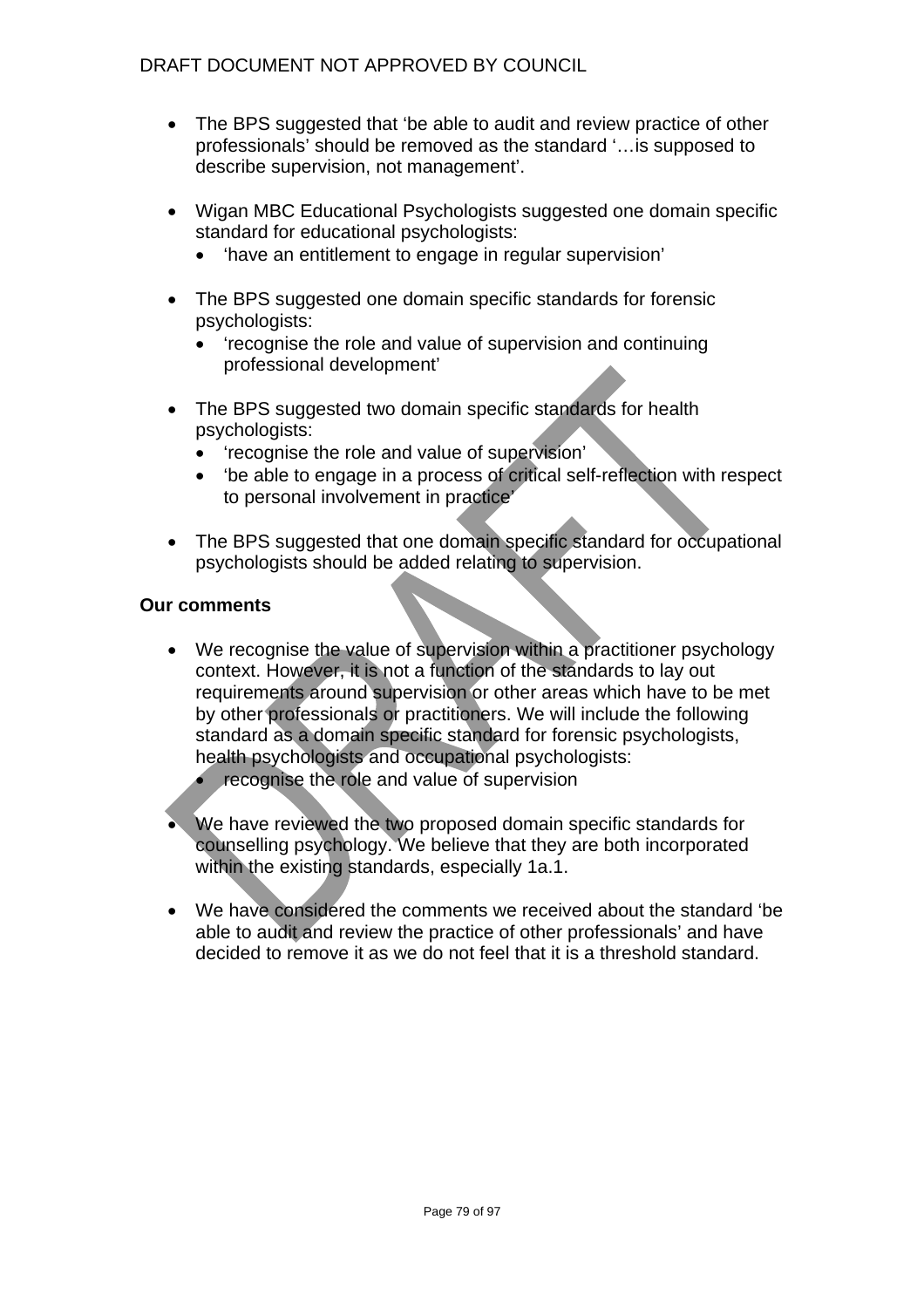# **3a. Knowledge, understanding and skills**

| 3a.1 | know and understand the key concepts of the bodies of<br>knowledge which are relevant to their profession-specific<br>practice                                                                                                                                                                                                                  |
|------|-------------------------------------------------------------------------------------------------------------------------------------------------------------------------------------------------------------------------------------------------------------------------------------------------------------------------------------------------|
|      | - understand the structure and function of the human body, relevant<br>to their practice, together with knowledge of health, disease, disorder<br>and dysfunction                                                                                                                                                                               |
|      | - be aware of the principles and applications of scientific enquiry,<br>including the evaluation of treatment efficacy and the research<br>process                                                                                                                                                                                              |
|      | - recognise the role of other professions in health and social care<br>- understand the theoretical basis of, and the variety of approaches<br>to, assessment and intervention                                                                                                                                                                  |
|      | - understand the impact of differences such as gender, sexuality,<br>ethnicity, culture, religion and age on psychological wellbeing                                                                                                                                                                                                            |
|      | <b>Clinical psychologists</b><br>- understand the role of the clinical psychologist across a range of<br>settings and services                                                                                                                                                                                                                  |
|      | understand theories and evidence concerning psychological<br>development and psychological difficulties across the lifespan and<br>their assessment and remediation                                                                                                                                                                             |
|      | understand more than one evidence-based model of formal<br>psychological therapy                                                                                                                                                                                                                                                                |
|      | understand psychological models related to how biological,<br>sociological and circumstantial or life-event related factors impinge<br>on psychological processes to affect psychological well-being<br>understand psychological models related<br>$\sigma$ f<br>to<br>$\boldsymbol{a}$<br>range<br>presentations including:                    |
|      | clients with presentations from acute to enduring and mild to<br>severe                                                                                                                                                                                                                                                                         |
|      | problems with biological or neuropsychological causation<br>problems with mainly psychosocial factors including problems of<br>coping, adaptation and resilience to adverse circumstances and<br>life events, including bereavement and other chronic physical and<br>mental health conditions<br>- understand psychological models related to: |
|      | clients from a range of social and cultural backgrounds<br>clients of all ages                                                                                                                                                                                                                                                                  |
|      | clients across a range of intellectual functioning<br>clients with significant levels of challenging behaviour<br>clients with developmental learning disabilities and cognitive<br>impairment                                                                                                                                                  |
|      | clients with communication difficulties<br>clients with substance misuse problems                                                                                                                                                                                                                                                               |
|      | clients with physical health problems                                                                                                                                                                                                                                                                                                           |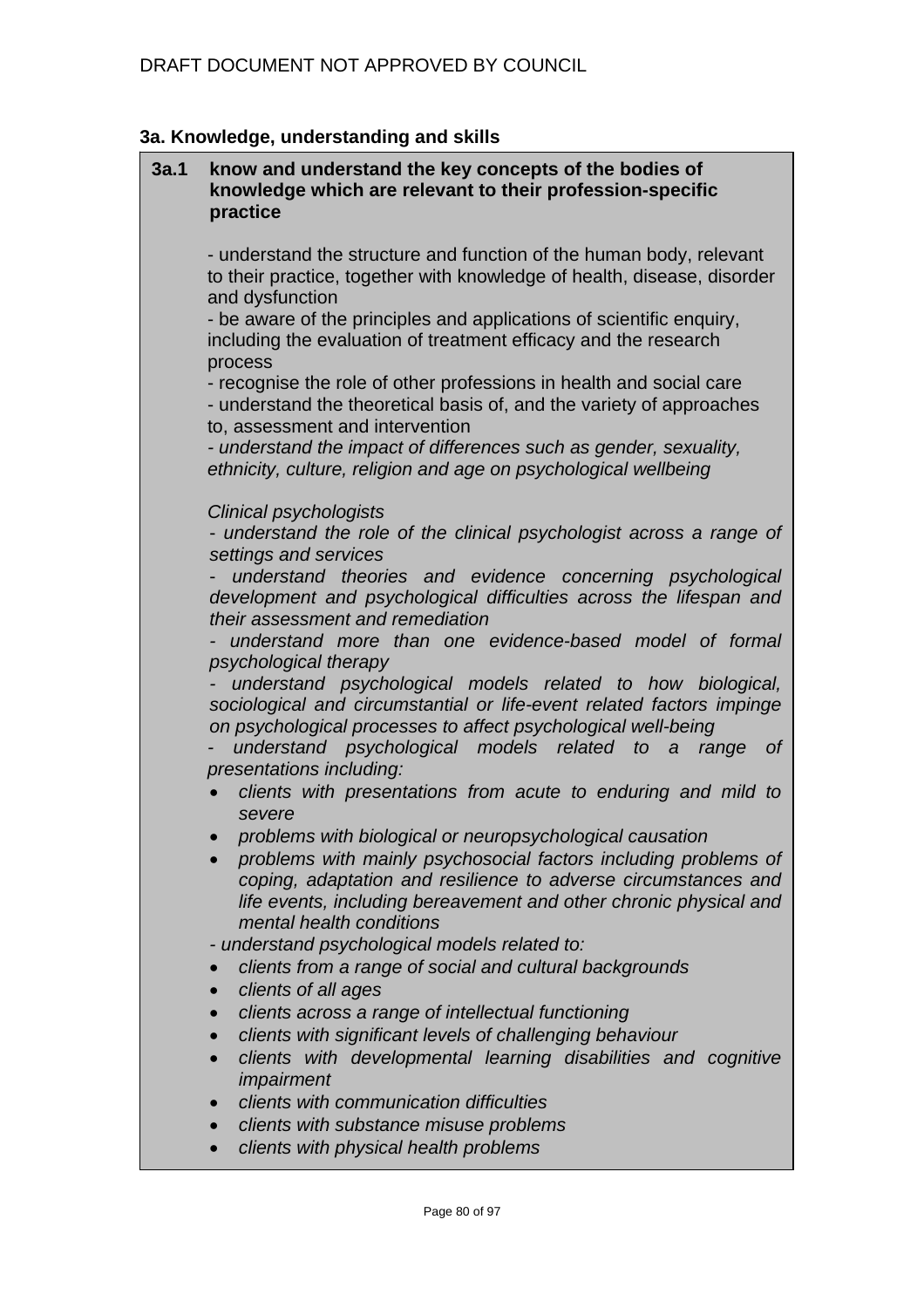| 3a. 1 continued                                                                                                                                                                                                                                                                                                                                                                                                                                                                                                                                                                                                                                                                                                                                                                                                                                                                                                                                                                                                                                                                                                                                                                                                                              |  |  |
|----------------------------------------------------------------------------------------------------------------------------------------------------------------------------------------------------------------------------------------------------------------------------------------------------------------------------------------------------------------------------------------------------------------------------------------------------------------------------------------------------------------------------------------------------------------------------------------------------------------------------------------------------------------------------------------------------------------------------------------------------------------------------------------------------------------------------------------------------------------------------------------------------------------------------------------------------------------------------------------------------------------------------------------------------------------------------------------------------------------------------------------------------------------------------------------------------------------------------------------------|--|--|
| Clinical psychologists continued<br>- understand psychological models related to:<br>working with individual clients, couples, families, carers, groups<br>and at the organisational and community level<br>working in a variety settings including in-patient or other<br>residential facilities with high dependency needs, secondary<br>health care, and community or primary care<br>- understand change processes in service delivery systems<br>- understand social approaches such as those informed by<br>community, critical and social constructivist perspectives<br>- understand leadership theories and models, and their application<br>to service delivery and clinical practice<br>- understand the impact of psychopharmacological and other<br>clinical interventions on psychological work with clients                                                                                                                                                                                                                                                                                                                                                                                                                   |  |  |
| <b>Counselling psychologists</b><br>- understand the philosophical bases which underpin those<br>psychological theories which are relevant to counselling<br>psychology<br>- understand the philosophy, theory and practice of more than one<br>model of psychological therapy<br>- understand the therapeutic relationship and alliance as<br>conceptualised by each model<br>- understand the spiritual and cultural traditions relevant to<br>counselling psychology<br>- understand the primary philosophical paradigms that inform<br>psychological theory with particular regard to their relevance to,<br>and impact upon, the understanding of the subjectivity and inter-<br>subjectivity of experience throughout human development<br>- understand theories of human cognitive, emotional, behavioural,<br>social and physiological functioning relevant to counselling<br>psychology<br>- understand different theories of lifespan development<br>- understand social and cultural contexts and the nature of<br>relationships throughout the lifespan<br>- understand theories of psychopathology and of change<br>- understand the impact of psychopharmacology and other<br>interventions on psychological work with clients |  |  |
| Educational psychologists<br>- understand the role of the educational psychologist across a<br>range of settings and services<br>- understand psychological theories of, and research evidence in,<br>child and adolescent development relevant to educational<br>psychology                                                                                                                                                                                                                                                                                                                                                                                                                                                                                                                                                                                                                                                                                                                                                                                                                                                                                                                                                                 |  |  |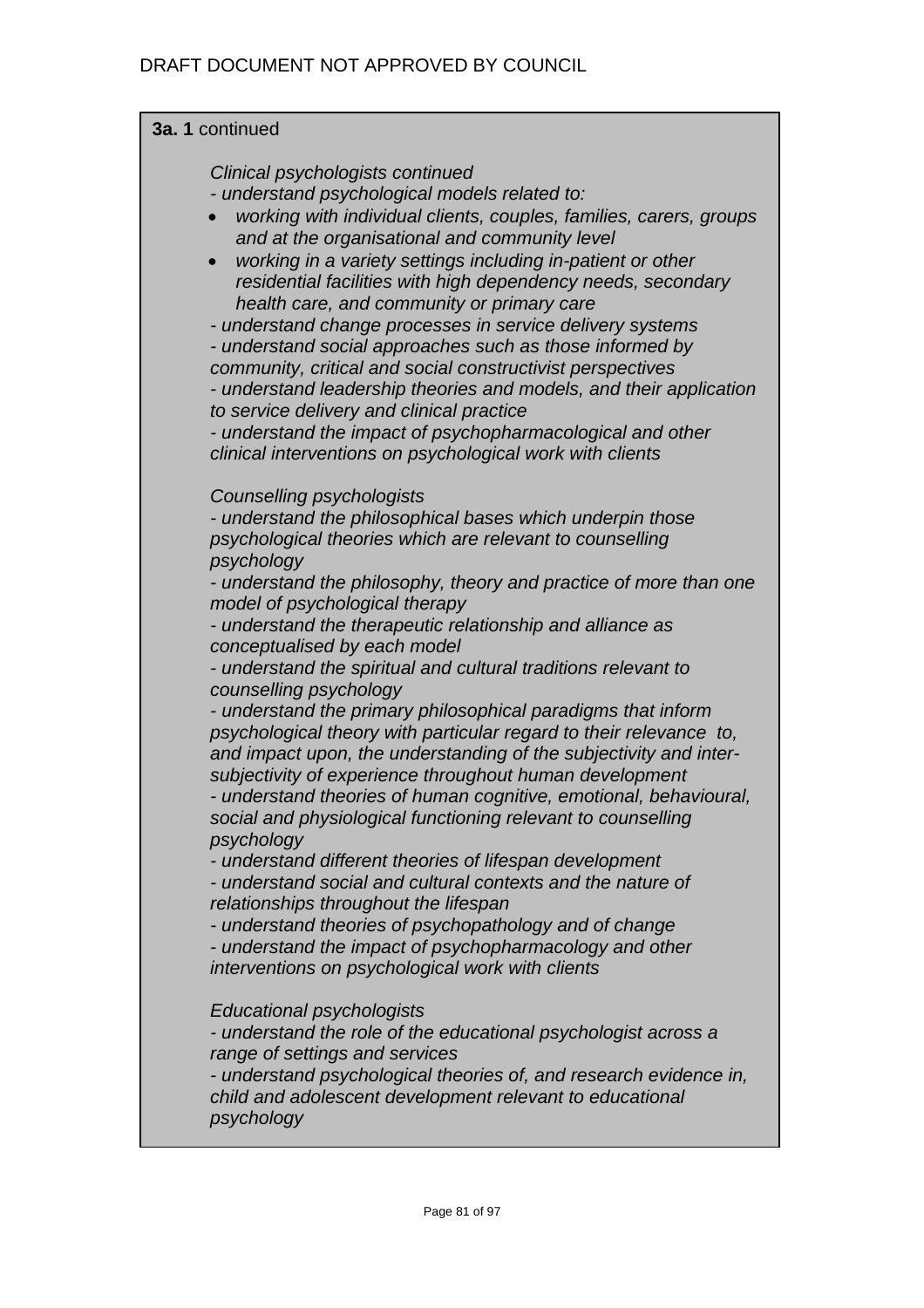## **3a. 1** continued

*Educational psychologists continued* 

*- understand the structures and systems of a wide range of settings in which education and care are delivered for children and young people* 

*- understand psychological models related to the influence of school ethos and culture, educational curricula, communication systems, management and leadership styles on the cognitive, behavioural, emotional and social development of children and young people* 

*- understand psychological models of the factors leading to underachievement and disaffection amongst vulnerable groups, social exclusion and poor behaviour* 

*- understand theories and evidence underlying psychological intervention with children and young people, their parents/carers, and education and other professionals* 

*- understand psychological models related to the influence on development of children and young people from:* 

- *family structures and processes*
- *cultural and community contexts*

*- understand the theoretical basis of, and the variety of approaches to, consultation and assessment in educational psychology* 

### *Forensic psychologists*

*- understand the legal framework of the law and the civil and criminal justice systems* 

*- understand the applications of psychology to processes in the justice system, including:* 

- *psychology applied to the process of investigation*
- *psychology applied to the legal process*
- *psychology as applied to the court dispersal system including community and custodial practices*

*- understand the psychological interventions related to different client groups including victims of offences, offenders, litigants, appellants and individuals seeking arbitration and mediation* 

### *Health psychologists*

*- understand context and perspectives in health psychology* 

- *understand the epidemiology of health and illness*
- *understand psychological models relating to:*
- *biological mechanisms of health and disease*
- *health-related cognitions*
- *stress, health and illness*
- *chronic illness and disability*
- *individual differences in health and illness*
- *lifespan, gender and cross-cultural perspectives*

*- understand applications of health psychology and professional issues*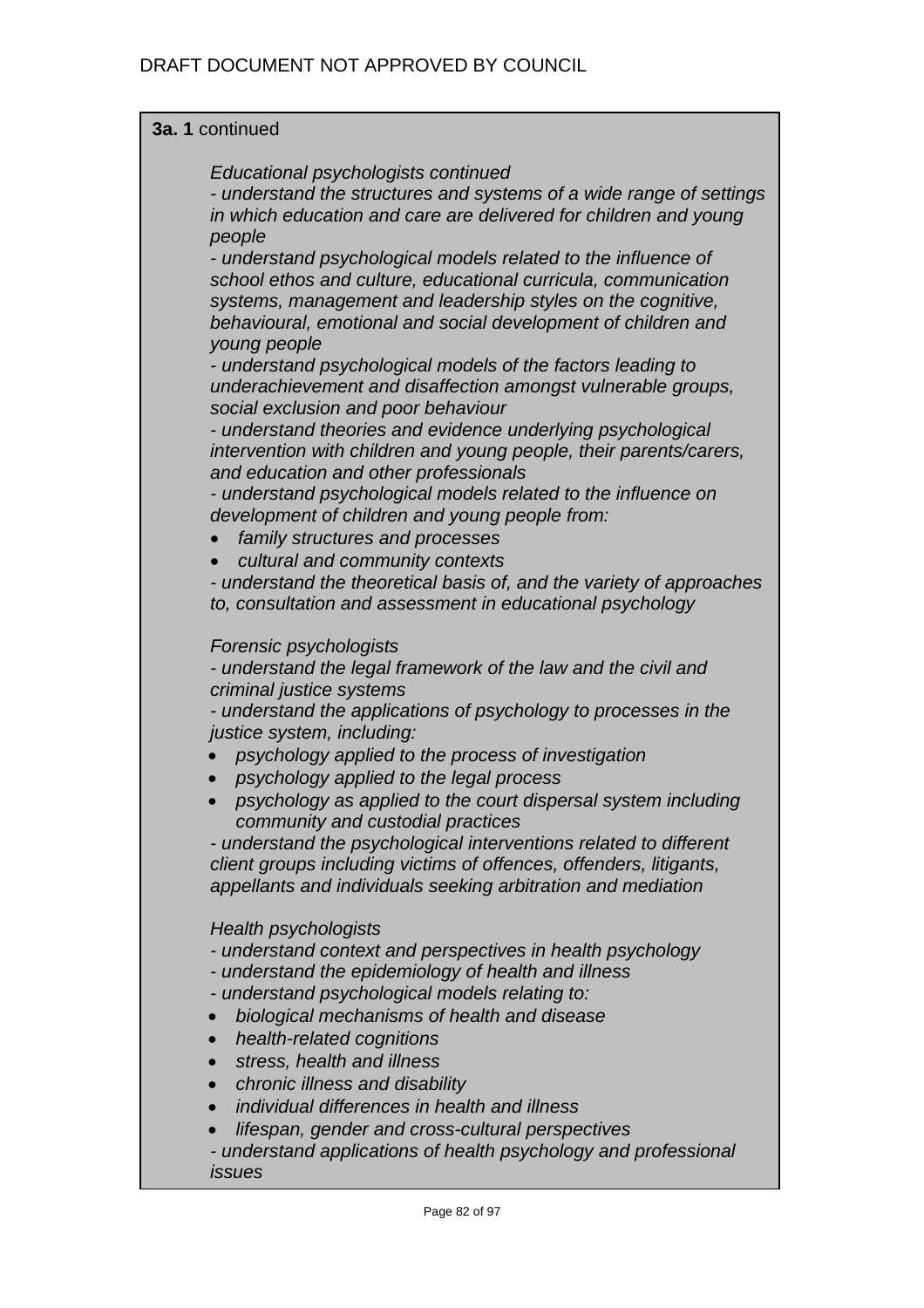| 3a. 1 continued                                                                                                                                                                                                                                                                                                                                                                                                                                                                                                                                                                                                                             |  |  |
|---------------------------------------------------------------------------------------------------------------------------------------------------------------------------------------------------------------------------------------------------------------------------------------------------------------------------------------------------------------------------------------------------------------------------------------------------------------------------------------------------------------------------------------------------------------------------------------------------------------------------------------------|--|--|
| Occupational psychologists<br>- understand the following in occupational psychology:<br>human-machine interaction<br>design of environments and work<br>$\bullet$<br>personnel selection and assessment<br>$\bullet$<br>performance appraisal and career development<br>$\bullet$<br>counselling and personal development<br>$\bullet$<br>training<br>employee relations and motivation                                                                                                                                                                                                                                                     |  |  |
| - organisational development and change<br>Sport and exercise psychologists<br>- understand the following related to performance:<br>motor skills<br>• practice skills<br>cognition, learning and perception<br>$\bullet$<br>- understand the following related to psychological skills:<br>arousal and anxiety<br>$\bullet$<br>confidence<br>$\bullet$<br>coping and techniques such as relaxation<br>$\bullet$<br>goal setting<br>$\bullet$<br>biofeedback<br>$\bullet$<br>imagery<br>$\bullet$<br>stress<br>$\bullet$<br>inoculation<br>- understand the following related to life-span issues and social<br>processes:<br>team cohesion |  |  |
| group identity<br>trust<br>co-operation and competition<br>leadership<br>- understand the following related to exercise and physical activity:<br>determinants<br>outcomes in relation to mood, self esteem and cognition<br>$\bullet$<br>problems of addiction and injury<br>- understand the influence of individual differences such as                                                                                                                                                                                                                                                                                                  |  |  |

*personality, motivation, gender and special groups such as the elite, disabled and talented*

# **Generic standards**

• The British Association of Arts Therapists commented '…this item reads more like a statement for "Agenda for Change" than a SoP. The SoPs need to be generic enough to include all client groups.'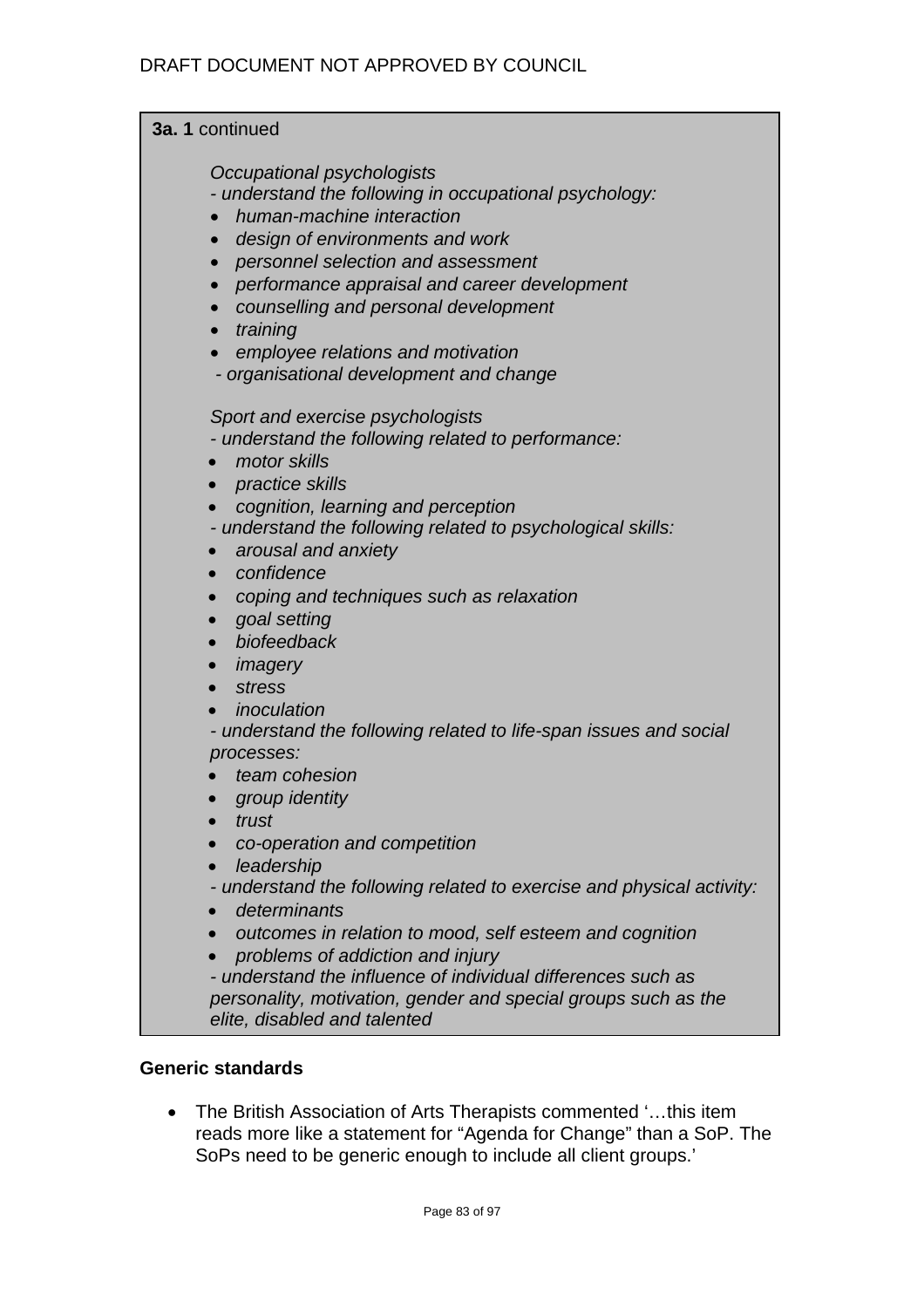# DRAFT DOCUMENT NOT APPROVED BY COUNCIL

- Wigan MBC Educational Psychologists proposed a number of amendments to the generic standards. They suggested that:
	- 'understand the structure and function of the human body, relevant to their practice, together with knowledge of health, disease, disorder and dysfunction' should be replaced with 'be aware of the psychological impact of physiological differences. Liaise with relevant professionals' in the first generic standard;
	- 'treatment' should be replaced with 'intervention' in the second generic standard 'be aware of the principles and applications of scientific enquiry, including the evaluation of treatment efficacy and the research process'; and
	- 'education' should be added to 'health and social care' in the third generic standard 'recognise the role of other professions in health and social care'.
- The BPS said that all health care concepts should be removed from this standard. As part of this change, they suggested that 'health and social care' should be removed or replaced with 'in relation to their own practice' within the standard 'in recognise the role of other professions in health and social care'. The BPS commented that for occupational psychologists '… there is no specific reason to recognise the role of other professions in health and social care'.
- The BPS commented that occupational psychologists do not deliver 'treatment' and therefore, the evaluation of 'treatment efficacy' is not central their practice.
- Educational psychologists within the BPS proposed two changes to the generic standards:
	- Everything after 'practice' should be deleted in 'understand the structure and function of the human body, relevant to their practice, together with knowledge of health, disease, disorder and dysfunction'.
	- Everything after 'scientific enquiry' should be removed in 'be aware of the principles and applications of scientific enquiry, including the evaluation of treatment efficacy and the research process'
- The BPS commented that an understanding of the structure and function of the human body was of little relevance to occupational psychologists.

# **Profession specific standards**

• Wigan MBC Educational Psychologists suggested that 'ability' should be inserted in between 'gender and sexuality' in the profession specific standard 'understand the impact of differences such as gender, sexuality, ethnicity, culture, religion and age on psychological wellbeing'.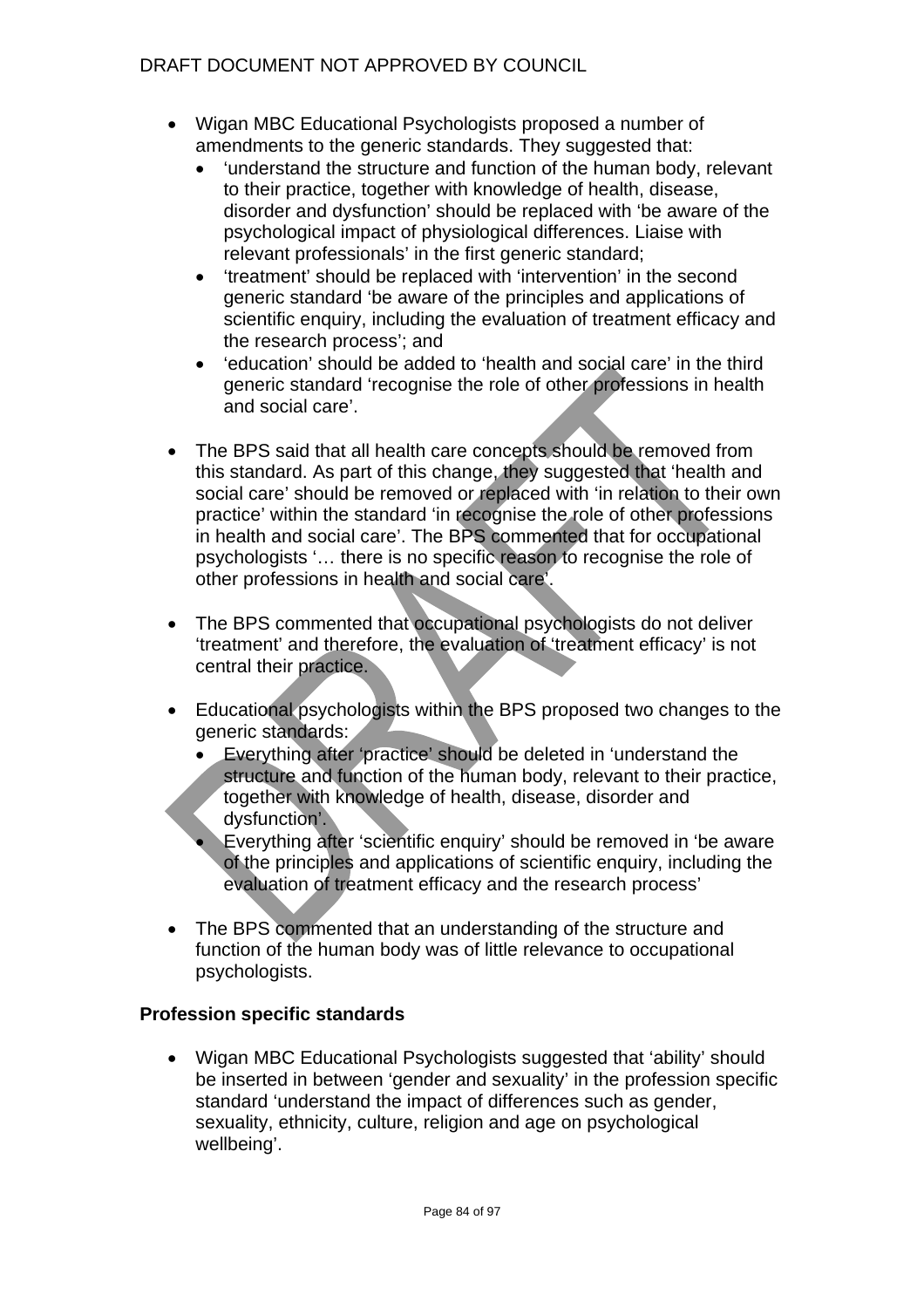# DRAFT DOCUMENT NOT APPROVED BY COUNCIL

- The BACP suggested that several standards should be moved from domain specific to profession specific:
	- 'understand the role of the psychologist in own area of specialism, across a range of settings and services'
	- 'understand the impact of psychopharmacology and other interventions on psychological work with clients'
	- 'understand theories of psychopathology and of change'
- The BPS suggested that for occupational psychologists 'behaviour' would be a better term than 'psychological well-being' in the profession specific standard 'understand the impact of differences such as gender, sexuality, ethnicity, culture, religion and age on psychological wellbeing'.
- The BPS suggested that 'understand the core areas of psychology' should be added to the profession specific standards.
- One respondent said that all applicants for post-graduate training courses in applied psychology currently must have a foundation of knowledge and understanding of psychology at an undergraduate level. They commented that if the standards of proficiency are going to cover the knowledge currently required to attain chartership it would be necessary to either include attainment of this knowledge or alternatively include the knowledge outcomes within the standards of proficiency. They suggested 'have a broad foundation of knowledge in the areas of cognitive psychology, psychobiology, social psychology, developmental psychology, individual differences, conceptual issues in psychology, research design and quantitative methods'.

- One individual asked what understanding registrants should have of ... more than one evidence-based model of formal psychological therapy'? They asked how the competence would be assessed and how it would be part of the syllabus of education and training programmes.
- One respondent asked what was meant by 'understand change processes in service delivery systems' and how this would be demonstrated. They also asked whether 'understand leadership theories and models' would be incorporated within the syllabus of education and training programmes.
- The BACP suggested several amendments to the domain specific standards for clinical psychologists:
	- Made first standard generic and moved to profession specific
	- Removed 'understand psychological models related to presentations including etc' as believed gave too much detail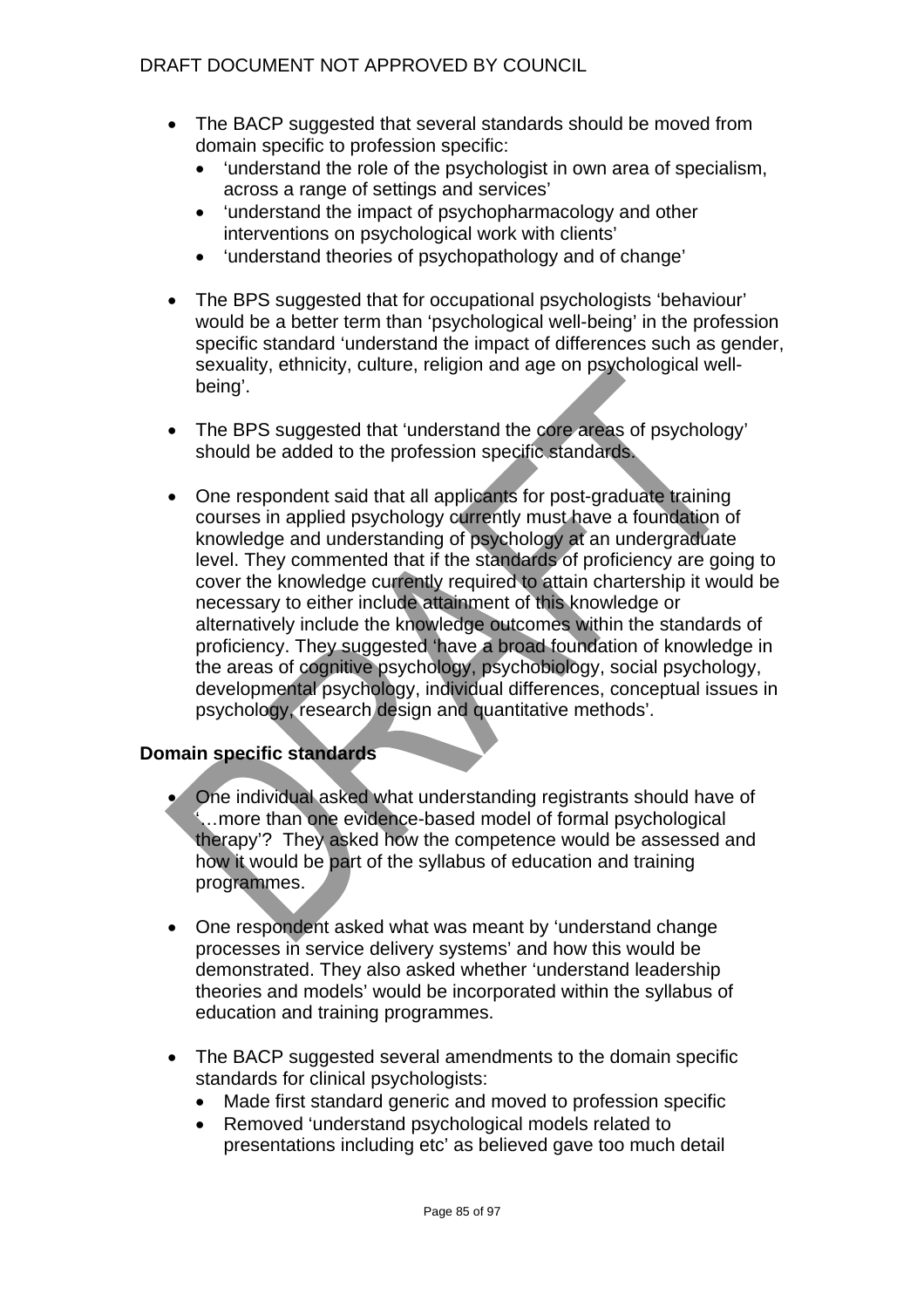- Removed 'understand psychological models related to: clients from a range of social and cultural backgrounds etc' as believed repetitive and generic
- Removed 'understand psychological models related to: working within individual clients etc' as they believed it was already covered within the other standards
- Removed 'understand change processes in service delivery systems'
- Removed 'understand social approaches such as those informed by community, critical and social constructivist perspectives'
- Moved 'understand impact of psychopharmalogical' to profession specific
- The BACP suggested several amendments to the domain specific standards for counselling psychologists:
	- Replaced 'which' with 'that' in the first standard
	- Removed the rest of the domain specific standards after 'understand the philosophy, theory and practice of more than one model of psychological therapy'. The BACP commented that they believed all these standards were covered within the first two domain specific standards
- Wigan MBC Educational Psychologists suggested that 'understand psychological models of the factors leading to underachievement and disaffection amongst vulnerable groups, social exclusion and poor behaviour' should be amended to 'understand psychological models of the factors leading to different outcomes including social exclusion, underachievement and disaffection amongst vulnerable groups' in the domain specific standards for education psychologists.
- The BACP suggested several amendments to the domain specific standards for educational psychologists:
	- Remove the first standard as it was covered by the new profession specific standard they suggested
	- Remove all standards from 'understand psychological models of the factors' to the end as they were already covered by the rest of the domain specific standards
- The BPS suggested two amendments to the domain specific standards for educational psychologists:
	- Replace 'understand psychological models of the factors leading to underachievement and disaffection amongst vulnerable groups, social exclusion and poor behaviour' with 'understand psychological models of the factors lead to underachievement, disaffection and social exclusion amongst vulnerable groups'
	- Add 'organisations and systems' to the list of psychological models related to the influence on development of children and young people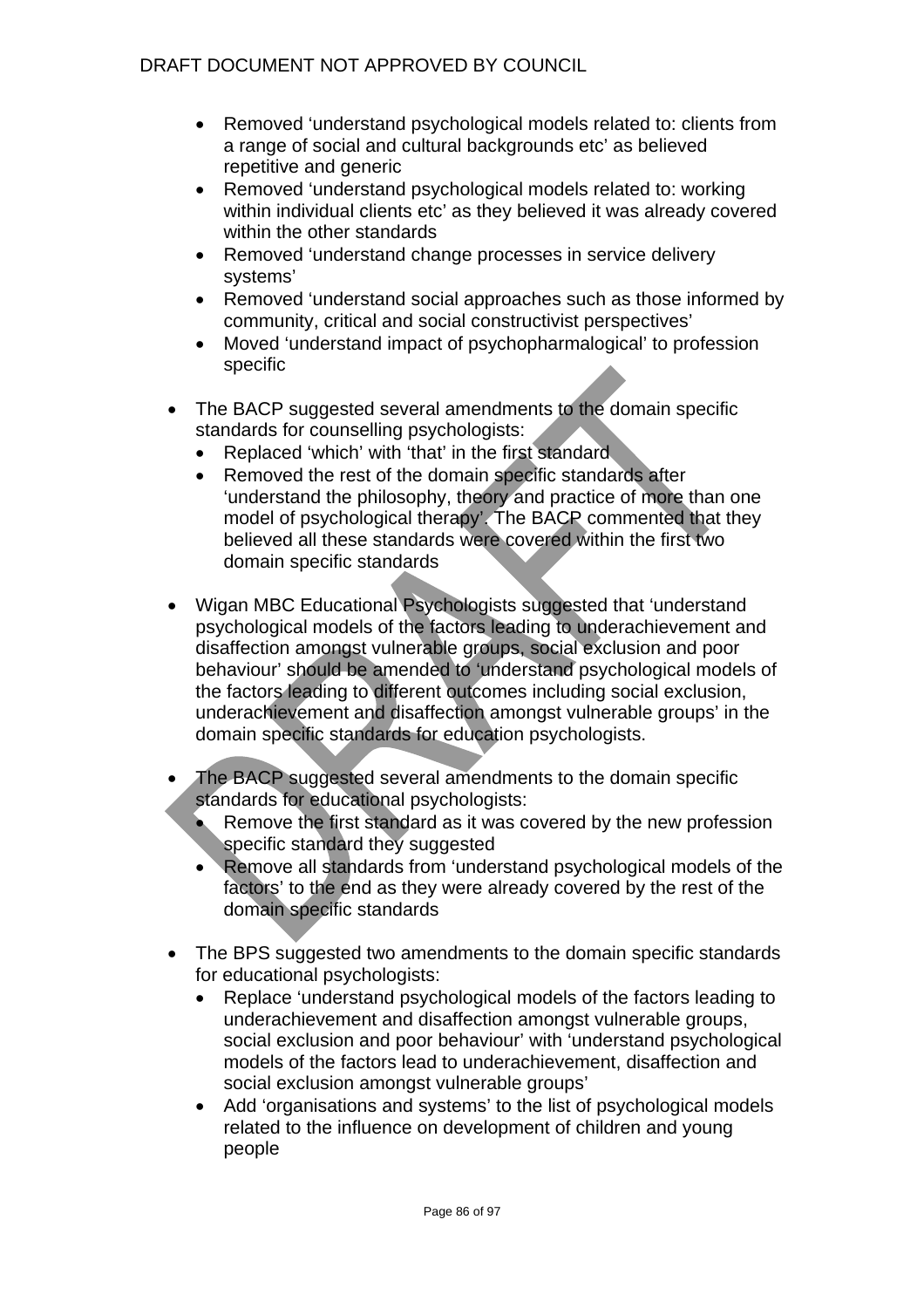- The BACP suggested several amendments to the domain specific standards for forensic psychologists:
	- Add 'understand the application of psychological theory to criminal investigation, understanding criminal behaviour and the treatment of criminals'
	- Remove 'understand the applications of psychology to processes' as the standard was too detailed
	- Remove the last standard as already covered in those for 2a.2
- The BPS suggested several amendments to the domain specific standards for forensic psychologists
	- Delete 'understand the legal framework of the law and the civil and criminal justice system'
	- Delete 'understand the applications of psychology to processes in the justice system…' and replace with 'understand the application of psychology in the legal system'
	- Add 'understand the application and integration of a range of theoretical perspectives on socially and individually damaging behaviours, including psychological, social and biological perspectives'
	- Add 'understand theory and its application to the provision of effective psychological therapies, including that focussed on the provision of effective offence-focussed therapy and therapy applied to the victims of offences'
	- Add 'understand effective assessment approaches with individuals presenting with individual and/or socially damaging behaviour'
	- Add 'understand the importance of providing therapy which is responsive to a client's individual needs, eg learning style, interpersonal style, impairment due to substance use, etc'
	- Add 'understand the application of consultation models to service delivery and practice, including the role of leadership and group processes'
	- Add 'understand the development of criminal and anti-social behaviour'
- The BACP suggested several amendments to the domain specific standards for health psychologists:
	- Add 'understand the psychological models and principles that are used to promote changes in people's attitudes, behaviour and thinking about health and illness' to replace all other domain specific standards
	- Remove 'understand context and perspectives in health psychology' and made generic
	- Remove all other standards as they believed that the list was too prescriptive
- The BPS suggested several amendments to the domain specific standards for health psychologists
	- Delete 'understand context and perspectives in health psychology'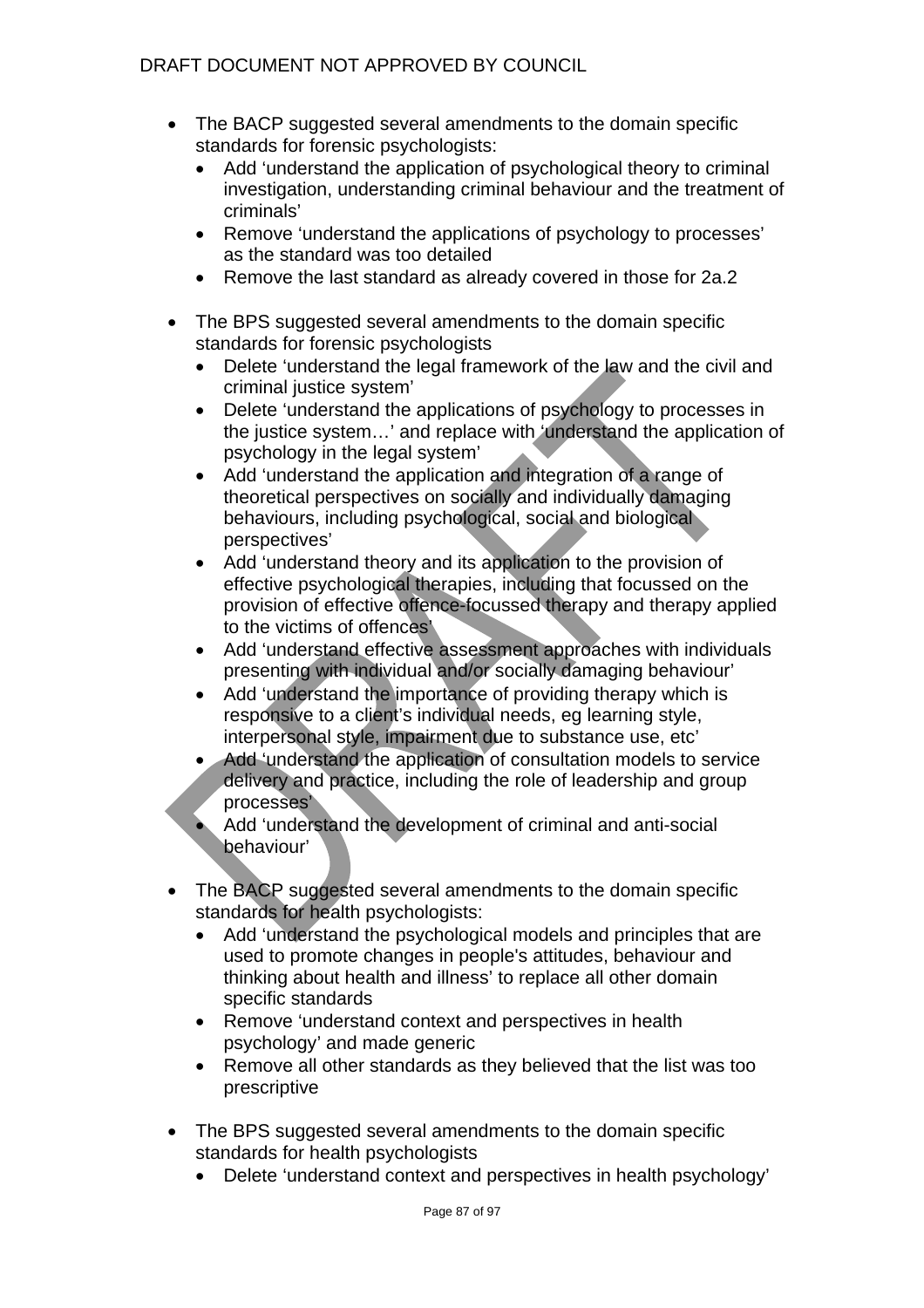# DRAFT DOCUMENT NOT APPROVED BY COUNCIL

- Delete 'understand the epidemiology of health and illness'
- Add 'understand context and perspectives in health psychology'
- Add 'understand the epidemiology of health and illness'
- Add 'understand biological mechanisms of health and disease'
- Add 'understand health-related cognitions and behaviour'
- Add 'understand individual differences in health and illness'
- Add 'understand stress, health and illness'
- Add 'understand long term conditions and disability'
- Add 'understand lifespan, gender and cross-cultural perspectives'
- Add 'understand healthcare in professional settings'
- Add 'understand applications of health psychology (e.g. designing interventions, health education/promotion, theoretical backgrounds to interventions, behaviour change techniques)'
- Add 'understand research methods (including measurement issues) applied to health psychology (both qualitative and quantitative)'
- Add 'understand issues relevant to professional practice in health psychology (e.g. ethical codes of conduct, legal and statutory obligations)'
- Add 'implement and maintain systems for legal, ethical and professional standards in applied psychology'
- Add 'contribute to the continuing development of oneself as a professional health psychologist'
- Add 'develop and maintain effective leadership and collaborative working in teams'
- Add 'develop and implement public health policy into practice'
- Add 'provide psychological advice and guidance to individuals, groups and organisations'
- Add 'conduct health psychology assessments to meet the health needs and services of individuals, groups and communities/organisations'
- Add 'conduct systematic reviews'
- Add 'design and conduct psychological research'
- Add 'analyse and evaluate psychological research data'
- Add 'initiate and develop psychological research'
- Add 'assess requests for consultancy'
- Add 'plan consultancy'
- Add 'establish, develop and maintain working relationships with clients'
- Add 'conduct consultancy'
- Add 'monitor the process of consultancy'
- Add 'evaluate the impact of the consultancy'
- Add 'plan and design training programmes that enable students to learn about psychological knowledge, skills and practices'
- Add 'deliver training programmes encompassing psychological knowledge, skills and practices'
- Add 'plan and implement assessment procedures for training programmes encompassing psychological knowledge, skills and practices'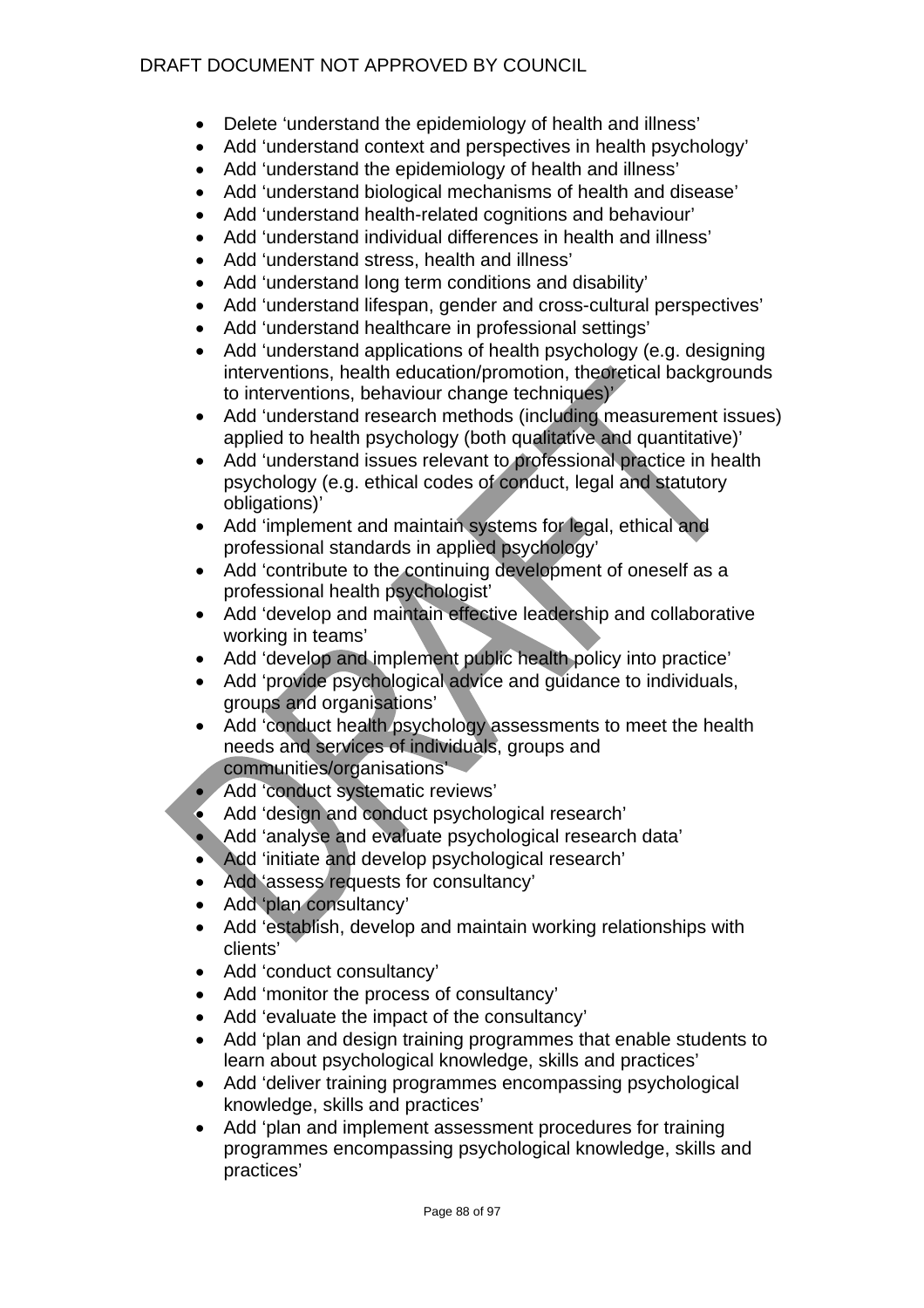- Add 'evaluate training programmes encompassing psychological knowledge, skills and practices'
- The BACP suggested several amendments to the domain specific standards for occupational psychologists:
	- Add 'understand and apply theories regarding performance of people at work, in training, how organisations function and how individuals and small groups behave at work' to replace the list to ensure balance between the domains and to prevent the standards from being too prescriptive
- The BPS suggested several amendments to the domain specific standards for sport and exercise psychologists:
	- Delete all existing domain specific standards
	- Add 'understand the following in sport and exercise psychology:
		- o performance (such as motor skills; practice techniques; cognition; learning and perception)
		- o psychological skills (such as arousal and anxiety; confidence; coping and techniques such as relaxation, goal setting, biofeedback, imagery, stress, inoculation)
		- o lifespan issues (such as early-life; mid-life; later life)
		- o social processes (such as interpersonal and communication skills; team cohesion; group identity; trust, co-operation and competition; leadership)
		- o exercise and physical activity (such as determinants, e.g. motives, barriers and adherence; outcomes in relation to mood, self –esteem and cognition; problems of dependence and injury)
		- o individual differences (such as personality; motivation; gender; special groups such as the elite and the disabled; talent identification)'
	- Add 'understand the following:
		- o research methods (quantitative and qualitative)
		- o professional skills/ counselling (ethics; counselling skills; reflective practice; communication skills; awareness of cognate disciplines; equal opportunities)
		- o project planning (research design; ethical approval; dissemination of project plans; liaison with external agencies where appropriate)'
- The BACP suggested several amendments to the domain specific standards for sport and exercise psychologists:
	- Add 'understand the application of psychology to increase/improve exercise participation and motivational levels in the general public' to replace all the lists within the standard as they argued that the list was too prescriptive and could easily become out of date
- NHS Lothian said: 'In this section there is real overlap with section **2b.2.** We do not believe there is merit in using Clinical Psychologists as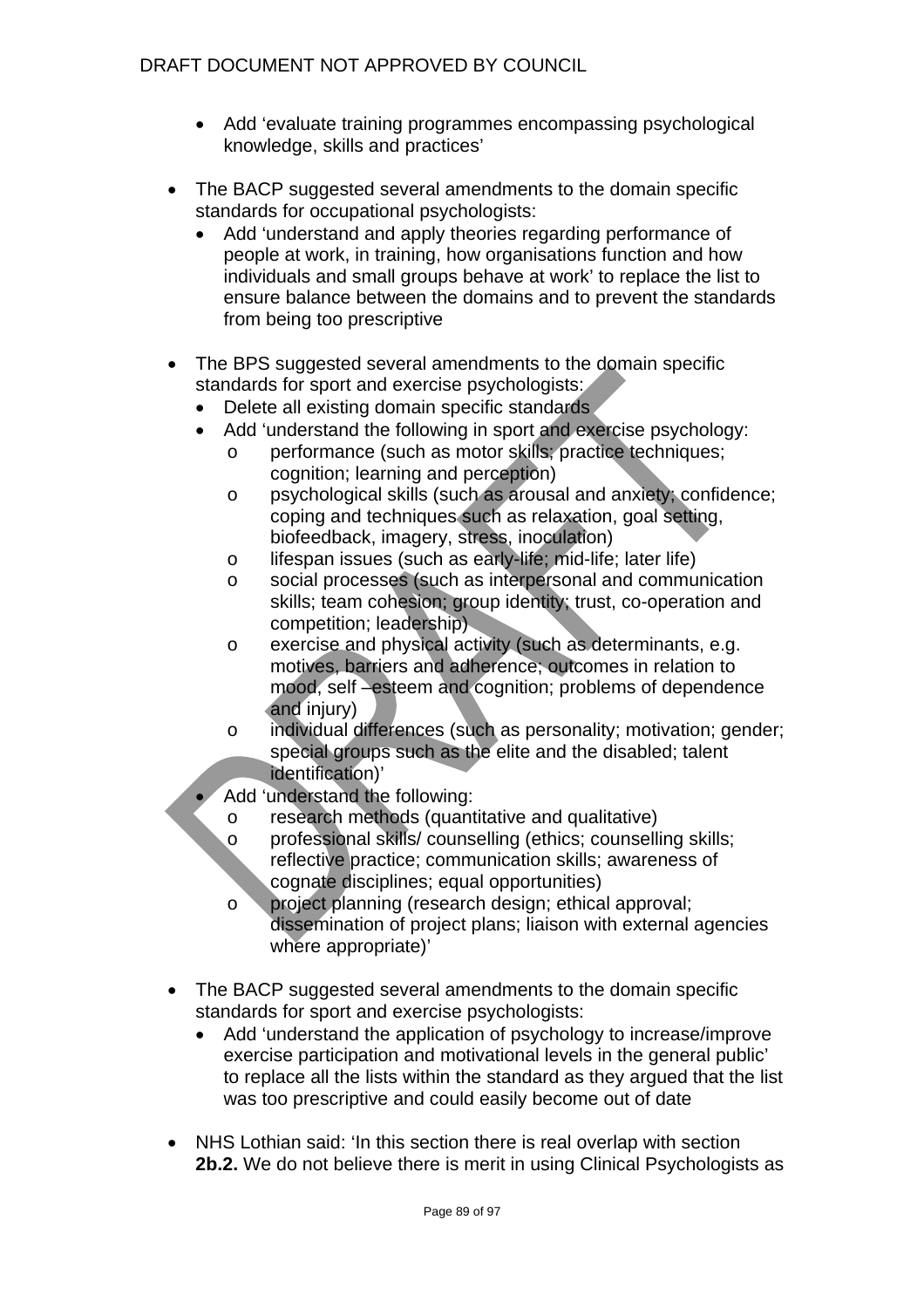a subgroup to effectively illustrate the things that are covered by this standard'.

#### **Our comments**

- We have added the phrase 'or behaviour' at the end of the profession specific standard
- We have made two amendments to the domain specific standards for educational psychologists:
	- understand psychological models of the factors lead to underachievement, disaffection and social exclusion amongst vulnerable groups has replaced 'understand psychological models of the factors leading to underachievement and disaffection amongst vulnerable groups, social exclusion and poor behaviour'
	- 'organisations and systems' has been added to the list of psychological models related to the influence on development of children and young people
- We have carefully considered the comments we received about the domain specific standards for forensic psychologists. We believe that the proposed standard around providing therapy in response to a client's individual needs is already incorporated within the existing standards. However, we will delete the first and second domain specific standards and add the following:
	- understand the application of psychology in the legal system
	- understand the application and integration of a range of theoretical perspectives on socially and individually damaging behaviours, including psychological, social and biological perspectives
	- understand theory and its application to the provision of effective psychological therapies that focus on offenders and victims of offences
	- understand effective assessment approaches with individuals presenting with individual and/or socially damaging behaviour
	- understand the application of consultation models to service delivery and practice, including the role of leadership and group processes
	- understand the development of criminal and anti-social behaviour
- We have considered the comments made by respondents proposing domain specific standards for health psychologists. A number of the proposed standards are incorporated within the existing standards and therefore will not be included. However, we have removed the phrase 'psychological models related to' from the third domain specific standard, added 'and behaviour' to the second bullet point and added 'long term conditions and disability' as the last bullet in the list. We will also add an additional domain specific standard. The amended standards now read:
	- Understand: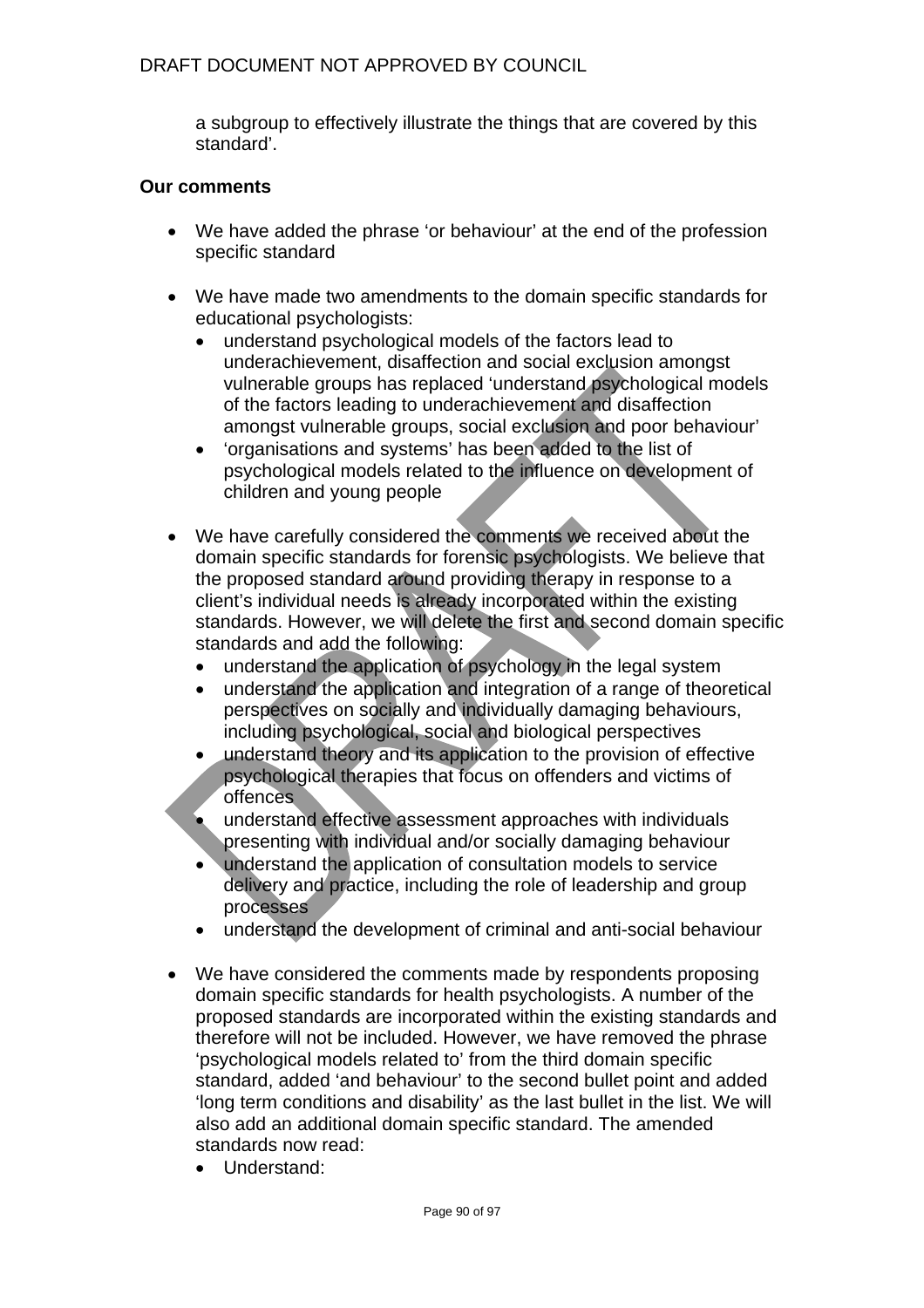## DRAFT DOCUMENT NOT APPROVED BY COUNCIL

- o biological mechanisms of health and disease
- o health-related cognitions and behaviour
- o stress, health and illness
- o chronic illness and disability
- o individual differences in health and illness
- o lifespan, gender and cross-cultural perspectives
- o long term conditions and disability
- understand healthcare in professional settings
- We have considered the responses around the domain specific standards for sport and exercise psychologists. Some of the proposed standards around research skills, professional skills and project planning are incorporated elsewhere. However, we have deleted the existing domain specific standards and replaced them with the following standards:
	- understand motor skills, practice skills and cognition, learning and perception and their impact on performance
	- understand psychological skills such as:
		- o arousal and anxiety;
		- o confidence;
		- o coping and techniques such as relaxation, goal setting, biofeedback, imagery, stress, inoculation
	- understand exercise and physical activity including:
		- o determinants, e.g. motives, barriers and adherence;
		- o outcomes in relation to mood, self-esteem and cognition;
	- understand individual differences including:
		- o personality;
		- o motivation;
		- o gender;
		- o special groups;
		- o talent identification
	- understand social processes within sport and exercise psychology including:
		- o interpersonal and communication skills;
		- o team cohesion;
		- o group identity;
		- o trust;
		- o co-operation and competition;
		- o leadership
	- understand the impact of lifespan issues
	- understand the problems of dependence and injury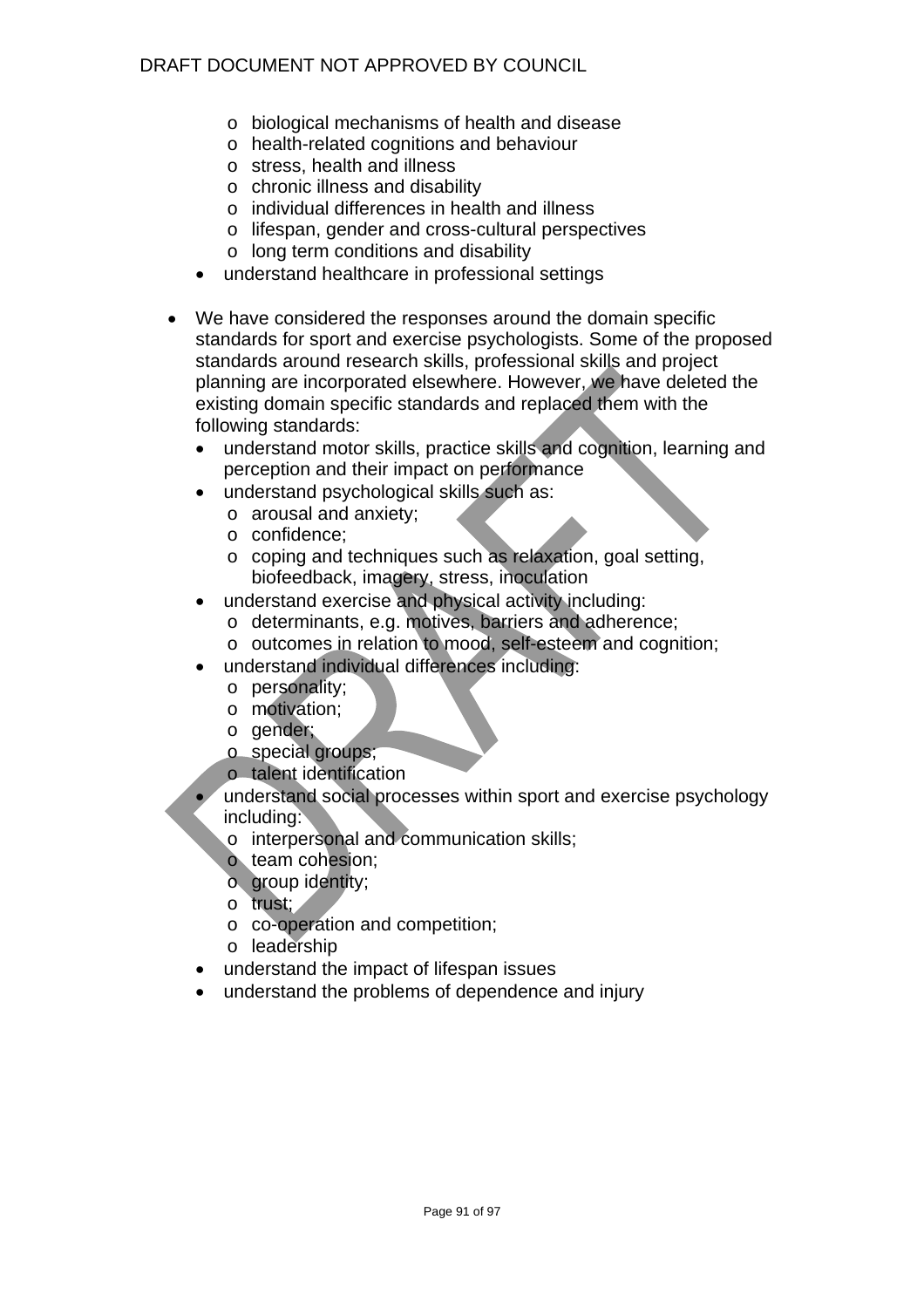#### **3a.2 know how professional principles are expressed and translated into action through a number of different approaches to practice, and how to select or modify approaches to meet the needs of an individual, groups or communities**

#### **Generic standards**

- One respondent asked what 'know how professional principles are expressed and translated into action' meant and how this would be demonstrated.
- The BPS said that 'communities' was not appropriate for occupational psychologists and suggested that this should be changed to 'organisations'.

# **3a.3 understand the need to establish and maintain a safe practice environment**

- be aware of applicable health and safety legislation, and any relevant safety policies and procedures in force at the workplace, such as incident reporting, and be able to act in accordance with these

- be able to work safely, including being able to select appropriate hazard control and risk management, reduction or elimination techniques in a safe manner in accordance with health and safety **legislation** 

- be able to select appropriate personal protective equipment and use it correctly

- be able to establish safe environments for clinical practice, which minimise risks to service users, those treating them, and others, including the use of hazard control and particularly infection control

## **Generic standards**

- Wigan MBC Educational Psychology service suggested that 'be able to establish safe environments for clinical practice, which minimise risks to service users, those treating them, and others, including the use of hazard control and particularly infection control' should be amended to 'be able to establish safe environments for practice, which minimise risks to service users, those working with them, and others'.
- BPS suggested that health concepts including 'hazard control and the use of equipment and treatments' should be removed from the standard as some of the health and safety issues listed would be beyond the control of the practitioner.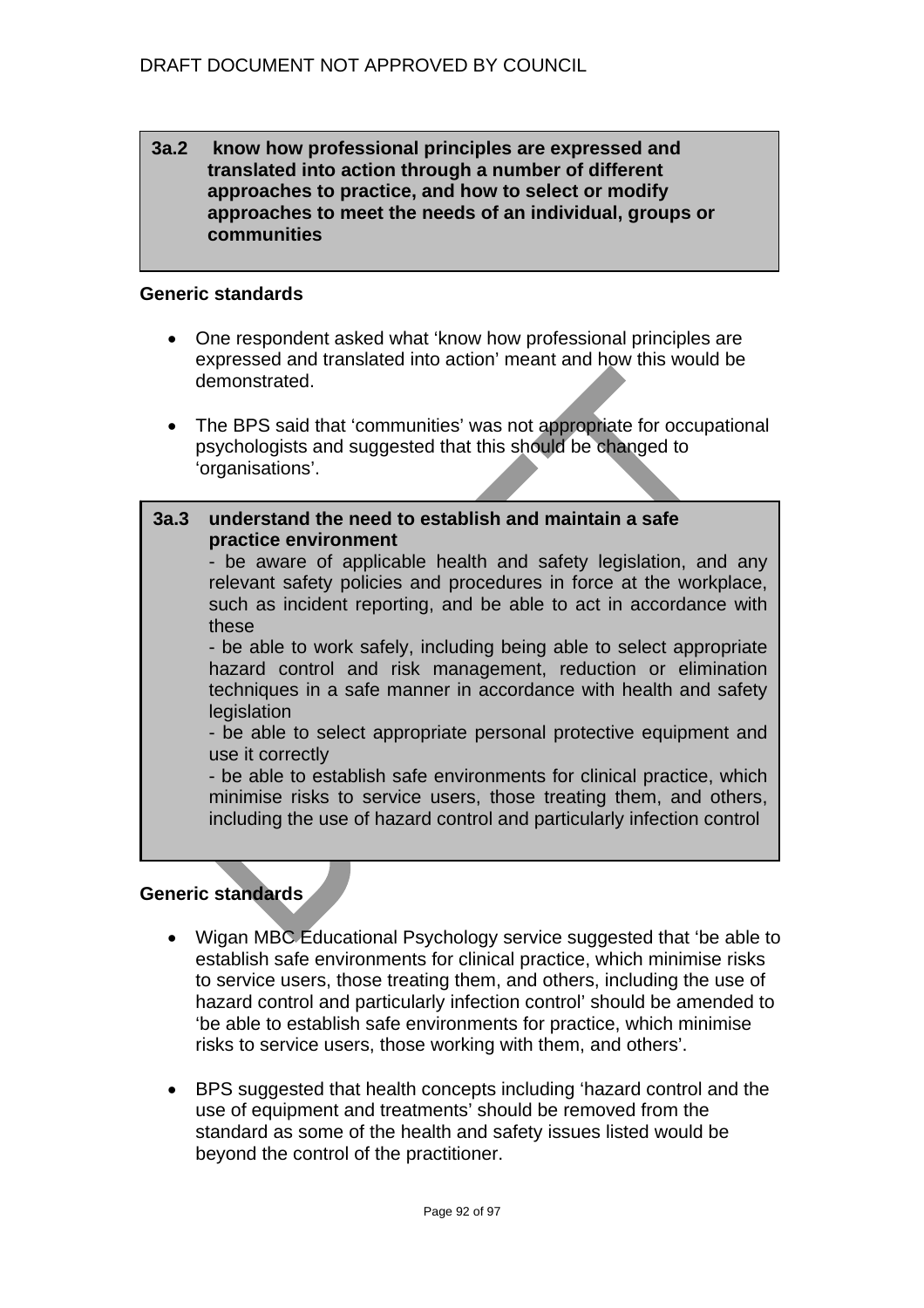• The BPS said that the health and safety risk involved in occupational psychology work is usually minor and suggested that inclusion of this standard raised another issue of 'granularity'.

#### **Our comments**

- We will add a domain specific standard to this section for sport and exercise psychologists based on comments on 2b.4:
	- be aware of the possible physical risks associated within certain sport and exercise contexts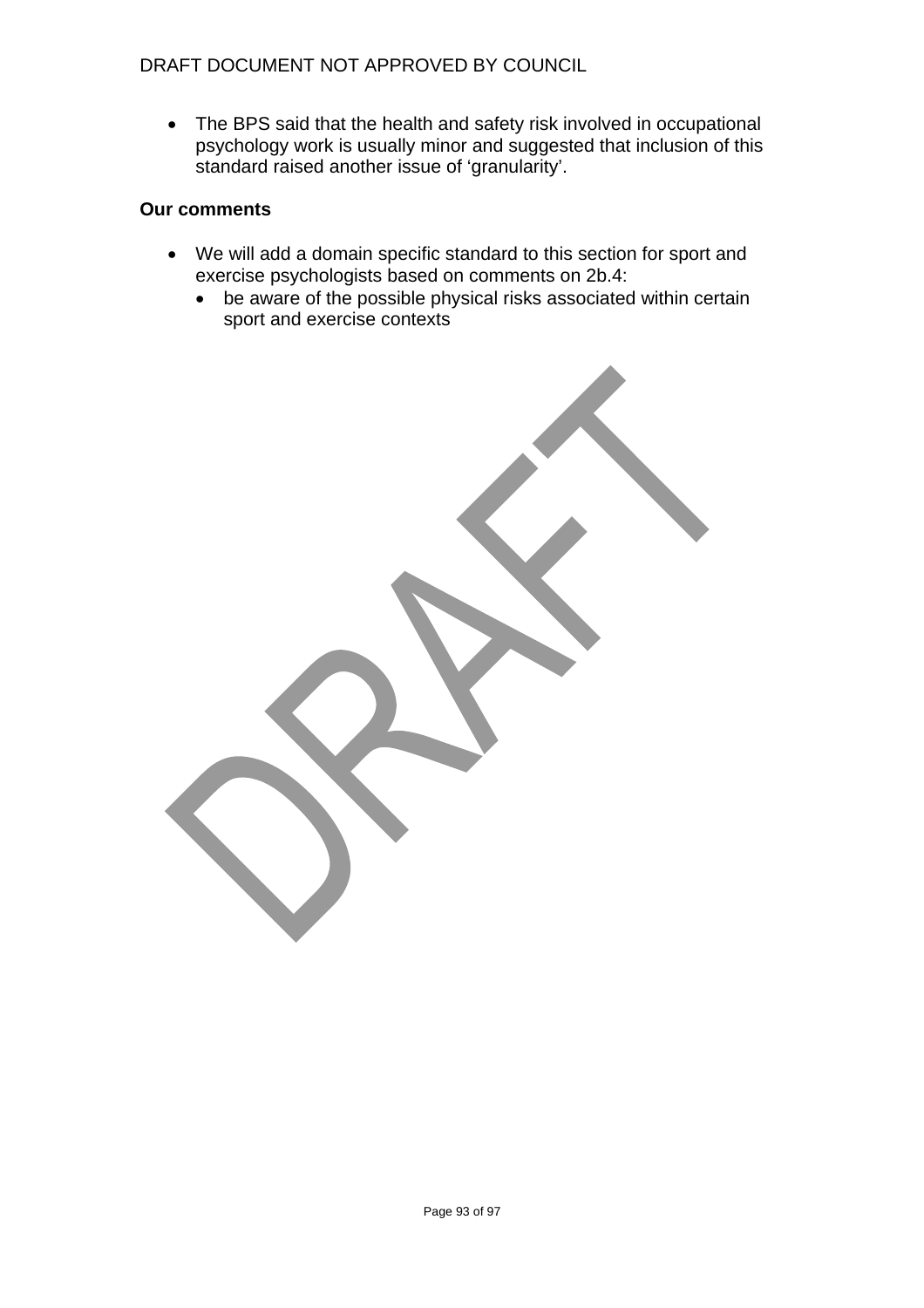# **Additional standards**

In the consultation document, we asked a specific question about whether any additional standards were necessary. Responses to this question have been placed below, unless they relate to a specific standard within the draft standards. The responses are divided into additional profession specific standards and then additional standards for each domain.

#### **Profession specific standards**

The BPS suggested that several profession specific standards should be added. These were:

- standards to reflect the range of practice settings for psychologists;
- standards relating to specific issues for private practice;
- standards relating to legislative and statutory responsibilities; and
- standards relating to preventative work.

The BPS also suggested that a separate section could be included to cover the standards expected of psychologists working in private practice, including standards around fees and timescales. They also suggested that a standard could be included specifically around statutory responsibilities. For example:

where psychologists have statutory responsibilities, they will be able to discharge these in a competent and appropriate manner

## **Domain specific standards**

## **Clinical psychology**

One individual commented that the standards did not sufficiently emphasise the 'neuropsychological assessment role of clinical psychologists and asked that the document be reviewed to add additional standards as appropriate. They said '…this document needs to reflect the fact that Clinical Psychology does not only consist of therapy, but also neuropsychology, and neuropsychology within a therapeutic relationship'.

## **Educational psychology**

The BPS commented that several additional standards were required for educational psychologists. These included standards on the contribution of educational psychologists beyond the child and family and standards on contributing advice and policy. They commented that '…more is required on self-reflection that allows the transfer of knowledge and skills (our learning outcome 1.1.7) and we need some mention of the study of Additional Support Needs in Scotland. (1.1.5), likewise work with schools as organisations'. They also suggested that there should be additional standards on:

- working on a different rage of settings;
- working collaboratively as part of a multidisciplinary team; and
- Organisational and systemic paradigms of working.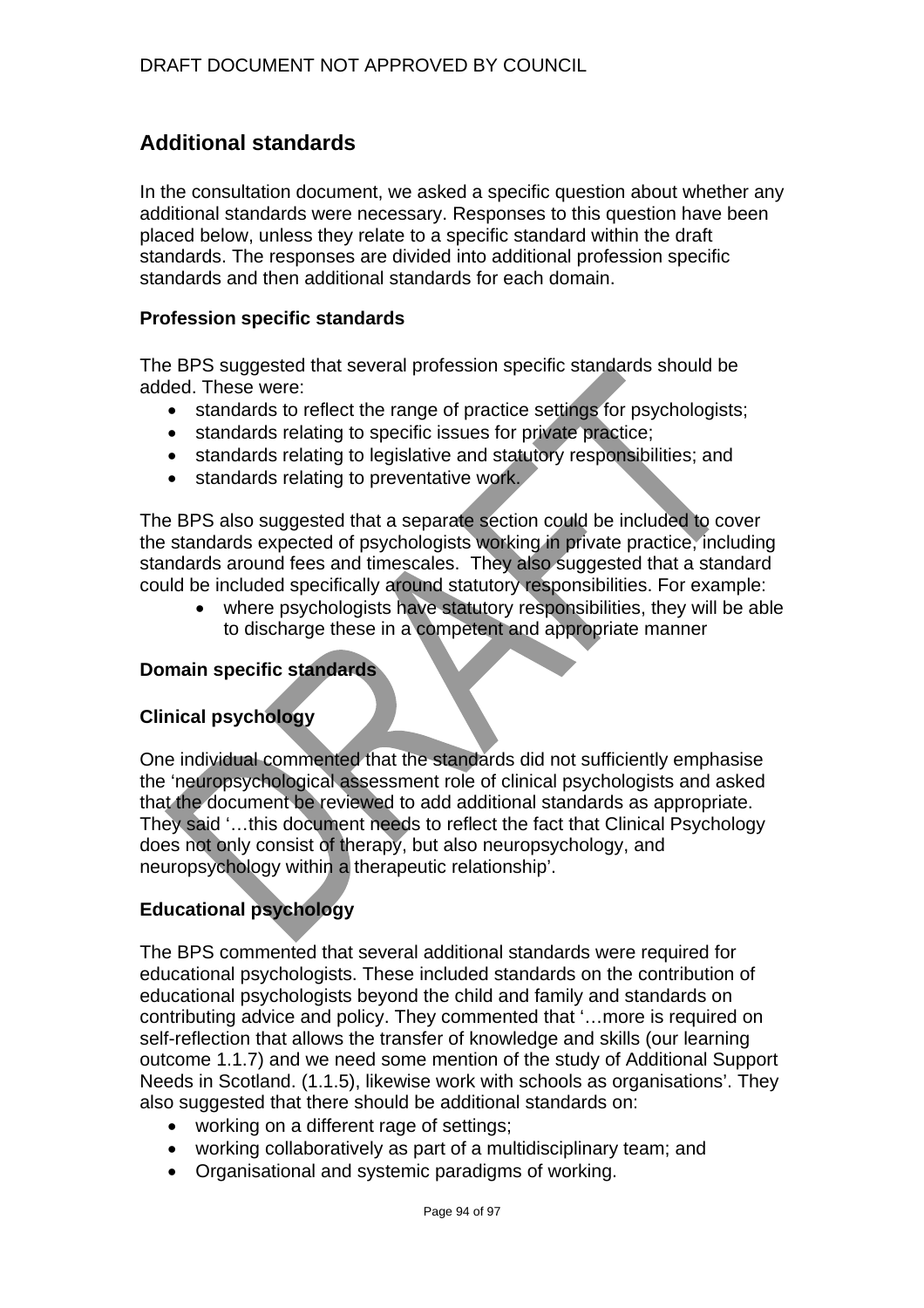## **Forensic psychology**

The BPS commented that forensic psychology is '… a domain which focuses on adaptation as well as deficit'. As a consequence the BPS suggested that there should be some 'focus in the standards on the role of forensic psychologists in promoting adaptation, such as by enhancing existing skills with clients and building on existing adaptive behaviour.'

The BPS suggested several additional standards for forensic psychology:

- Be able to understand and apply criminological and penological theory to practice
- Be able to utilise de-escalation techniques to prevent imminent violence
- Be able to understand the development of criminal and anti-social behaviour

#### **Health psychology**

The BPS commented that the standards for health psychologists do not reflect the competencies required for chartership. They called for the inclusion of further standards based upon the competencies necessary to gain chartership.

One individual said that: 'The standards of proficiency for health psychology appear to be very thin in relation to other sets of proficiencies and overlook important competencies set out by the BPS'. They suggested adding the following standards:

- Generic Professional Competence
	- o Implement and maintain systems for legal, ethical and professional standards in applied psychology.
	- o Contribute to the continuing development of self as a professional applied psychologist.
	- o Provide psychological advice and guidance to others and feedback to clients.
- Research Competence
	- o Conduct systematic reviews.
	- o Design, conduct, analyse and evaluate psychological research.
	- o Initiate and develop psychological research.
- Consultancy Competence
	- o Assess requests for consultancy.
	- o Plan and conduct consultancy.
	- o Establish, develop and maintain working relationships with clients.
	- o Monitor the implementation of consultancy and evaluate its impact.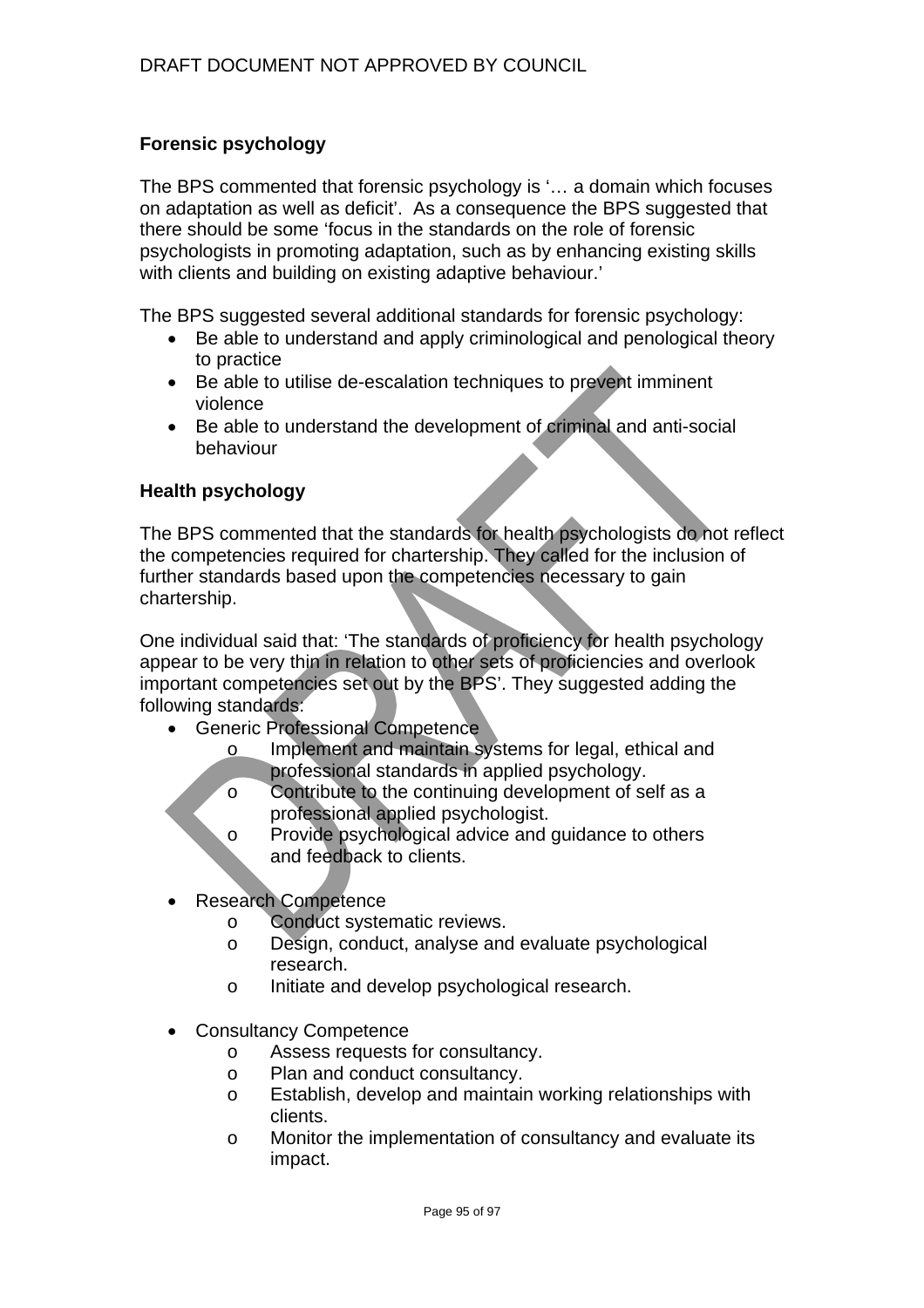## DRAFT DOCUMENT NOT APPROVED BY COUNCIL

- Teaching and Training Competence
	- o Plan design, deliver and evaluate training programmes that enable students to learn about psychological knowledge, skills and practices.

## **Occupational psychology**

The BPS commented that additional standards were the only way in which '…occupational psychologists could be assessed, as the higher level generic standards are mismatched to occupational psychologists' core objectives'. They suggested that these additional standards could be based upon the BPS' occupational standards for psychologists.

The BPS also said that for occupational psychologists, an important area of concern is 'achieving a balance between professional requirements, the demands of the client organisation and the individuals that the psychologist may be working with'. They commented that the standards did not emphasise this requirement sufficiently.

The BPS also called for additional standards for occupational psychologists around managing relationships both with an organisation and an individual within that larger organisation. They commented that often the individual may not have a choice whether to work with the occupational psychologist so the '... issue is not one of informed consent but of communicating clearly what will happen to the information provided by the individual'. They commented that managing these types of multilayered relationships is an important part of an occupational psychologist's work.

## **Our comments**

We have carefully considered the comments we received in response to our question about whether additional standards were necessary. Having considered the comments we received, we believe that many suggested standards which were not set at the threshold level necessary.